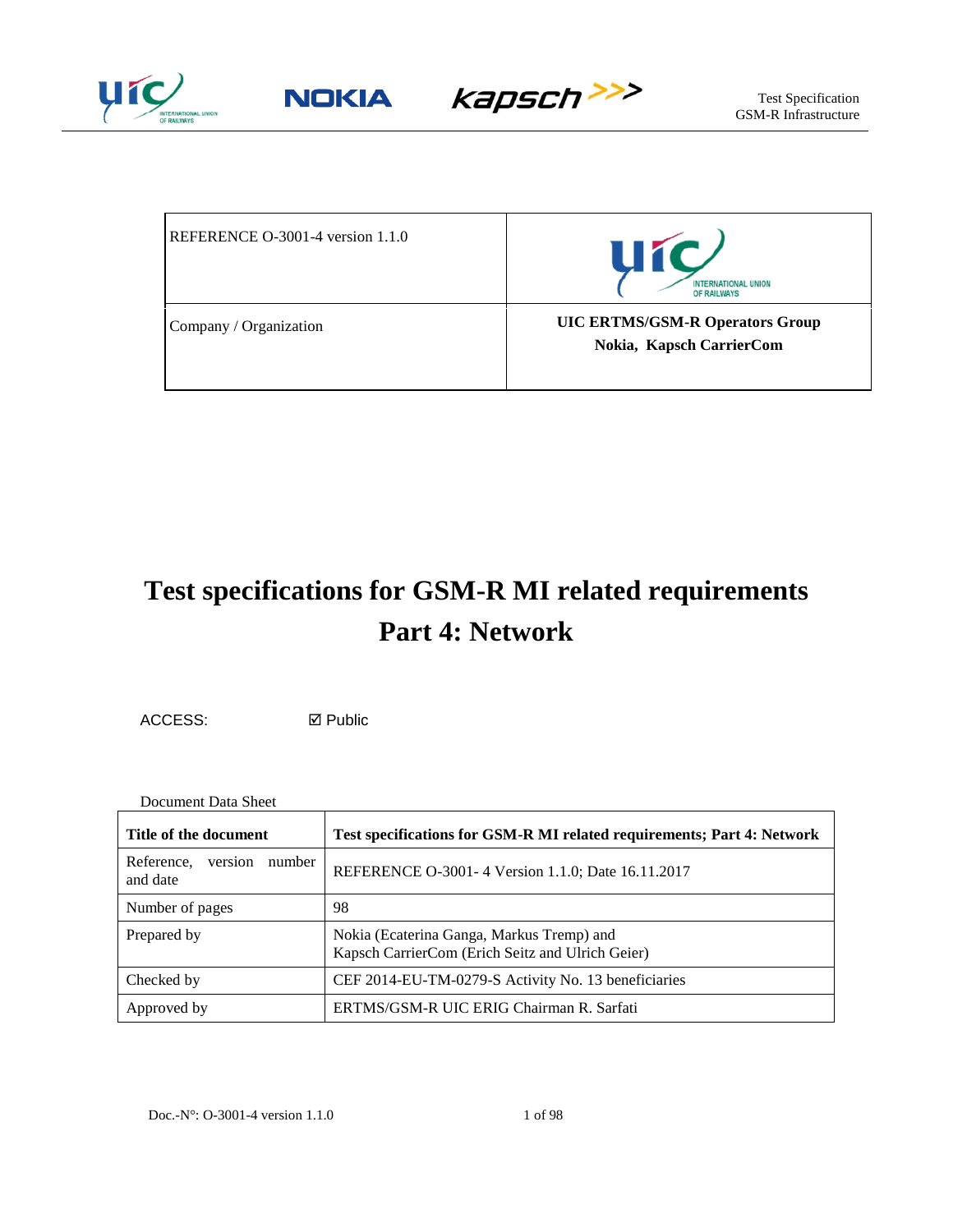



ISBN 978-2-7461-2592-6

#### **Warning**

No part of this publication may be copied, reproduced or distributed by any means whatsoever, including electronic, except for private and individual use, without the express permission of the International Union of Railways (UIC), Nokia, and Kapsch CarrierCom. The same applies for translation, adaptation or transformation, arrangement or reproduction by any method or procedure whatsoever. The sole exceptions - noting the author's name and the source -are "analyses and brief quotations justified by the critical, argumentative, educational, scientific or informative nature of the publication into which they are incorporated" (Articles L 122-4 and L122-5 of the French Intellectual Property Code).

International Union of Railways (UIC) - Paris, 2017

**NOKIA**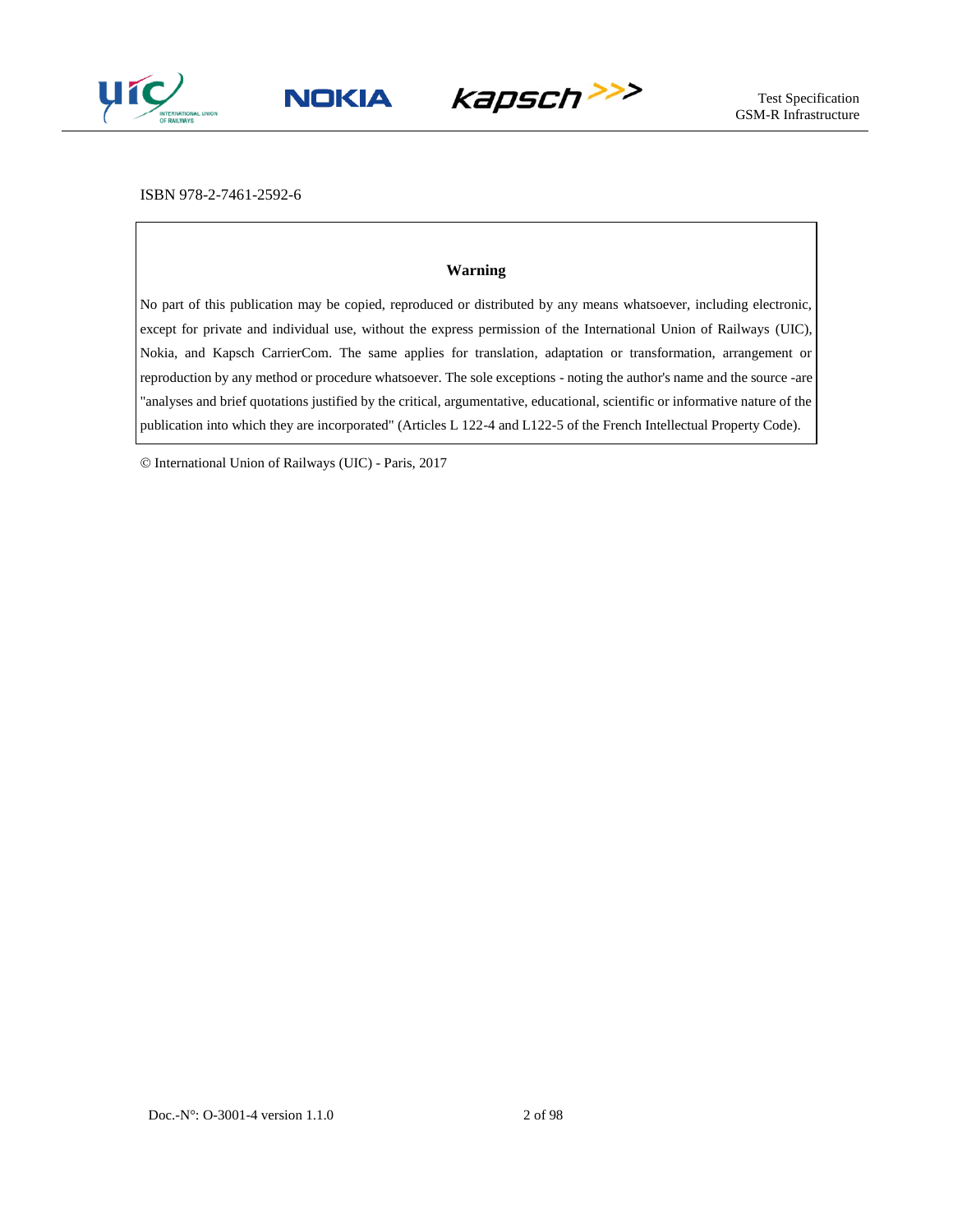





| Version /<br>Issue | Date       | Pages   | Description of changes                                                                                    | Author              |
|--------------------|------------|---------|-----------------------------------------------------------------------------------------------------------|---------------------|
| 0.1                | 18/10/2015 | all     | First draft                                                                                               | Ecaterina Ganga     |
| 0.2                | 18/11/2015 | all     | <b>Updated</b> draft                                                                                      | Ecaterina Ganga     |
| 0.3                | 30/11/2015 | all     | Executive summary enhanced,<br>TC numbering and descriptions<br>consistent, doc id and footer<br>modified | Ola Bergman         |
| 0.3.4              | 02/12/2015 | all     | 95% consistent and aligned                                                                                | Ola Bergman         |
| 0.3.5              | 03/12/2015 | all     | 2 % more                                                                                                  | Ola Bergman         |
| 0.3.6              | 04/12/2015 | all     | 99,9%, MI-TC Cross Ref table<br>still to be referenced                                                    | Ola Bergman         |
| 0.3.7              | 11/12/2015 | all     | <b>Ulrich Geier review remarks</b><br>incorporated                                                        | Ola Bergman         |
| 0.3.8              | 05/08/2016 | All     | Some Formatting Changes eREC<br>and URNR included                                                         | Erich Seitz         |
| 0.3.9              | 15/09/2016 | all     | Introducing additional chapters to<br>separate TC for MI and O<br>features                                | Ecaterina Ganga     |
| 0.3.10             | 16/09/2016 | all     | Including reference to the cross-<br>reference test cases to EIRENE<br>specification excel table          | Ecaterina Ganga     |
| 0.4                | 27/09/2016 | all     | Including EIRENE 8/16 specific<br>test cases                                                              | M. Lauwers/E. Ganga |
| 0.4.1              | 03/11/2016 | 8       | Numbering of references                                                                                   | U. Geier            |
| 0.4.2              | 04/11/2016 | all     | Editorial changes                                                                                         | Ecaterina Ganga     |
| 0.4.3              | 07/12/2016 | all     | Update based at review comments                                                                           | Markus Tremp        |
| 0.4.4              | 10/04/2017 | all     | Comments integrated from<br>Review sheet                                                                  | <b>Ulrich Geier</b> |
| 0.4.5              | 18/04/2017 | all     | Comments integrated after<br>internal Review - Front page<br>added                                        | <b>Ulrich Geier</b> |
| 0.4.6              | 03/05/2017 | all     | Renumbering of test cases                                                                                 | <b>Ulrich Geier</b> |
| 1.0.0              | 23/05/2017 | Ch. 6.1 | Correction                                                                                                | <b>Ulrich Geier</b> |
| 1.1.0              | 16/11/2017 | All     | <b>UIC</b>                                                                                                | Robert Sarfati      |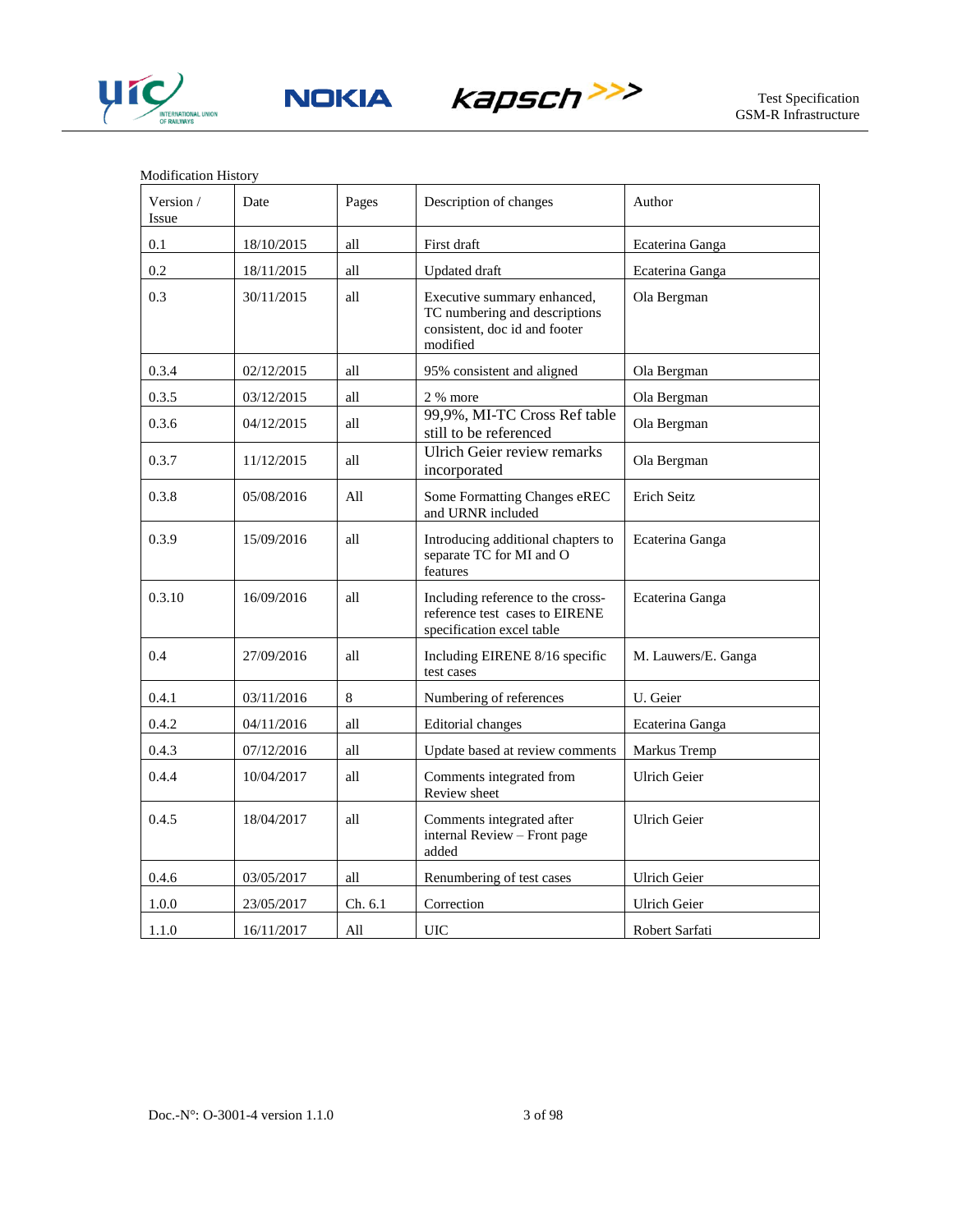

**NOKIA** 



#### Table of Contents

| 1    |  |    |  |
|------|--|----|--|
| 2    |  |    |  |
| 2.1  |  |    |  |
| 2.2  |  |    |  |
| 3    |  |    |  |
| 4    |  |    |  |
| 4.1  |  |    |  |
| 4.2  |  |    |  |
| 4.3  |  |    |  |
| 5    |  |    |  |
| 5.1  |  |    |  |
| 5.2  |  |    |  |
| 5.3  |  |    |  |
| 5.4  |  |    |  |
| 5.5  |  |    |  |
| 5.6  |  |    |  |
| 5.7  |  |    |  |
| 5.8  |  |    |  |
| 5.9  |  |    |  |
| 5.10 |  |    |  |
| 5.11 |  |    |  |
| 5.12 |  |    |  |
| 6    |  |    |  |
| 6.1  |  |    |  |
| 6.2  |  |    |  |
| 6.3  |  |    |  |
| 7    |  |    |  |
| 7.1  |  | 22 |  |
| 7.2  |  |    |  |
| 7.3  |  |    |  |
| 7.4  |  |    |  |
| 7.5  |  |    |  |
| 7.6  |  |    |  |
| 7.7  |  |    |  |
| 7.8  |  |    |  |
|      |  |    |  |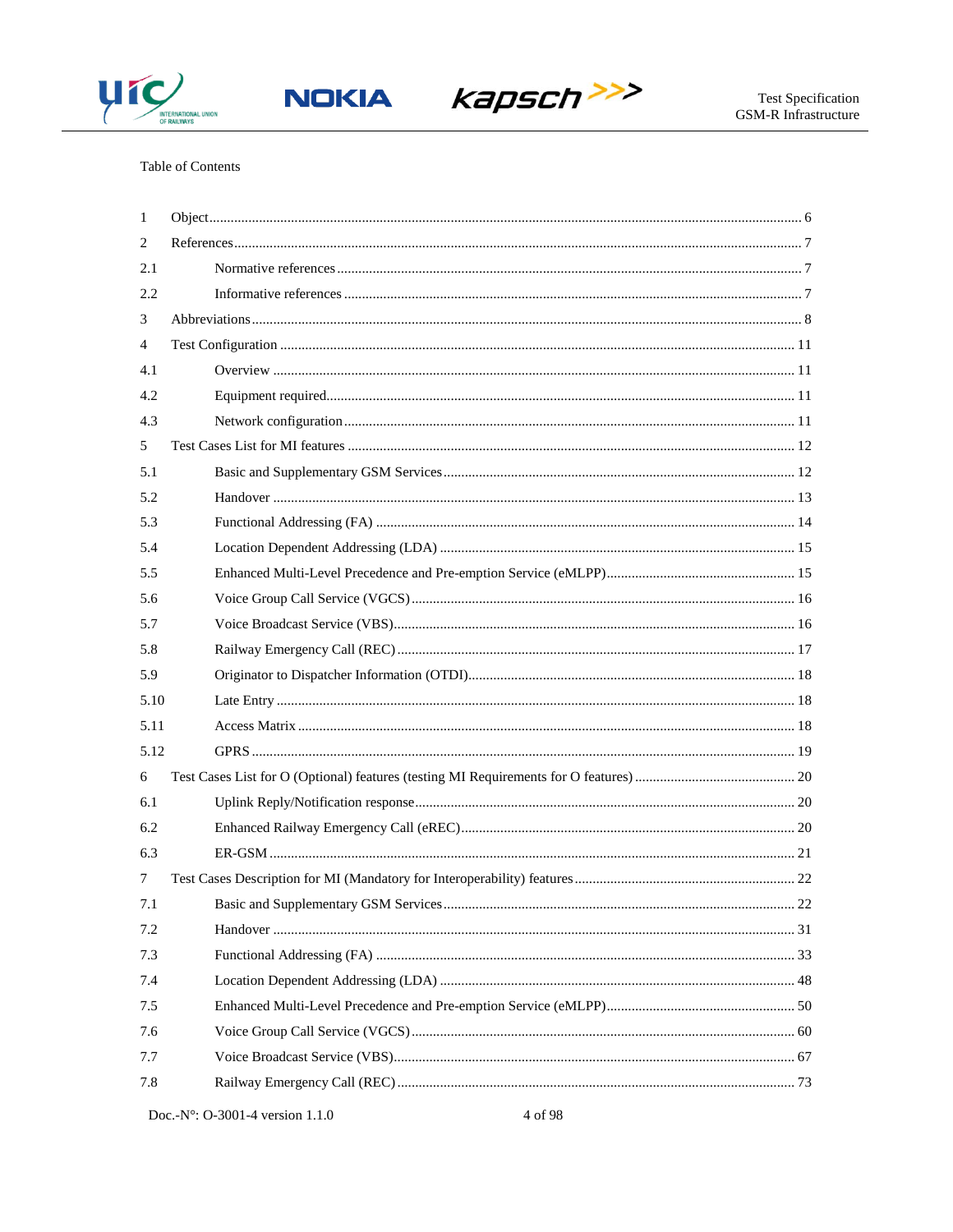





| 7.9  |  |
|------|--|
| 7.10 |  |
| 7.11 |  |
| 7.12 |  |
|      |  |
| 8    |  |
| 8.1  |  |
| 8.2  |  |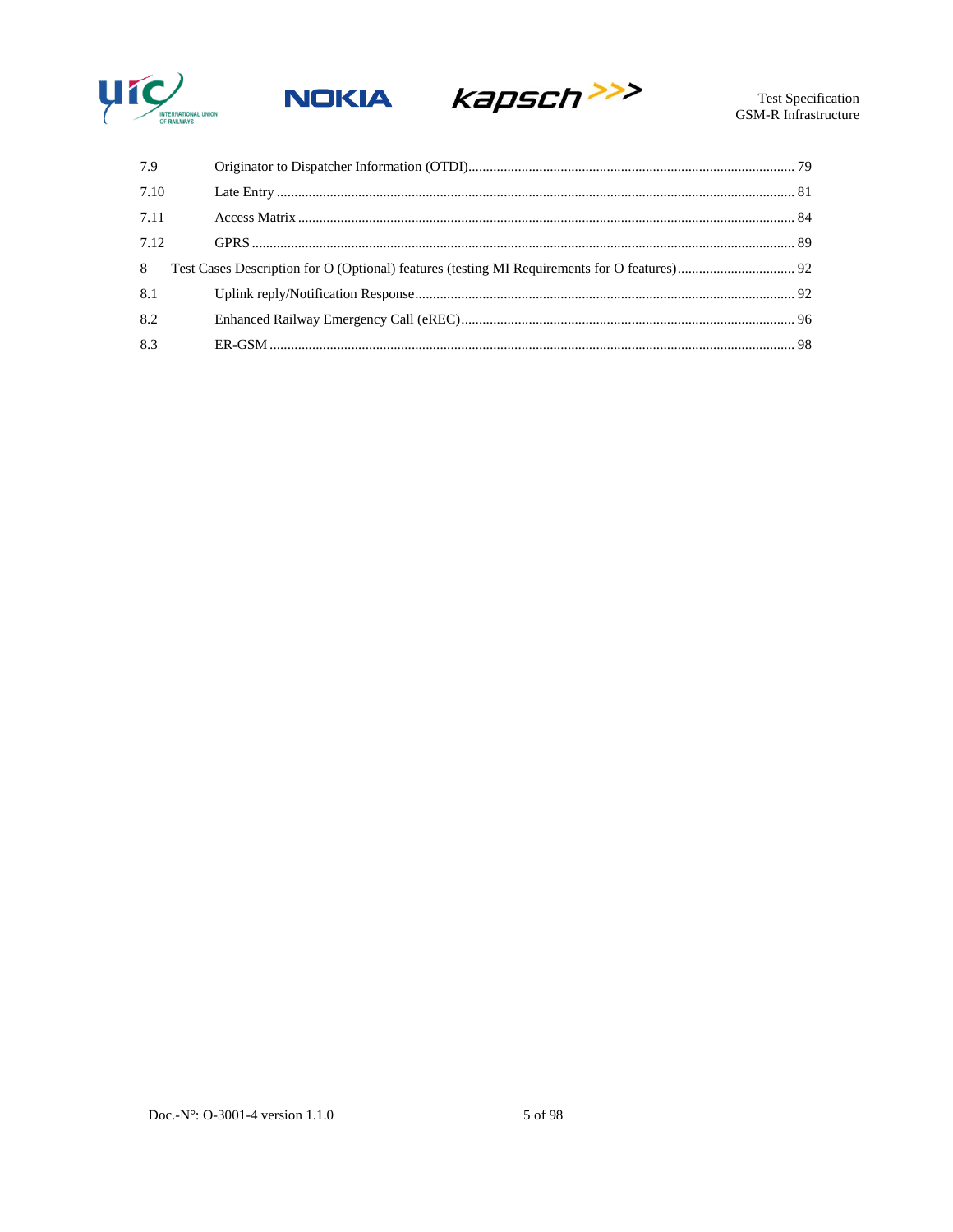



## <span id="page-5-0"></span>**1 Object**

**NOKIA** 

This document defines the test plan and the test cases for GSM-R network, i.e. track side infrastructure, to allow its assessment to prove the fulfilment of EIRENE MI (Mandatory for Interoperability in EU) requirements for GSM-R Baseline 1 release 0, according to reference [1].

It is a guide for the tests to be used to prove a majority of requirements marked as Mandatory for Interoperability (MI) in the EIRENE specification, during the Notified Body process of certification of the GSM-R network elements.

A cross-reference table, mapping the EIRENE specification requirements for the Network towards the test cases identified to verify them, is indicated in ref [i4].

The test cases are grouped per MI requirements and each requirement is referred to the necessary test(s) case(s) which verify the corresponding correct implementation.

Some Test Cases, in particular addressing VBS, for which no corresponding MI requirements exist, are included. Besides representing important functionality and to make the document more useful as well as future proof, this inclusion has been done.

Many of the proposed test cases feasibility were verified by lab tests. These were performed with the purpose to validate that the test cases fulfil the objective of proving the MI requirements in EIRENE and that they can be executed efficiently.

The testing was carried out in the test labs of NOKIA and KCC between 10<sup>th</sup> of August 2013 and 25<sup>th</sup> of October 2013 according to [i2] and [i3].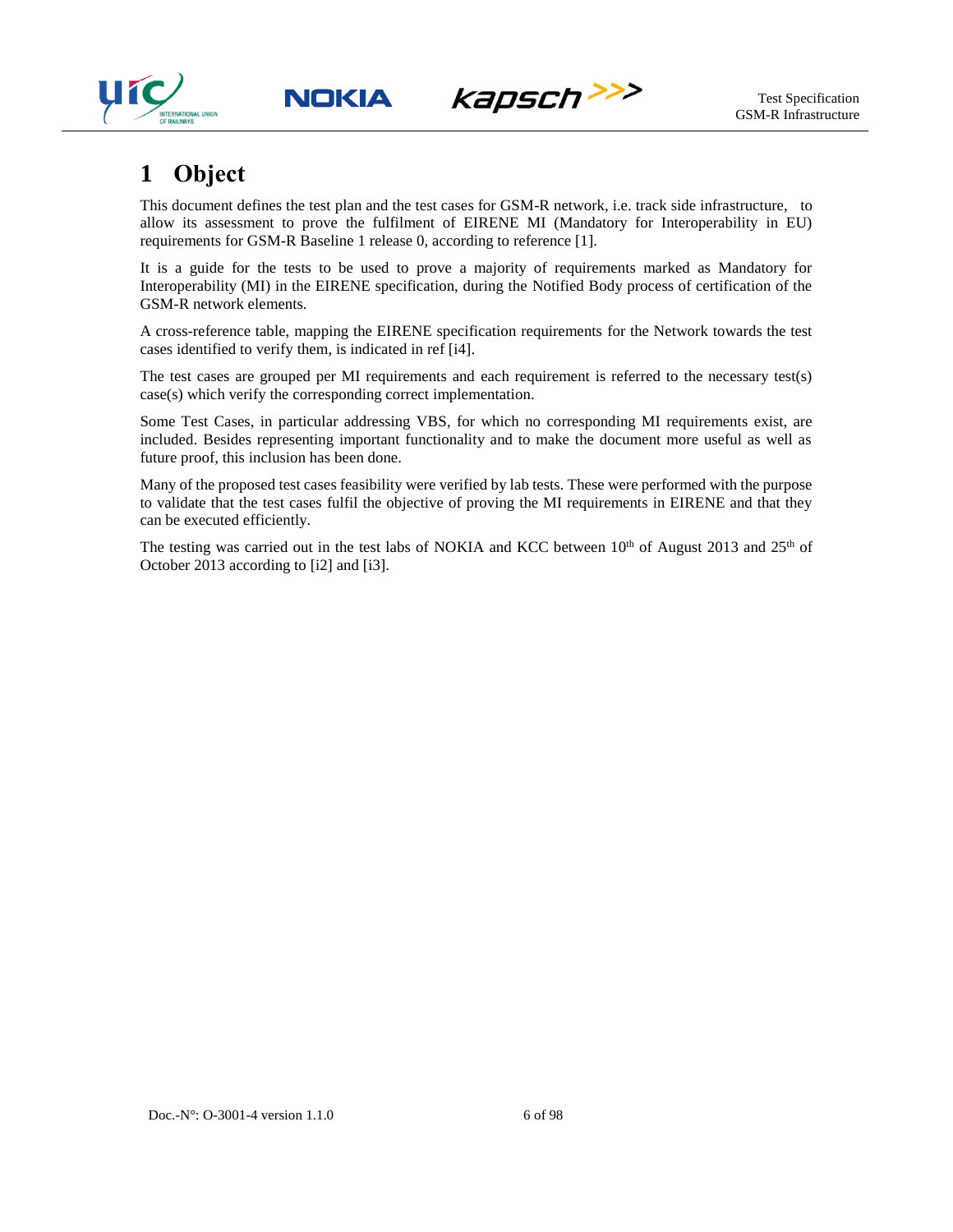



## <span id="page-6-1"></span><span id="page-6-0"></span>**2 References**

### **2.1 Normative references**

**NOKIA** 

- [1] EIRENE FRS 8.0.0 UIC 950-0.0.2 and EIRENE SRS 16.0.0 UIC 951-0.0.2
- [2] ETSI EN 301 515 v2.3.0, "Global System for Mobile Communication (GSM); Requirements for GSM operation on railways"
- [3] ETSI TS 102 281 v3.0.0 "Railways Telecommunications (RT); Global Systems for Mobile Communication (GSM); Detailed requirements for GSM operation on Railway"
- [4] ETSI TS 103 169 'Railway Telecommunications (RT); ASCI Options for Interoperability for GSM operation on Railways version 1.1.1 (2011-09)

## <span id="page-6-2"></span>**2.2 Informative references**

- [i1] GSM-R Network Assessment Test Plan; UIC document O- 3114 Version 1.0 dated 24.1.2013)
- [i2] GSM-R IOT test cases as part of the TEN-T 2007-EU-60040-P project "TP TEN Phase 9.1 v. 1.4 and TP TEN Phase 9.2 and 9.3 v. 1.4/ February 2012"
- [i3] GSM-R IOT test results as part of the TEN-T 2007-EU-60040-P project "IOT 9.1 report v.1.7, IOT 9.2 report v.1.7 and IOT 9.3 report v.1.7 / May 2012"
- [i4] O-3295 Cross-Reference EIRENE FRS 8.0.0 and SRS 16.0.0 vs. Test Cases v1.0.0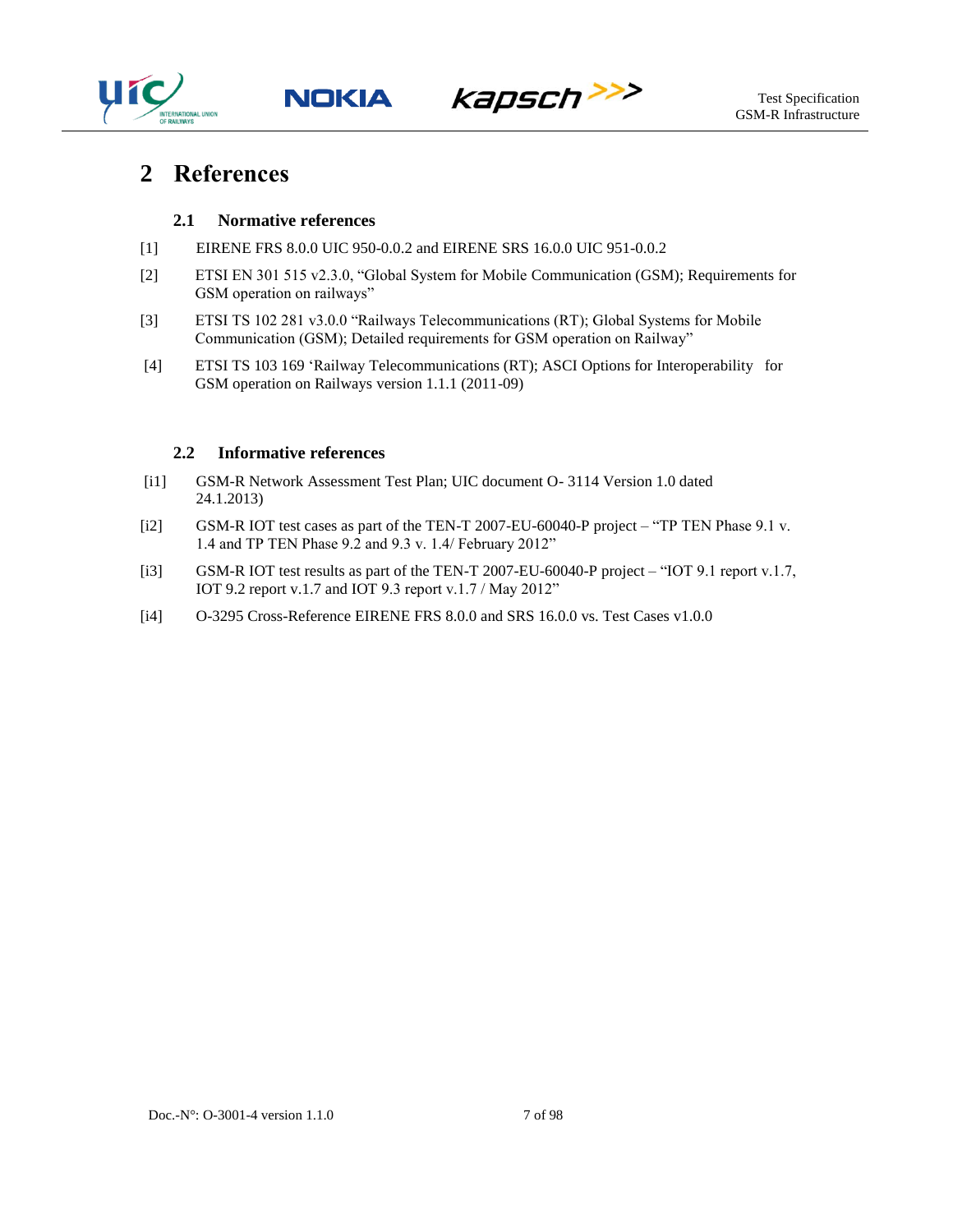





## <span id="page-7-0"></span>**3 Abbreviations**

| AM          | <b>Access Matrix</b>                            |
|-------------|-------------------------------------------------|
| <b>APN</b>  | <b>Access Point Name</b>                        |
| <b>ATO</b>  | <b>Automatic Train Operation</b>                |
| <b>BAIC</b> | Barring Incoming Call                           |
| <b>BAOC</b> | <b>Barring Outgoing Call</b>                    |
| <b>BCCH</b> | <b>Broadcast Channel</b>                        |
| <b>BSC</b>  | <b>Base Station Controller</b>                  |
| <b>BSS</b>  | <b>Base Station Sub-system</b>                  |
| <b>BTS</b>  | <b>Base Transceiver Station</b>                 |
| <b>CDR</b>  | Call Data Record                                |
| СF          | Call Forwarding                                 |
| <b>CFB</b>  | Call Forwarding Busy Subscriber                 |
| CFU         | Call Forwarding Unconditional                   |
| <b>CLIP</b> | Calling Line Identification Presentation        |
| <b>CLIR</b> | Calling Line Identification Restriction         |
| COO         | Cell of Origin                                  |
| <b>COR</b>  | Class of Right                                  |
| <b>CT</b>   | Call Type                                       |
| DCH         | <b>Dedicated Channel</b>                        |
| DISP        | Dispatcher                                      |
| DMI         | Driver Machine Interface                        |
| DNS         | Domain Name Server                              |
| <b>EDOR</b> | ETCS Data Only Radio                            |
| eMLPP       | enhanced Multi-Level Precedence and Pre-emption |
| ER.         | <b>Extended Range</b>                           |
| eREC        | <b>Enhanced Railway Emergency Call</b>          |
| ER-GSM band | Extended Railways GSM band                      |
| <b>ETCS</b> | European Train Control Service                  |
| EU          | European Union                                  |
| <b>EVEA</b> | <b>Enhanced Very Early Assignment</b>           |
| <b>FA</b>   | <b>Functional Addressing</b>                    |
| FC          | <b>Functional Code</b>                          |
| <b>FN</b>   | <b>Functional Number</b>                        |
| <b>FNN</b>  | <b>Follow Me Function Node</b>                  |
| <b>FRS</b>  | <b>Functional Requirements Specification</b>    |
| <b>GCA</b>  | Group Call Area                                 |
| <b>GCCH</b> | Group Control Channel                           |
| <b>GCH</b>  | Group Cannel                                    |
| <b>GCR</b>  | Group Call Register                             |
| GCRef       | Group Call Reference                            |

Doc.-N°: O-3001-4 version 1.1.0 8 of 98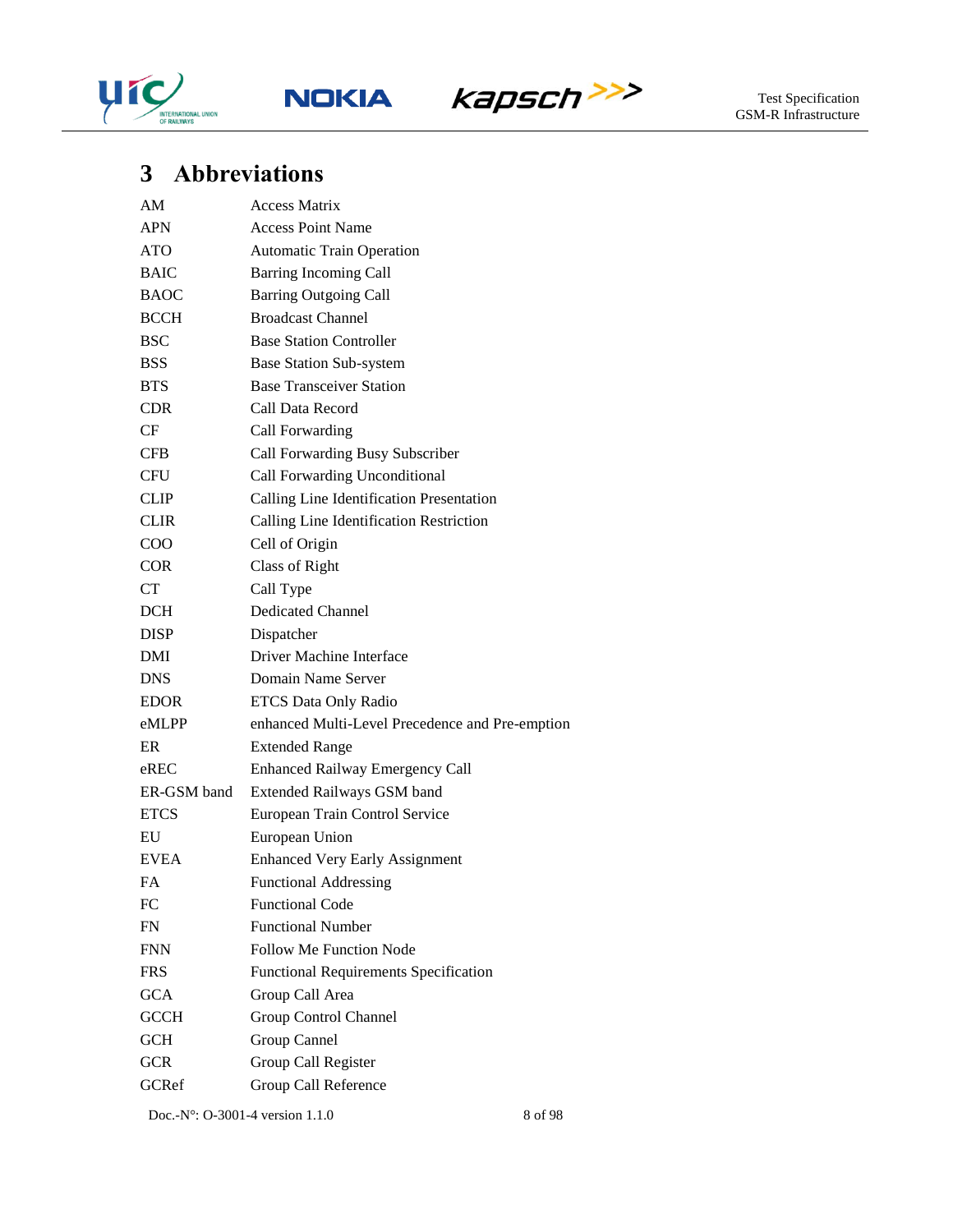





| <b>GGSN</b>   | <b>Gateway GPRS Support Node</b>          |
|---------------|-------------------------------------------|
| GID           | Group ID                                  |
| GID           | Group Identity                            |
| <b>GPRS</b>   | General Packet Radio Service              |
| <b>HLR</b>    | Home Location Register                    |
| HO            | Handover                                  |
| IС            | <b>International Code</b>                 |
| IF            | Interface                                 |
| <b>IMEI</b>   | International Mobile Equipment Identity   |
| <b>IMSI</b>   | International Mobile Subscriber Identity  |
| <b>IOT</b>    | Interoperability Test                     |
| <b>KMS</b>    | Key Management System                     |
| <b>LDA</b>    | <b>Location Dependent Addressing</b>      |
| LU            | <b>Location Update</b>                    |
| MI            | Mandatory for Interoperability in EU      |
| <b>MMC</b>    | Mobile to Mobile Call                     |
| <b>MPTY</b>   | Multi Party                               |
| MS            | <b>Mobile Station</b>                     |
| MSC           | Mobile services Switching Centre          |
| <b>MSG</b>    | Message                                   |
| <b>MSISDN</b> | Mobile Station International ISDN Number  |
| <b>MSUB</b>   | Mobile Subscriber                         |
| <b>MTC</b>    | Mobile Terminating Call                   |
| <b>NSS</b>    | Network Sub-system                        |
| <b>ODB</b>    | Operator determined barring               |
| OМ            | <b>Operational Measurement</b>            |
| <b>OTDI</b>   | Originator to Dispatcher Information      |
| PCU           | Packet Control Unit                       |
| <b>PEC</b>    | Public Emergency Call                     |
| <b>PFN</b>    | <b>Presentation of Functional Numbers</b> |
| <b>PLMN</b>   | <b>Public Land Mobile Network</b>         |
| PtP           | Point to Point                            |
| QoS           | Quality of Service                        |
| <b>RBC</b>    | Radio Block Center                        |
| <b>REC</b>    | Railway Emergency Call                    |
| <b>SA</b>     | Service Area                              |
| <b>SGSN</b>   | Serving GPRS Support Node                 |
| SID           | Sector ID                                 |
| <b>SIM</b>    | <b>Subscriber Identity Module</b>         |
| <b>SMS</b>    | <b>Short Message</b>                      |
| <b>SMSC</b>   | <b>Short Message Service Center</b>       |

Doc.-N°: O-3001-4 version 1.1.0 9 of 98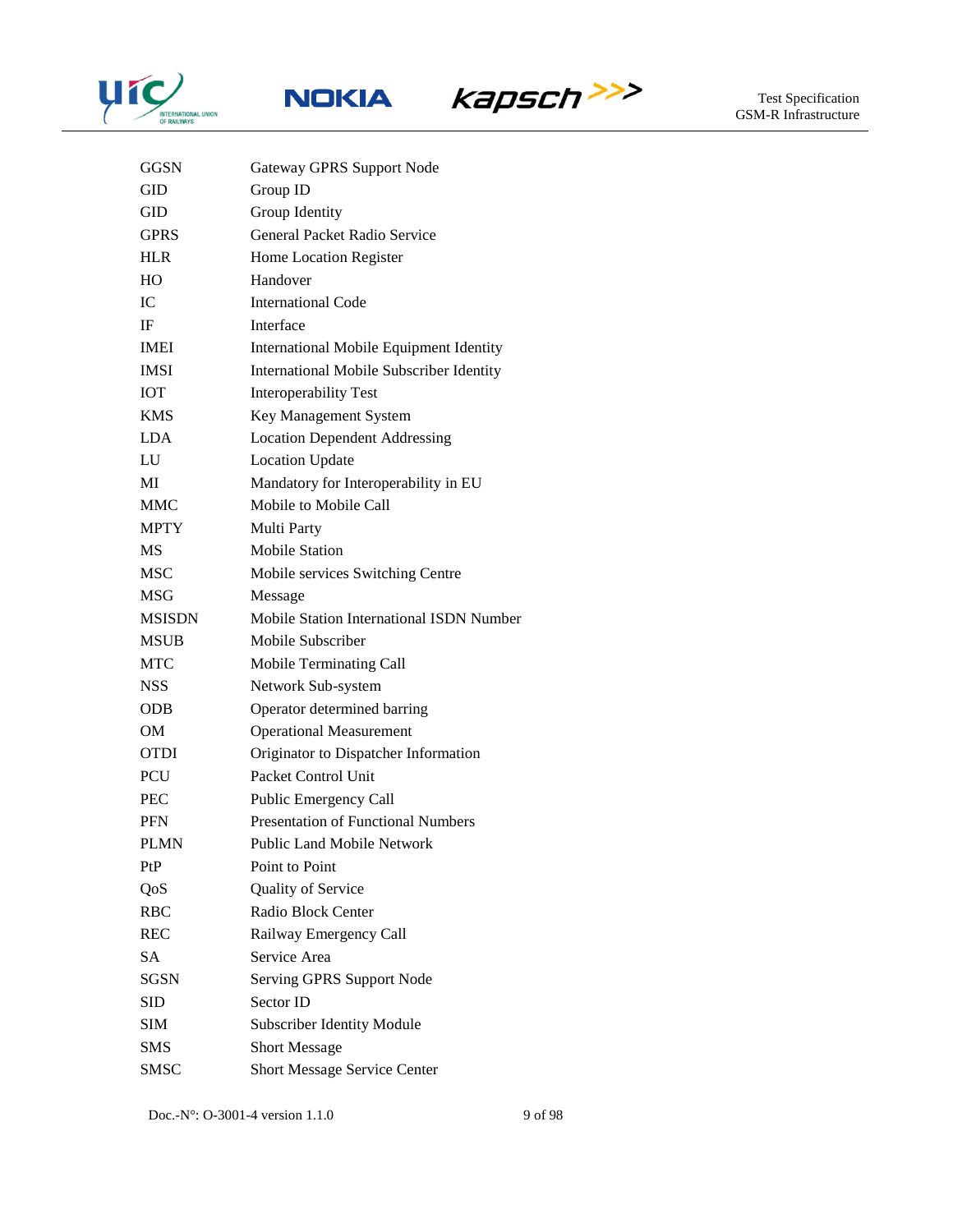





| SRS         | <b>System Requirements Specification</b>       |
|-------------|------------------------------------------------|
| SS          | Service Subscriber                             |
| <b>TCH</b>  | Traffic Channel                                |
| TCT         | Train Controller Terminal                      |
| TCU         | <b>Transcoding Unit</b>                        |
| <b>TRX</b>  | Transceiver                                    |
| UE          | User Equipment                                 |
| UІС         | Union Internationale des Chemins de Fer        |
| UL          | Uplink                                         |
| <b>USSD</b> | <b>Unstructured Supplementary Service Data</b> |
| UUS1        | User-to-User Signaling type 1                  |
| <b>VBS</b>  | Voice Broadcast Service                        |
| <b>VGCS</b> | Voice Group Call Service                       |
| VLR         | Visitor Location Register                      |
|             |                                                |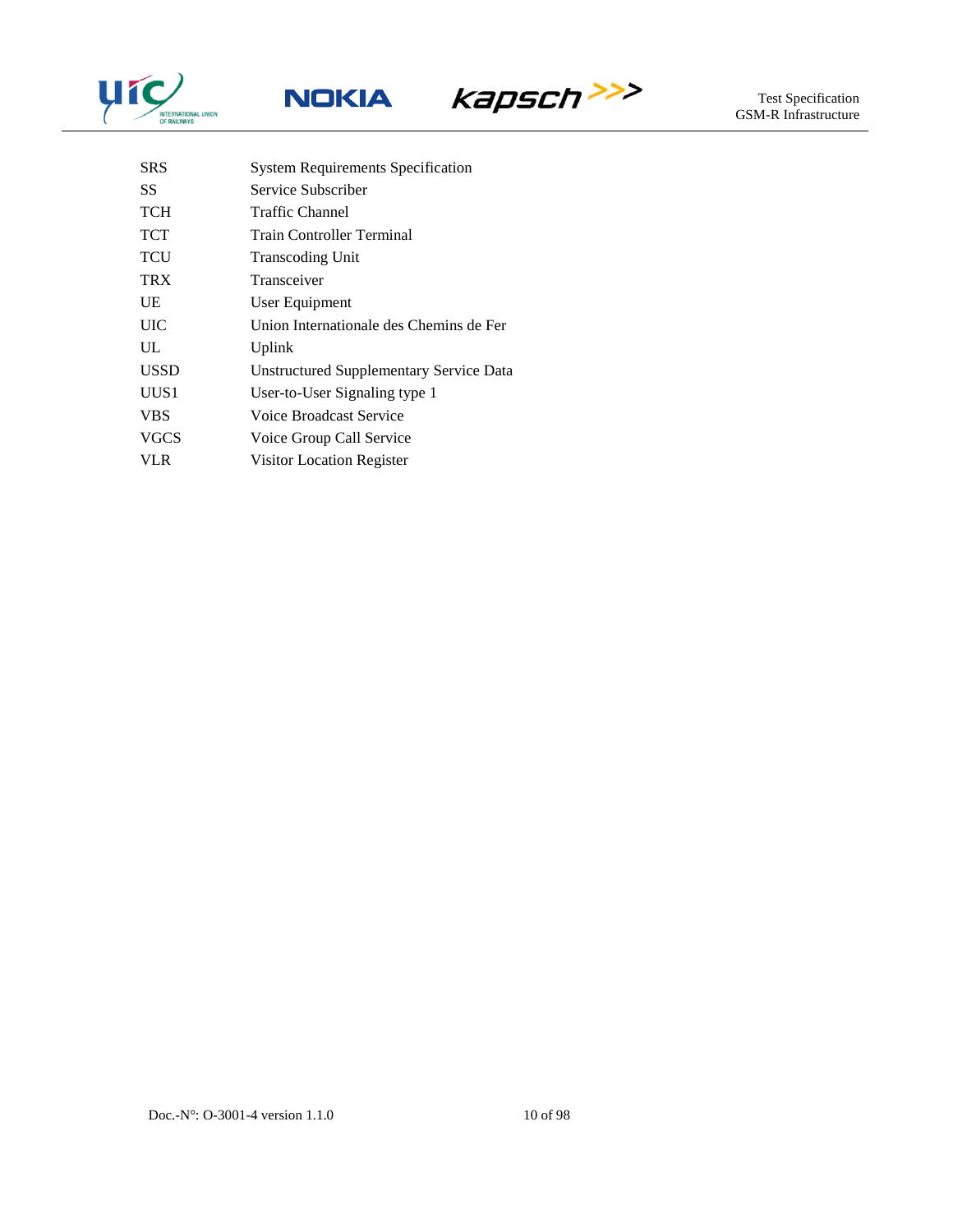



## <span id="page-10-1"></span><span id="page-10-0"></span>**4 Test Configuration**

## **4.1 Overview**

Following components of the EIRENE GSM-R system are needed to execute the tests:

- $\bullet$  GSM-R Network(s)
- Cab Radio
- General purpose radio (GPH) or operational purpose radio (OPH)

**NOKIA** 

- Shunting radio (OPS)
- Dispatchers
- ISDN termination (RBC)
- <span id="page-10-2"></span>• SIM Cards

## **4.2 Equipment required**

- GSM-R network(s) operating in the R-GSM 900 band
- GSM Abis-tracer or GSM A-tracer, in order to check the contents on the messages exchanged between mobiles and network when required.
- Cab Radio
- Fixed network controller (dispatcher)
- ISDN termination (RBC)
- Enough mobile stations (Cab Radio or handheld) to cover multiparty calls
- GSM-R SIM cards with all the services and features provisioned and configured for the appropriate mobile user and function.
- <span id="page-10-3"></span> SIM card editor, in order to be able to modify the services and features provisioned and the configuration on the SIM cards for the different test requirements

## **4.3 Network configuration**

The GSM-R network needs to be fully compliant to the requirements listed in EIRENE FRS and SRS [1] and to ETSI specifications referenced in [2], [3] and [4].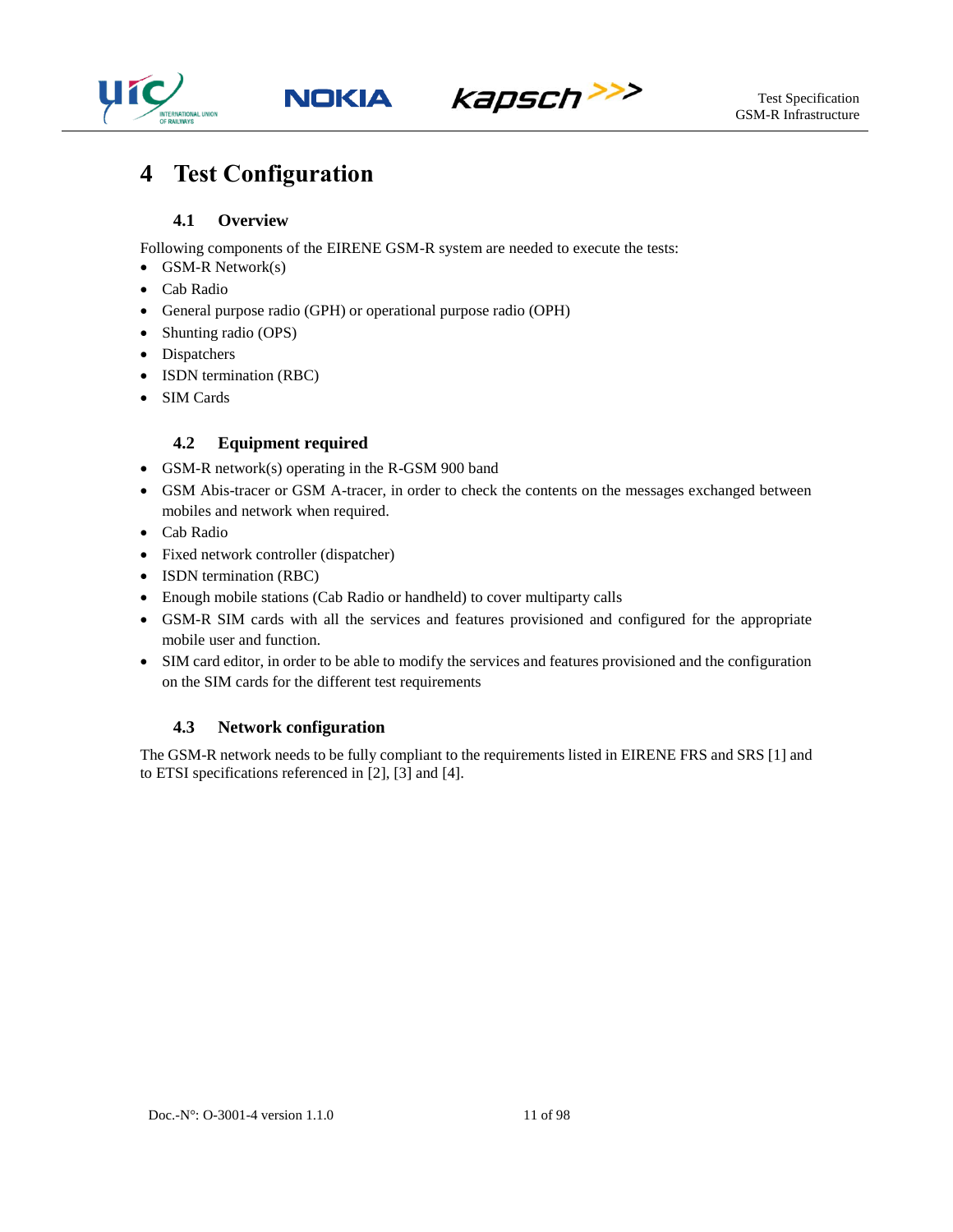



## <span id="page-11-1"></span><span id="page-11-0"></span>**5 Test Cases List for MI features**

## **5.1 Basic and Supplementary GSM Services**

**NOKIA** 

This test area covers a set of tests for basic and supplementary GSM voice and data services in a GSM-R system

#### This includes

- Location Update and Location Cancellation
- IMSI Attach and Detach
- Mobile Originated and Mobile Terminated Calls
- Data calls
- Subscription, Activation, Deactivation, Interrogation of supplementary services
- Call Hold, Call Waiting, CLIP, CLIR, notification of Call Forwarding
- Multi-Party, MPTY
- Closed user Group, CUG
- Public emergency calls

| <b>Test Id</b> | <b>Description</b>                                                  |
|----------------|---------------------------------------------------------------------|
| RINF_GSM_1     | Successful Location Update after MS Power On                        |
| RINF_GSM_2     | Supplementary Service Call Hold                                     |
| RINF GSM 3     | Supplementary Service Call Waiting                                  |
| RINF GSM 4     | Supplementary Service CLIP – MMC with Call Forwarding Unconditional |
| RINF GSM 5     | <b>Supplementary Service MPTY</b>                                   |
| RINF GSM 6     | Establishment of several PtP calls with different priorities        |
| RINF_GSM_7     | Public Emergency Call – With SIM                                    |
| RINF GSM 8     | Short and long SMS                                                  |
| RINF_GSM_9     | Mobile subscriber receives a call from Subscriber on other Network  |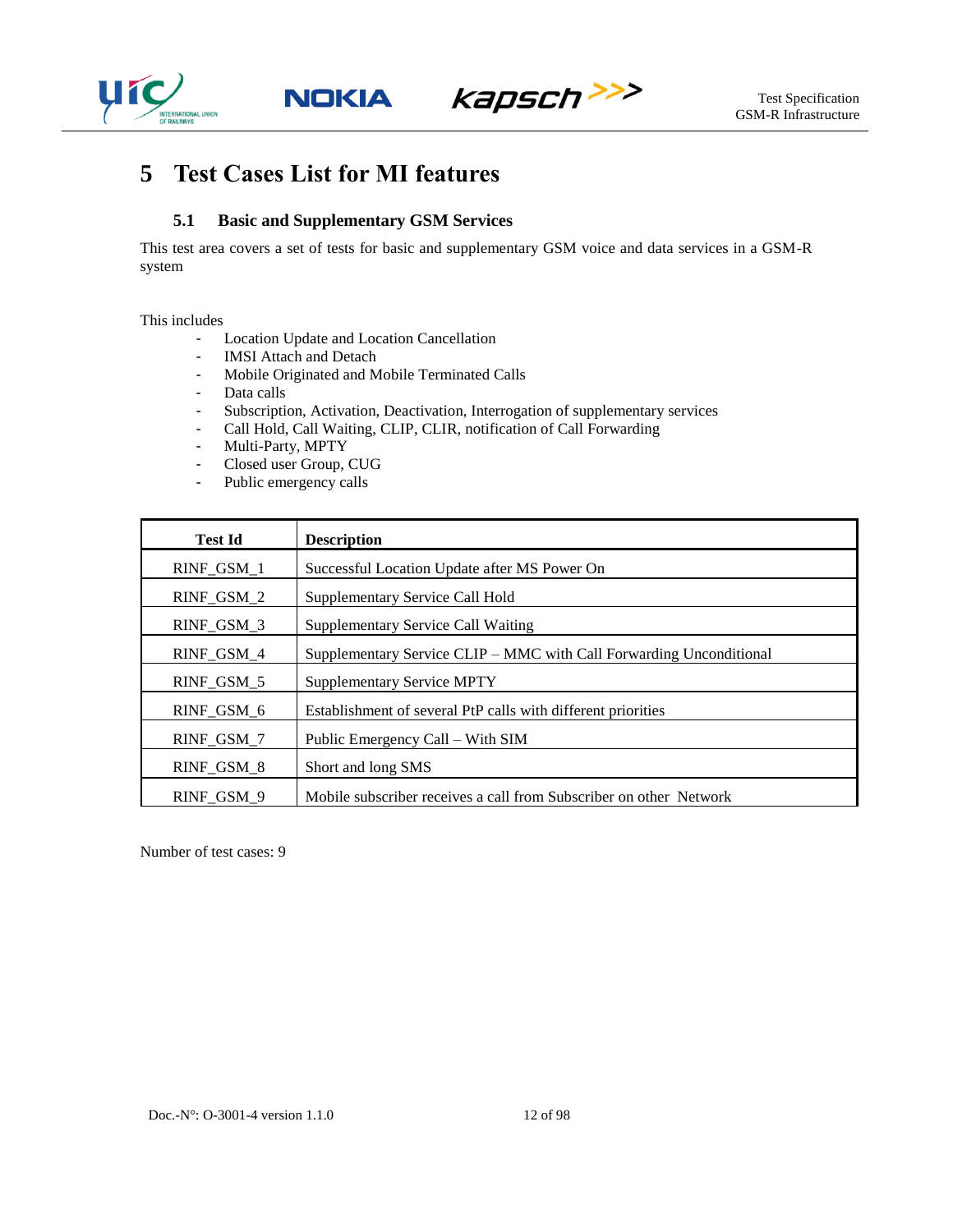



## **5.2 Handover**

<span id="page-12-0"></span>This test area verifies the correct functioning of handovers for different services in different scenarios in a GSM-R system

This is:

- Inter BTS handovers for Point to Point calls

**NOKIA** 

| <b>Test id</b> | Title                                                                                                                                 |
|----------------|---------------------------------------------------------------------------------------------------------------------------------------|
| RINF HO 1      | Inter BTS handover of a point to point voice call                                                                                     |
| RINF HO 2      | Ongoing point to point voice call in the destination cell preempted by a inter BTS<br>handover inwards of a point to point voice call |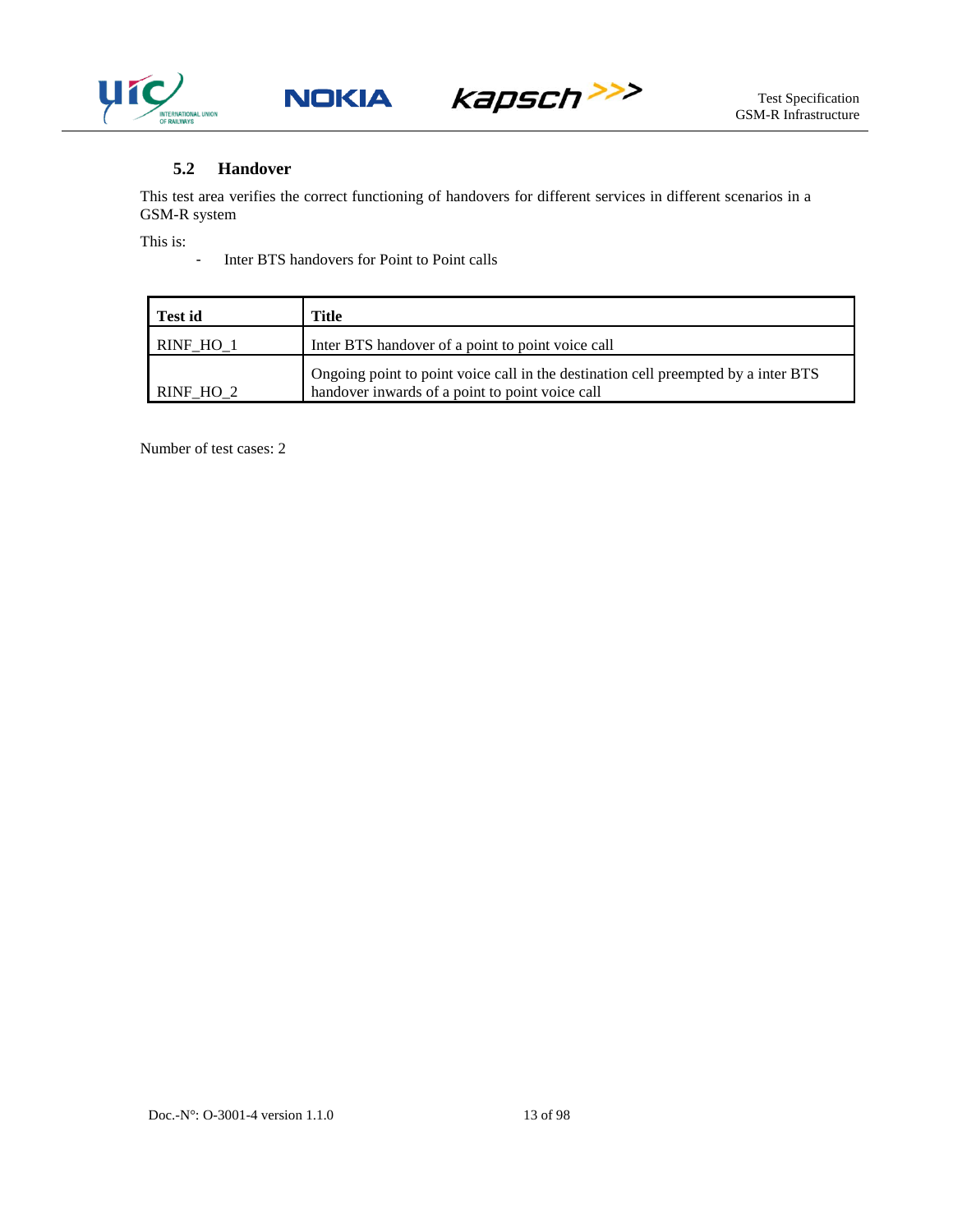



## **5.3 Functional Addressing (FA)**

**NOKIA** 

<span id="page-13-0"></span>This test area verifies the correct functioning of the FA service in a GSM-R system

This includes:

- Registration Management
- Calls to Functional Numbers<br>- Failure cases (e.g. registration
- Failure cases (e.g. registration failure, party already registered)

| <b>Test Id</b> | <b>Description</b>                                                                                     |
|----------------|--------------------------------------------------------------------------------------------------------|
| RINF_FA_1      | Registration of an FN Number                                                                           |
| RINF_FA_2      | Registration of an unknown FN fails                                                                    |
| RINF_FA_3      | Deregistration of an FN Number                                                                         |
| RINF_FA_4      | Deregistration of an FN fails                                                                          |
| RINF_FA_5      | Interrogation of an FA Number                                                                          |
| RINF_FA_6      | Interrogation of an FN fails                                                                           |
| RINF_FA_7      | FA Call - Successful Call                                                                              |
| RINF_FA_8      | FA Call – Call is not completed                                                                        |
| RINF_FA_9      | Verification of Functional Numbers previously registered in HPLMN (CT2/3/4)                            |
| RINF_FA_10     | Deregistration of CT2 numbers while roaming                                                            |
| RINF_FA_11     | Forced Deregistration                                                                                  |
| RINF_FA_12     | Unsuccessful registration with Lead driver number (CT2 FC 01) because of wrong<br>CoR (CT2 FC10 works) |
| RINF_FA_13     | Register 3 function numbers to one user (non-roaming case)                                             |
| RINF_FA_14     | Registration of an FN fails - remote party already registered                                          |
| RINF_FA_15     | FA Call - Successful Call                                                                              |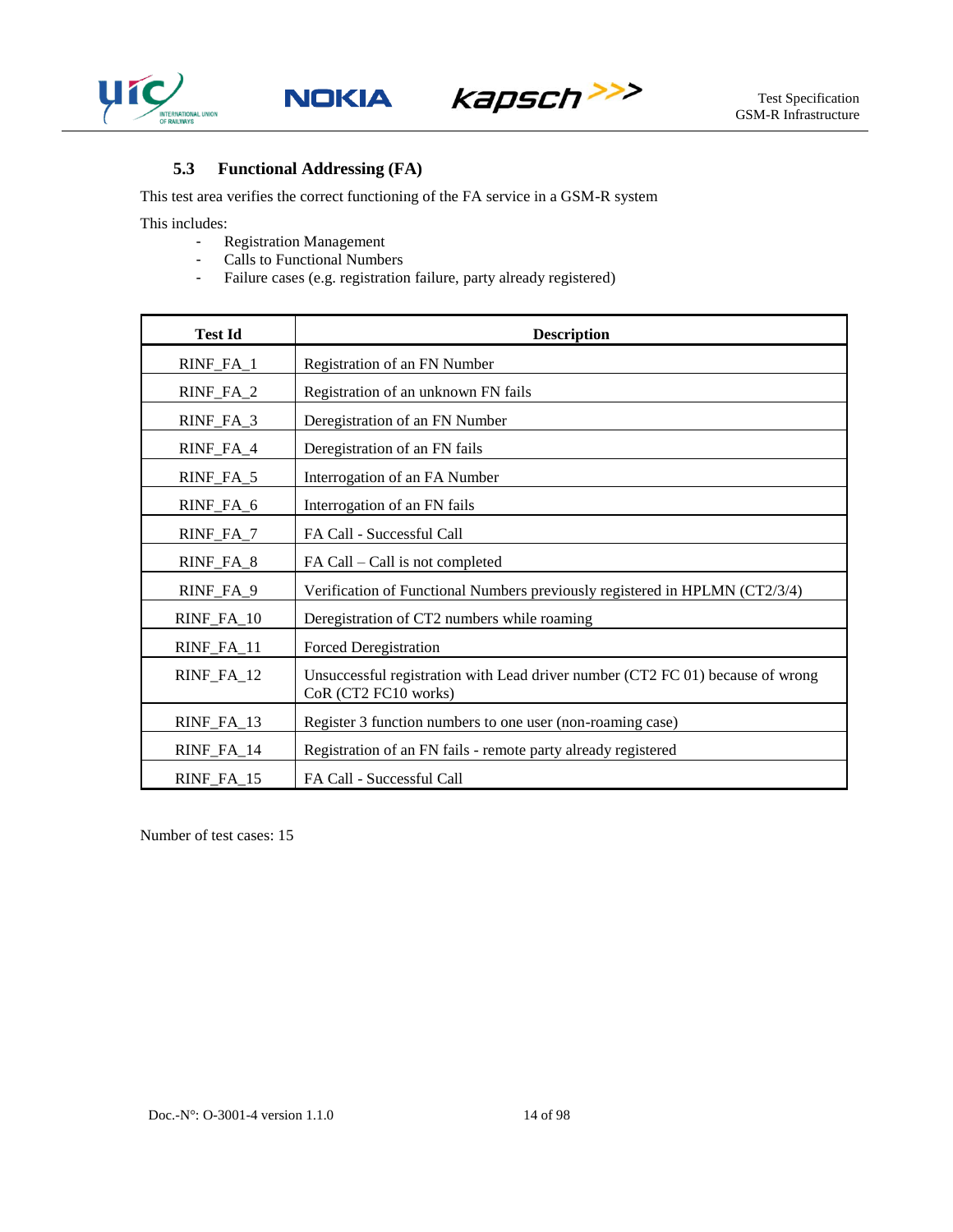



## **5.4 Location Dependent Addressing (LDA)**

**NOKIA** 

<span id="page-14-0"></span>This test area verifies the correct functioning of the LDA service in a GSM-R system

This includes:

- Successful LDA call, correct transfer of the Cell of Origination information
- Failure cases (e.g. LDA destination does not exist)

| <b>Test Id</b> | <b>Description</b>                                      |
|----------------|---------------------------------------------------------|
| RINF LDA       | Successful LDA Call - Verify the cell format is correct |
| RINF LDA 2     | Unsuccessful LDA Call - Call to invalid Short Code      |

<span id="page-14-1"></span>Number of test cases: 2

## **5.5 Enhanced Multi-Level Precedence and Pre-emption Service (eMLPP)**

This test area verifies the correct functioning of the eMLPP service in a GSM-R system

This includes:

- Pre-emption of PtP, VBS, VGCS, data calls by PtP, VBS, VGCS, data calls of higher priority and REC calls
- Assigning and handling of priorities to different resources and passing the priority information through the system.
- Interaction of eMLPP with handovers
- Failure scenarios

| <b>Test Id</b> | <b>Description</b>                                                                            |  |
|----------------|-----------------------------------------------------------------------------------------------|--|
| RINF_eMLPP_1   | MS in VGCS call on DCH, pre-emption on Air IF by higher prio PtP call                         |  |
| RINF_eMLPP_2   | MS in VBS call as listener, pre-emption on Air IF by higher prio VBS call.                    |  |
| RINF eMLPP 3   | MS in VGCS call having the UL of the GCH, pre-emption on Air IF by higher prio<br>VBS call.   |  |
| RINF eMLPP 4   | MS in PtP call, pre-emption on MS by higher prio VGCS call (REC)                              |  |
| RINF eMLPP 5   | MS in VBS call as originator, pre-emption on Air IF by higher prio VGCS call<br>(REC)         |  |
| RINF_eMLPP_6   | MS in VGCS call having the UL of the GCH, pre-emption on MS by higher prio<br>VGCS call (REC) |  |
| RINF eMLPP 7   | MS in data call, pre-emption on Air IF by higher prio VGCS call (REC)                         |  |
| RINF eMLPP 8   | MS in PtP call, pre-emption on Air IF by higher prio data call (4800 baud,<br>transparent)    |  |
| RINF eMLPP 9   | eMLPP priority is preserved during CFU (Call Forwarding Unconditionally)                      |  |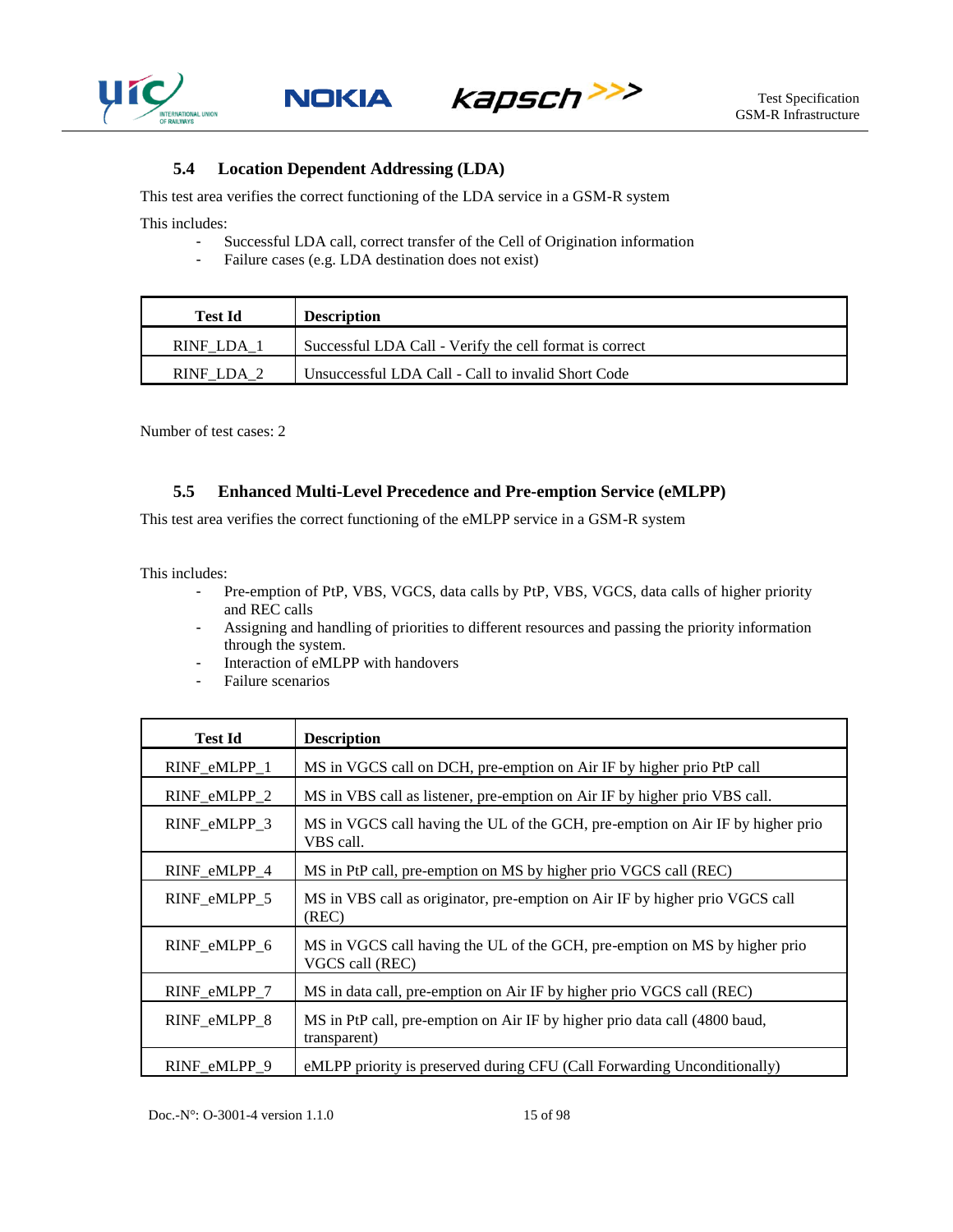



RINF\_eMLPP\_10 eMLPP prio is preserved during CFB (Call Forwarding Busy)

<span id="page-15-0"></span>Number of test cases: 10

## **5.6 Voice Group Call Service (VGCS)**

**NOKIA** 

This test area verifies the correct functioning of the VGCS service in a GSM-R system

#### This includes:

- Uplink management between BSSs.
- Muting/Unmuting

| <b>Test Id</b> | <b>Description</b>                                                              |  |
|----------------|---------------------------------------------------------------------------------|--|
| RINF_VGCS_1    | SS originates VGCS call                                                         |  |
| RINF_VGCS_2    | MS Dispatcher originates VGCS call and takes it down with the kill Sequence     |  |
| RINF_VGCS_3    | SS originates VGCS call, leaves, rejoins and ends it.                           |  |
| RINF_VGCS_4    | SS enters into VGCS broadcast area with ongoing VGCS call and is notified of it |  |
| RINF_VGCS_5    | MS Dispatcher joins ongoing VGCS call                                           |  |
| RINF_VGCS_6    | Parallel group calls are possible in the same cell.                             |  |
| RINF_VGCS_7    | GID delivered correctly to terminating SS in SS originated VGCS call            |  |

<span id="page-15-1"></span>Number of test cases: 7

## **5.7 Voice Broadcast Service (VBS)**

This test area verifies the correct functioning of the VBS service in a GSM-R system

| <b>Test Id</b> | <b>Description</b>                                                                                      |  |
|----------------|---------------------------------------------------------------------------------------------------------|--|
| RINF_VBS_1     | SS originates VBS call                                                                                  |  |
| RINF_VBS_2     | SS originates prio0 VBS call                                                                            |  |
| RINF_VBS_3     | MS Dispatcher originates VBS call and takes down the call by disconnecting                              |  |
| RINF_VBS_4     | MS Dispatcher originates VBS call and takes down the call with the kill sequence                        |  |
| RINF_VBS_5     | MS Dispatcher joins ongoing VBS call                                                                    |  |
| RINF VBS 6     | SS enters into VBS broadcast area with ongoing VBS call and is notified of it, SS<br>joins the VBS call |  |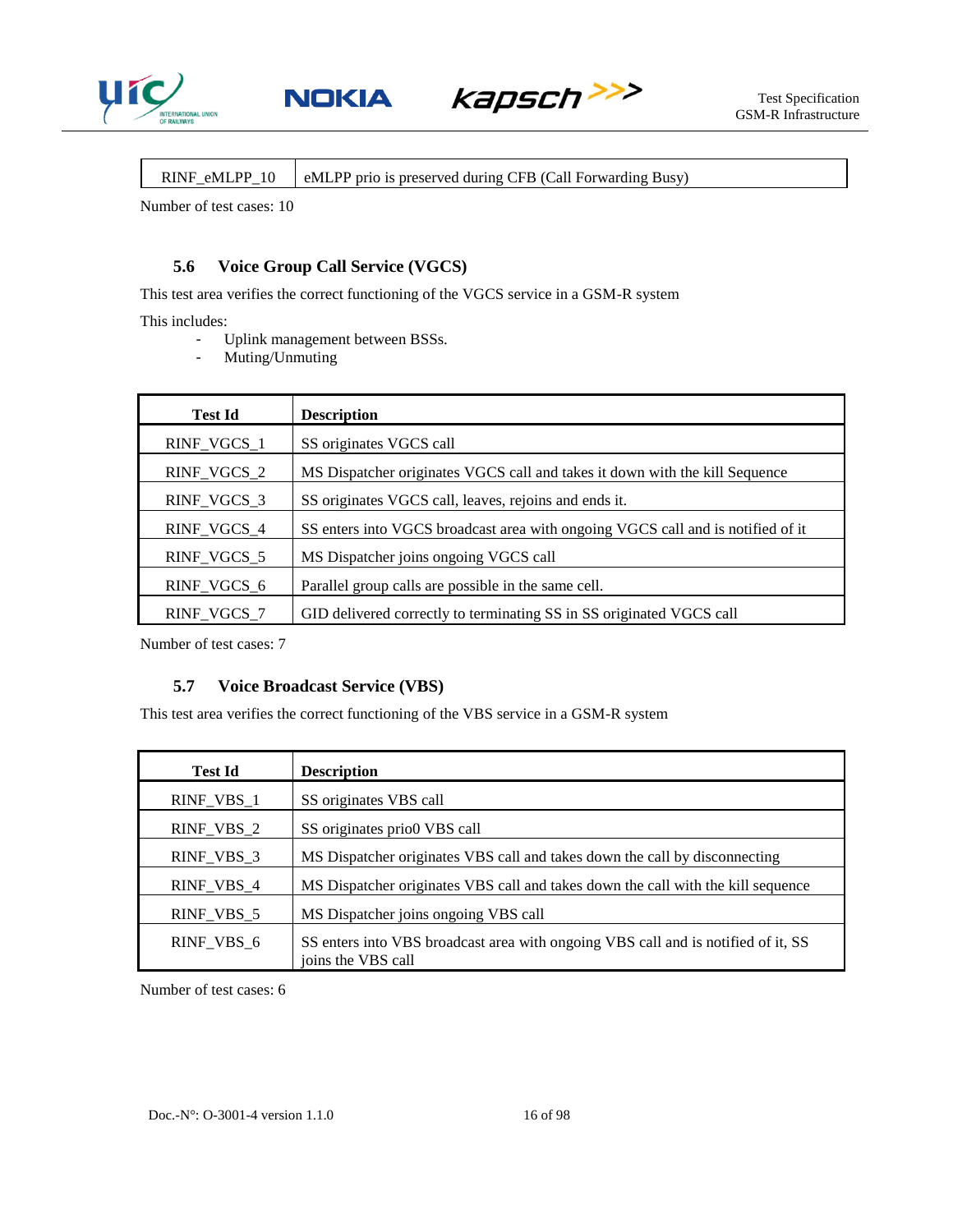



## **5.8 Railway Emergency Call (REC)**

**NOKIA** 

<span id="page-16-0"></span>This test area verifies the REC functionality including the acknowledgement functionality in a GSM-R system

| <b>Test Id</b> | <b>Description</b>                                                        |  |
|----------------|---------------------------------------------------------------------------|--|
| RINF REC 1     | SS originates a REC                                                       |  |
| RINF REC 2     | Subscriber initiated REC<br>(no talker change, normal clear down of call) |  |
| RINF_REC_3     | SS accepts an incoming REC                                                |  |
| RINF_REC_4     | MS Dispatcher originates a REC<br>SS originates Acknowledgement Call      |  |
| RINF_REC_5     |                                                                           |  |
| RINF REC 6     | REC in a GCA with a locked cell                                           |  |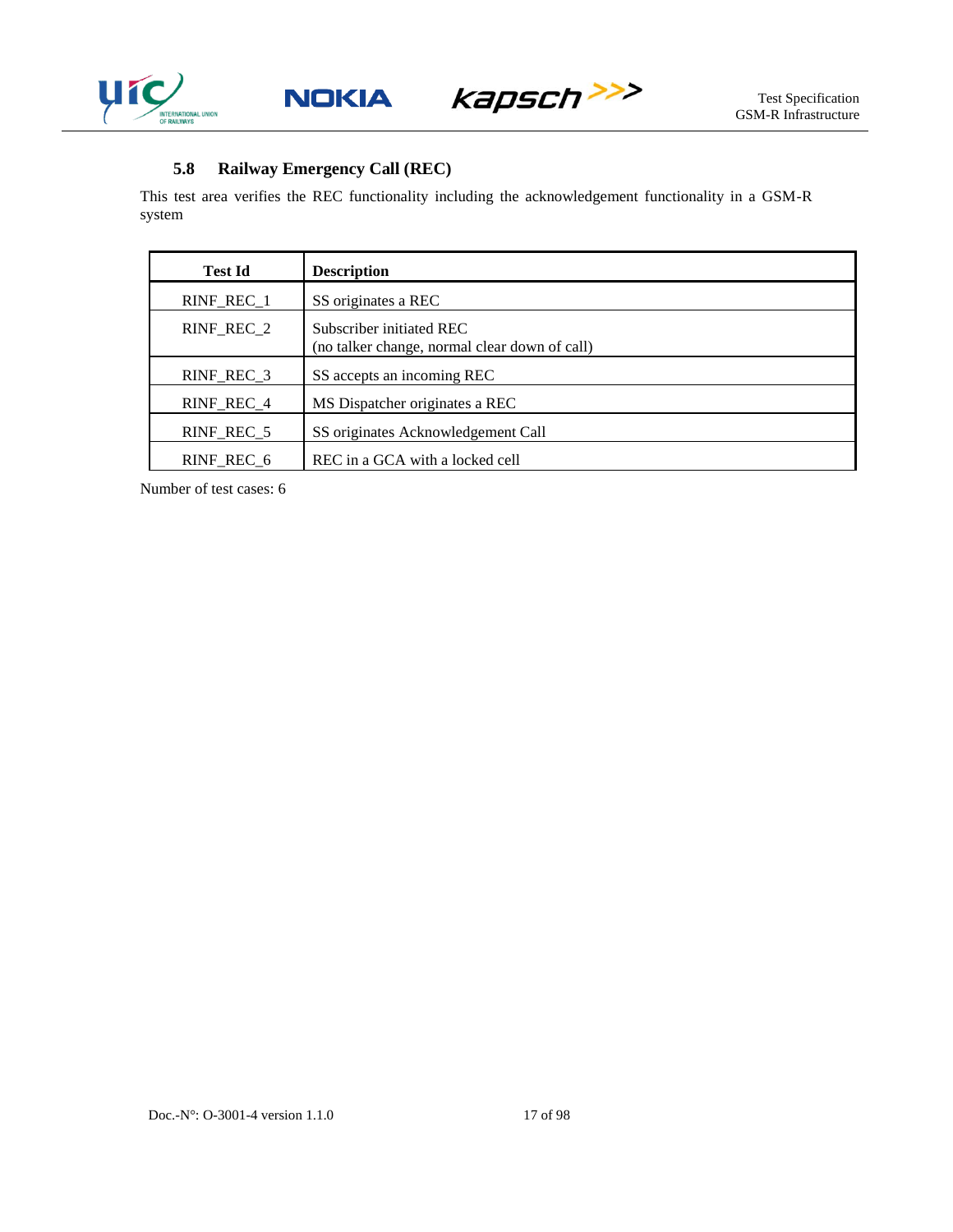



## **5.9 Originator to Dispatcher Information (OTDI)**

**NOKIA** 

<span id="page-17-0"></span>This test area verifies the correct functioning of the OTDI feature in a GSM-R system

This test will be performed using SAGEM MS as Mobile dispatcher. This only allow to show the functionality in the traces from protocol analyzers.

| <b>Test Id</b> | <b>Description</b>                                                                        |
|----------------|-------------------------------------------------------------------------------------------|
| RINF OTDI 1    | SS originates VGCS call, terminating MS dispatcher receives the OTDI                      |
| RINF_OTDI_2    | SS originates VGCS Immediate Setup 2 call, terminating MS dispatcher receives the<br>OTDI |

<span id="page-17-1"></span>Number of test cases: 2

## **5.10 Late Entry**

This test area verifies the correct functioning of the Late Entry feature in a GSM-R system

| <b>Test Id</b> | <b>Description</b>                                                                                 |  |
|----------------|----------------------------------------------------------------------------------------------------|--|
| RINF LE 1      | SS active in a PtP (P4) call move in a cell with ongoing REC call                                  |  |
| RINF LE 2      | Orig. SS active in a VBS (P4) call move in a cell with ongoing REC call                            |  |
| RINF LE 3      | Orig. SS active in a VGCS (P4) call on GCH (talker) move in a cell with ongoing<br><b>REC</b> call |  |

<span id="page-17-2"></span>Number of test cases: 3

#### **5.11 Access Matrix**

| <b>Test Id</b> | <b>Description</b>             |
|----------------|--------------------------------|
| RINF AM 1      | National call - AM allows call |
| RINF AM 2      | National call - AM denies call |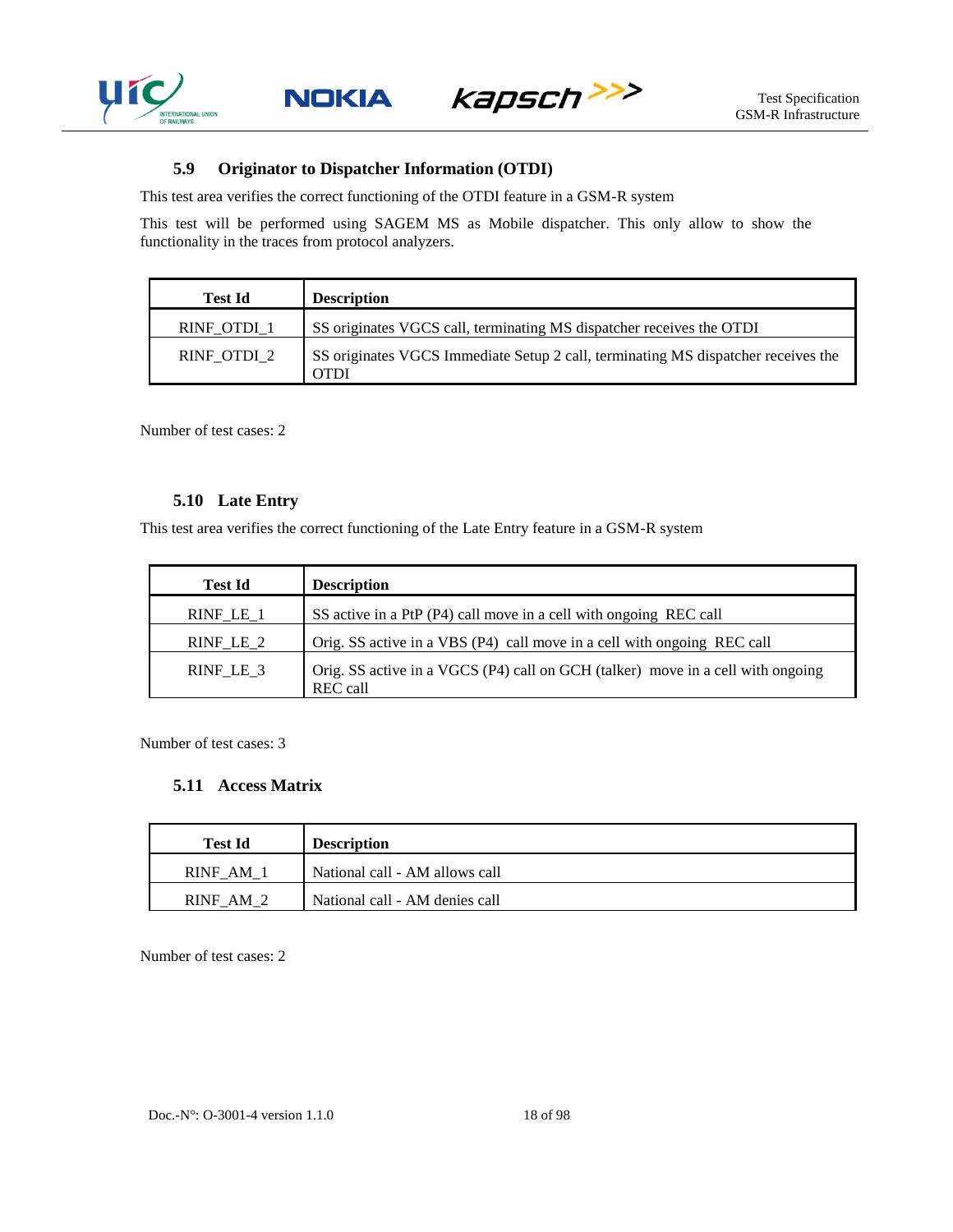





## <span id="page-18-0"></span>**5.12 GPRS**

| <b>Test Id</b> | <b>Description</b>                                        |  |
|----------------|-----------------------------------------------------------|--|
| RINF GPRS 1    | <b>GPRS</b> Connection Setup                              |  |
| RINF GPRS 2    | Contact an RBC in the ETCS domain                         |  |
| RINF GPRS 3    | QOS and priority test between ETCS and Background traffic |  |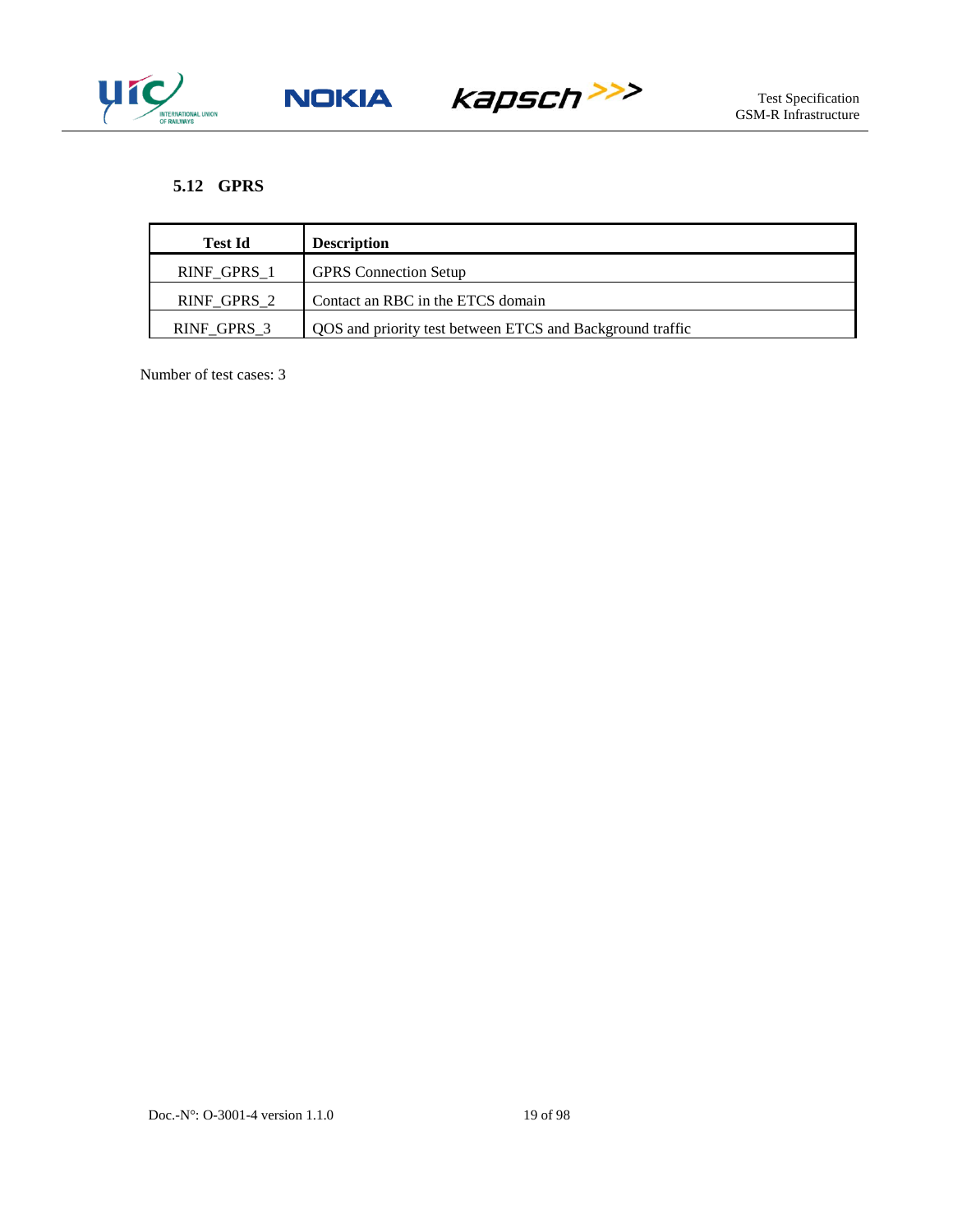



## <span id="page-19-0"></span>**6 Test Cases List for O (Optional) features (testing MI Requirements for O features)**

kapsch<sup>>>></sup>

## <span id="page-19-1"></span>**6.1 Uplink Reply/Notification response**

**NOKIA** 

This test area verifies the correct functioning of the feature uplink reply/notification response.

This includes:

- Allocation of a GCH when a subscriber involved in a VGCS call moves into the empty cell
- Allocation of a GCH when a subscriber involved in a VBS call moves into the empty cell
- Allocation of a GCH in all cells (even empty ones) when a subscriber originates a REC call

| <b>Test Id</b>     | <b>Description</b>                           |  |
|--------------------|----------------------------------------------|--|
| <b>RINF URNR 1</b> | SS active in a VGCS call moves in empty cell |  |
| RINF URNR 2        | SS active in a VBS call moves in empty cell  |  |
| RINF URNR 3        | SS active in a REC call moves in empty cell  |  |

Number of test cases: 3

## <span id="page-19-2"></span>**6.2 Enhanced Railway Emergency Call (eREC)**

This test area verifies the correct functioning of the eREC feature

This includes:

- Verify eREC terminals are joining an eREC call if the SID is same and eREC terminals are not joining an eREC call if the registered SID is different
- Verify eREC call and REC call are both joined by eREC capable (and registered) and non eREC capable terminals

| <b>Test Id</b> | <b>Description</b>                                                                                                         |
|----------------|----------------------------------------------------------------------------------------------------------------------------|
| RINF eREC 1    | $e$ REC call with correct SID – $e$ REC MS with same SID are joining, $e$ REC MS with<br>different SID will not be alerted |
| RINF eREC 2    | eREC call which involve with eREC capable and non eREC capable terminals                                                   |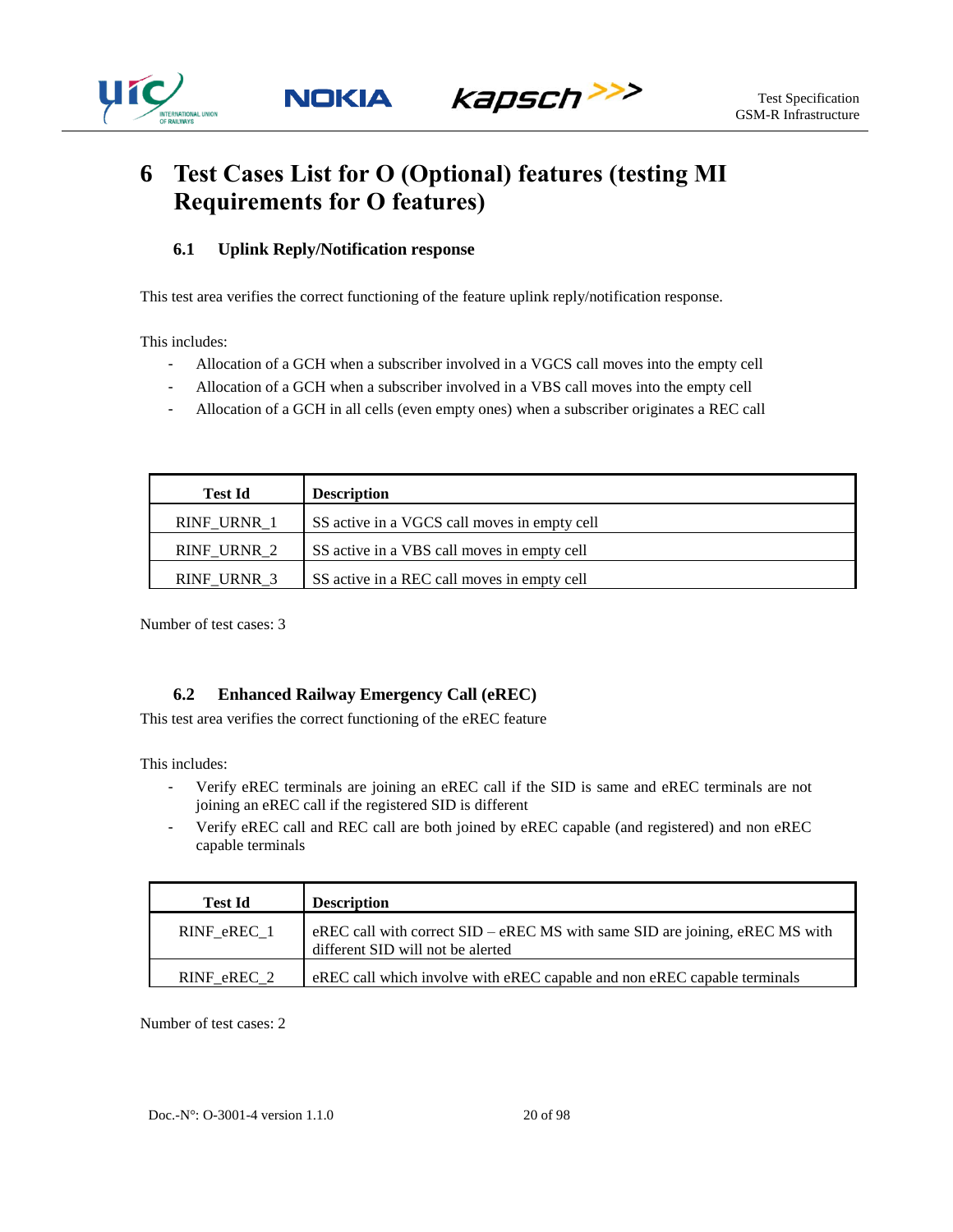

## **6.3 ER-GSM**

<span id="page-20-0"></span>Verify basic GSM functionality when the network utilizes the ER-GSM frequency band. Both types of UE with and without ER-GSM capability should be capable to accede to the network.

| Test Id            | Description                                                                                   |
|--------------------|-----------------------------------------------------------------------------------------------|
| <b>RINF ER-GSM</b> | Establishment of a PtP call in a ER-GSM network (Test case description moved to<br>chapter 8) |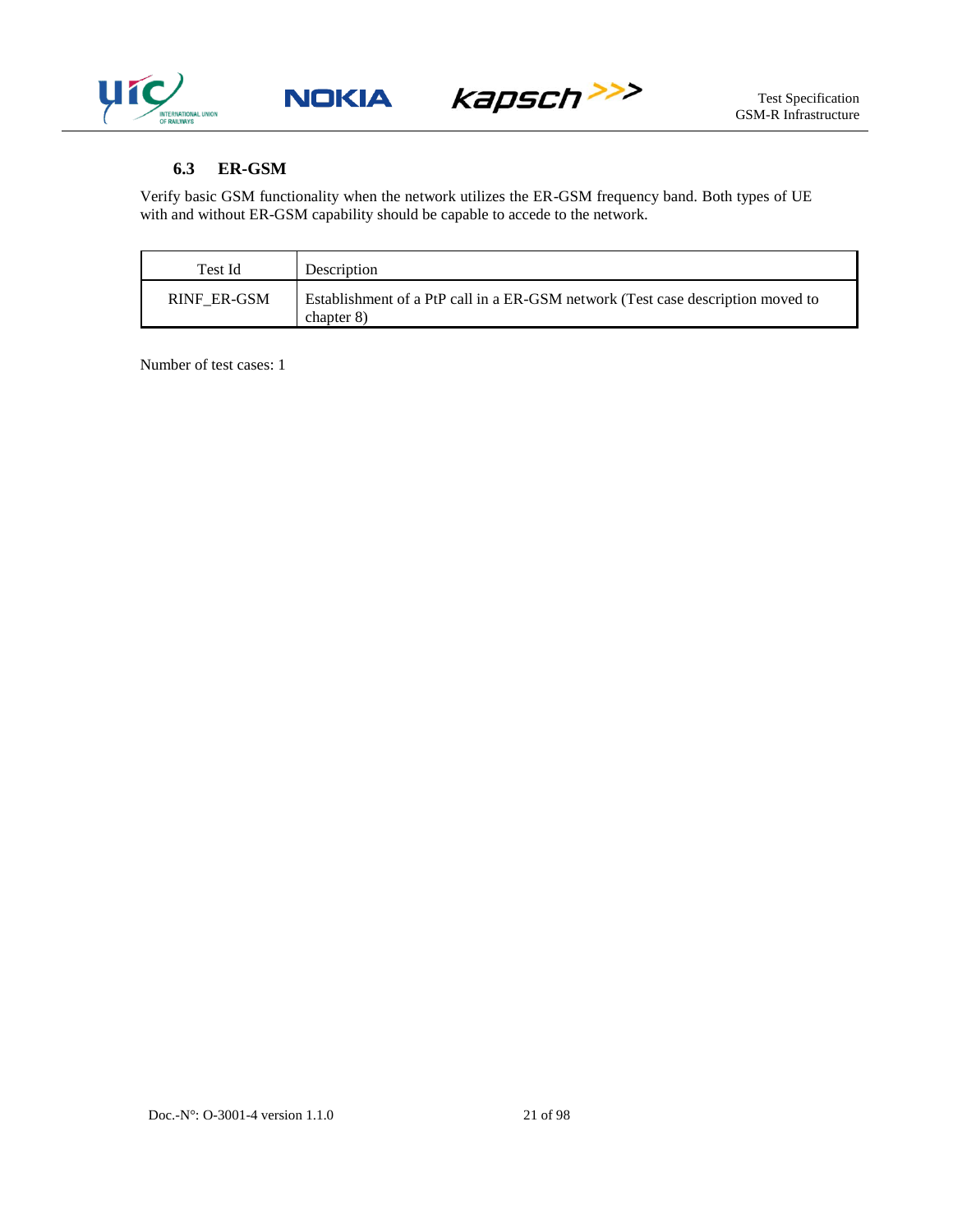



## <span id="page-21-0"></span>**7 Test Cases Description for MI (Mandatory for Interoperability) features**

## <span id="page-21-1"></span>**7.1 Basic and Supplementary GSM Services**

## **RINF\_GSM\_1 Successful Update Location after MS Power On**

### **Purpose:**

Verify the correct data are inserted to VLR during LU

#### **Initial conditions:**

MS subscribed to Basic and Supplementary Services

| <b>ACTION</b>                                  | <b>RESULT</b>                                      |
|------------------------------------------------|----------------------------------------------------|
|                                                |                                                    |
| Power on the MS                                | Location Update (LU) is performed                  |
| (2)                                            | $\left( 2\right)$                                  |
| Verify the service subscriber data is inserted | Subscriber data is inserted correctly into the VLR |
| correctly to VLR                               |                                                    |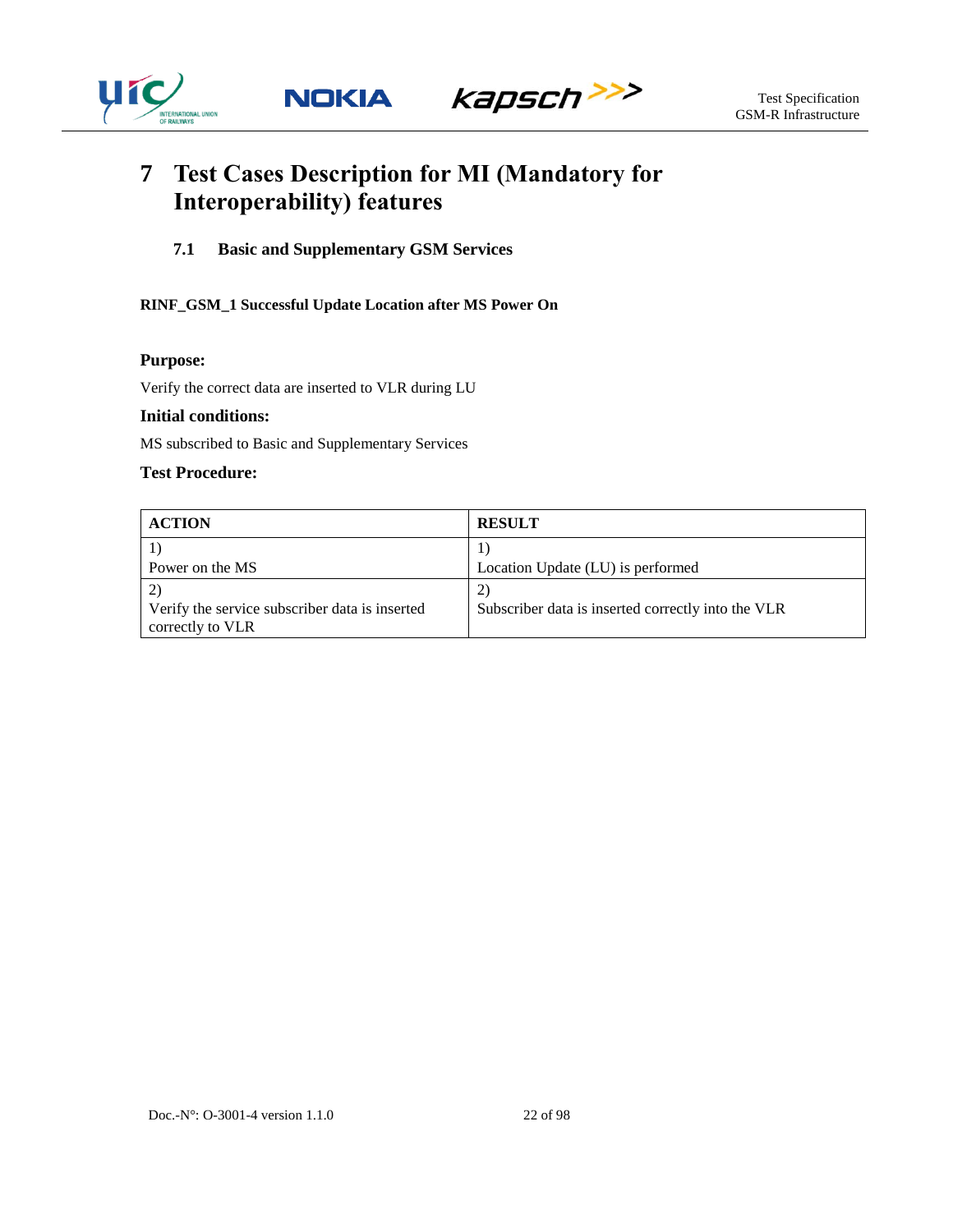



## **RINF\_GSM\_2 Supplementary Service Call Hold**

**NOKIA** 

## **Purpose:**

Verify the Supplementary Service Call Hold

## **Initial conditions:**

Subscriber A is provisioned to the Call Hold supplementary service and has it activated

Subscriber A has an ongoing call with Subscriber B

| <b>ACTION</b>                                  | <b>RESULT</b>                                               |
|------------------------------------------------|-------------------------------------------------------------|
|                                                | 1)                                                          |
| Subscriber A puts Subscriber B on hold.        | Subscriber B is put on hold, no speech path between         |
|                                                | Subscriber A and B. Subscriber A gets dial tone.            |
| 2)                                             | 2)                                                          |
| Subscriber A calls Subscriber C.               | Call between Subscriber A and C is setup successfully.      |
| 3)                                             | 3)                                                          |
| Subscriber A toggles between Subscriber B and  | The subscriber that is on hold has no speech path to        |
| C by putting them on hold and retrieving them. | Subscriber A. The subscriber that is not on hold is able to |
|                                                | communicate with Subscriber A.                              |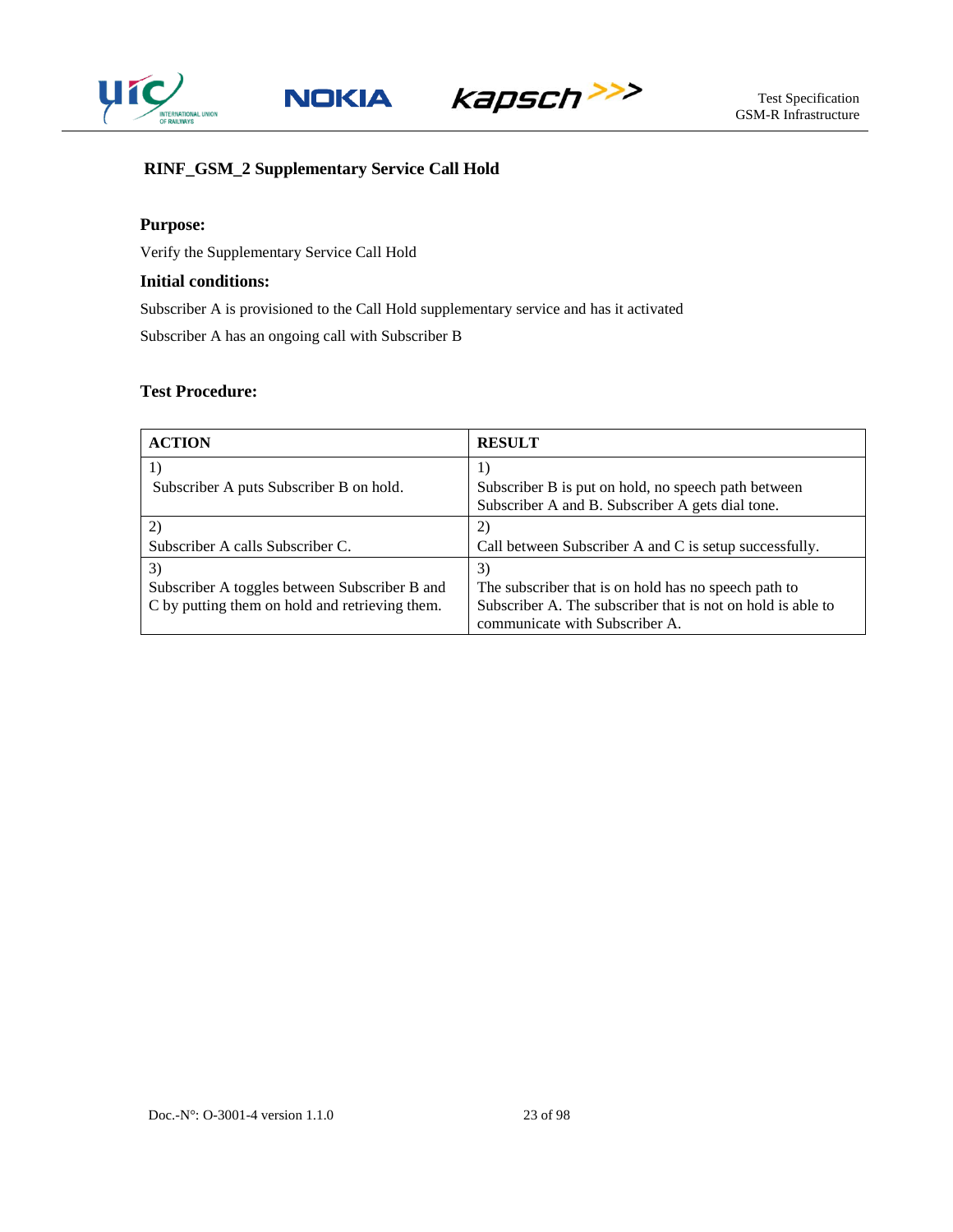



## **RINF\_GSM\_3 Supplementary Service Call Waiting**

**NOKIA** 

## **Purpose:**

Verify the Supplementary Service Call Waiting

### **Initial conditions:**

Subscriber A is provisioned to the Call Waiting supplementary service

Subscriber A has an ongoing communication with Subscriber B

Higher priority than the default priority should be used

| <b>ACTION</b>                    | <b>RESULT</b>                                                                                                                                                                                        |
|----------------------------------|------------------------------------------------------------------------------------------------------------------------------------------------------------------------------------------------------|
| Subscriber C calls Subscriber A. | Subscriber A is notified of the incoming call from<br>Subscriber C. Subscriber C gets ringing tone.<br>Paging message have to be checked that the priority is<br>included – priority to be reported. |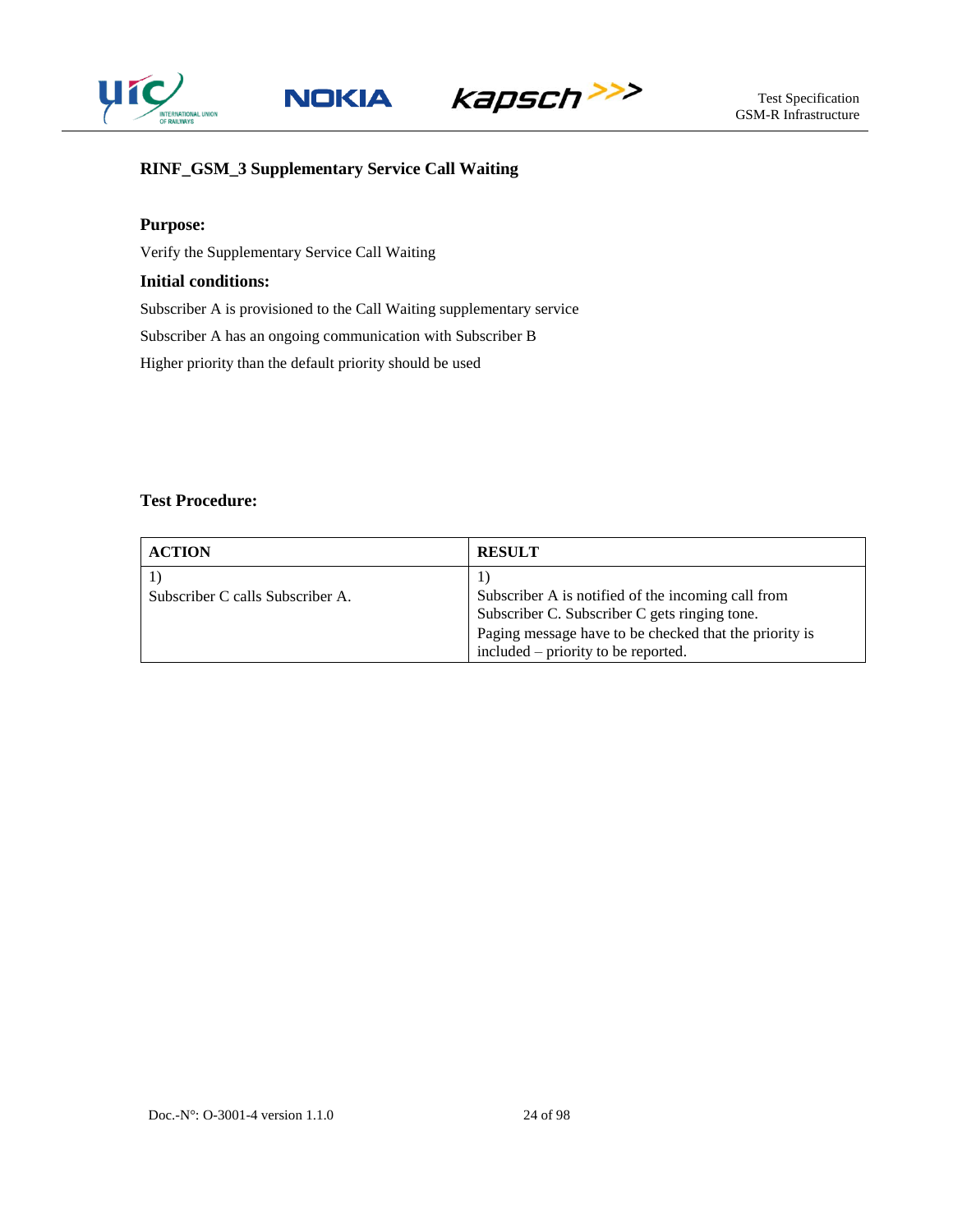



## **RINF\_GSM\_4 Supplementary Service CLIP – MMC with Call Forwarding Unconditional**

### **Purpose:**

Verify the Supplementary Service Calling Line Identification Presentation (CLIP) with activated Call Forwarding Unconditional (CFU)

#### **Initial conditions:**

Subscriber B is provisioned to the CLIP and the CFU supplementary service and has his calls forwarded to Subscriber C

| <b>ACTION</b>                    | <b>RESULT</b>                                                                                     |
|----------------------------------|---------------------------------------------------------------------------------------------------|
| Subscriber A calls Subscriber B. | Subscriber A is forwarded to Subscriber C. Subscriber A's<br>MSISDN is presented to Subscriber C. |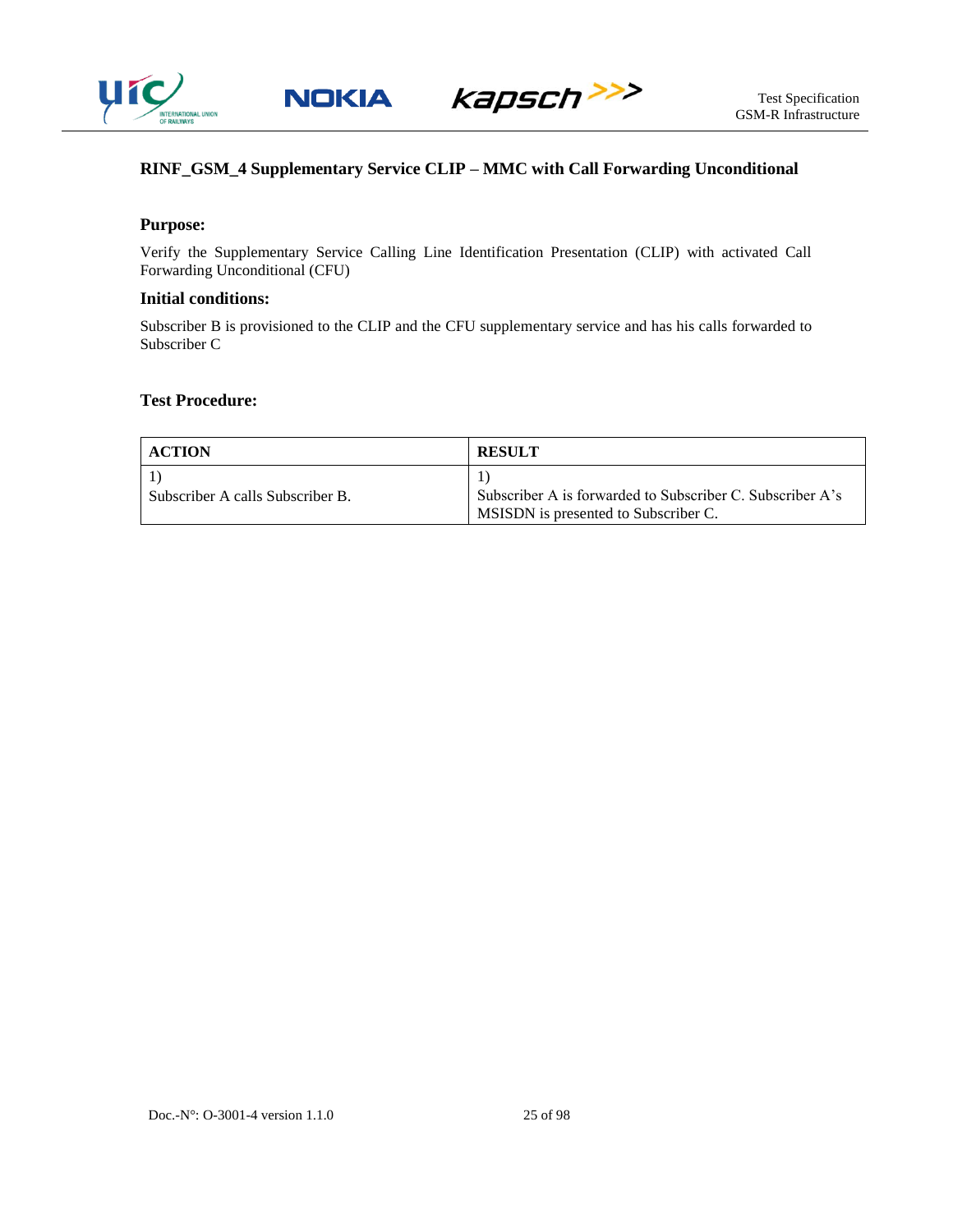



## **RINF\_GSM\_5 Supplementary Service MPTY**

**NOKIA** 

## **Purpose:**

Verify the Supplementary Service Multiparty (MPTY)

## **Initial conditions:**

Subscriber A is provisioned to the MPTY supplementary service

| <b>ACTION</b>                               | <b>RESULT</b>                                             |
|---------------------------------------------|-----------------------------------------------------------|
|                                             | $_{1}$                                                    |
| Subscriber A builds MPTY call involving 6   | MPTY call is setup to 6 subscribers.                      |
| subscribers.                                |                                                           |
| $\mathbf{2}$                                | 2)                                                        |
| Conferee Leaves and is joined back into the | The call is stable during the leaving and joining of the  |
| MPTY call for some subscribers.             | conferees of MPTY.                                        |
| 3)                                          | 3)                                                        |
| Subscriber A closes the MPTY call.          | Call is taken down successfully, all resources are freed. |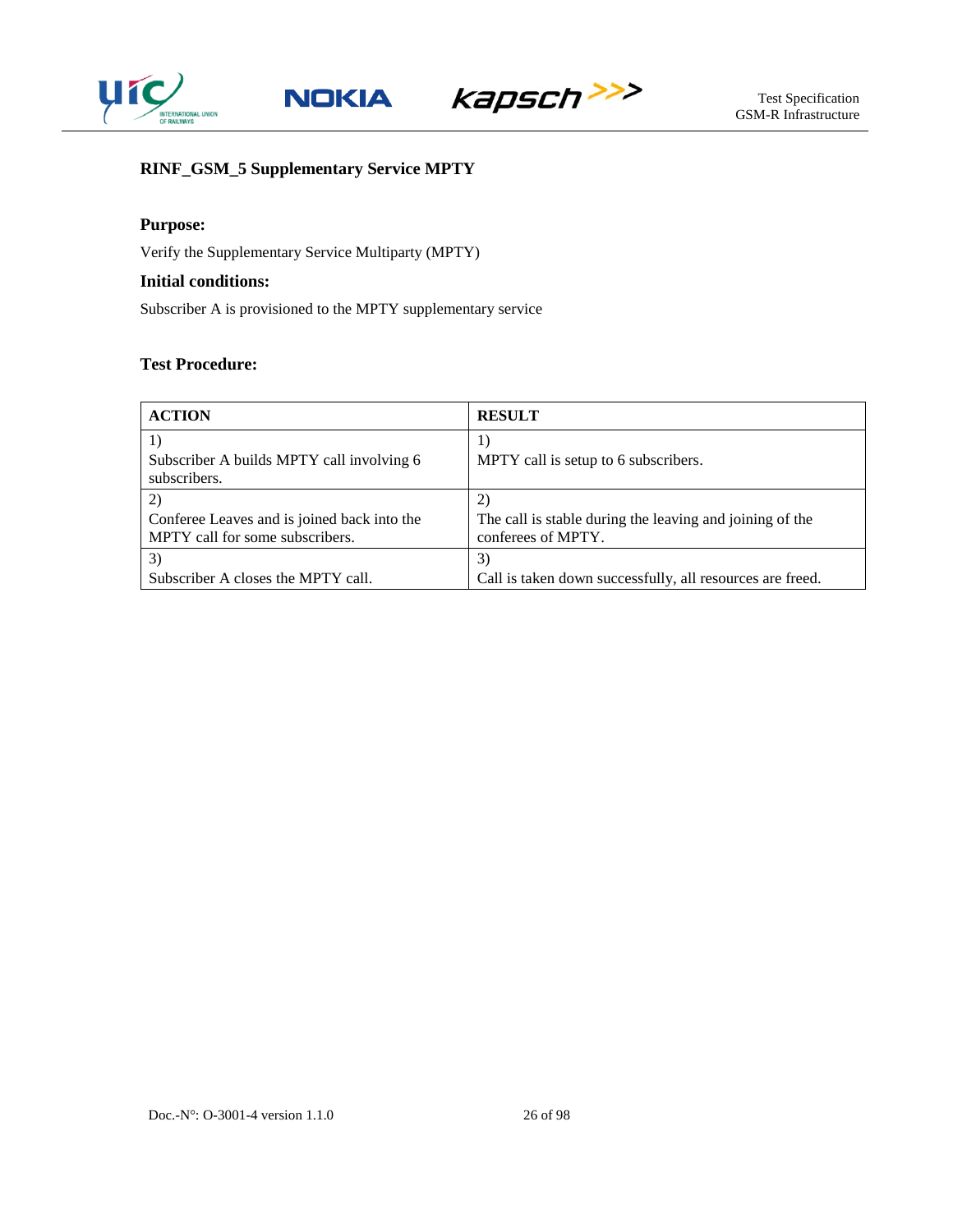



## **RINF\_GSM\_6 Establishment of several PtP calls with different priorities**

## **Purpose:**

Verify basic GSM functionality

## **Initial conditions:**

Subscriber A and B are provisioned to the eMLPP service

**NOKIA** 

| <b>ACTION</b>                                                   | <b>RESULT</b>                                                    |
|-----------------------------------------------------------------|------------------------------------------------------------------|
| Subscriber A calls Subscriber B with priority 0,                | The calls are setup correctly and the priorities are transferred |
| 2, 3, 4 dialling $*75$ <priority>#<msisdn>.</msisdn></priority> | correctly through the network.                                   |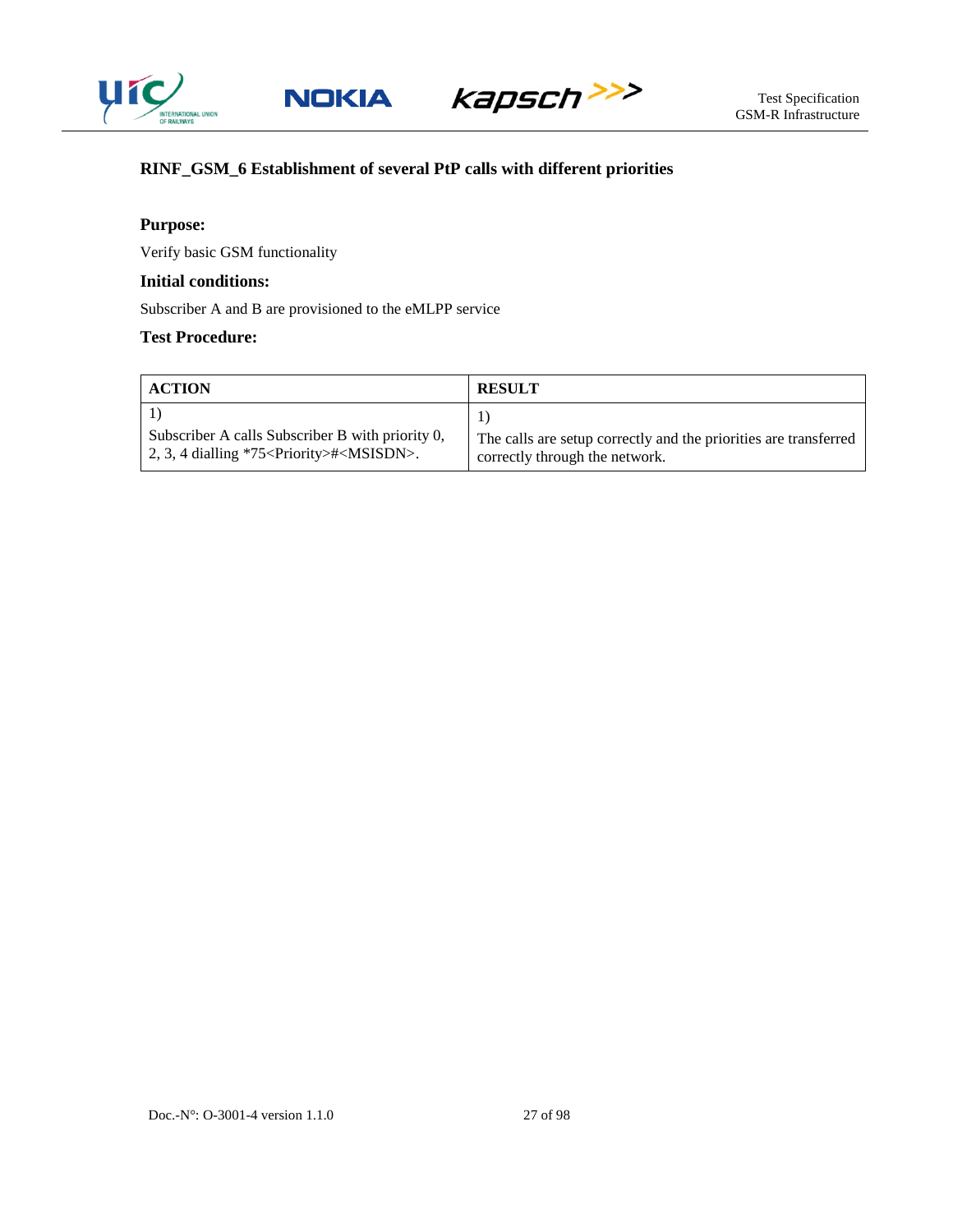



## **RINF\_GSM\_7 Public Emergency Call – With SIM**

**NOKIA** 

## **Purpose:**

Verify Public Emergency Call – With SIM

## **Initial conditions:**

- MS has a SIM
- Proper termination point for the 112 Emergency call is available

| <b>ACTION</b>                       | <b>RESULT</b>                       |
|-------------------------------------|-------------------------------------|
|                                     | Call is established. No error logs. |
| Make the 112 Public Emergency Call. |                                     |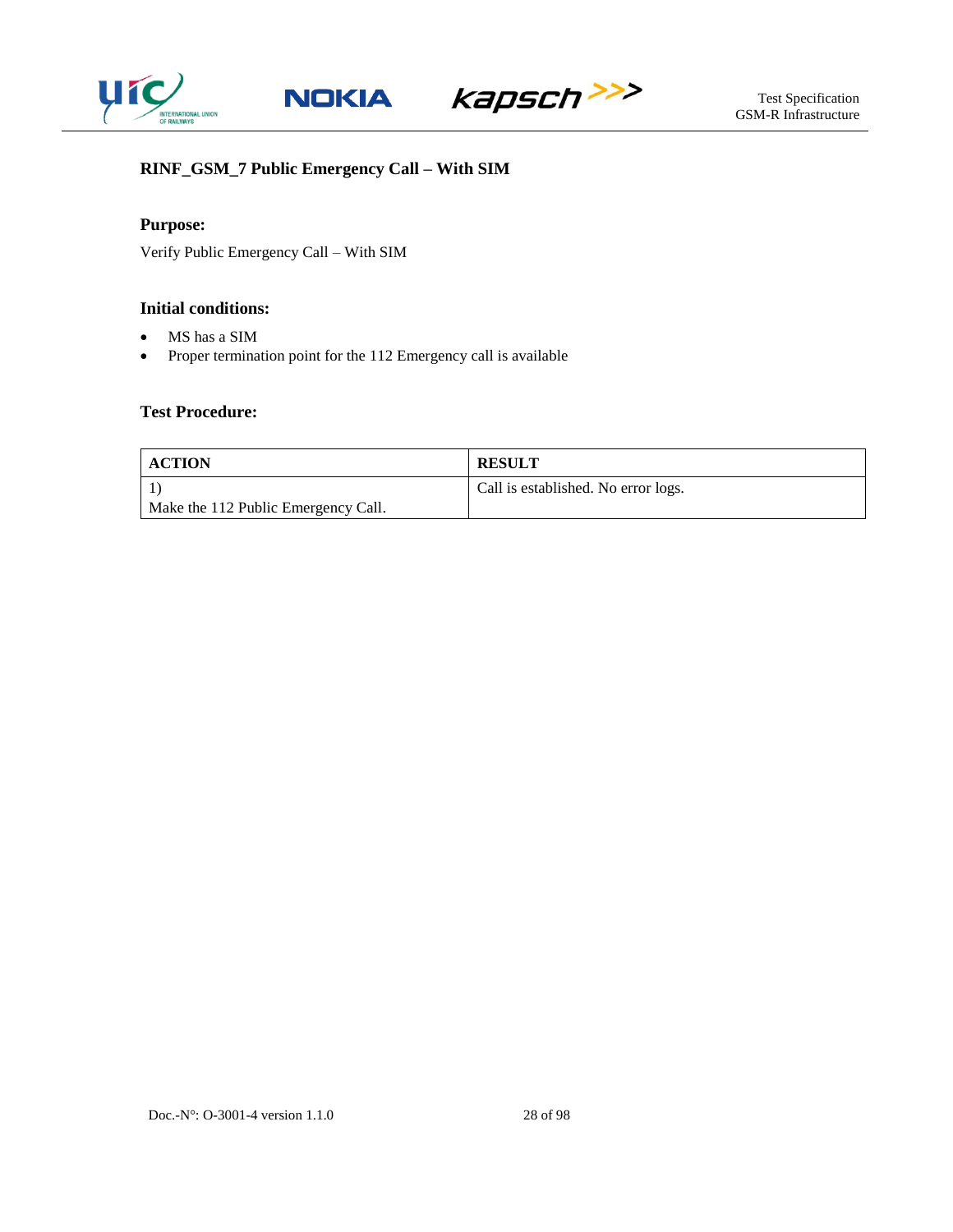



## **RINF\_GSM\_8 Short and long SMS**

**NOKIA** 

#### **Purpose:**

Verify the following requirements: FRS 2.3.4; 12.3.1; 12.3.3 SRS 12.2.1

- SMS with 160 characters
- The users can use the radio while receiving SMS.

#### **Initial conditions:**

- 3 GSM-R mobiles (MS A, MS B, MS C) with standard options, datafill and routing
- GSM-R mobiles support long text message
- $-1$  BTS
- $-1$  BSC
- $\bullet$  1 MSC
- SMSC available
- MS B is in active call with another subscriber

| <b>ACTION</b>                                             | <b>RESULT</b>                                       |
|-----------------------------------------------------------|-----------------------------------------------------|
| 1) MS A sends a SMS to MS B using a message text with 160 | 1) MS B receives the SMS including the message text |
| characters.                                               | with 160 characters.                                |
| 2) MS C sends a SMS to MS B using a message text with 300 | 2) MS B receives the SMS including the message text |
| characters.                                               | with 300 characters.                                |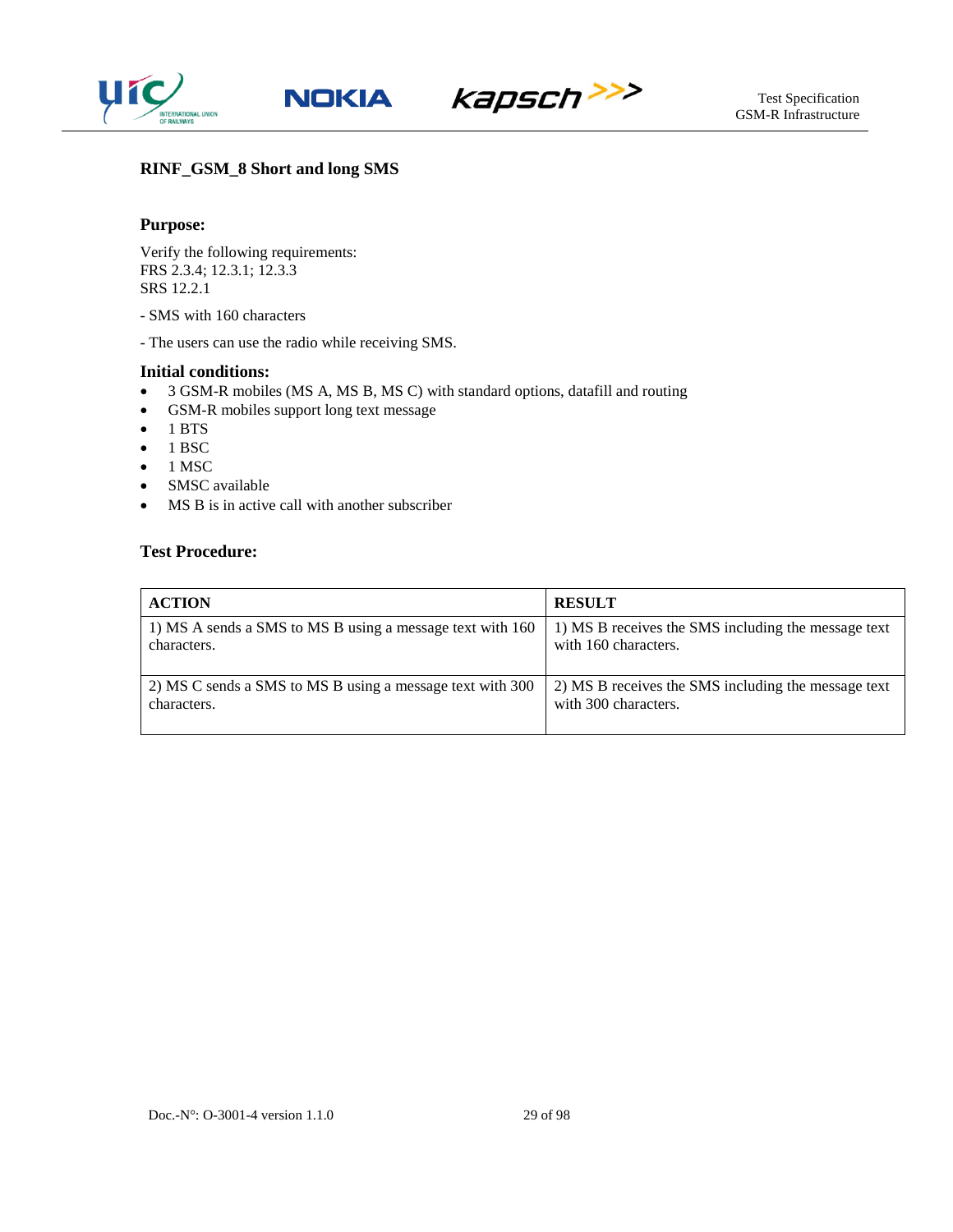



## **RINF\_GSM\_9 Mobile subscriber receives a call from Subscriber on other Network**

#### **Purpose:**

Verify Mandatory Requirement

- Point-to-Point voice call external network

#### **Initial conditions:**

1 GSM-R mobiles (MS-A) with standard options, datafill and routing

**NOKIA** 

1 BTS

1 BSC

1 MSC

1 Fixed Line phone on external Network

Routing established to route from external network subscriber

| <b>ACTION</b>                        | <b>RESULT</b>                     |
|--------------------------------------|-----------------------------------|
| 1) Fixed line dials the MS A number. | 1) MS A answers the call.         |
| 2) MS A releases the call.           | 2) The call is released properly. |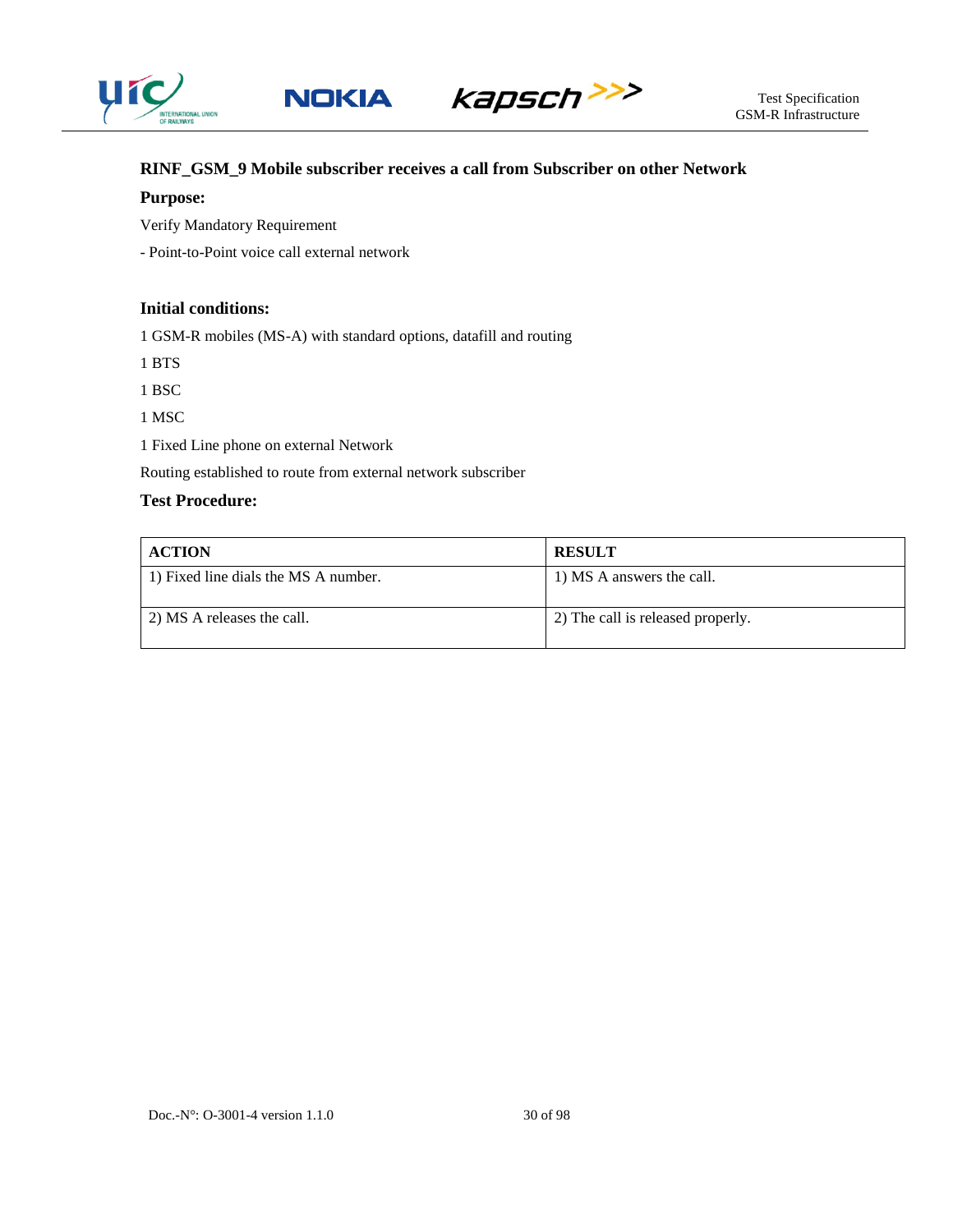



## <span id="page-30-0"></span>**7.2 Handover**

## **RINF\_HO\_1 Inter BTS handover of a point to point voice call**

**NOKIA** 

## **Purpose:**

To verify that an Inter BTS handover of a point to point voice call functions as expected

## **Initial conditions:**

- The BSS network is fully functional with correct reselection and handover datafill created.
- Analyzers are configured and capturing messaging for the duration of the test
- A test mobile MS A is used to decode and display the BCCH information of the serving and neighbor cells

#### **Test Procedure:**

| <b>ACTION</b>                                                                                       | <b>RESULT</b>                                                                                                        |
|-----------------------------------------------------------------------------------------------------|----------------------------------------------------------------------------------------------------------------------|
| 1) MS A establishes a point to point call to MS B.                                                  | 1) Verify that the MS A is engaged in a point to point<br>voice call with MS B.                                      |
| 2) Move MS A from one cell of a BTS to a different BTS –<br>the destination cell - on the same BSC. | 2) Ensure that MS A camps onto the BCCH of the<br>destination cell and that the call with MS B remains<br>connected. |
|                                                                                                     | 3) The recorded message flow is analyzed and<br>checked for correctness.                                             |

#### **Further Handover Test cases are part of the O-2875 Version 2.0.0 Specification**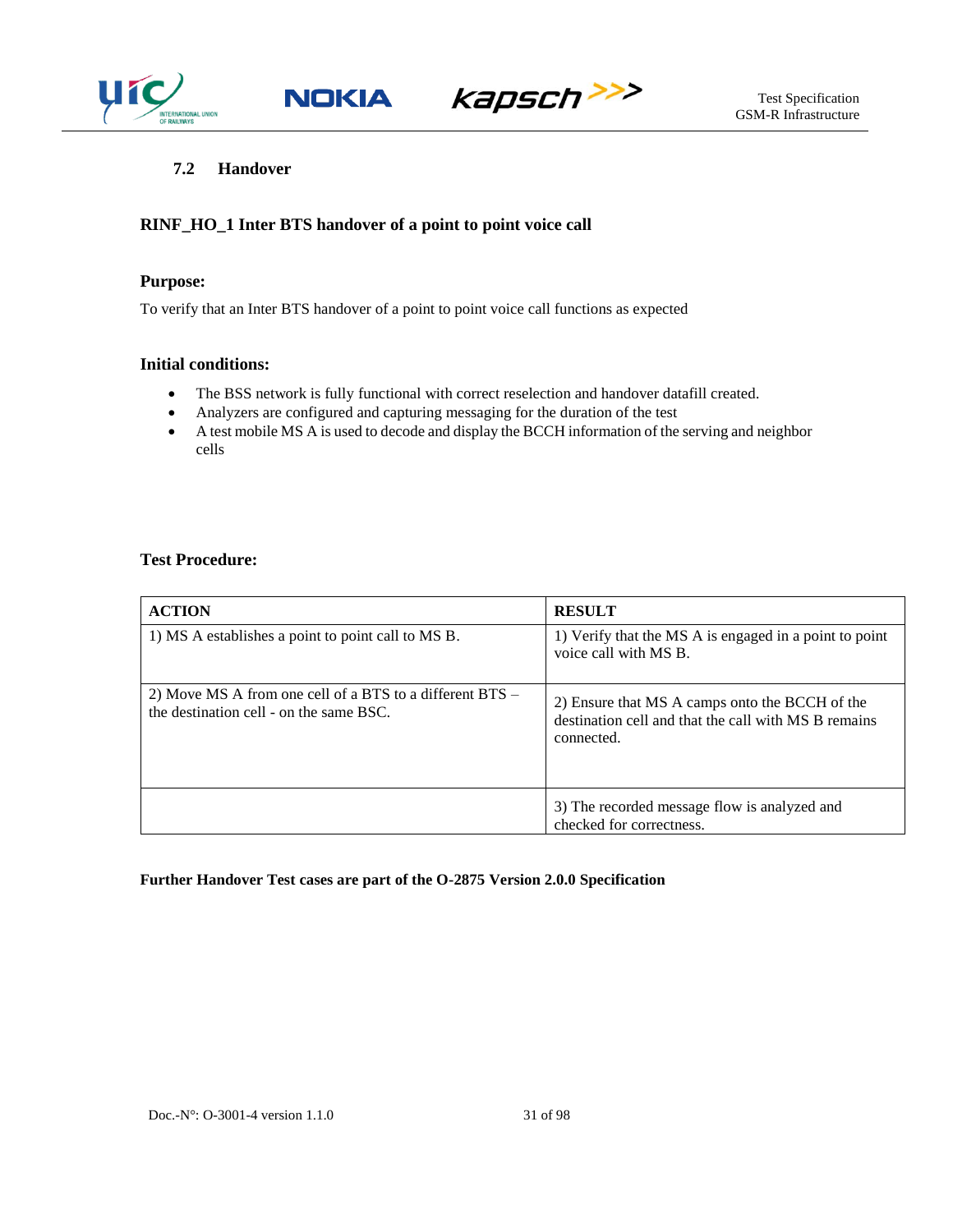



## **RINF\_HO\_2 Ongoing point to point voice call in the destination cell preempted by a inter BTS handover inwards of a point to point voice call**

#### **Purpose:**

To verify that an ongoing point to point voice call in the destination cell is preempted by a inter BTS handover inwards of a point to point voice call that has a higher priority

### **Initial conditions:**

•The BSS network is fully functional with correct reselection and handover datafill created.

•Analyzers are configured and capturing messaging for the duration of the test.

•A debug mobile is used to decode and display the BCCH information of the serving and neighbor cells.

Lock all traffic channels except 2 TCH in the Destination Cell.

**NOKIA** 

Originating and destination cells are located in different BTSs.

## **Test Procedure:**

| <b>ACTION</b>                                                                                                                                                                    | <b>RESULT</b>                                                                                                                                                 |
|----------------------------------------------------------------------------------------------------------------------------------------------------------------------------------|---------------------------------------------------------------------------------------------------------------------------------------------------------------|
| 1) MS A establishes a point to point call $-$ Call A - to MS B,<br>both camping in the destination cell.                                                                         | 1) Ensure that there is an ongoing point to point call in<br>the destination cell (Call A).                                                                   |
|                                                                                                                                                                                  | 2) Ensure that Call A is the only call in the destination<br>cell and that there are no free traffic channels on the<br>Um interface of the destination cell. |
| 3) MS C establishes a point to point call - Call B - to MS D,<br>both camping in the originating cell. Ensure that this Call B<br>has a higher eMLPP priority level than Call A. | 3) Call B is established.                                                                                                                                     |
| 4) Move MS C from the originating cell to the destination<br>cell.                                                                                                               | 4) MS C handovers to the destination cell, Call B is<br>maintained, Call A is preempted.                                                                      |
|                                                                                                                                                                                  | 5) The recorded message flow is analyzed and<br>checked for correctness.                                                                                      |

#### **Further Handover Test cases are part of the O-2875 Version 2.0.0 Specification**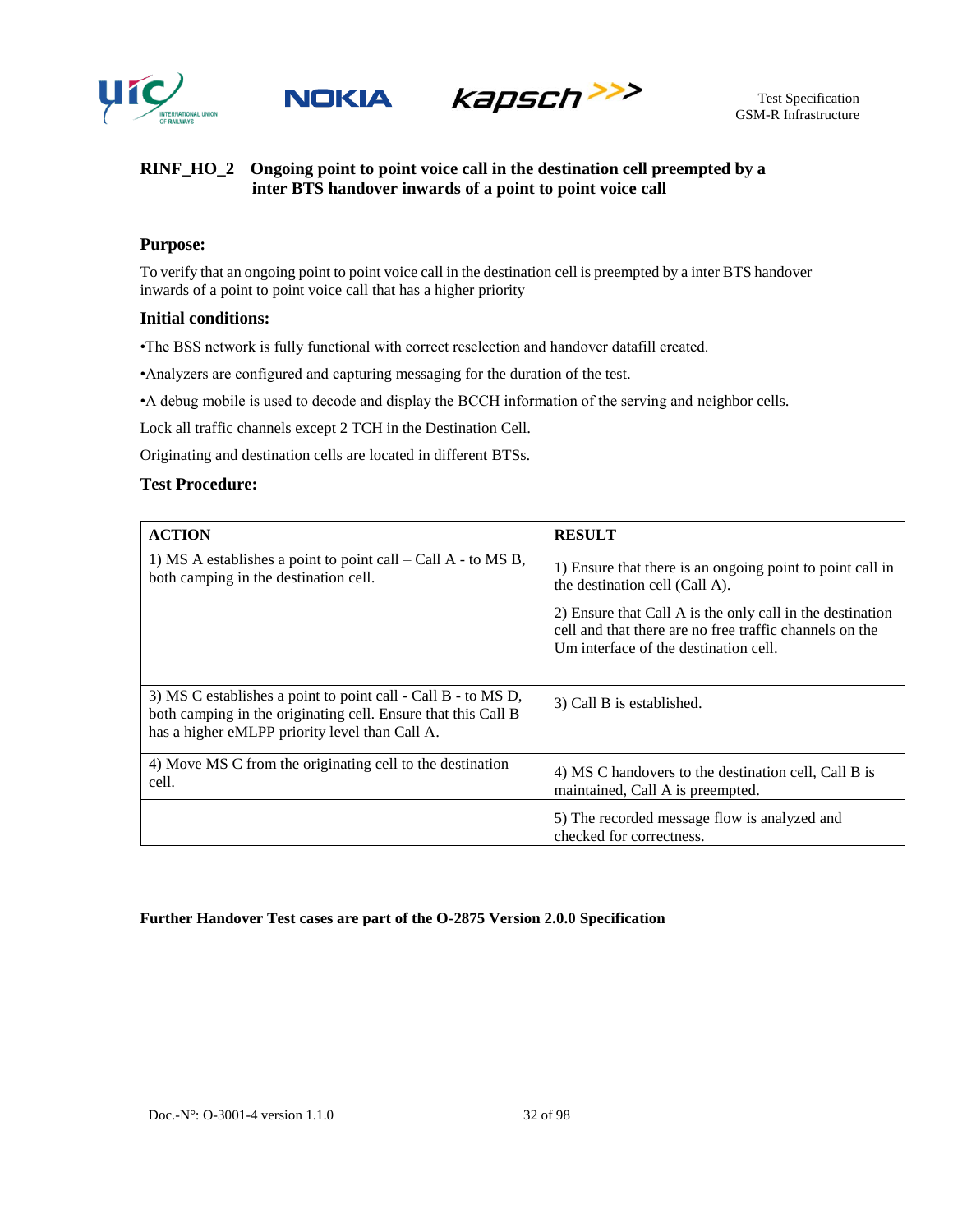



## <span id="page-32-0"></span>**7.3 Functional Addressing (FA)**

**NOKIA** 

## **RINF\_FA\_1 Registration of an FN Number**

## **Purpose:**

Verify the registration of an FN

## **Initial conditions:**

FN is in not registered. Subscriber A is provisioned to the FA service. Subscriber A can register/deregister COR A, B or C numbers.

| <b>ACTION</b>                                | <b>RESULT</b>                                                                                   |
|----------------------------------------------|-------------------------------------------------------------------------------------------------|
| 1)<br>Subscriber A initiates a registration. | 1)<br>The network response for a successful registration. The FN<br>is activated and displayed. |
| 2)<br>Query FNN for the FN.                  | 2)<br>The MSISDN of Subscriber A is registered to the FN and<br>the FN is in registered state.  |
| 3)<br>Verify OMs<br>Verify ERs               | 3)<br>The correct OMs and ERs have been generated.                                              |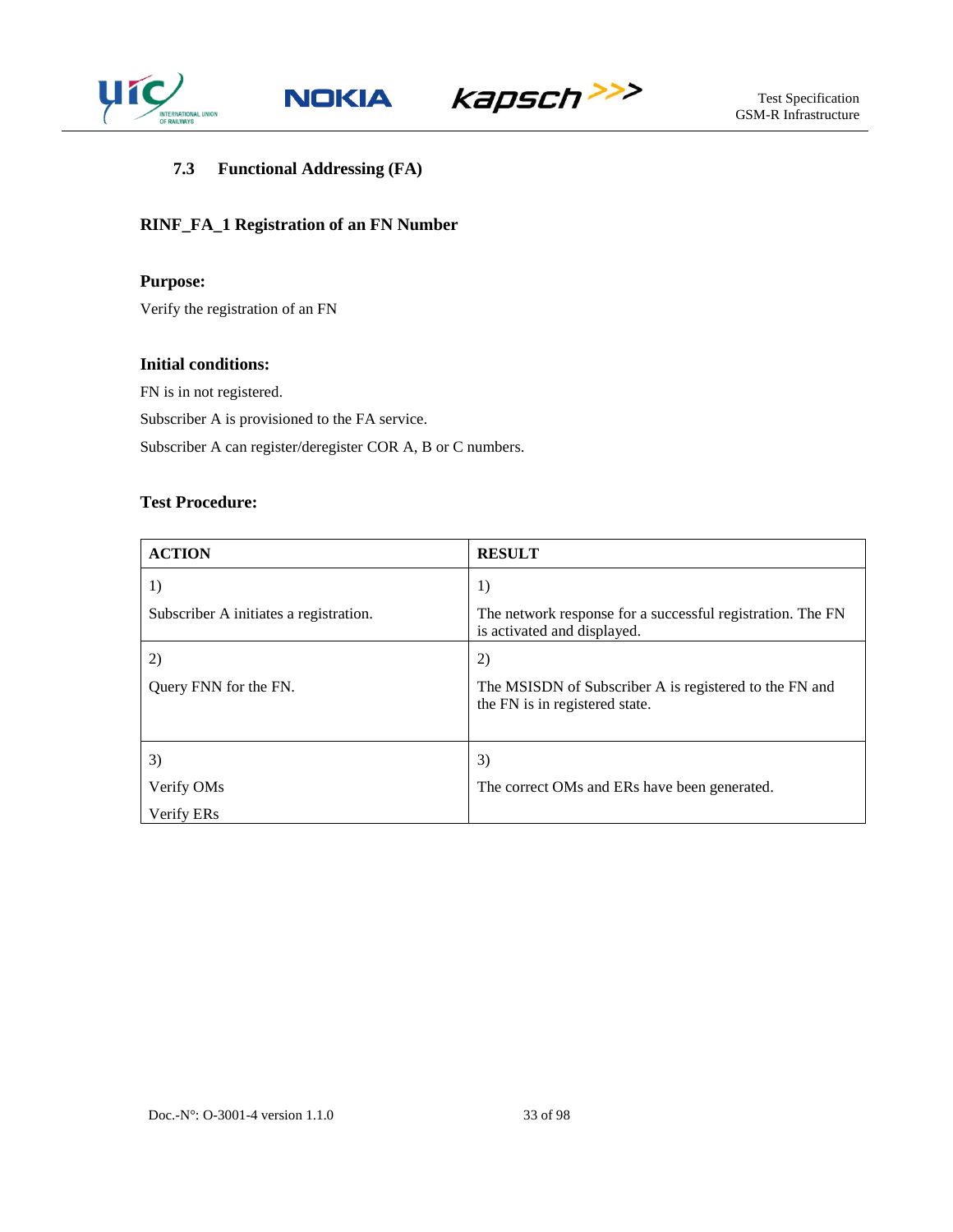



## **RINF\_FA\_2 Registration of an unknown FN fails**

**NOKIA** 

## **Purpose:**

Verify a scenario for the registration of an invalid FN

## **Initial conditions:**

FN is not registered.

Subscriber A is provisioned to the FA service.

Subscriber A can register/deregister COR A, B and C numbers.

| <b>ACTION</b>                                                          | <b>RESULT</b>                                                                     |
|------------------------------------------------------------------------|-----------------------------------------------------------------------------------|
|                                                                        | 1)                                                                                |
| Subscriber A initiates a registration to an FN that<br>does not exist. | The request fails and the FN is neither activated nor<br>displayed on the mobile. |
| 2)                                                                     | 2)                                                                                |
| Verify OM <sub>s</sub>                                                 | The correct OMs, Event Records have been generated. No                            |
| Verify Event Records                                                   | error logs have been generated.                                                   |
| Verify the system for possible error logs                              |                                                                                   |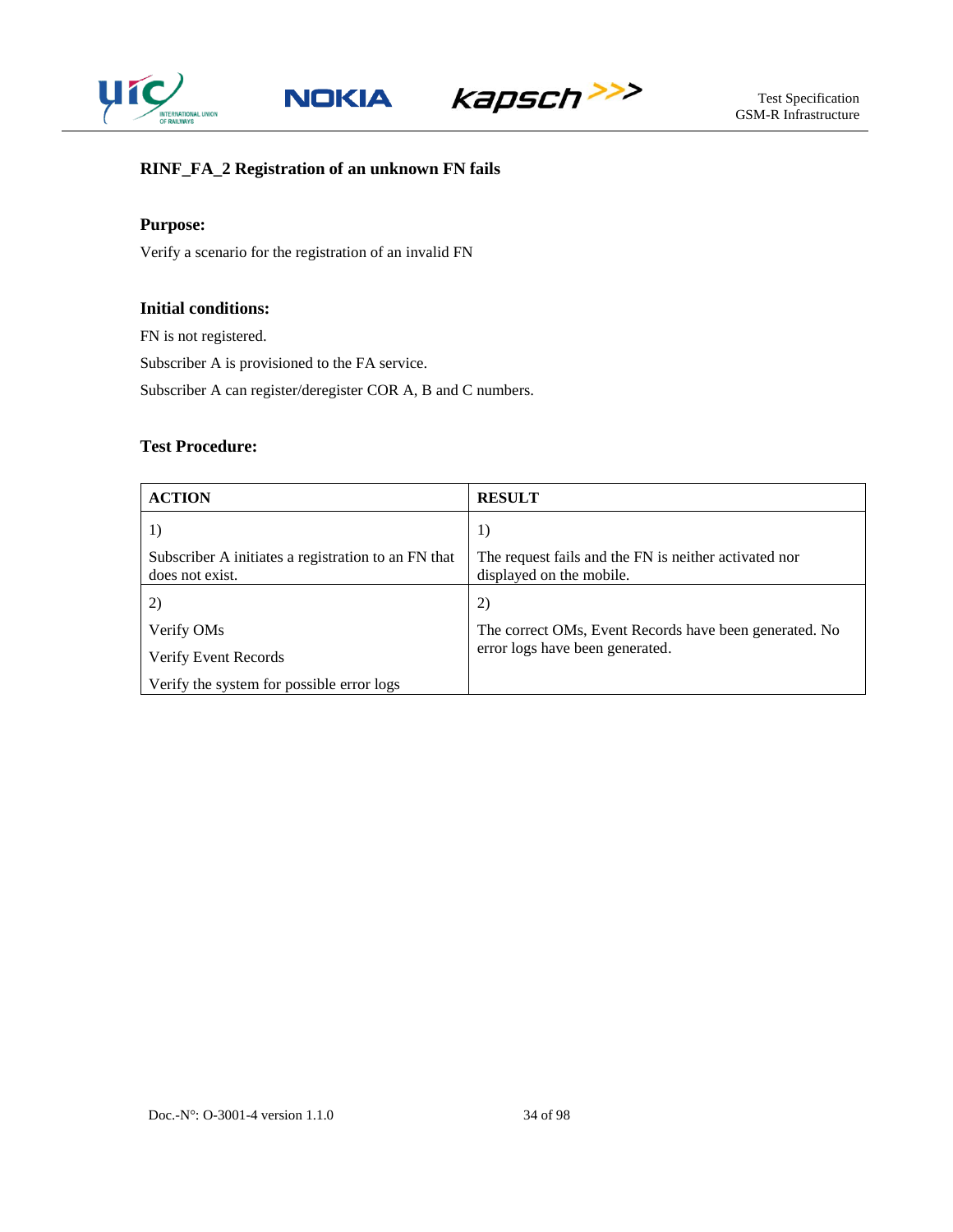



## **RINF\_FA\_3 Deregistration of an FN Number**

**NOKIA** 

## **Purpose:**

Verify the deregistration of a FN

## **Initial conditions:**

FN is registered and is assigned to the MSISDN of Subscriber A.

Subscriber A is provisioned to the FA service.

Subscriber A can register/deregister COR A, B or C numbers.

| <b>ACTION</b>                            | <b>RESULT</b>                                                                                                                 |
|------------------------------------------|-------------------------------------------------------------------------------------------------------------------------------|
| 1)                                       | 1)                                                                                                                            |
| Subscriber A initiates a deregistration. | The network response for a successful deregistration. The<br>FN is deactivated and is NOT displayed on the mobile<br>anymore. |
| 2)                                       | 2)                                                                                                                            |
| Query FNN for the FN.                    | The MSISDN of Subscriber A is NOT registered to the FN<br>and the FN is not registered.                                       |
| 3)                                       | 3)                                                                                                                            |
| Verify OMs                               | The correct OMs, ERs have been generated. No error logs                                                                       |
| Verify ERs                               | have been generated.                                                                                                          |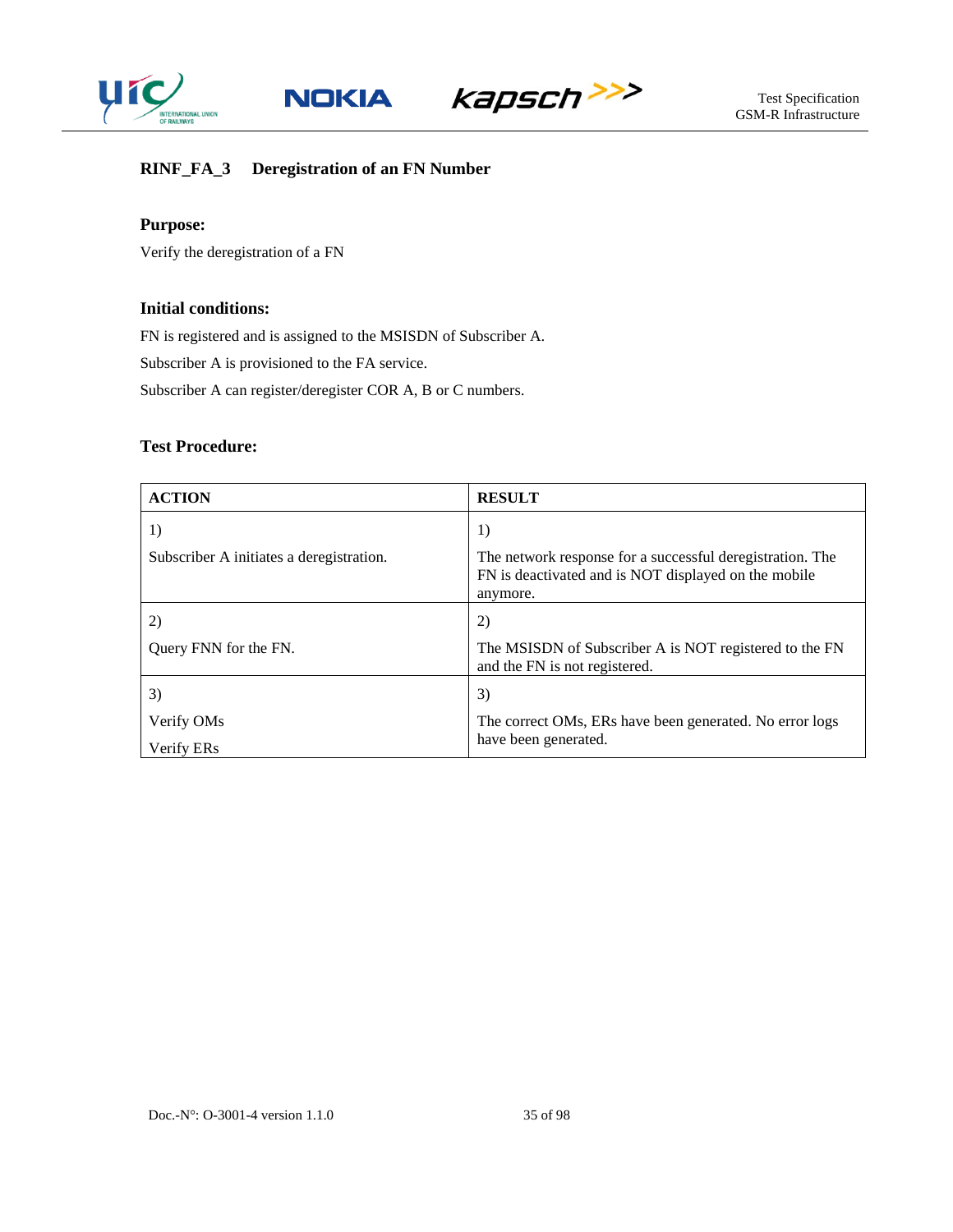



## **RINF\_FA\_4 Deregistration of a FN fails**

**NOKIA** 

## **Purpose:**

Verify a failed deregistration scenario of a FN

## **Initial conditions:**

Subscriber A is not registered to any functional number Subscriber A is allowed to use Functional Addressing (provisioning) Subscriber A can register/deregister COR A, B and C numbers.

| <b>ACTION</b>                                            | <b>RESULT</b>                                                                   |
|----------------------------------------------------------|---------------------------------------------------------------------------------|
| 1)                                                       | 1)                                                                              |
| Subscriber A initiates a deregistration.                 | The request fails and Subscriber A is notified of the failed<br>deregistration. |
| 2)                                                       | 2)                                                                              |
| Verify OM <sub>s</sub>                                   | The correct OMs, ERs have been generated. No error logs                         |
| Verify ERs                                               | have been generated.                                                            |
| Verify the system for possible error logs and<br>alarms. |                                                                                 |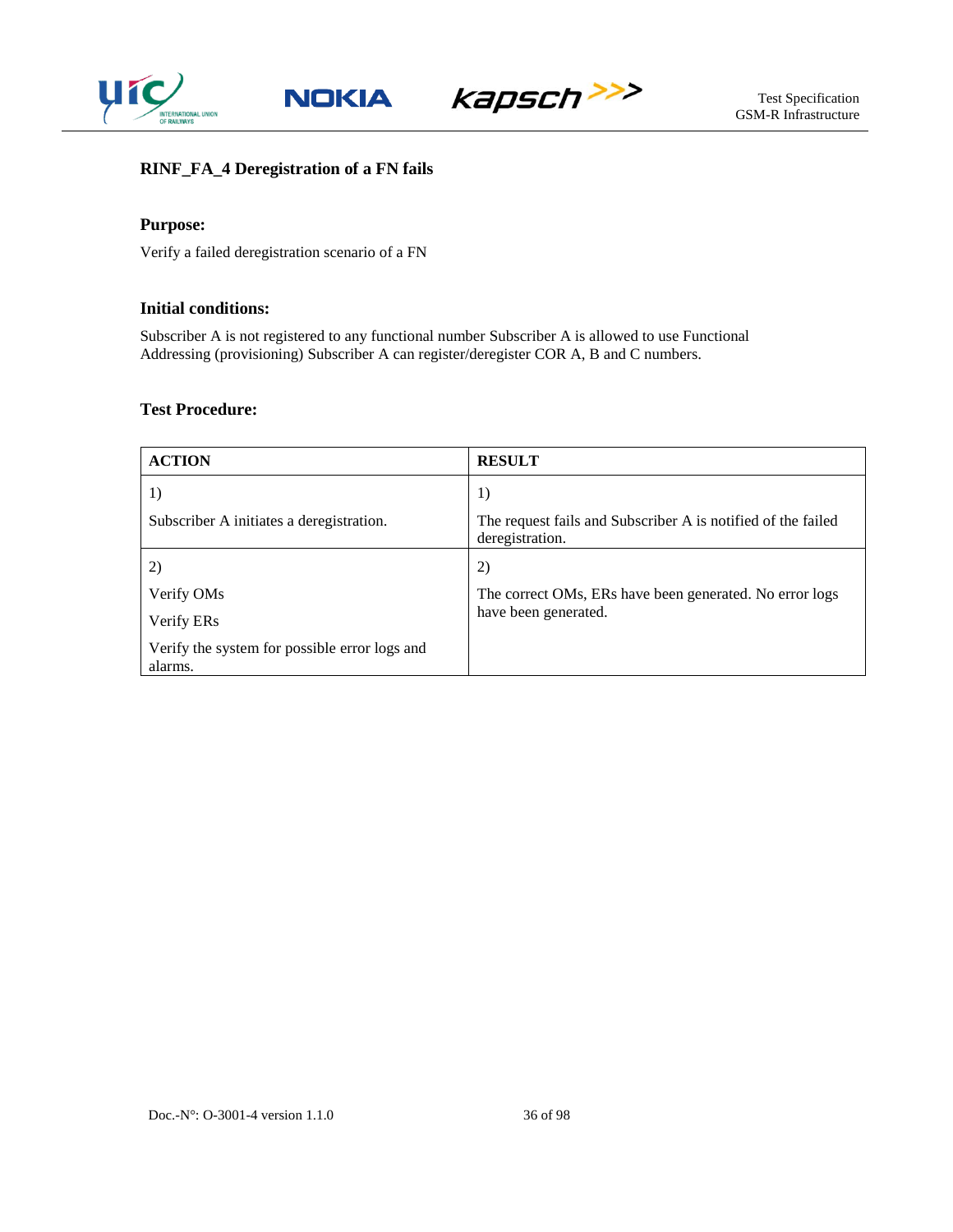



# **RINF\_FA\_5 Interrogation of an FA Number**

**NOKIA** 

# **Purpose:**

Verify the interrogation of an FN

# **Initial conditions:**

FN is registered and is assigned to the MSISDN of Subscriber A. Subscriber A and Subscriber B are provisioned to the FA service.

Subscriber A can register/deregister COR A, B and C numbers.

| <b>ACTION</b>                                            | <b>RESULT</b>                                                                                                  |
|----------------------------------------------------------|----------------------------------------------------------------------------------------------------------------|
| 1)                                                       | 1)                                                                                                             |
| Subscriber A initiates an interrogation.                 | The network response for a successful interrogation. The FN<br>is still activated and displayed on the mobile. |
| 2)                                                       | 2)                                                                                                             |
| Query FNN for the FN.                                    | The MSISDN of Subscriber A is registered to the FN and<br>the FN is still in the registered state.             |
| 3)                                                       | 3)                                                                                                             |
| Subscriber B initiates an interrogation.                 | The network response for a successful interrogation. The FN<br>is still activated and displayed on the mobile. |
| 4)                                                       | 4)                                                                                                             |
| Query FNN for the FN.                                    | The MSISDN of Subscriber A is registered to the FN and<br>the FN is still in the registered state.             |
| 5)                                                       | 5)                                                                                                             |
| Verify OMs                                               | The correct OMs, ERs have been generated. No error logs                                                        |
| Verify ERs                                               | have been generated.                                                                                           |
| Verify the system for possible error logs and<br>alarms. |                                                                                                                |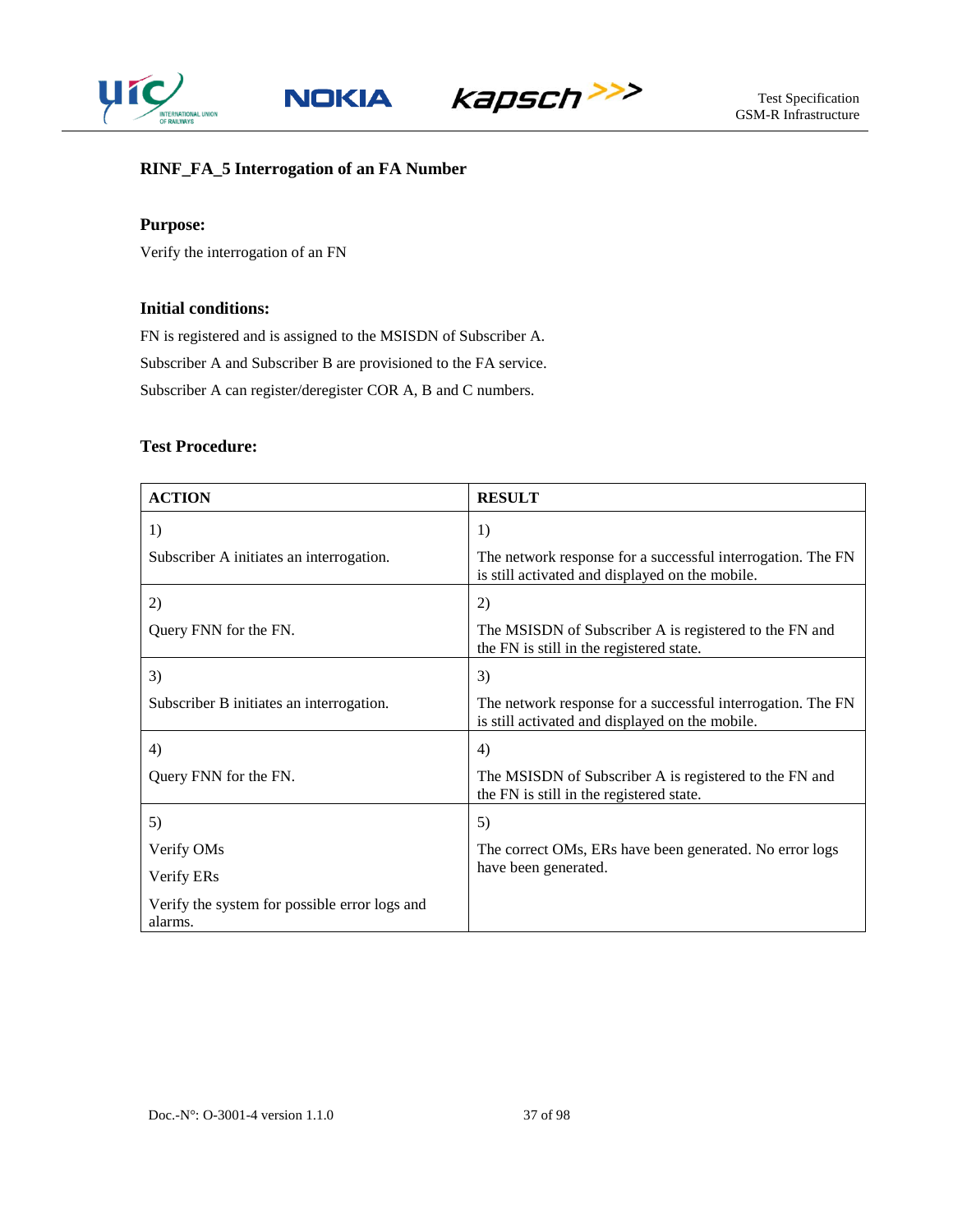



# **RINF\_FA\_6 Interrogation of a FN fails**

# **Purpose:**

Verify a failed scenario of an interrogation of an FN

#### **Initial conditions:**

The FA service is not allowed to use this functional number (this specific FN is not provisioned in the system) Subscriber A is provisioned to the FA service.

Subscriber A can register/deregister COR A, B and C numbers.

**NOKIA** 

| <b>ACTION</b>                                                                      | <b>RESULT</b>                                           |
|------------------------------------------------------------------------------------|---------------------------------------------------------|
| 1)                                                                                 | 1)                                                      |
| Subscriber A initiates an interrogation for the<br>non-existing functional number. | The network response for a failed interrogation.        |
| 2)                                                                                 | 2)                                                      |
| Ouery FNN for the FN.                                                              | The FN is still not provisioned in the system.          |
| 3)                                                                                 | 3)                                                      |
| Verify OMs                                                                         | The correct OMs, ERs have been generated. No error logs |
| Verify ERs                                                                         | have been generated.                                    |
| Verify the system for possible error logs and<br>alarms.                           |                                                         |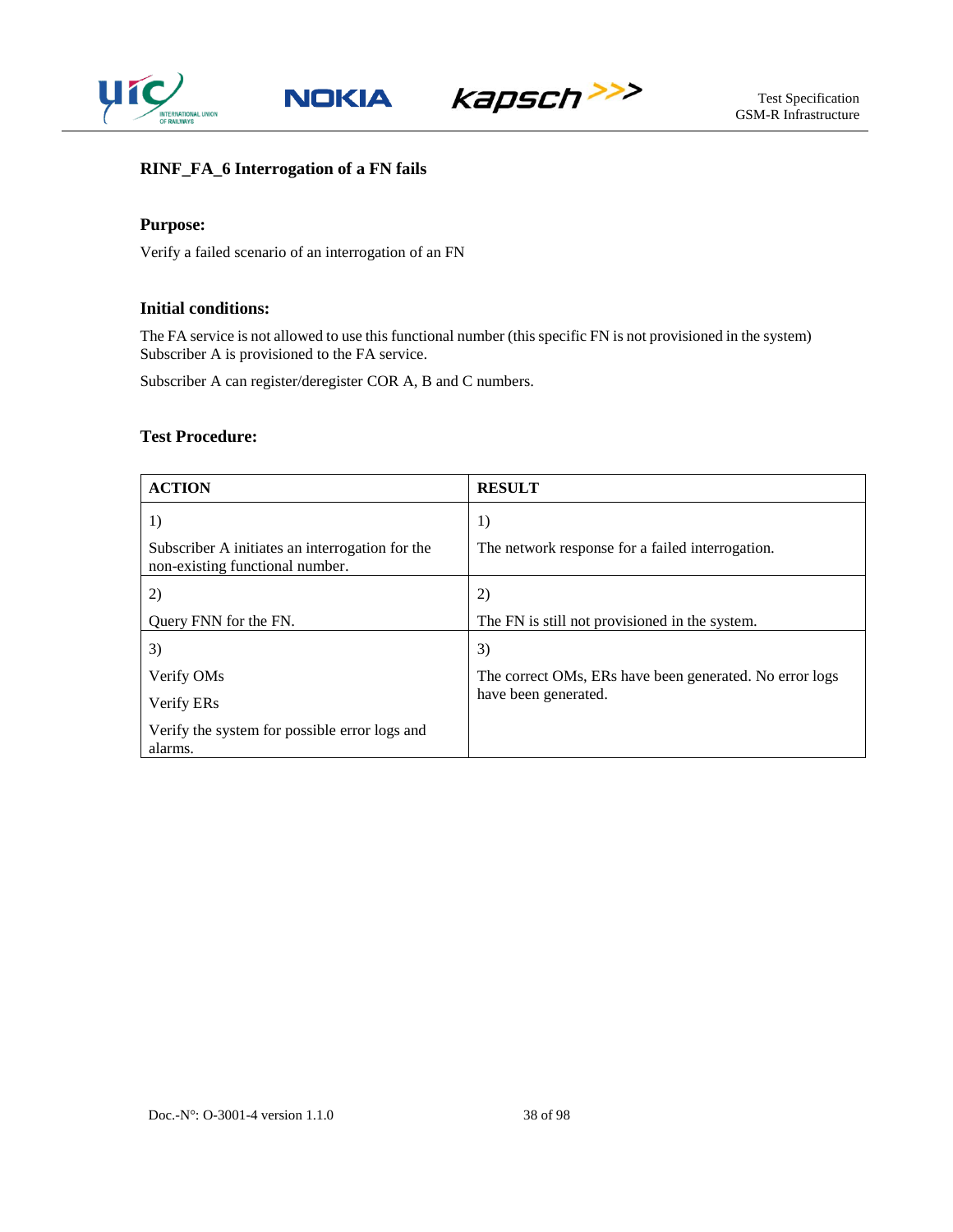



# **RINF\_FA\_7 FA Call - Successful Call**

**NOKIA** 

# **Purpose:**

Verify a successful basic FA scenario

# **Initial conditions:**

Subscriber A is registered to  $FN_A$ 

Subscriber B is registered to  $FN_B$ 

| <b>ACTION</b>                                            | <b>RESULT</b>                                                     |
|----------------------------------------------------------|-------------------------------------------------------------------|
| 1)                                                       | 1)                                                                |
| Subscriber A dials $FN_{B}$                              | The call is established between Subscriber A and Subscriber<br>Β. |
| 2)                                                       | 2)                                                                |
| Check the number, which is displayed at<br>Subscriber A. | $FN_B$ is displayed in the display of Subscriber A.               |
| 3)                                                       | 3)                                                                |
| Check the number, which is displayed at<br>Subscriber B. | FN <sub>A</sub> is displayed in the display of Subscriber B.      |
| 4)                                                       | 4)                                                                |
| Verify OMs                                               | The correct OMs, ERs have been generated. No error logs           |
| Verify ERs                                               | have been generated.                                              |
| Verify the system for possible error logs and<br>alarms. |                                                                   |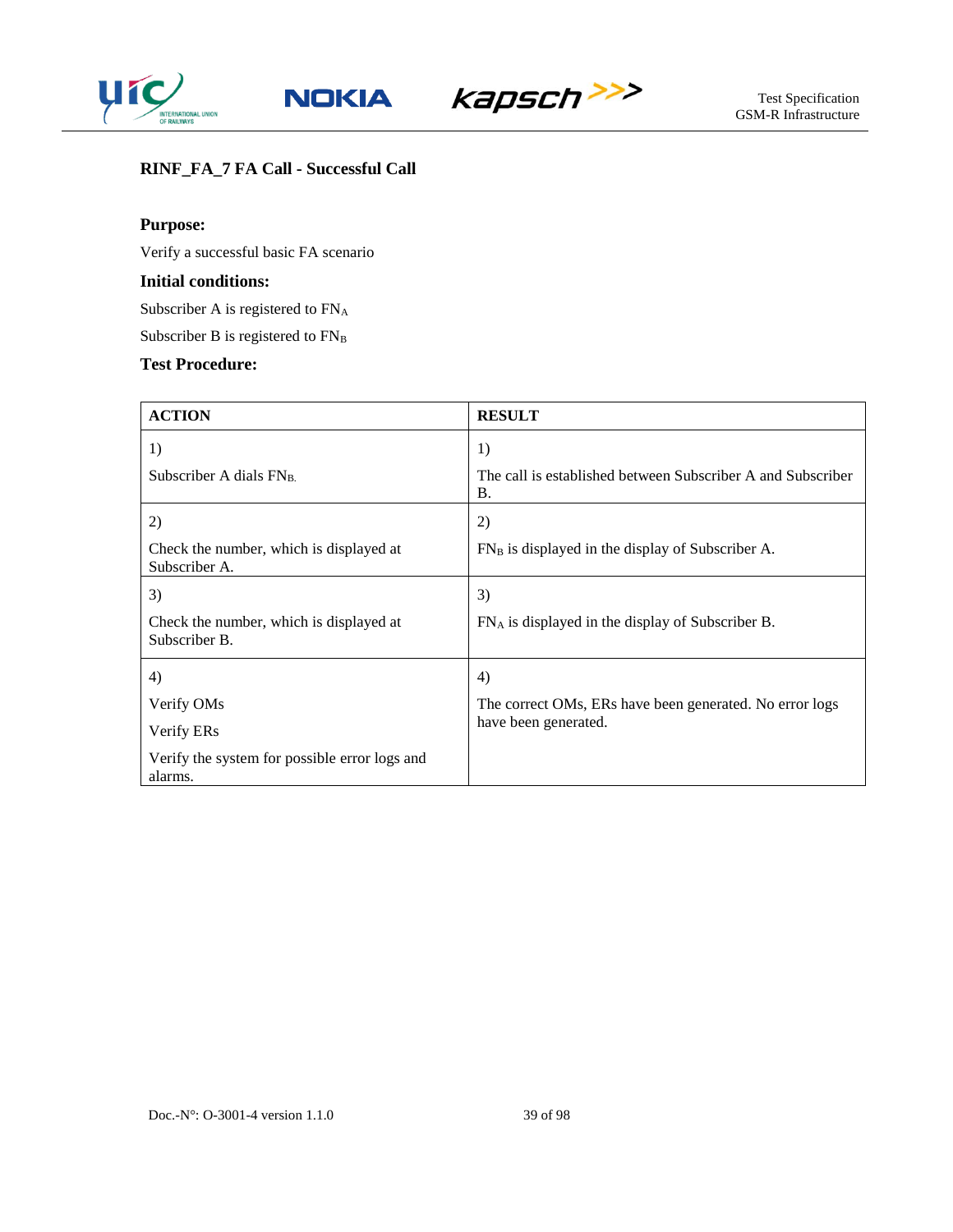



# **RINF\_FA\_8 FA Call – Call is not completed**

**NOKIA** 

# **Purpose:**

Verify that a call to an inactive FN is released.

# **Initial conditions:**

Subscriber A is provisioned to the FA service.

Subscriber A is registered to FN<sup>A</sup>

| <b>ACTION</b>                                            | <b>RESULT</b>                                           |
|----------------------------------------------------------|---------------------------------------------------------|
| 1)                                                       | 1)                                                      |
| Subscriber A dials an FN that does not exist.            | No call will be established.                            |
|                                                          | Subscriber A returns to idle.                           |
| 2)                                                       | 2)                                                      |
| Verify OM <sub>s</sub>                                   | The correct OMs, ERs have been generated. No error logs |
| Verify ERs                                               | have been generated.                                    |
| Verify the system for possible error logs and<br>alarms. |                                                         |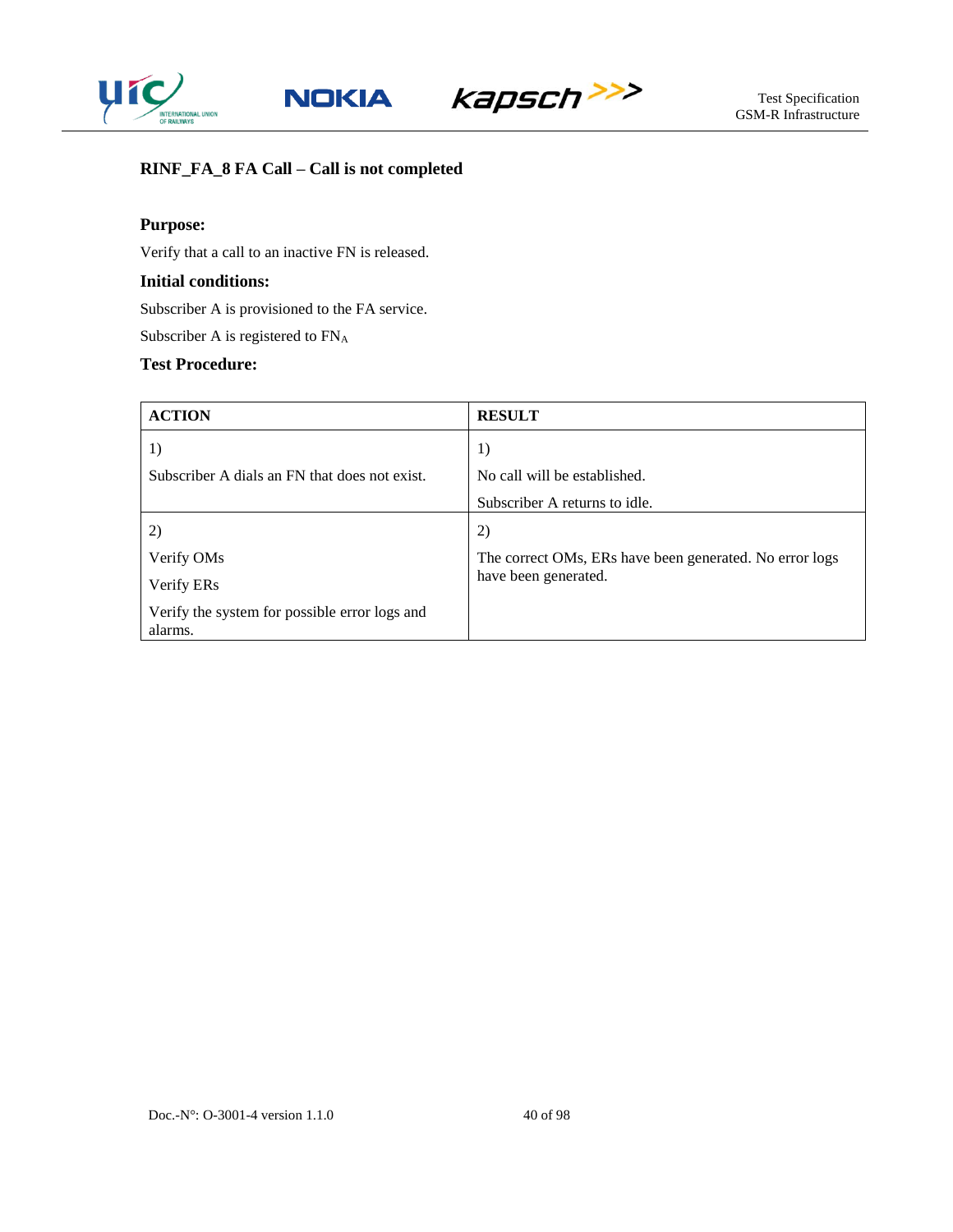

# **RINF\_FA\_9 Verification of Functional Numbers previously registered in HPLMN**

**NOKIA** 

### **Purpose:**

This test case is to verify that the functional numbers previously registered in the HPLMN can be used in the VPLMN to receive calls.

kapsch<sup>>>></sup>

#### **Initial conditions:**

- MS\_A #1 being a subscriber of PLMN A has registrations to CT2, CT3 in PLMN A
- *MS\_B#1 being a subscriber of PLMN B has registrations to CT2, CT3 in PLMN B*

|                     | PLMN A     | <b>PLMN B</b> |
|---------------------|------------|---------------|
| Train number - CT2  | <b>TBD</b> | <b>TBD</b>    |
| Engine number - CT3 | <b>TBD</b> | <b>TRD</b>    |
|                     |            |               |

MS\_A#1 is located in its Home PLMN A, MS\_B#1 is roaming in PLMN A

| PLMN A    | <b>PLMN B</b> |
|-----------|---------------|
| $MSa \#1$ |               |
| MSb#1     |               |

| # | Action                                                            | <b>Result</b>                                                                                    |
|---|-------------------------------------------------------------------|--------------------------------------------------------------------------------------------------|
|   | $MS \; A \#1$ calls MS $ B \#1$ on all his functional<br>numbers. | MS <sub>B</sub> #1 receives all calls correctly<br>Correct Presentation of the FN to be checked. |
|   | $MS_B #1$ calls $MS_A #1$ on all its functional<br>numbers.       | MS_A #1 receives all calls correctly<br>Correct Presentation of the FN to be checked.            |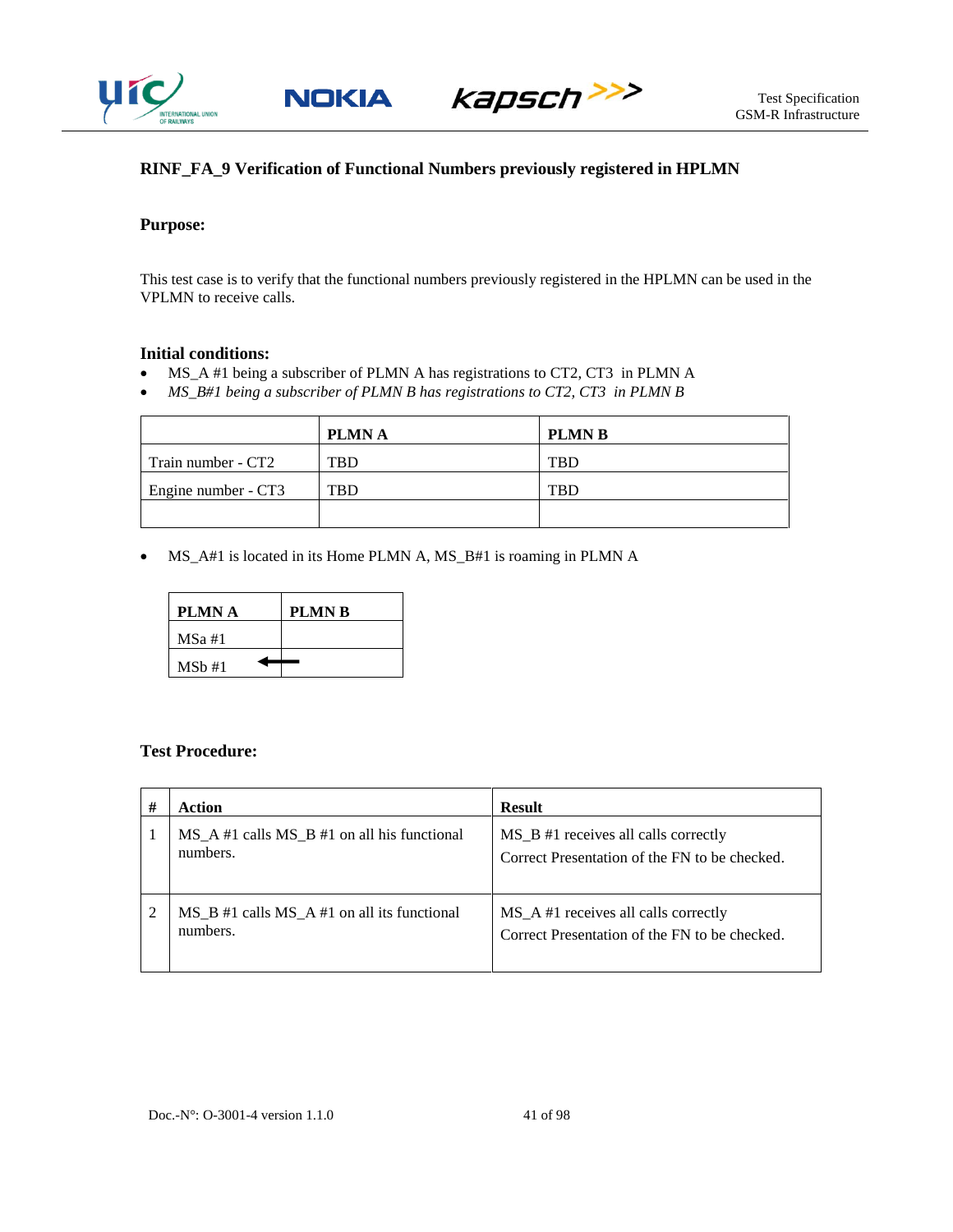



# **RINF\_FA\_10 Deregistration of CT2 numbers while roaming**

**NOKIA** 

# **Purpose:**

Verify that the Mobile Station can deregister the functional numbers when roaming in a VPLMN.

# **Initial Conditions:**

| <b>PLMNA</b> | <b>PLMN B</b> |
|--------------|---------------|
| MSb#1        |               |

- MSb #1 is roaming into the visited PLMN A from its home PLMN B
- MSb #1 registered to CT2 number 2-xxxxx xx in both networks.

| Action                                                                                                                            | <b>Result</b>                                                                 |
|-----------------------------------------------------------------------------------------------------------------------------------|-------------------------------------------------------------------------------|
| Using the DMI MSb#1 deregisters from the CT2 $\parallel$ MSb#1 is de-registered and receives a<br>number registered in the HPLMN. | confirmation message. MSb #1 is still registered<br>for the VPLMN CT2 number. |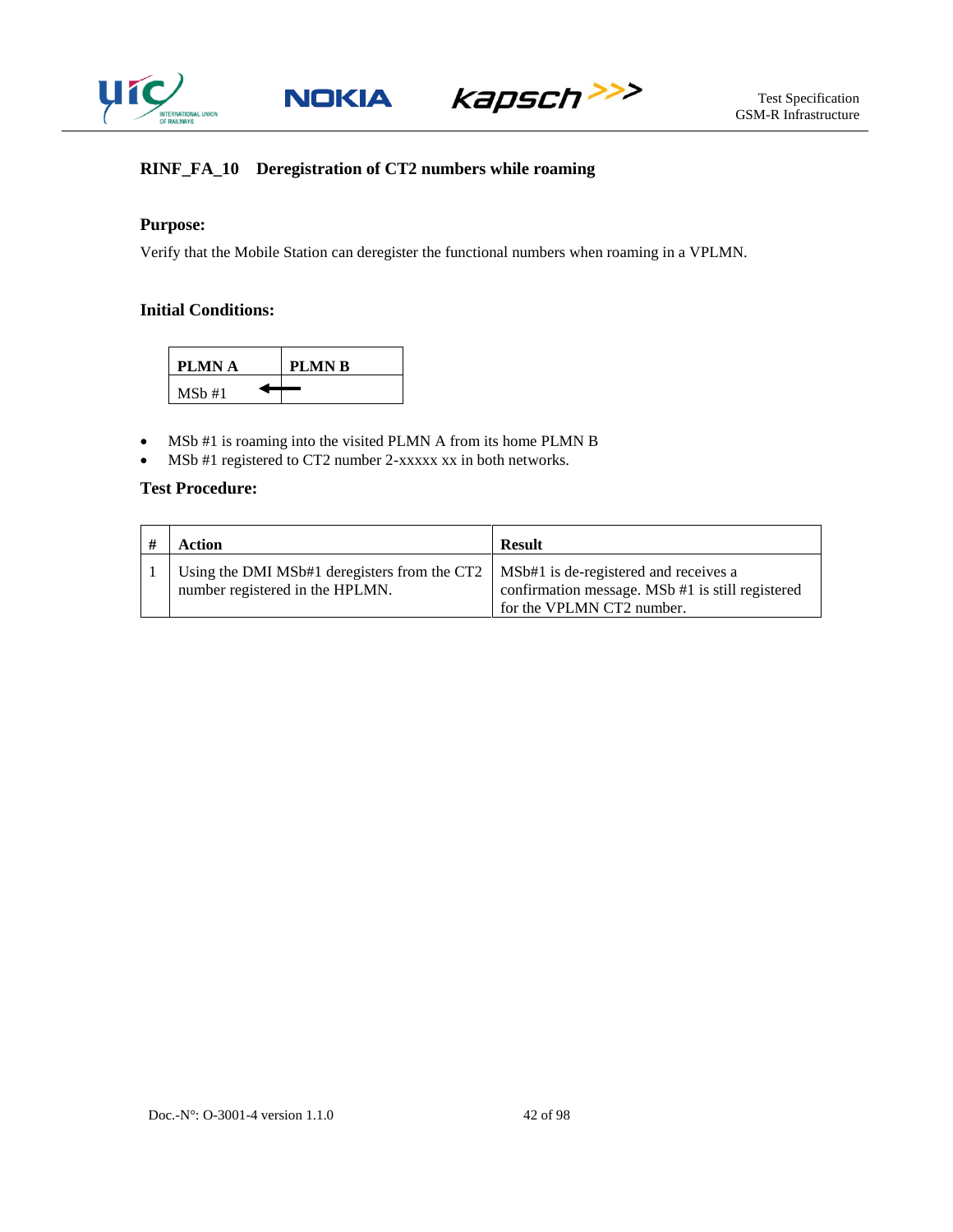



# **RINF\_FA\_11 Forced Deregistration**

**NOKIA** 

## **Purpose:**

Verify that a MS can perform a forded deregistration procedure and the network informs the mobile which has been deregistered.

# **Initial conditions:**

Subscriber A is provisioned to the FA service.

Subscriber A is registered to FN<sup>A</sup>

Subscriber B is not registered to a Functional Number

| <b>ACTION</b>                                                                                                          | <b>RESULT</b>                                                                                                                                          |
|------------------------------------------------------------------------------------------------------------------------|--------------------------------------------------------------------------------------------------------------------------------------------------------|
|                                                                                                                        | 1)                                                                                                                                                     |
| Subscriber B initiates a forced deregistration<br>notification procedure.                                              | Procedure completes successfully and Mobile of Subscriber<br>B is registered to the FN previously held by Subscriber A.                                |
| 2)                                                                                                                     | 2)                                                                                                                                                     |
| Mobile Station of Subscriber A is notified of the<br>forced deregistration and performs an<br>interrogation procedure. | After the interrogation procedure the MS informs the user<br>that the status of the FN has changed (i.e. starts to let the FN<br>blink on the screen). |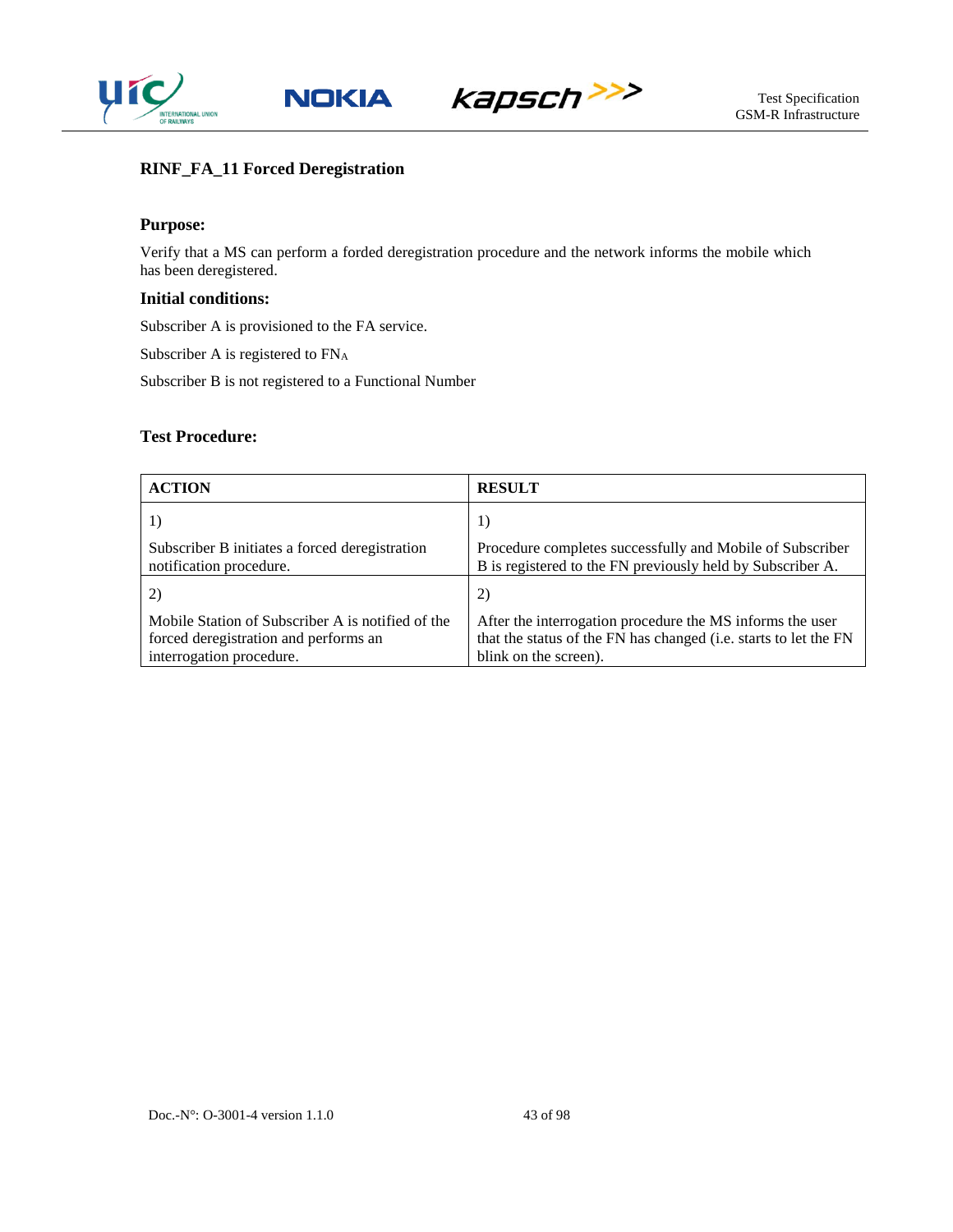



# **RINF\_FA\_12 Class of Registration (CoR) for CT2 FC01 not allowed, CT2 FC10 allowed**

# **Purpose:**

Verify that a subscriber, MS A#1 can be restricted from registration of defined functional numbers.

#### **Initial Conditions:**

Class of Registration (CoR) is set with CT2 FC01 not allowed, CT2 FC10 allowed for MS A#1 in the HLR of PLMN, i.e.

- MS A#1 has no permission to register to CT2 number with function code 01
- MS A#1 has permission to register to CT2 number with function code 10

MS A#1 is not registered to any CT2 number MS A#1 is located in its Home PLMN A

| <b>ACTION</b>                                                                                 | <b>RESULT</b>                                                                            |
|-----------------------------------------------------------------------------------------------|------------------------------------------------------------------------------------------|
| 1) MS A#1 tries to register with a functional<br>CT2number with FC=01 (CT2 FC01) in PLMN<br>B | 1) MS A#1 is not allowed to register to CT2 FC01 and<br>receives an error message.       |
| 2) MS A#1 tries to register with a functional CT2<br>number with FC=10 (CT2 FC 10) in PLMN B. | 2) MS A#1 is successfully registered to CT2 FC10 and<br>receives a confirmation message. |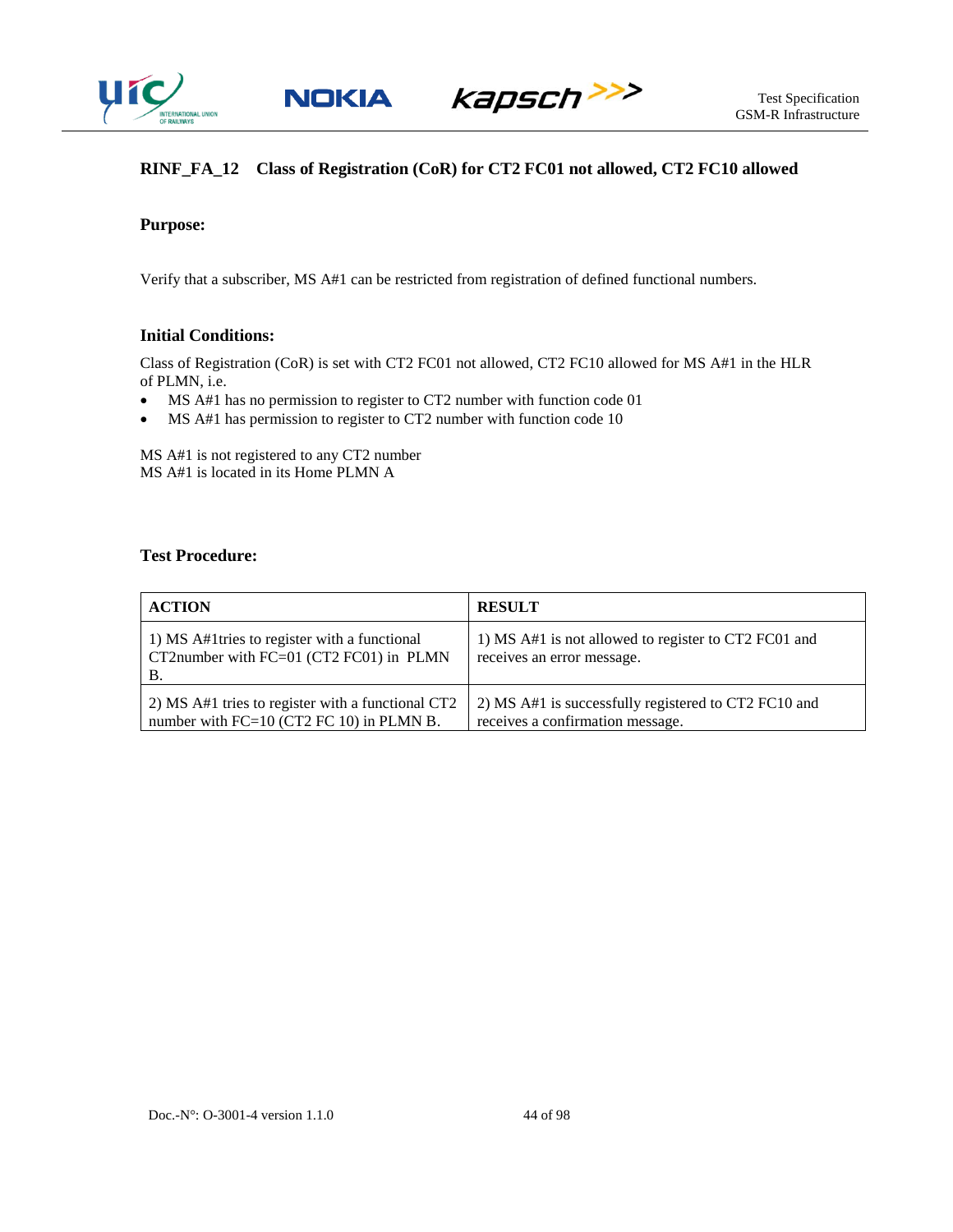



# **RINF\_FA\_13 Register 3 functional numbers to one user (non-roaming case)**

### **Purpose:**

Verify the registration of 3 Functional Numbers (FN) to one and the same user.

**NOKIA** 

### **Initial Conditions:**

Subscriber MS\_A#1 is located in its Home PLMN A. MS\_A#1 is not registered to any FN. All FN to register are unregistered.

# **Test procedure**

| <b>ACTION</b>                                                                                                | <b>RESULT</b>                                                                                                                                                                                                    |
|--------------------------------------------------------------------------------------------------------------|------------------------------------------------------------------------------------------------------------------------------------------------------------------------------------------------------------------|
| 1) MS_A1 registers a $FN_1$ , CT3, FC01 by<br>sending an USSD string<br>"**214* <ic 1="" a+fn="">***#".</ic> | 1) The USSD outcome code "01" which means "FollowMe"<br>activated" is displayed on MS A1.<br>Alternatively MS converts the outcome code in an<br>appropriate text message.                                       |
| 2) MS_A1 registers a FN_2, CT2, FC01 by<br>sending an USSD string<br>"**214* <ic 2="" a+fn="">***#".</ic>    | 2) The USSD outcome code "01" which means "Follow Me<br>activated" is displayed on MS A1.<br>Alternatively MS converts the outcome code in an<br>appropriate text message.                                       |
| 3) MS_A1 registers a FN_3, CT2, FC08 by<br>sending an USSD string<br>"**214* <ic 3="" a+fn="">***#".</ic>    | 3) The USSD outcome code "01" which means "Follow Me<br>activated" is displayed on MS A1.<br>Alternatively MS converts the outcome code in an<br>appropriate text message.<br>4) $MS_A#1$ is registered to 3 FN. |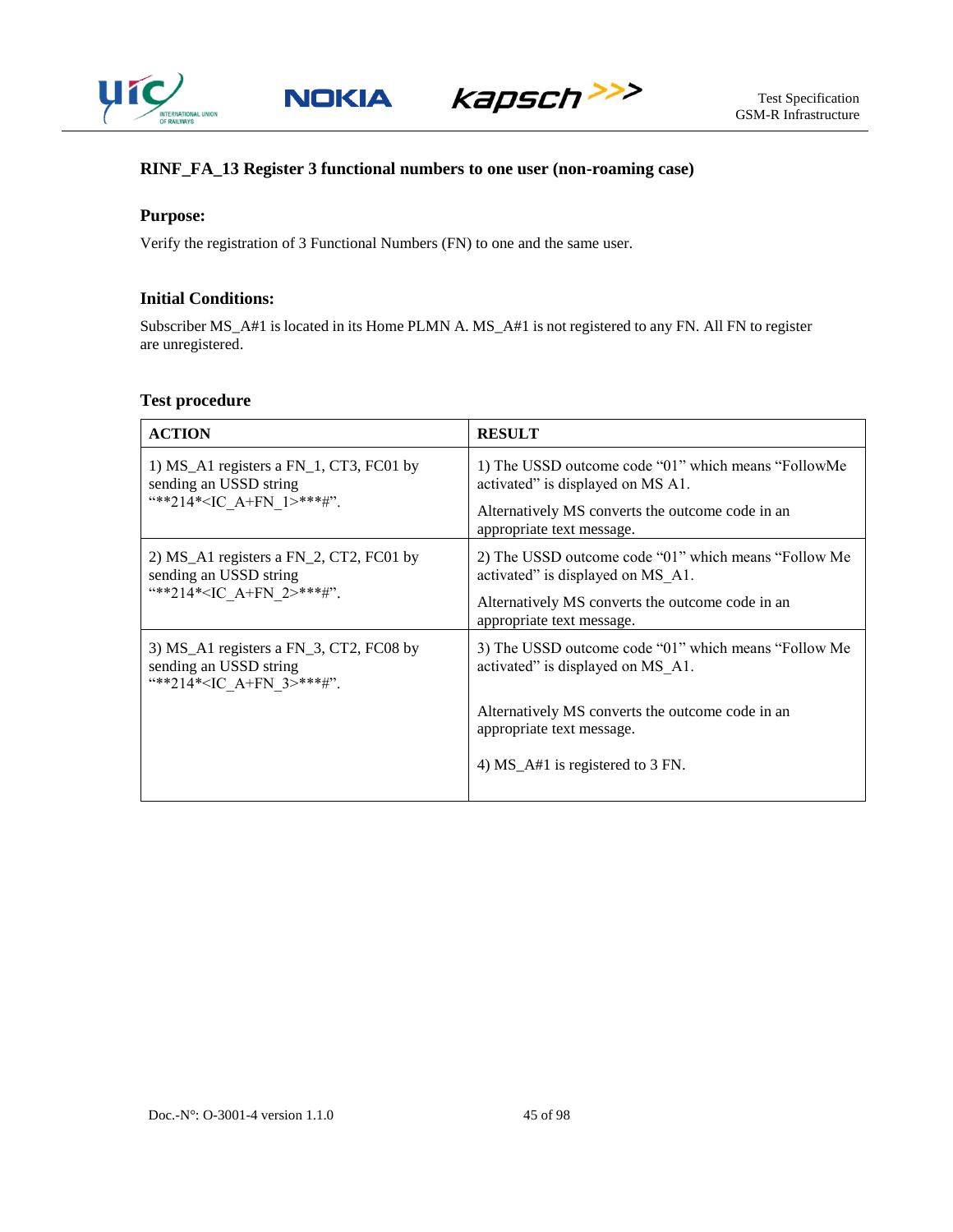



# **RINF\_FA\_14 Registration of an FN fails - remote party already registered**

# **Purpose:**

Verify that a MS cannot register to a FN which is already registered.

**NOKIA** 

# **Initial conditions:**

Subscriber A is provisioned to the FA service.

Subscriber B is registered to FN<sup>A</sup>

Subscriber A is not registered to a Functional Number

| <b>ACTION</b>                                     | <b>RESULT</b>                                                                     |
|---------------------------------------------------|-----------------------------------------------------------------------------------|
|                                                   | 1)                                                                                |
| Subscriber A initiates a registration to $FN_A$ . | The request fails and the FN is neither activated nor<br>displayed on the mobile. |
| 2)                                                | 2)                                                                                |
| Verify OMs                                        | The correct OMs, ERs have been generated. No error logs                           |
| Verify ERs                                        | have been generated.                                                              |
| Verify the system for possible error logs.        |                                                                                   |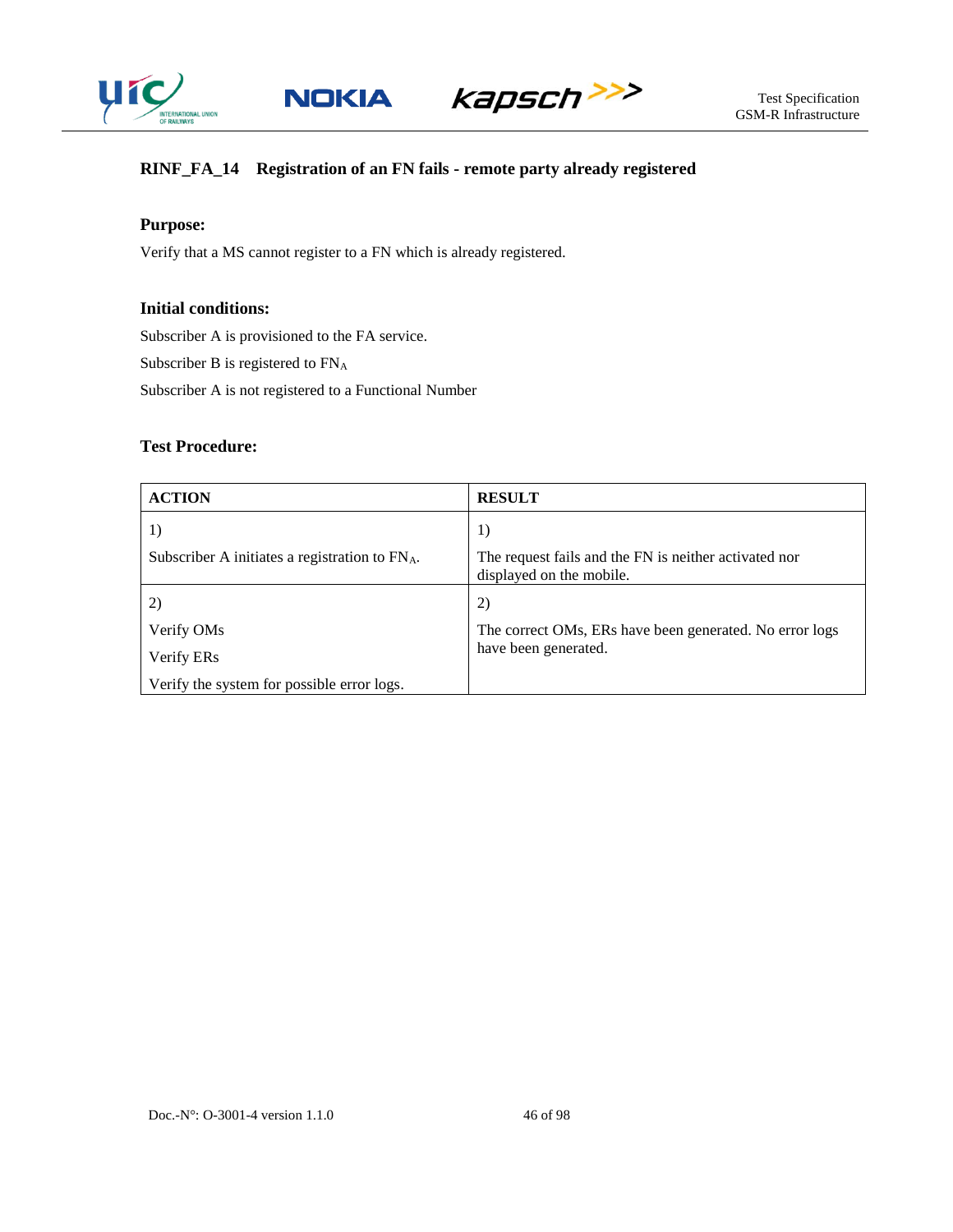



# **RINF\_FA\_15 FA Call - Successful Call**

**NOKIA** 

# **Purpose:**

Verify a successful basic FA scenario

### **Initial conditions:**

Select any  $FN_A$  and  $FN_B$  available in the Network

Network restrictions are set to allow calls between  $FN_A$  and  $FN_B$  (e.g. Access Matrix)

Subscriber A is registered to FN<sup>A</sup>

Subscriber B is registered to  $FN_B$ 

| Action                                                   | Result                                                                   |
|----------------------------------------------------------|--------------------------------------------------------------------------|
| 1)                                                       | 1)                                                                       |
| Subscriber A dials $FN_{B}$ .                            | The call is established between Subscriber A and Subscriber<br><b>B.</b> |
| 2)                                                       | 2)                                                                       |
| Check the number, which is displayed at<br>Subscriber A. | $FN_B$ is displayed in the display of Subscriber A.                      |
| 3)                                                       | 3)                                                                       |
| Check the number, which is displayed at<br>Subscriber B. | $FN_A$ is displayed in the display of Subscriber B.                      |
| 4)                                                       | 4)                                                                       |
| Verify OMs                                               | The correct OMs, ERs have been generated. No error logs                  |
| Verify ERs                                               | have been generated.                                                     |
| Verify the system for possible error logs and<br>alarms. | Subaddressing information is correct.                                    |
| Verify subaddressing information.                        |                                                                          |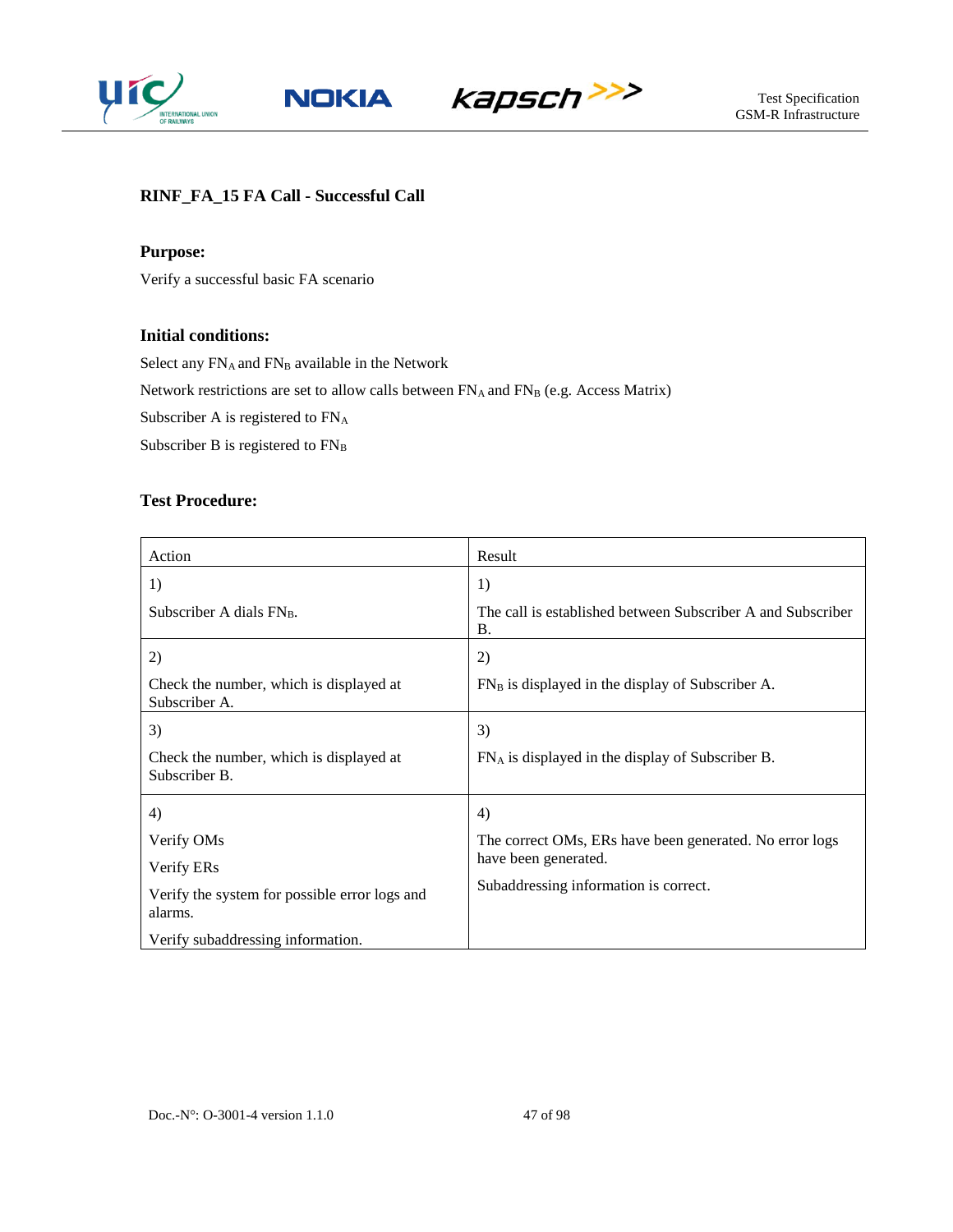



# **7.4 Location Dependent Addressing (LDA)**

**NOKIA** 

# **RINF\_LDA\_1 Successful LDA Call - Verify the cell format is correct**

### **Purpose:**

Verify Short Code call is setup correctly and the format of the COO is transferred correctly.

# **Initial conditions:**

Subscriber A is located in cell #1.

The MSISDN of Subscriber B is assigned to Short Code 1200 for calls originated in cell #1

The MSISDN of Subscriber C is assigned to Short Code 1300 for calls originated in cell #1

| <b>ACTION</b>                                | <b>RESULT</b>                                               |
|----------------------------------------------|-------------------------------------------------------------|
| 1)                                           | 1)                                                          |
| Subscriber A dials the 'Short Code' 1200 and | The call with short code 1200 is connected to Subscriber B. |
| 1300.                                        | The call with short code 1300 is connected to Subscriber C. |
| 2)                                           | 2)                                                          |
| Verify OM <sub>s</sub>                       | The correct OMs, ERs have been generated. No error logs     |
| Verify ERs                                   | have been generated.                                        |
| Verify the cell format is correct.           |                                                             |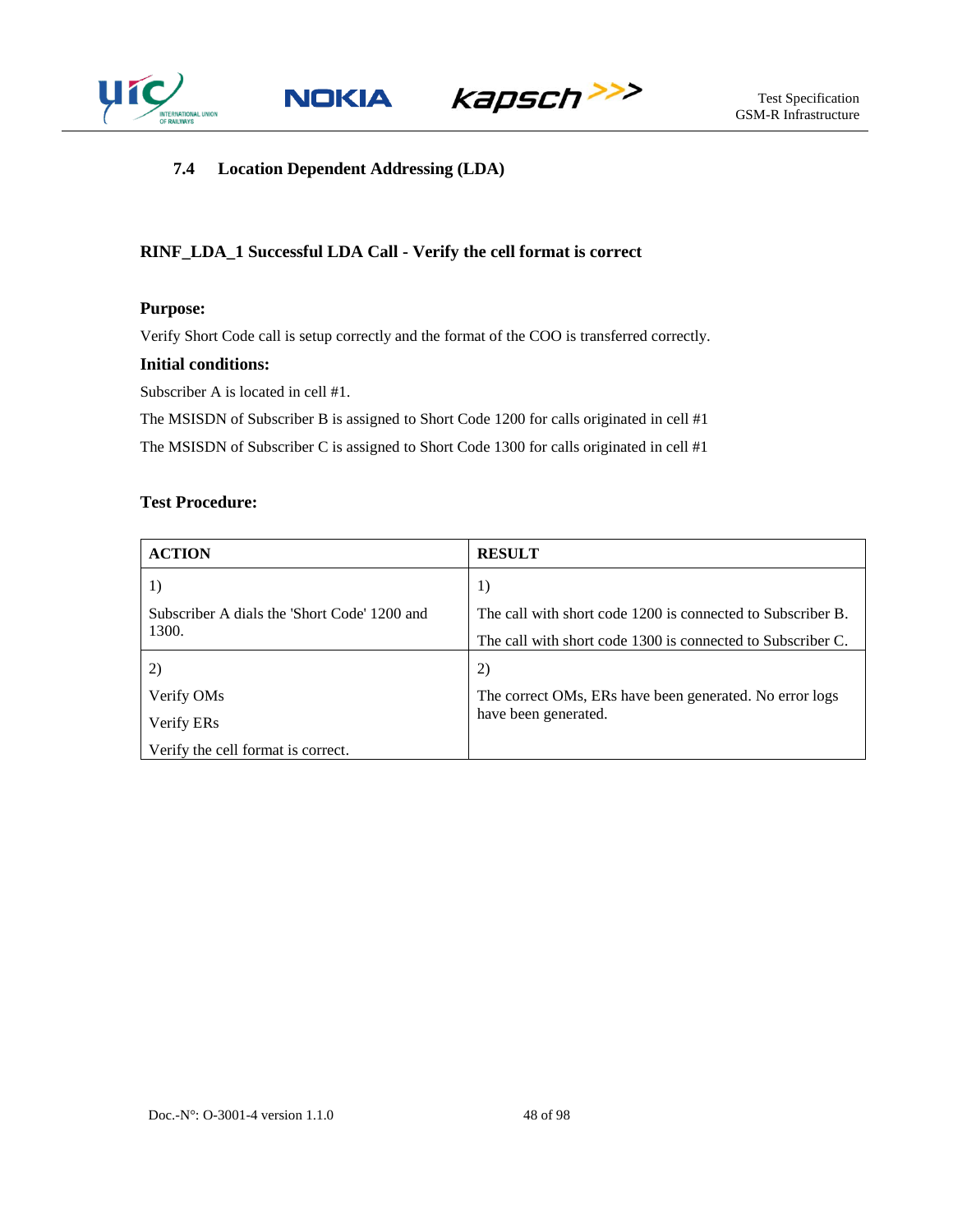



# **RINF\_LDA\_2 Unsuccessful LDA Call-Call to invalid Short Code**

**NOKIA** 

# **Purpose:**

Verify Short Code call with unknown Short Code is released.

### **Initial conditions:**

Subscriber A is located in cell #1.

1299 is a not valid SC number.

| <b>ACTION</b>                                            | <b>RESULT</b>                                           |
|----------------------------------------------------------|---------------------------------------------------------|
| 1)                                                       | 1)                                                      |
| Subscriber A dials the 'Short Code' 1299.                | The call is released.                                   |
| 2)                                                       | 2)                                                      |
| Verify OMs                                               | The correct OMs, ERs have been generated. No error logs |
| Verify ERs                                               | have been generated.                                    |
| Verify the system for possible error logs and<br>alarms. |                                                         |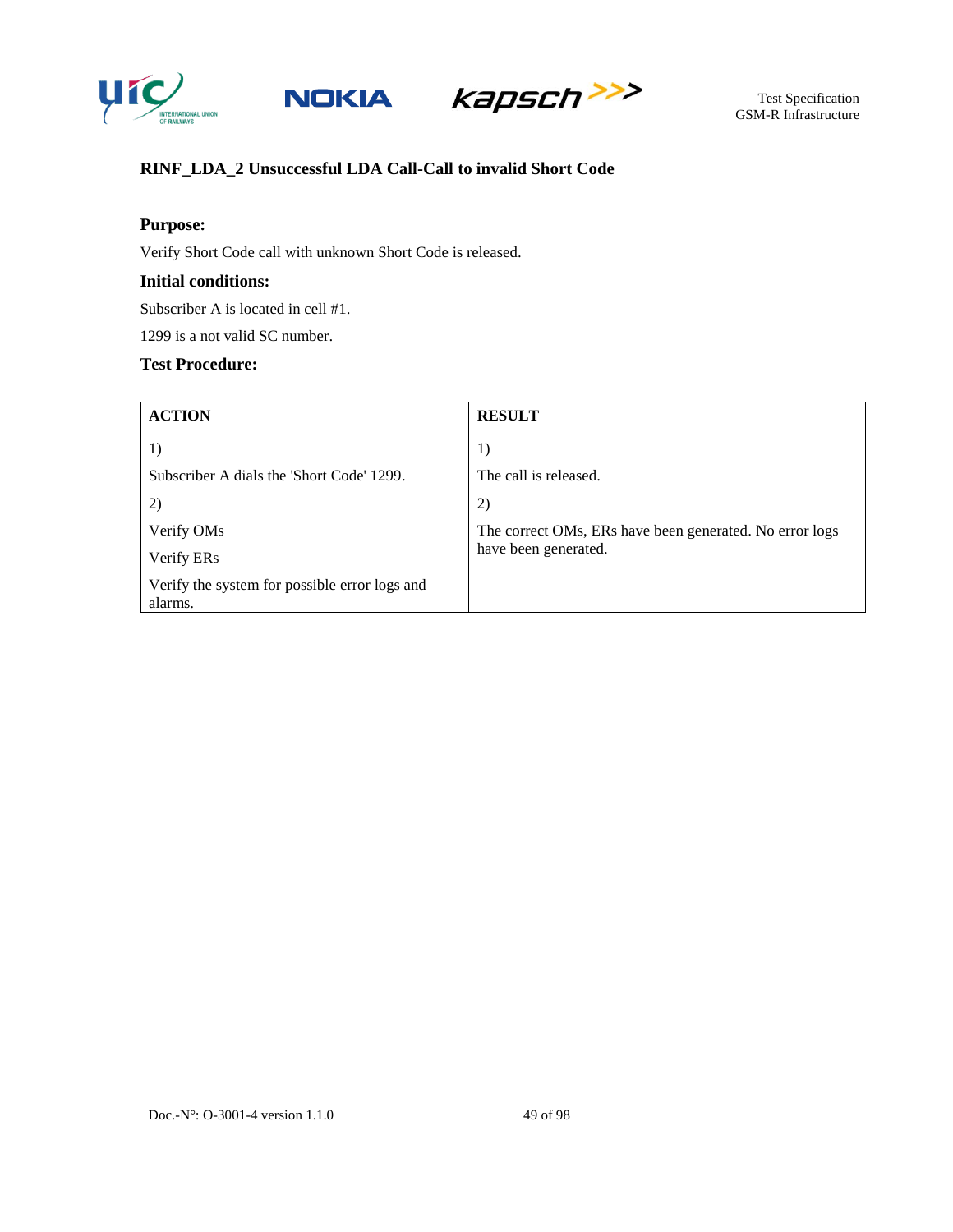



# **7.5 Enhanced Multi-Level Precedence and Pre-emption Service (eMLPP)**

# **RINF\_eMLPP\_1 MS in VGCS call on DCH, pre-emption on Air IF by higher prio PtP call**

kapsch<sup>>>></sup>

# **Test Purpose:**

Verify preemption of the Air-Interface channel of MS in VGCS call on DCH by higher prio PtP call

#### **Pre-requisites:**

- 1 NSS Provider's MSC/HLR, 2 BSS Provider's for BTS (BTS1 and BTS2)
- 5 GSM-R mobiles (MS-A, MS-B, MS-C, MS-D, MS-E) with standard features. MS-A, MS-B and MS-E have the GID activated.
- MS-A, MS-B, MS-C and MS-D are in BTS1-Cell

**NOKIA** 

- MS-E is on BTS-2 Cell
- All but 2 TCH are locked on BTS1
- All cells are in same GCA

| <b>ACTION</b>                                                                  | <b>RESULT</b>                                                                                                                      |
|--------------------------------------------------------------------------------|------------------------------------------------------------------------------------------------------------------------------------|
| 1)                                                                             | 1)                                                                                                                                 |
| Serv. Subs. MS-A establishes a prio 3 VGCS in<br>cell A.                       | A prio 3 VGCS call is established and MS A has the Uplink<br>of the DCH.                                                           |
| MS-B and MS-E joins the VGCS call.                                             |                                                                                                                                    |
| MS-A keeps the Uplink on dedicated channel.                                    |                                                                                                                                    |
|                                                                                |                                                                                                                                    |
| 2)                                                                             | 2)                                                                                                                                 |
| From the same Cell A originate prio 2 PtP call<br>between $(MS-C \ll 5MS-D)$ . | The origination of the prio 2 PtP call causes Air-Interface<br>pre-emption upon the resource being used by VGCS call in<br>cell A. |
|                                                                                | -The DCH and GCH are released.                                                                                                     |
|                                                                                | - A prio 2 PtP call (MS-C $\lt$ -> MS-D) is established.                                                                           |
|                                                                                | - Verify correct prio 2 is seen in the CALL PROCEEDING<br>message from the BSS.                                                    |
|                                                                                | - Group call is still on air in Cell B.                                                                                            |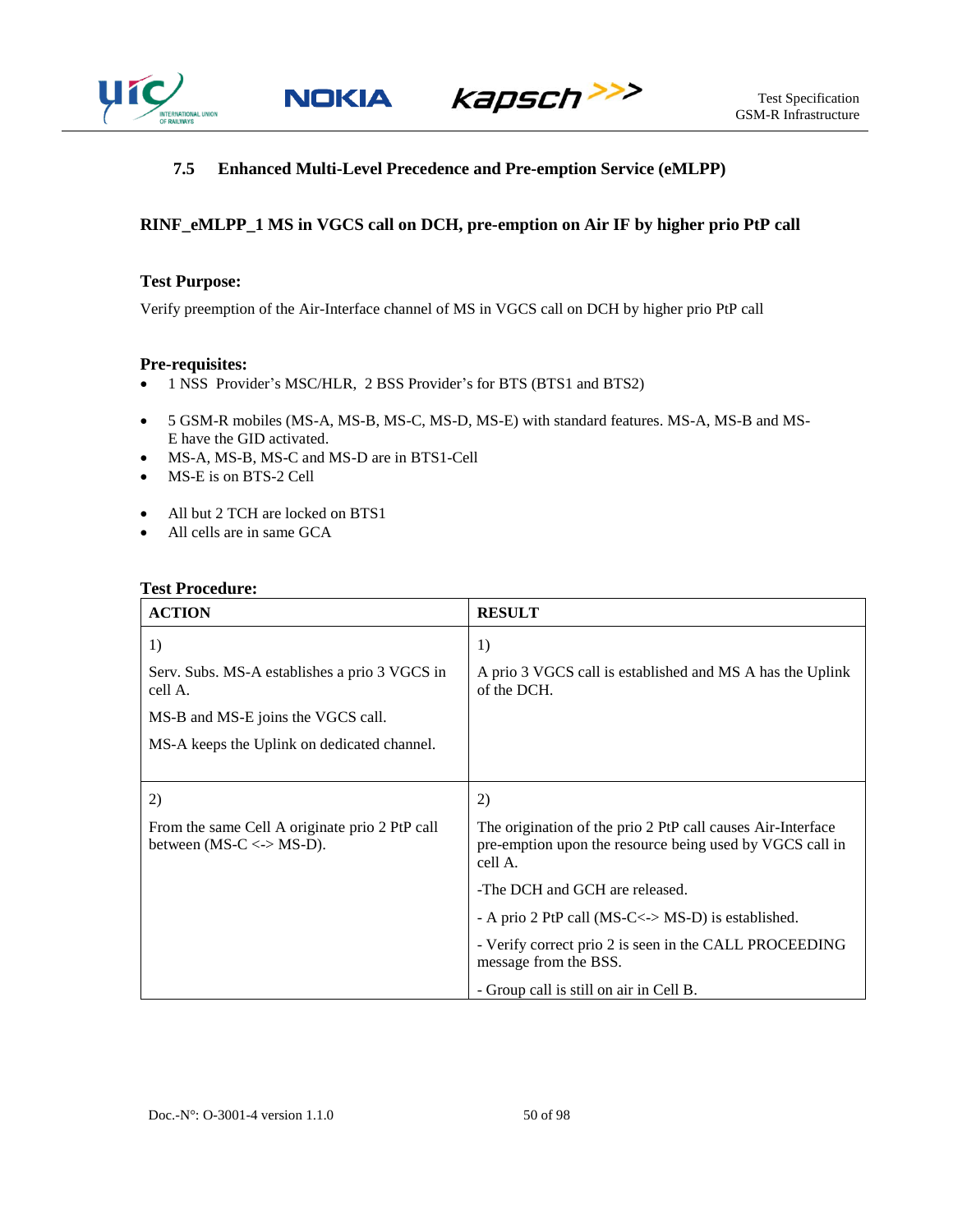





**RINF\_eMLPP\_2 MS in VBS call as listener, pre-emption on Air IF by higher prio VBS call**

# **Test Purpose:**

Serv. Subs. in a VBS call as a listener can be preempted from the VBS call on Air IF by a higher prio VBS call. However, the VBS call stays up.

# **Pre-requisites:**

- 4 GSM-R mobiles with standard features.
- 2 cell (Cell-A and Cell-B)
- 1 BSS Provider's BSC
- $-1$  MSC
- 2 mobiles MS-A, MS -B in BSC1/BTS1/Cell-A
- 2 mobiles MS-C, MS-D in BSC1/BTS2/Cell-B
- All but 2 TCH on the Air IF to Cell-B are locked
- All Cells are in same GCA
- MS-A, MS-B, MS-C subscribe to GID1, but not GID2
- MS-D subscribe to GID2 and not to GID1

| <b>ACTION</b>                                        | <b>RESULT</b>                                                                   |
|------------------------------------------------------|---------------------------------------------------------------------------------|
| 1)                                                   | 1)                                                                              |
| MS-A originates a prio 4 VBS call (Cell A and<br>B). | VBS call is established.                                                        |
| MS-B, MS-C join the VBS call.                        |                                                                                 |
|                                                      |                                                                                 |
| 2)                                                   | 2)                                                                              |
| MS-D originates a prio 2 VBS (Cell B only).          | MS-C is pre-empted of the prio 4 VBS call. But MS-A and<br>MS-B remain on call. |
| 3)                                                   | 3)                                                                              |
| MS-D closes the prio 2 VBS call.                     | VBS call is released properly.                                                  |
| 4)                                                   | 4)                                                                              |
| MS-A closes the prio 4 VBS call.                     | VBS call is released properly.                                                  |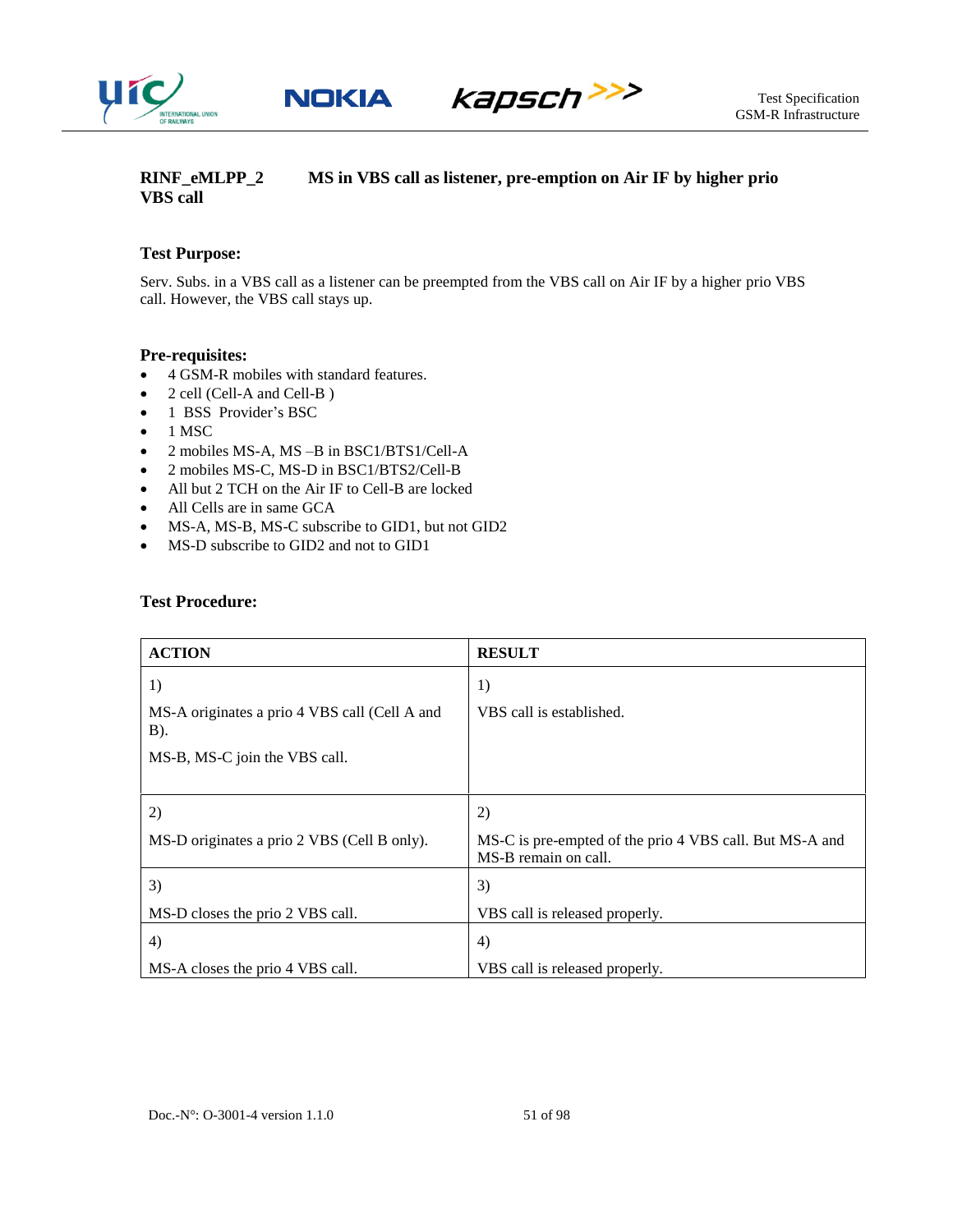



# **RINF\_eMLPP\_3 MS in VGCS call having the UL of the GCH, pre-emption on Air IF by higher prio VBS call.**

# **Test Purpose:**

Verify preemption of MS in VGCS call in (Group Mode) by higher prio VBS call

### **Pre-requisites:**

- 1 NSS Provider's MSC/HLR, 1 BSS Provider's BSC, 1 BSS Provider's BTS
- 5 GSM-R mobiles (MS-A, MS-B, MS-C, MS-D, MS-E) with standard features. MS-A and MS-B have the Broadcast GID activated. MS-E is in a different cell than the other MSs.
- All but 2 TCHs are blocked in the Air IF
- 2 BSS Provider's BTS (BTS1, BTS2)
- All but 2 TCH are locked on BTS1
- MS-A, MS-B, MS-C, MS-D are in BTS1-Cell
- MS-E is on BTS2-Cell
- all Cells are in the same GCA
- GID1 (VGCS) is only activated on MS-A, MS-B, MS-E

**NOKIA** 

• GID2 (VBS) is only activated on MS-C, MS-D

| <b>ACTION</b>                                | <b>RESULT</b>                                                                   |
|----------------------------------------------|---------------------------------------------------------------------------------|
| 1)                                           | 1)                                                                              |
| Serv. Subs. MS-A establishes a prio 3 VGCS   | A prio 3 VGCS call is established and MS A has the Uplink                       |
| MS-B and MS-E join the VGCS call.            | of the Group Call Channel.                                                      |
| MS-A takes the Uplink on group channel.      |                                                                                 |
| 2)                                           | 2)                                                                              |
| From the same Cell originate prio 2 VBS call | MS-A and MS-B are pre-empted.                                                   |
| from MS-C.                                   | A prio 2 VBS call is established.                                               |
|                                              | - Verify correct prio 2 is seen in the CALL PROCEEDING<br>message from the BSS. |
| 3)                                           | 3)                                                                              |
| MS-E grabs the GCH UL.                       | MS-E is granted the UL.                                                         |
| 4)                                           | 4)                                                                              |
| MS C ends the prio 2 VBS call.               | VBS call is ended and all resource are freed.                                   |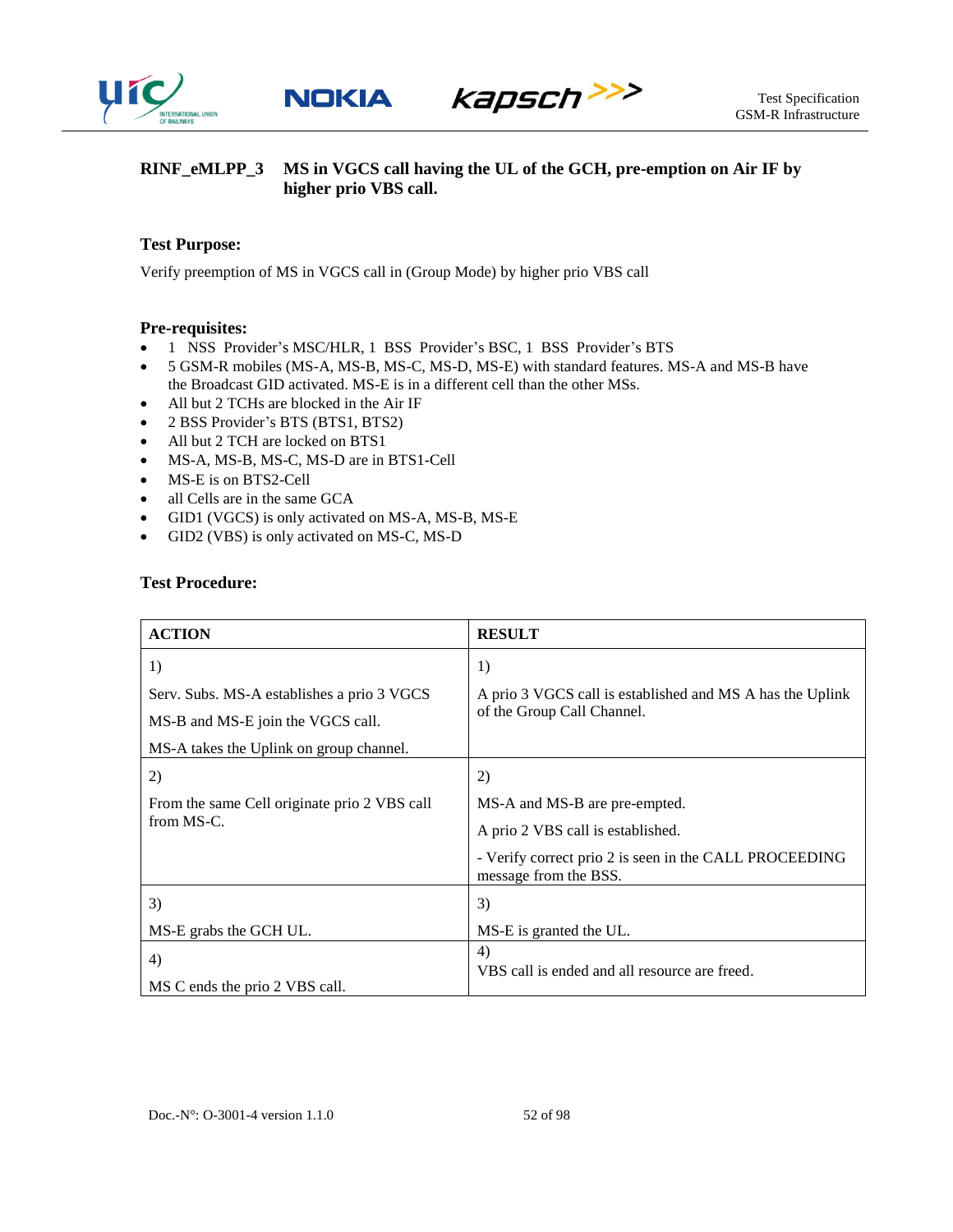



# **RINF\_eMLPP\_4 MS in PtP call, pre-emption on A IF by higher prio VGCS call (REC)**

# **Test Purpose:**

Verify preemption of an A-Interface SCCP connection with a PtP call due to activation of a REC group call channel.

# **Pre-requisites:**

- 1 MSC/HLR, 2 BSC, 2 BTS, 2 Cells
- The 2 BSC/BTS/Cells will be labeled BSC/BTS/Cell-A and BSC/BTS/Cell-B.
- 4 GSM-R mobiles (MS-A, MS-C, MS-D, MS-E) with standard features.

**NOKIA** 

- MS-A and MS-B are on BSC/BTS/Cell-A.
- MS-C and MS-D are on BSC/BTS/Cell-B.
- All but 2 TCH on the A IF to Cell-A are locked
- All Cells are in same GCA
- All MS subscribe to REC

| <b>ACTION</b>                     | <b>RESULT</b>                                                                                       |
|-----------------------------------|-----------------------------------------------------------------------------------------------------|
| 1)                                | 1)                                                                                                  |
| $MS-A$ calls ( $p4 - PTP$ ) MS-D. | A prio 4 PtP call (MS-A $\le$ > MS-D) is established.                                               |
|                                   | Correct prio 4 is seen in the outgoing CALL PROCEEDING<br>message from the BSS.                     |
| 2)                                | 2)                                                                                                  |
| MS-B establishes a REC.           | MS-A and MS-C are automatically pre-empted. The REC is<br>established and MS-A, MS-C and MS-D join. |
| 3)                                | 3)                                                                                                  |
| MS-B closes the REC.              | REC call is released correctly.                                                                     |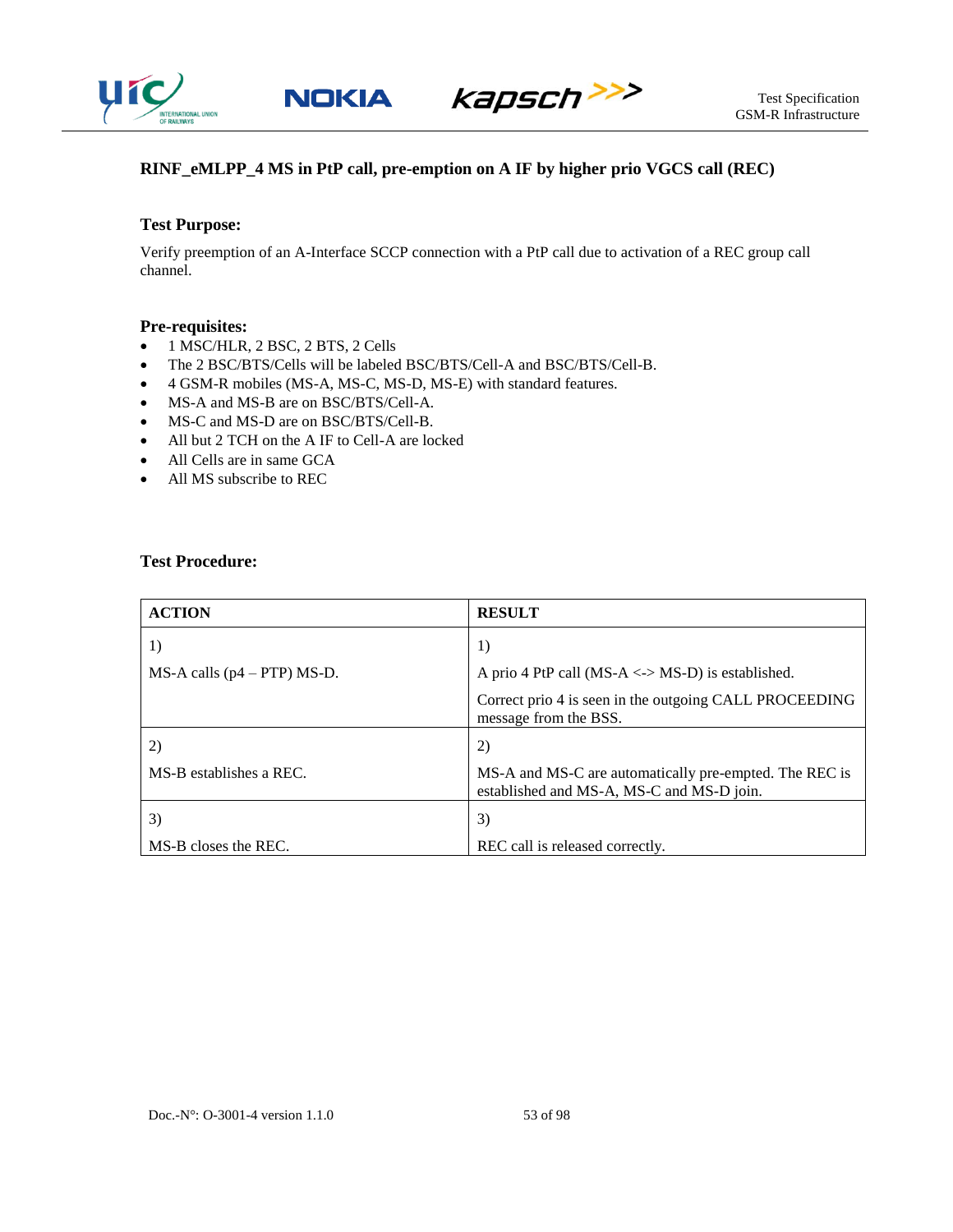



# **RINF\_eMLPP\_5 MS in VBS call as originator, pre-emption on Air IF by higher prio VGCS call (REC)**

# **Test Purpose:**

Verify preemption on the Air-Interface of MS in VBS call as originator due to a

VGCS (REC) call setup.

### **Pre-requisites:**

- 1 MSC/HLR, 1 BSC, 2 BTS
- The 2 BTS will be labelled BTS-A and BTS-B.

**NOKIA** 

- 4 GSM-R mobiles (MS-A, MS-B, MS-C, MS-D) with standard features.
- MS-A, MS-B, and MS-C are on BTS-A.
- MS-D is on BTS-B.
- MS-A and MS-D are subscribed to the VBS call
- All but 2 Air IF timeslots to Cell-A and Cell-B are locked
- Cells are Cell-A and Cell-B

All Cells are in same GCA

| <b>ACTION</b>                       | <b>RESULT</b>                                                                    |
|-------------------------------------|----------------------------------------------------------------------------------|
| 1)                                  | 1)                                                                               |
| MS-A establishes a prio 2 VBS call. | A prio 2 VBS call (MS-D $\le$ > MS-A) is established. MS-D<br>joins as listener. |
|                                     | - Verify correct prio 2 is seen in the NOTIFICATION<br>message from the BSS.     |
| 2)                                  | 2)                                                                               |
| MS-B establishes a REC.             | MS-A and MS-D are automatically pre-empted. The VBS<br>call is released.         |
|                                     | The REC is established and MS-A, MS-C and MS-D join.                             |
| 3)                                  | 3)                                                                               |
| MS-B closes the REC.                | REC call is released correctly.                                                  |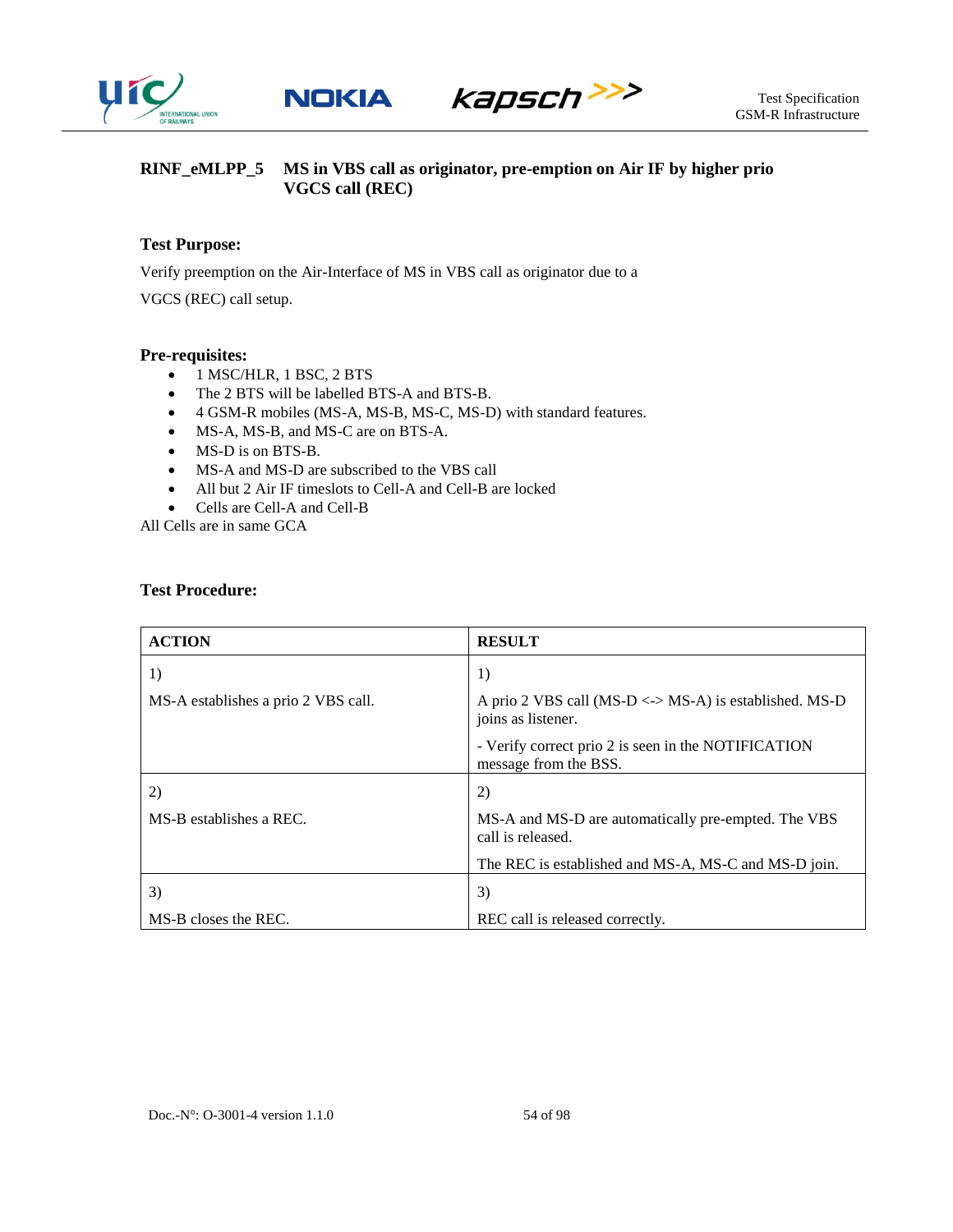



# **RINF\_eMLPP\_6 MS in VGCS call having the UL of the GCH, pre-emption on MS by higher prio VGCS call (REC)**

### **Test Purpose:**

Verify preemption of a VGCS call with subsequent talker due to another higher priority VGCS call (REC)

# **Pre-requisites:**

· 1 MSC/HLR, 1 BSC, 1 BTS

· 3 GSM-R mobiles (MS-A, MS-B, MS-C) with standard features.

**NOKIA** 

· MS-A, MS-B – are subscribed to the VGCS call. MS –A is not subscribed to REC call

| <b>ACTION</b>                                                | <b>RESULT</b>                                                                |
|--------------------------------------------------------------|------------------------------------------------------------------------------|
| 1)                                                           | 1)                                                                           |
| Serv. Subs. MS-A establishes a prio 4 VGCS call<br>on GID-1. | A prio 4 VGCS call ( $MS-A \leq > MS-B$ ) is established.                    |
| MS-B accepts the call.                                       | - Verify correct prio 4 is seen in the NOTIFICATION<br>message from the BSS. |
| 2)                                                           | 2)                                                                           |
| MS-B grabs the GCH UL.                                       | The GCH UL is granted to MS-B.                                               |
| 3)                                                           | 3)                                                                           |
| Serv. Subs. MS-C establishes a VGCS call<br>(REC).           | MS-B is leaving the VGCS call and join the REC call.                         |
| 4) MS A grabs the uplink.                                    | 4) Uplink is granted.                                                        |
| 5) MS A releases uplink.                                     | 5) Uplink is released.                                                       |
| 6)                                                           | 6)                                                                           |
| MS-C closes the REC.                                         | The REC is taken down. MS-B is re-notified of the VGCS<br>call.              |
| 7)                                                           | 7)                                                                           |
| MS B takes the UL.                                           | The GCH UL is granted to MS-B.                                               |
| 8) MS B releases uplink.                                     | 8) Uplink is released.                                                       |
| 9)                                                           | 9)                                                                           |
| MS-A takes down the VGCS call.                               | The VGCS call is released and all resources are freed.                       |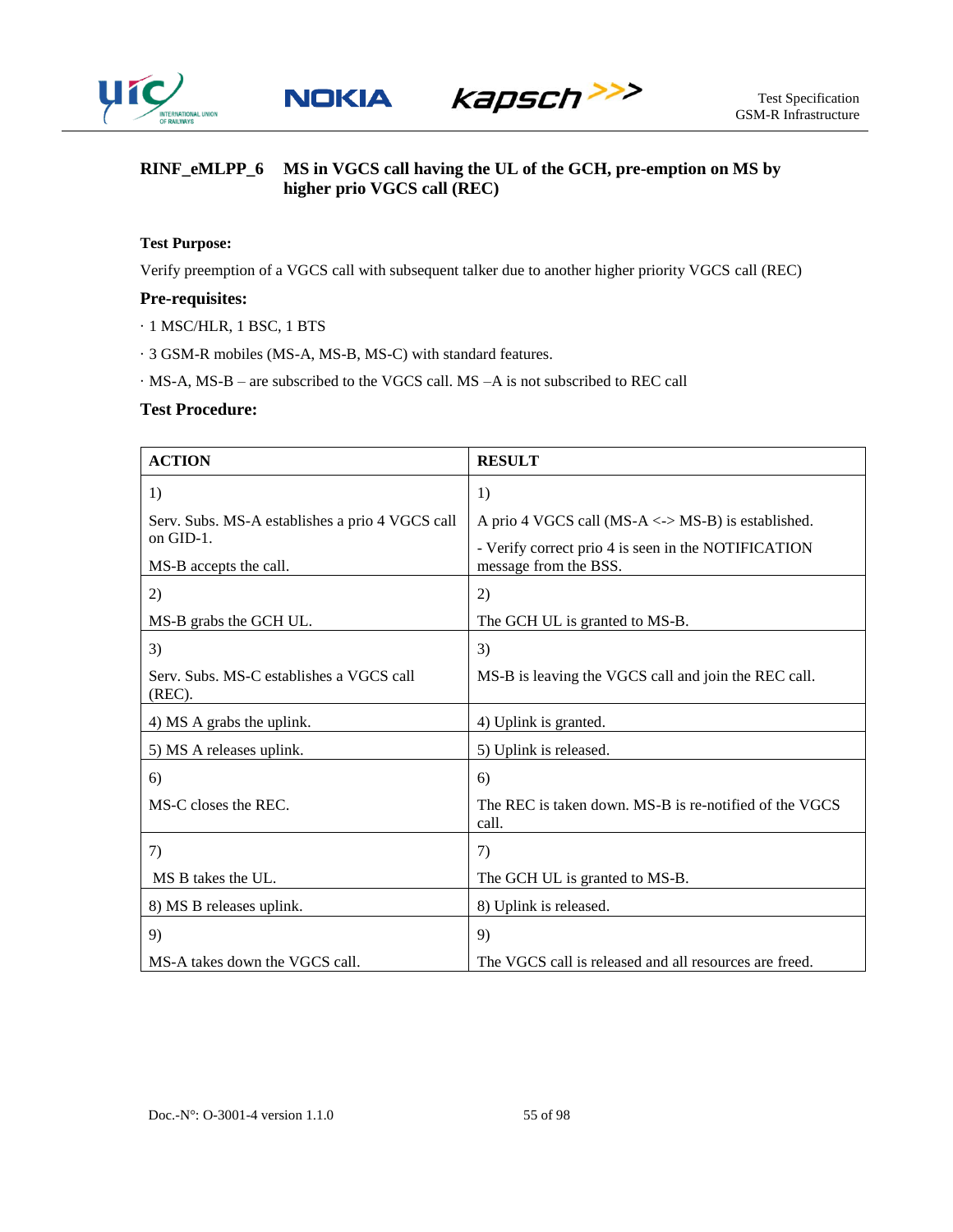



# **RINF\_eMLPP\_7 MS in data call, pre-emption on Air IF by higher prio VGCS call (REC)**

**NOKIA** 

# **Test Purpose:**

Verify that a PTP- Data Call (scenario 1: Protocol = transparent, Speed = 9600, scenario 2: Protocol = transparent, Speed = 2400) preempted on Air interface by high Priority VGCS call (REC)

### **Pre-requisites:**

- 2 GSM-R mobiles (MS-A, MS-B,) with standard features, 2 mobiles for data call (MS-C, MS–D )
- 1 cell
- $-1$  BSC
- $\bullet$  1 MSC
- Lock all but 2 Air IF timeslots

| <b>ACTION</b>                            | <b>RESULT</b>                                                                                                                                               |
|------------------------------------------|-------------------------------------------------------------------------------------------------------------------------------------------------------------|
| 1)                                       | 1)                                                                                                                                                          |
| MS-C establishes a prio 3 - Data Call to | A prio 3 DataCall ( $MS-C \ll\!\!>$ MS-D) is established.                                                                                                   |
| MS-D.                                    | - Verify correct prio 3 in the PAGING message, transparent<br>service and Data Rate 9.6 Kbits/s are seen in the Assignment<br>Request Message from the BSS. |
| 2)                                       | 2)                                                                                                                                                          |
| MS-A establishes a REC call.             | The origination of the REC causes Air Interface preemption<br>upon the resources being used by the prio 3 -Data Call.                                       |
|                                          | - Data call is released.                                                                                                                                    |
| 3)                                       | 3)                                                                                                                                                          |
| MS-A closes the REC.                     | REC is ends and all resource are free.                                                                                                                      |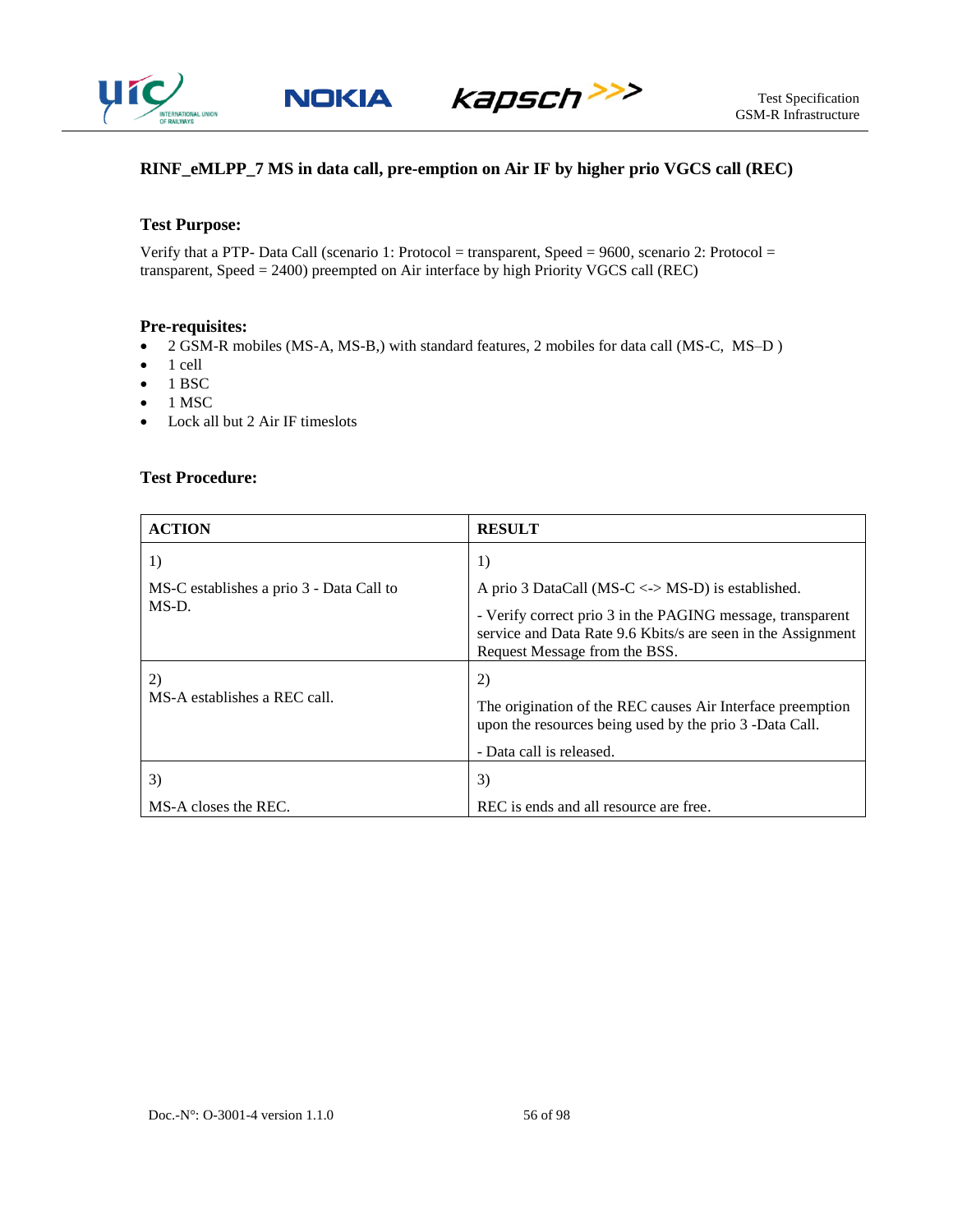



# **RINF\_eMLPP\_8 MS in PtP call, pre-emption on Air IF by higher prio data call (4800 baud, transparent)**

# **Test Purpose:**

Verify pre-emption MS in PtP call on Air IF by higher prio data call (4800 baud, transparent)

### **Pre-requisites:**

- 4 GSM-R mobiles (MS-A, MS-B, MS-C, MS–D) with standard features.
- MS-A and MS B for PtP call
- MS-C and MS-D for data call (4800 baud, transparent)

**NOKIA** 

- $\bullet$  1 cell
- $-1$  BSC
- $\bullet$  1 MSC
- Lock all but 2 Air IF timeslots

| <b>ACTION</b>                                    | <b>RESULT</b>                                                                                                              |
|--------------------------------------------------|----------------------------------------------------------------------------------------------------------------------------|
| 1)                                               | 1)                                                                                                                         |
| MS A establishes a priority 2 PtP call to MS -B. | MS B answers the call.                                                                                                     |
| 2)                                               | 2)                                                                                                                         |
| MS C makes prio 0 data call to MS D.             | The origination of the prio 0 data call causes Air Interface<br>preemption upon the resources being used by the prio 2 PTP |
|                                                  | - PtP voice call is released.                                                                                              |
| 3)                                               | 3)                                                                                                                         |
| MS C releases the data call.                     | The call is released properly.                                                                                             |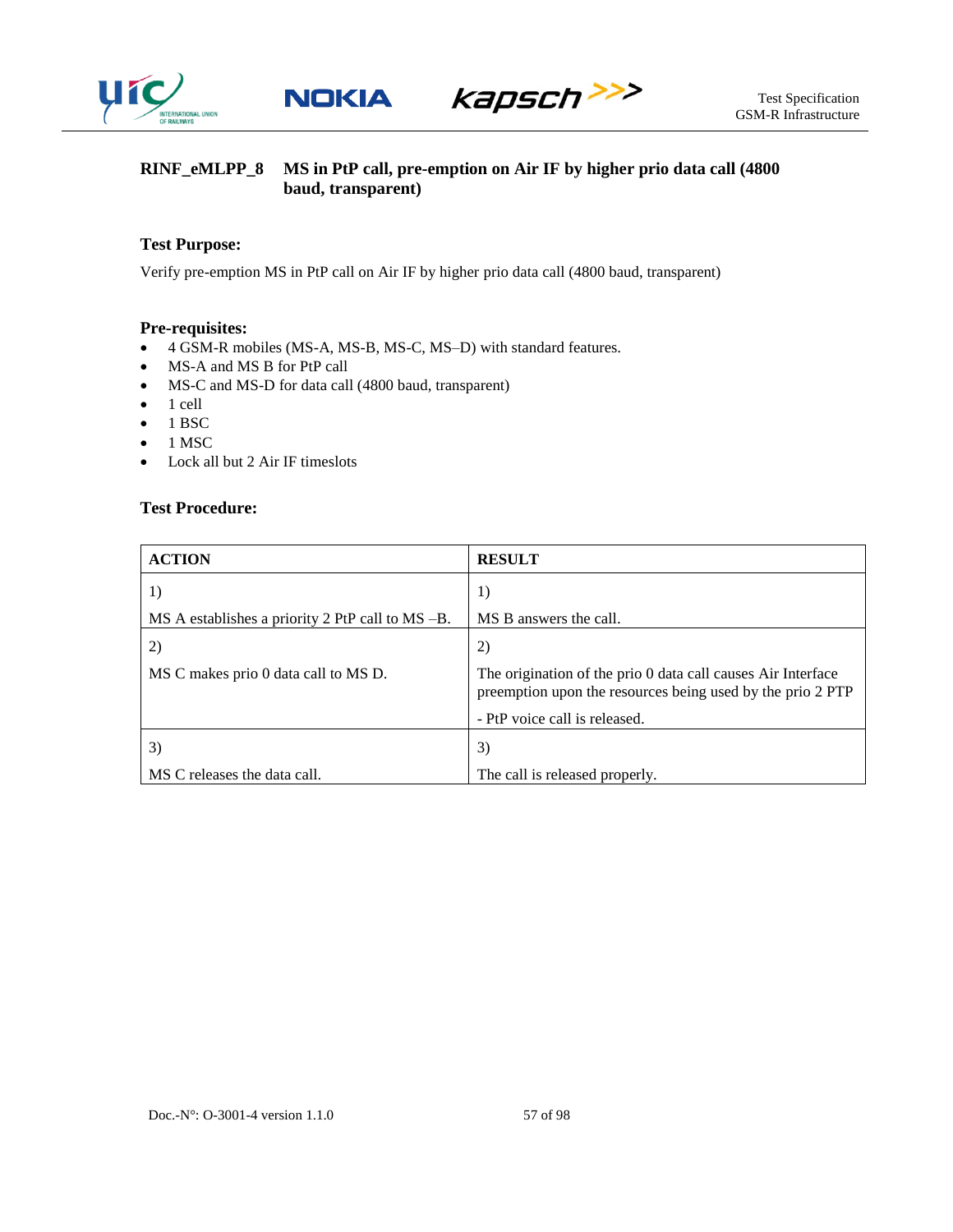



# **RINF\_eMLPP\_9 eMLPP prio is preserved during CFU (Call Forwarding Unconditional)**

## **Test Purpose:**

When an eMLPP subscriber with CFU feature receives a call, verify the priority is preserved when the call is forwarded unconditionally.

### **Pre-requisites:**

- 1 MSC/HLR, 1 BSC, 1 BTS
- 3 GSM-R Terminals (MS-A, MS-B, MS-C) with standard features
- MS-B has CFU feature with the call being forwarded to MS-C

**NOKIA** 

| <b>ACTION</b>                     | <b>RESULT</b>                                                                                        |
|-----------------------------------|------------------------------------------------------------------------------------------------------|
| 1)                                | 1)                                                                                                   |
| $MS-A$ calls ( $p2 - PTP$ ) MS-B. | - MS-B remains idle since the call is forwarded to MS-C.                                             |
|                                   | - MS-C is alerting.                                                                                  |
| 2)                                | 2)                                                                                                   |
| MS-C answers the call.            | - A prio 2 PtP call ( $MS-A \ll\rightarrow MS-C$ ) is established.                                   |
|                                   | - Verify the correct prio 2 is seen in the outgoing CALL<br>PROCEEDING message from the BSS to MS-C. |
| 3)                                | 3)                                                                                                   |
| MS-A drops the prio 2 PtP call.   | The PtP call call ends.                                                                              |
|                                   | The CDR contains the correct eMLPP information.                                                      |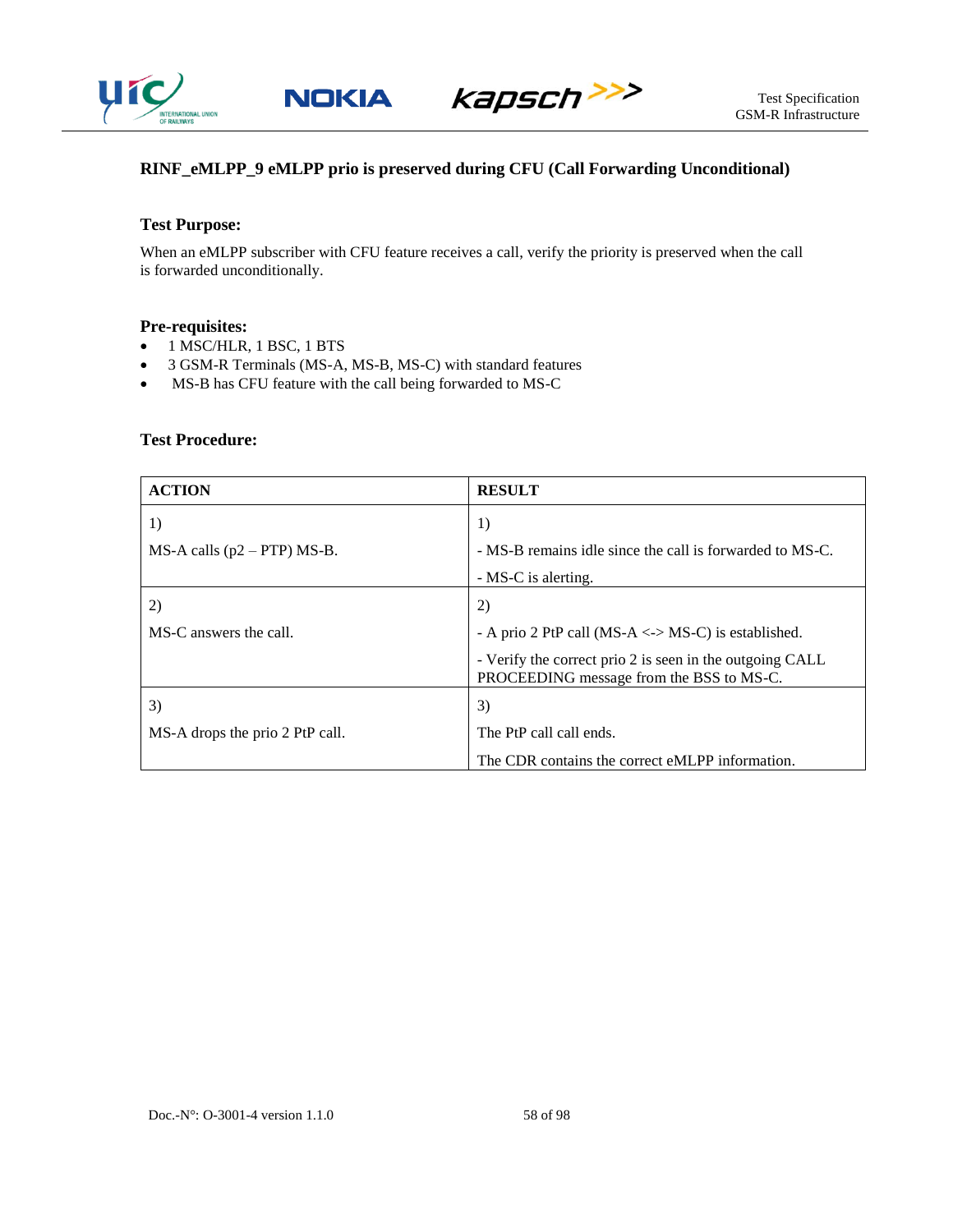



# **RINF\_eMLPP\_10 eMLPP prio is preserved during CFB (Call Forwarding Busy)**

### **Test Purpose:**

When an eMLPP subscriber with CFB feature is in a call and receives another call, verify the priority is preserved when the call is forwarded.

### **Pre-requisites:**

- 1 MSC/HLR, 1 BSC, 1 BTS
- 3 GSM-R Terminals (MS-A, MS-B, MS-C, MS-D) with standard features

**NOKIA** 

MS-B has no CW, CFB is provisioned with calls being forwarded to MS-C

| <b>ACTION</b>                          | <b>RESULT</b>                                                                                                                                                                                                                                                                         |  |
|----------------------------------------|---------------------------------------------------------------------------------------------------------------------------------------------------------------------------------------------------------------------------------------------------------------------------------------|--|
| 1) MS-D calls $(p4 - PTP)$ to MS-B.    | 1) - PtP call (MS-D $\le$ > MS-B) is established.                                                                                                                                                                                                                                     |  |
| 2) MS-A calls (prio $3 - PtP$ ) MS-B.  | 2) MS-B being busy and forwards the call to MS-C<br>MS-C is alerting.<br>A prio 3 PtP call ( $MS-A \le MS-C$ ) is established.<br>- The call between MS-D and MS-B remains connected.<br>- Verify the correct prio 3 is seen in the outgoing.<br>PAGING message from the BSS to MS-C. |  |
| 3) MS-C answers the call.              | 3) The PtP call is established.                                                                                                                                                                                                                                                       |  |
| 4) MS-A drops the PtP call.            | 4) The PtP call between MS-A and MS-C ends.<br>The CDR contains the correct eMLPP information.                                                                                                                                                                                        |  |
| 5) MS-D closes the PtP call with MS-B. | 5) The PtP call between MS-D and MS-B ends.                                                                                                                                                                                                                                           |  |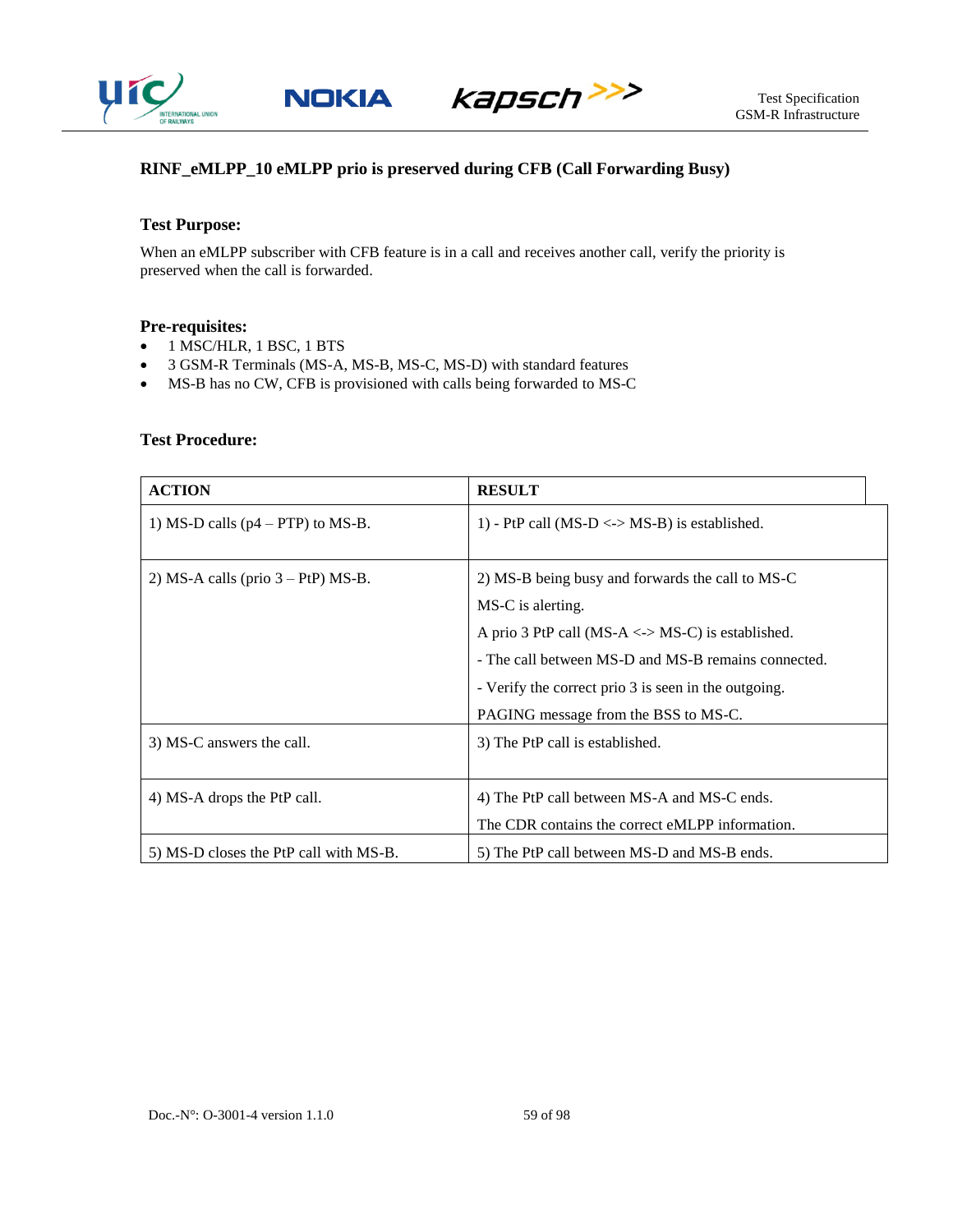



# **7.6 Voice Group Call Service (VGCS)**

**NOKIA** 

# **RINF\_VGCS\_1 SS originates VGCS Call**

# **Test Purpose:**

Verify that a Service Subscriber is able to originate a VGCS call.

# **Pre-requisites:**

- 2 GSM-R subscribers (MS A, MS B) with standard options, data fill and routing
- MS-A and MS-B are SS of the VGCS, they are located in the GCA in 2 different cells.
- 2 cells on BSS Provider's BSS on 1 BSC
- 1 MSC in NSS Provider's NSS

| <b>ACTION</b>                                                 | <b>RESULT</b>                                                                                                                                                                                                                                          |
|---------------------------------------------------------------|--------------------------------------------------------------------------------------------------------------------------------------------------------------------------------------------------------------------------------------------------------|
| 1)<br>MS A originates a VGCS call as a service<br>subscriber. | 1)<br>Origination is successful, DCH and GCH allocated<br>in cell of originator, GCH allocated in cell of<br>terminator.<br>MS B is notified of the VGCS call.<br>$\bullet$<br>MS A has two way voice path until the dedicated<br>channel is released. |
| 2)<br>MS B joins the VGCS call.                               | 2)<br>MS B is able to join the VGCS call.<br>MS B is in listening mode all the time.                                                                                                                                                                   |
| 3)<br>MS A closes the call.                                   | 3)<br>The VGCS call is released properly and all resources are<br>deallocated correctly.                                                                                                                                                               |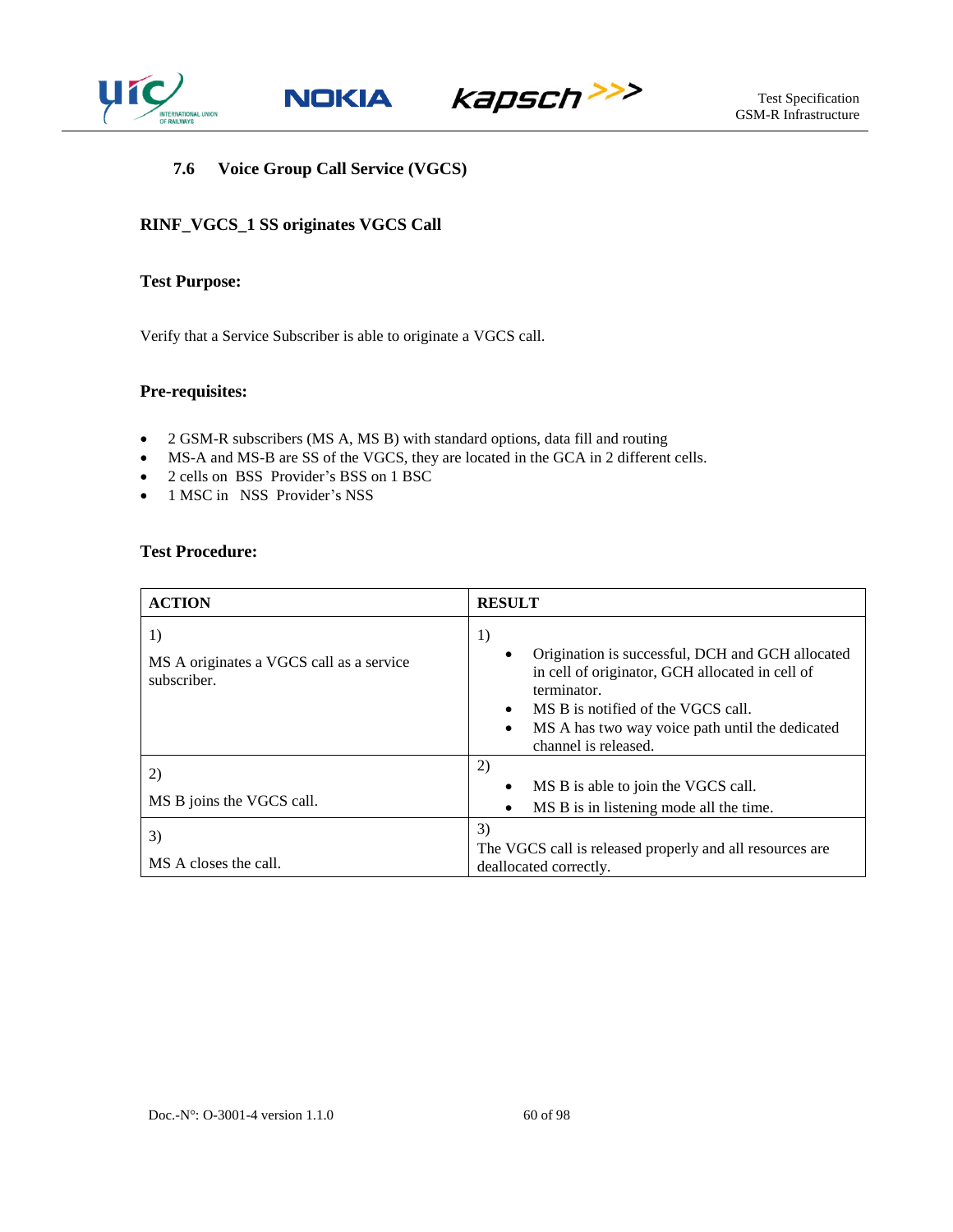



# **RINF\_VGCS\_2 MS Dispatcher originates VGCS call and takes it down with the Kill Sequence**

# **Test Purpose:**

Verify that MS dispatcher can originate the VGCS call and end the call by pressing the kill Sequence.

### **Pre-requisites:**

- 2 GSM-R subscribers (MS A, MS B) with standard options, data fill and routing
- MS-A is a dispatcher that is allowed to originate the VGCS call. MS-B is SS of the VGCS call, MS-B is located in the GCA.
- 2 cells in BSS Provider's BSS on 1 BSC

**NOKIA** 

• 1 MSC in NSS Provider's NSS

| <b>ACTION</b>                                                                                    | <b>RESULT</b>                                                                                                                                                                                                                                                                                                 |
|--------------------------------------------------------------------------------------------------|---------------------------------------------------------------------------------------------------------------------------------------------------------------------------------------------------------------------------------------------------------------------------------------------------------------|
| 1)<br>MS A originates Voice Group call as a dispatcher<br>by dialing $50 + <$ GCA > + $<$ GID >. | 1)<br>Origination is successful, DCH allocated in cell of<br>originator, GCH allocated in cell of terminator. The<br>DCH of the MS Dispatcher stays allocated for the<br>duration of the call.<br>MS A has two way voice path during the whole<br>duration of the call.<br>MS B is notified of the VGCS call. |
| 2)<br>MS B joins the VGCS call.                                                                  | 2)<br>MS B is able to join the VGCS call.<br>MS B is in listening mode.                                                                                                                                                                                                                                       |
| 3)<br>MS B takes the Uplink.                                                                     | 3)<br>MS B has two-way voice path.                                                                                                                                                                                                                                                                            |
| 4)<br>MS A closes the call by entering the killing<br>sequence.                                  | 4)<br>The VGCS call is released properly and all resources are<br>deallocated correctly.                                                                                                                                                                                                                      |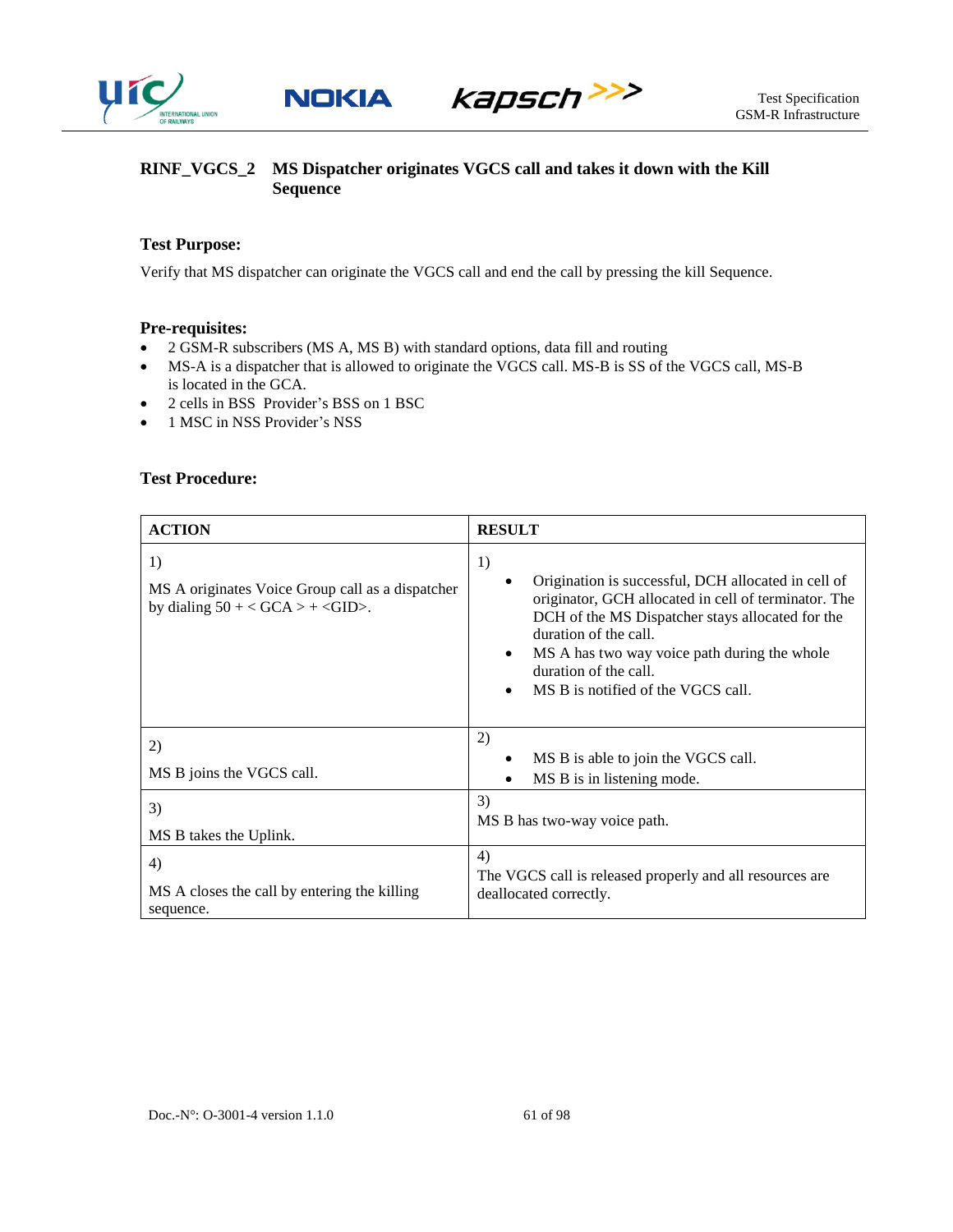



# **RINF\_VGCS\_3 SS originates VGCS call, leaves, rejoins and ends it.**

# **Test Purpose:**

Verify SS can originate VGCS call, later leave the group call and rejoin.

**NOKIA** 

### **Pre-requisites:**

- 2 GSM-R subscribers (MS A, MS B) with standard options, data fill and routing
- MS A and MS B are SS of the VGCS, they are located in the GCA in 2 different cells.
- 2 cells on BSS Provider's BSS on 1BSC
- 1 MSC in NSS Provider's NSS

| <b>ACTION</b>                                               | <b>RESULT</b>                                                                                                                                                                                                                                               |
|-------------------------------------------------------------|-------------------------------------------------------------------------------------------------------------------------------------------------------------------------------------------------------------------------------------------------------------|
| 1)<br>MS A originates VGCS call as a service<br>subscriber. | 1)<br>Origination is successful, DCH and GCH allocated<br>٠<br>in cell of originator, GCH allocated in cell of<br>terminator.<br>MS B is notified of the VGCS call.<br>$\bullet$<br>MS A has two way voice path until the dedicated<br>channel is released. |
| 2)                                                          | 2)                                                                                                                                                                                                                                                          |
| MS B joins the VGCS call.                                   | MS B is able to join and is in listening mode all the time.                                                                                                                                                                                                 |
| 3)                                                          | 3)                                                                                                                                                                                                                                                          |
| MS A leaves the group call.                                 | The VGCS call stays up.                                                                                                                                                                                                                                     |
| 4)                                                          | 4)                                                                                                                                                                                                                                                          |
| MS A rejoins the group call.                                | MS A is in listening mode in the VGCS call.                                                                                                                                                                                                                 |
| 5)                                                          | 5)                                                                                                                                                                                                                                                          |
| MS A takes the Uplink.                                      | MS A has two way voice path after obtaining the GCH UL.                                                                                                                                                                                                     |
| 6)<br>MS A closes the group call.                           | 6)<br>The VGCS call is released properly and all resources are de-<br>allocated correctly.                                                                                                                                                                  |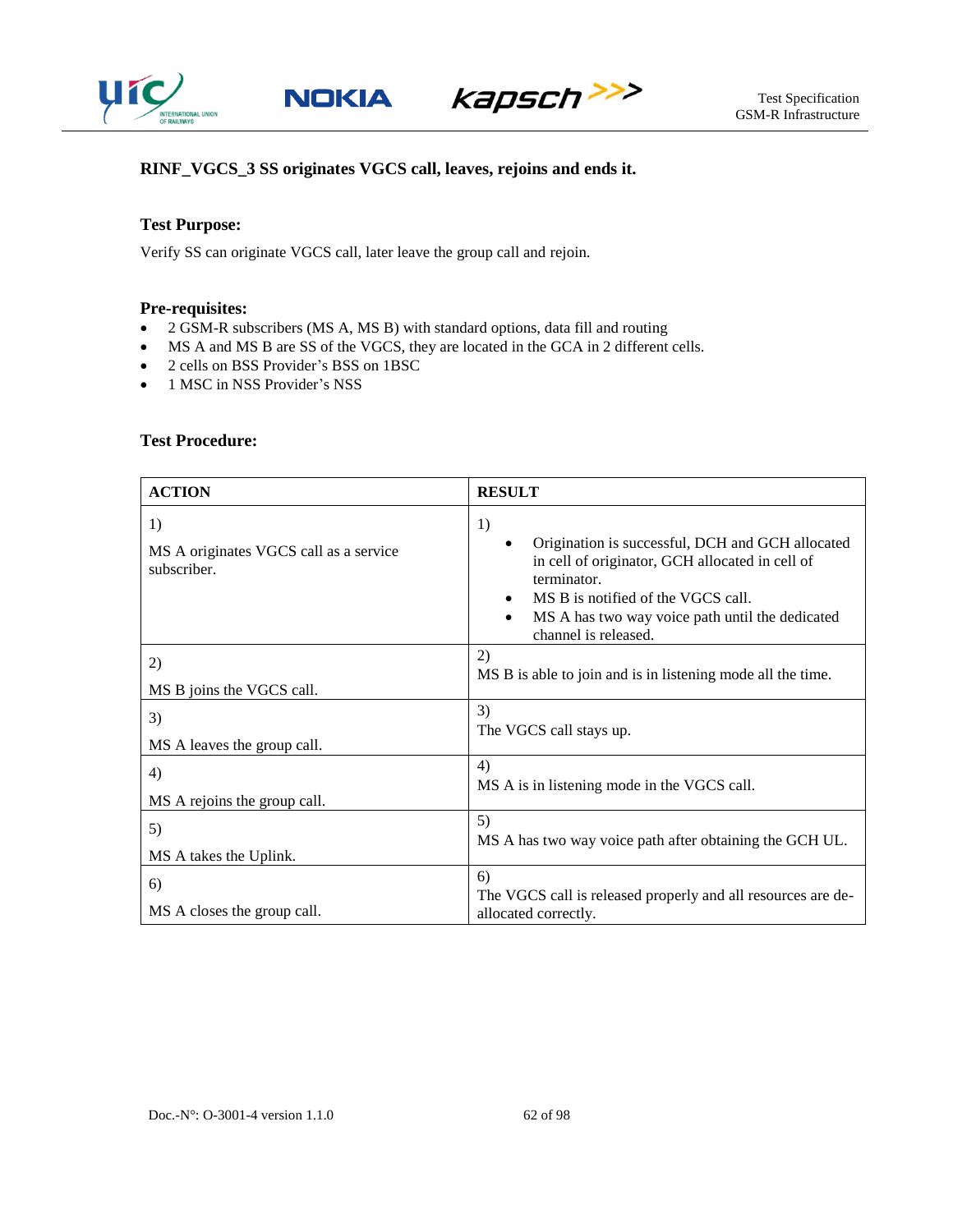



# **RINF\_VGCS\_4 SS enters into VGCS broadcast area with ongoing VGCS call and is notified of it**

# **Test Purpose:**

Verify Mobiles which enter the group call area after the call has been established shall get notification.

### **Pre-requisites:**

2 GSM-R subscribers (MS A, MS B) with standard options, data fill and routing

**NOKIA** 

- MS-A is a dispatcher that is allowed to originate the VGCS, MS-A is located outside of the GCA. MS-B is SS of the VGCS, MS-B is located outside the GCA.
- 2 cells on BSS Provider's BSS, one on each of 2 BSCs 1 MSC in NSS Provider's NSS

| <b>ACTION</b>                                                                                 | <b>RESULT</b>                                                                                                                                                                                                                                                                                                           |
|-----------------------------------------------------------------------------------------------|-------------------------------------------------------------------------------------------------------------------------------------------------------------------------------------------------------------------------------------------------------------------------------------------------------------------------|
| 1)<br>Establish voice group call from MS A as<br>Dispatcher by dialing $5+0++\leq$ GID>.      | 1)<br>Origination is successful, DCH allocated in cell of<br>originator, GCH allocated in cell of terminator. The<br>DCH of the MS Dispatcher stays allocated for the<br>duration of the call.<br>MS B is so far not notified of the VGCS call<br>MS A has two way voice path during the whole<br>duration of the call. |
| 2)<br>MS B moves into the GCA, where the VGCS call<br>is ongoing.                             | 2)<br>MS B is notified of the ongoing VGCS call.                                                                                                                                                                                                                                                                        |
| 3)<br>MS B joins the VGCS call.<br>4)                                                         | 3)<br>MS B is able to join the VGCS call.<br>MS B is in listening mode.<br>4)<br>MS B has two-way voice path.                                                                                                                                                                                                           |
| MS B takes the Uplink.<br>5)<br>MS A closes the VGCS call by dialing the killing<br>sequence. | 5)<br>The VGCS call is released properly and all resources are<br>deallocated correctly.                                                                                                                                                                                                                                |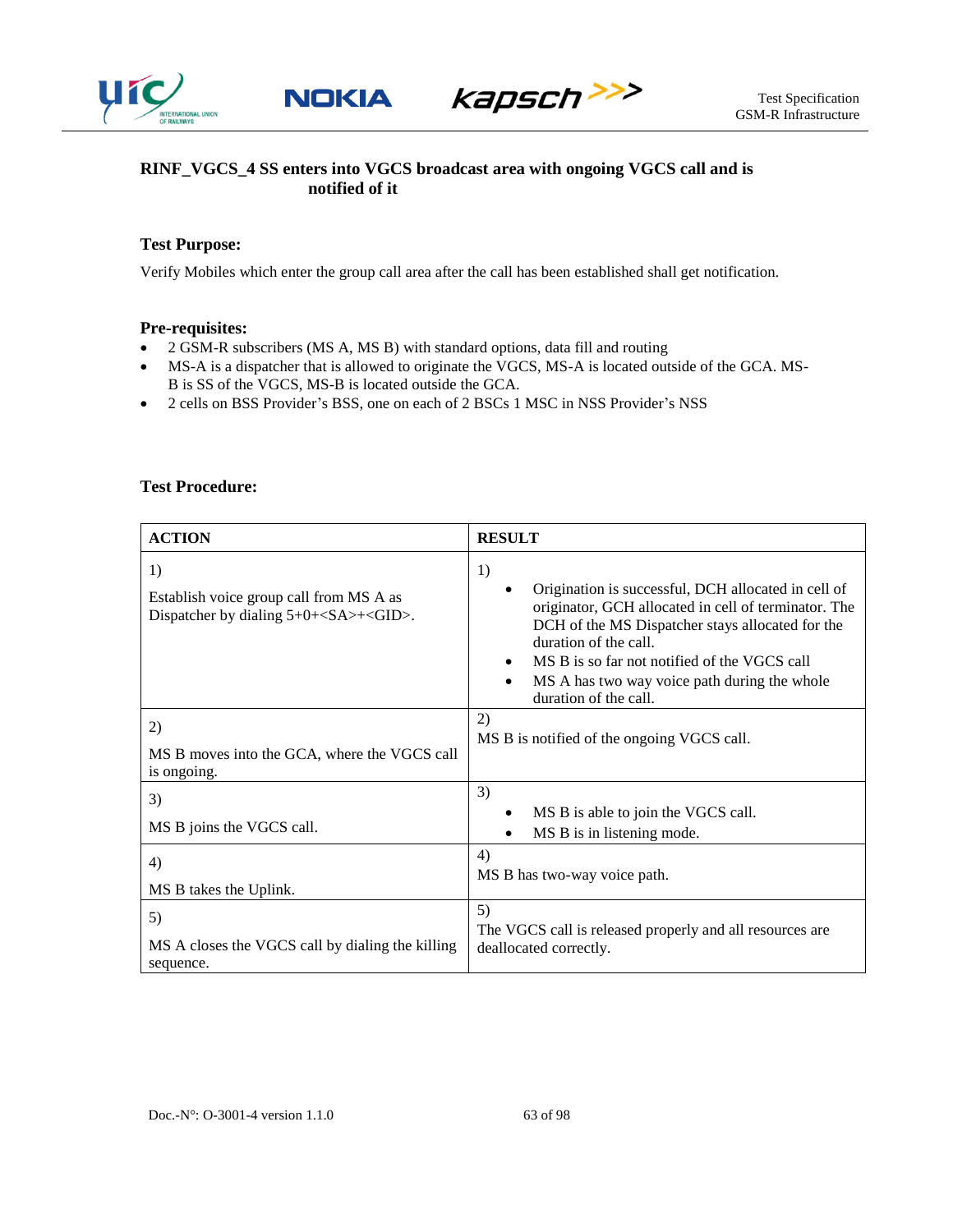



# **RINF\_VGCS\_5 MS Dispatcher joins ongoing VGCS call**

**NOKIA** 

# **Test Purpose:**

Verify MS dispatcher is able to join ongoing VGCS (only) when he is entitled to.

### **Pre-requisites:**

- 1 MS dispatcher MS A that is entitled to originate and to kill the VGCS call, located outside the GCA
- 1 MS dispatcher MS B that is not entitled to originate the VGCS call, located outside the GCA
- 1service subscribers: MS C, located in the GCA
- 2 cells in BSS Provider's BSS on 1 BSC
- 1 MSC in NSS Provider's NSS
- MS A is configured as an originating dispatcher and is allowed to terminate (kill-sequence) the VGCS.
- MS B is configured as an terminating dispatcher only

| <b>ACTION</b>                                           | <b>RESULT</b>                                                                                                                                                        |
|---------------------------------------------------------|----------------------------------------------------------------------------------------------------------------------------------------------------------------------|
| 1)                                                      | 1)                                                                                                                                                                   |
| Establish voice group call from MS C as SS.             | Origination is successful, DCH allocated in cell of<br>originator, GCH allocated in cell of terminator. MS C is in<br>listening mode after losing the UL on the DCH. |
| 2)                                                      | 2)<br>MS A is able to join VGCS call and has two way voice path                                                                                                      |
| MS A joins the VGCS call by dialing<br>$5+0++.$         | during the whole duration of the call.                                                                                                                               |
| 3)                                                      | 3)<br>VGCS origination/joining of MS B is rejected by the NSS.                                                                                                       |
| MS B tries to join the VGCS call by dialing<br>$5+0++.$ |                                                                                                                                                                      |
| 4)                                                      | 4)                                                                                                                                                                   |
| MS A closes the call by dialing the killing             | VGCS calls get released properly. All resources are free.                                                                                                            |
| sequence.                                               |                                                                                                                                                                      |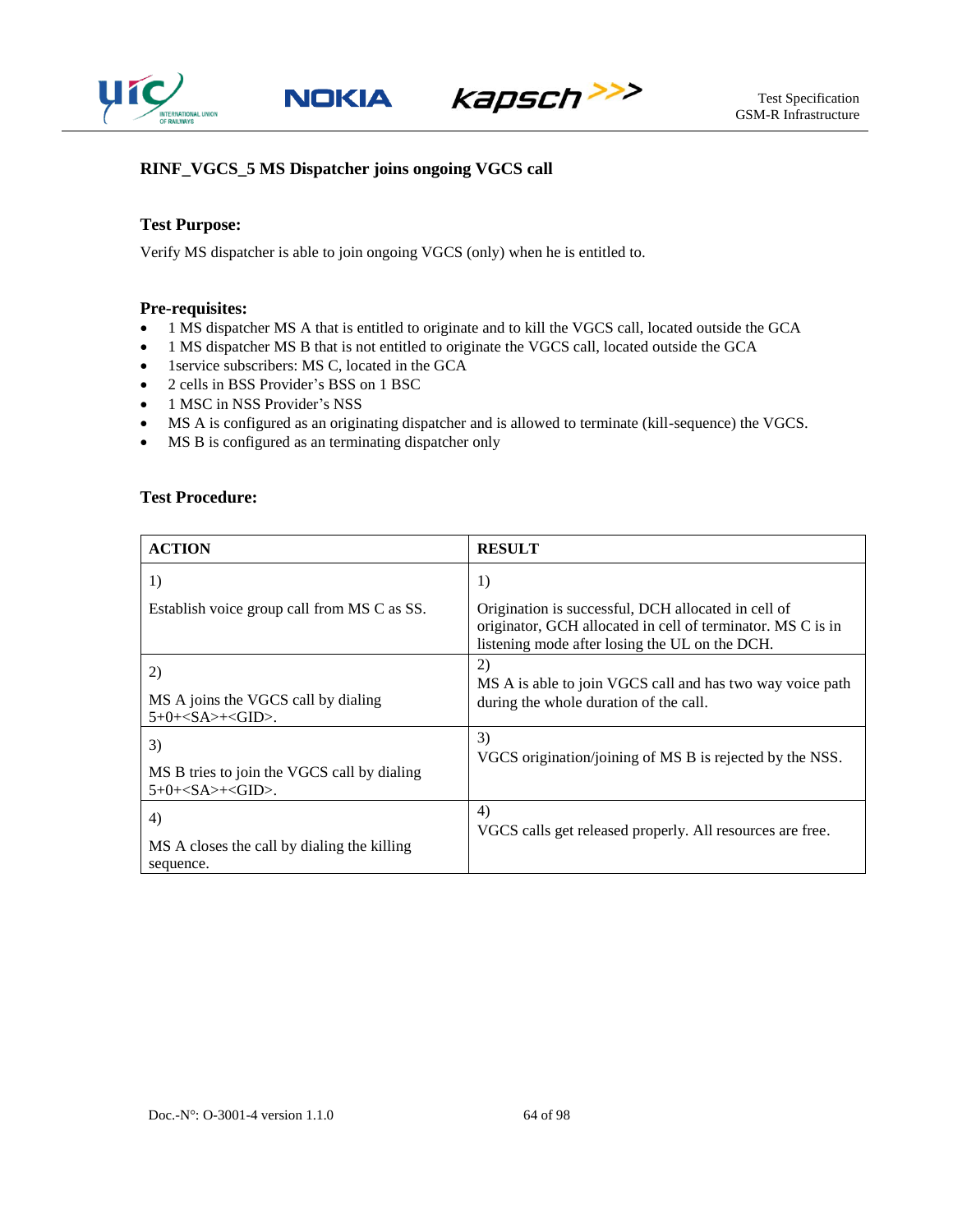



# **RINF\_VGCS\_6 Parallel group calls are possible to the same cell**

**NOKIA** 

# **Test Purpose:**

Verify whether it is possible to have parallel VGCS calls in the same cell.

### **Pre-requisites:**

- 2 service subscribers with GID A: MS A, MS B
- 2 service subscribers with GID B: MS D, MS E
- 1 BSS Provider's cell
- $-1$  BSC
- $\bullet$  1 MSC

| <b>ACTION</b>                                           | <b>RESULT</b>                                                           |
|---------------------------------------------------------|-------------------------------------------------------------------------|
| 1)                                                      | 1)                                                                      |
| MS A originates VGCS call to GID A. MS B                | VGCS call is established between MS A and MS B.VGCS                     |
| takes call.                                             | call up.                                                                |
| 2)                                                      | 2)                                                                      |
| MS A request the DCH UL.                                | MS A has two way voice path, MS B is in listening mode.                 |
| 3)                                                      | 3)                                                                      |
| MS D originates VGCS call to GID B. MS E                | VGCS call is established between MS D and MS E.VGCS                     |
| takes call.                                             | call up.                                                                |
| 4)                                                      | 4)                                                                      |
| MS E request the GCH UL.                                | MS E has two way voice path, MS D is in listening mode.                 |
| 5)<br>MS A releases UL and MS B requests the GCH<br>UL. | 5)<br>MS B have speech path to MS A.                                    |
| 6)<br>MS A and MS D close the VGCS calls.               | 6)<br>Both VGCS calls get released properly. All resources are<br>idle. |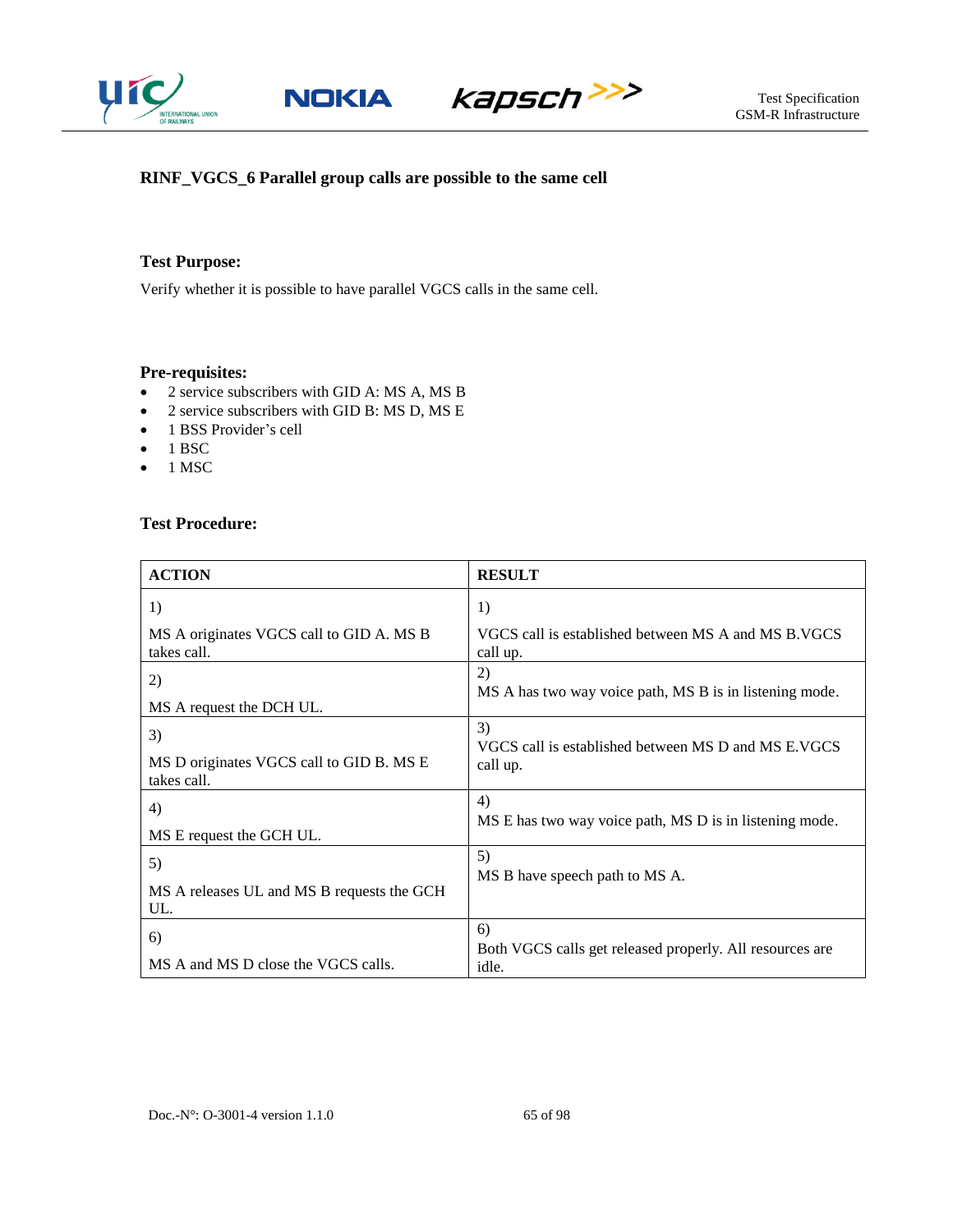



# **RINF\_VGCS\_7 GID delivered correctly to terminating SS in SS originated VGCS call**

# **Test Purpose:**

Verify correct GID is shown on the display of the terminating SS.

**NOKIA** 

# **Pre-requisites:**

- 2 service subscribers: MS A, MS B activated for GID<xxx> with standard options, datafill and routing
- $\bullet$  1 cell
- $-1$  BSC
- $\bullet$  1 MSC

| <b>ACTION</b>                                                     | <b>RESULT</b>                                                                            |
|-------------------------------------------------------------------|------------------------------------------------------------------------------------------|
| 1)                                                                | 1)                                                                                       |
| MS A originates VGCS call with GIDxxx as a<br>service subscriber. | $MS B$ is paged for the call and on its display $GID < xxx >$ is<br>displayed correctly. |
| $\mathbf{2}$                                                      | 2)                                                                                       |
| MS B answers the call.                                            |                                                                                          |
| 3)<br>MS A closes the call.                                       | 3)<br>VGCS calls is released and all resources are deallocated.                          |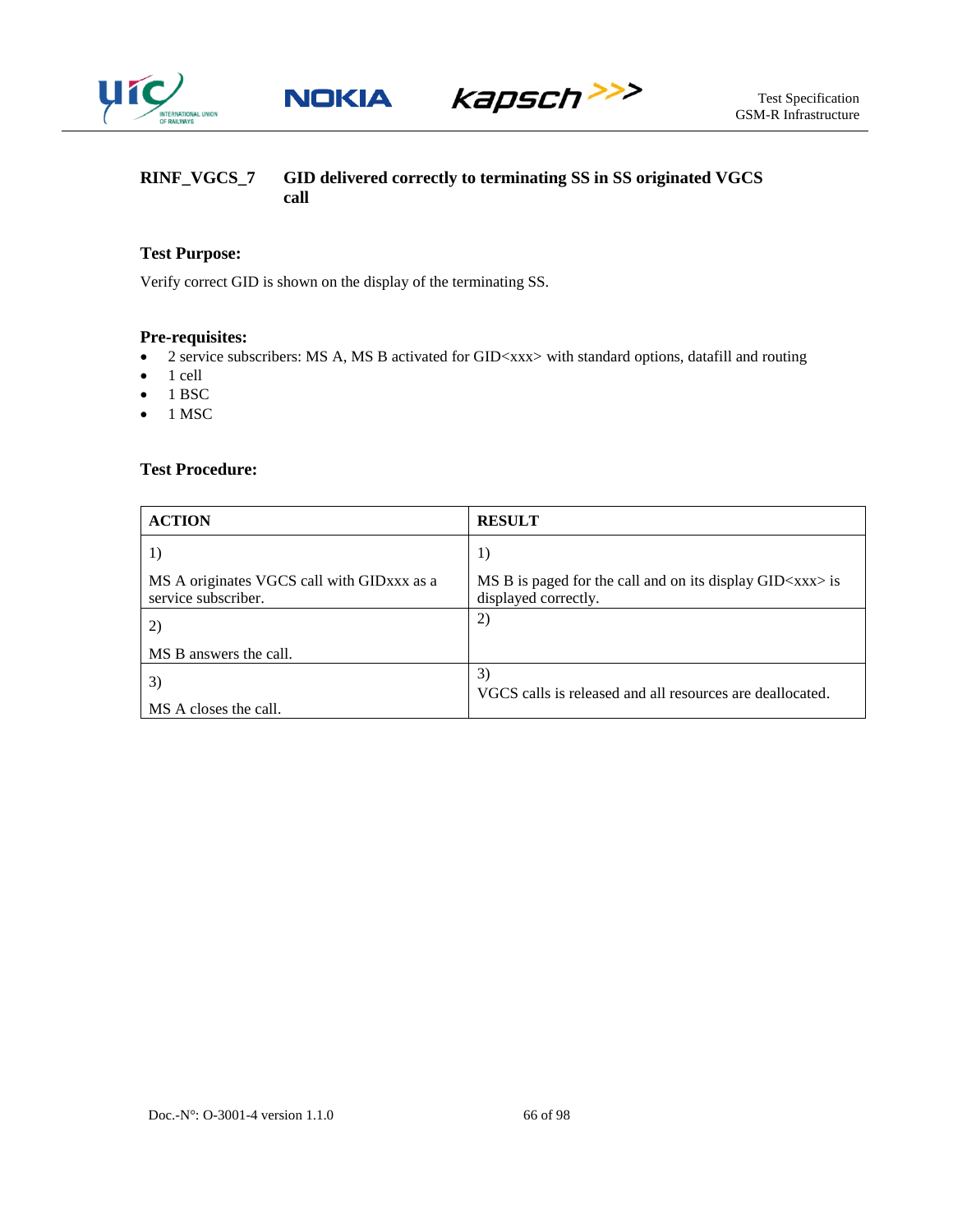



# **7.7 Voice Broadcast Service (VBS)**

**NOKIA** 

# **RINF\_VBS\_1 Service Subscriber originates Voice Broadcast (VBS) Call**

# **Test Purpose:**

Verify SS can originates Voice Broadcast (VBS) Call

#### **Pre-requisites:**

- 2 GSM-R mobiles with standard options, datafill and routing , (MS A present in BSS Provider's BSS and MS B present in NSS Provider's BSS)
- 2 cell (Cell-A present in BSS Provider's BSS and Cell-B present in NSS Provider's BSS)
- 2 BSC (BSC-A present in BSS Provider's BSS and BSC- B present in NSS Provider's BSS)
- 1 MSC in NSS Provider's NSS

| <b>ACTION</b>                                                                 | <b>RESULT</b>                                                                                                                                                                                                                                                 |
|-------------------------------------------------------------------------------|---------------------------------------------------------------------------------------------------------------------------------------------------------------------------------------------------------------------------------------------------------------|
| 1)<br>MS A originates prio 2 Voice broadcast call as a<br>service subscriber. | 1)<br>Origination is successful, DCH and GCH allocated<br>in cell of originator, GCH allocated in cell of<br>terminator.<br>The DCH UL stays allocated during the duration of<br>$\bullet$<br>the VBS call.<br>MS B is notified of the VBS call.<br>$\bullet$ |
| 2)<br>MS B joins the call.                                                    | 2)<br>MS A has two way voice path while MS B is in listening<br>mode.                                                                                                                                                                                         |
| 3)<br>MS A closes the call.                                                   | 3)<br>VBS calls is released and all resources are deallocated.                                                                                                                                                                                                |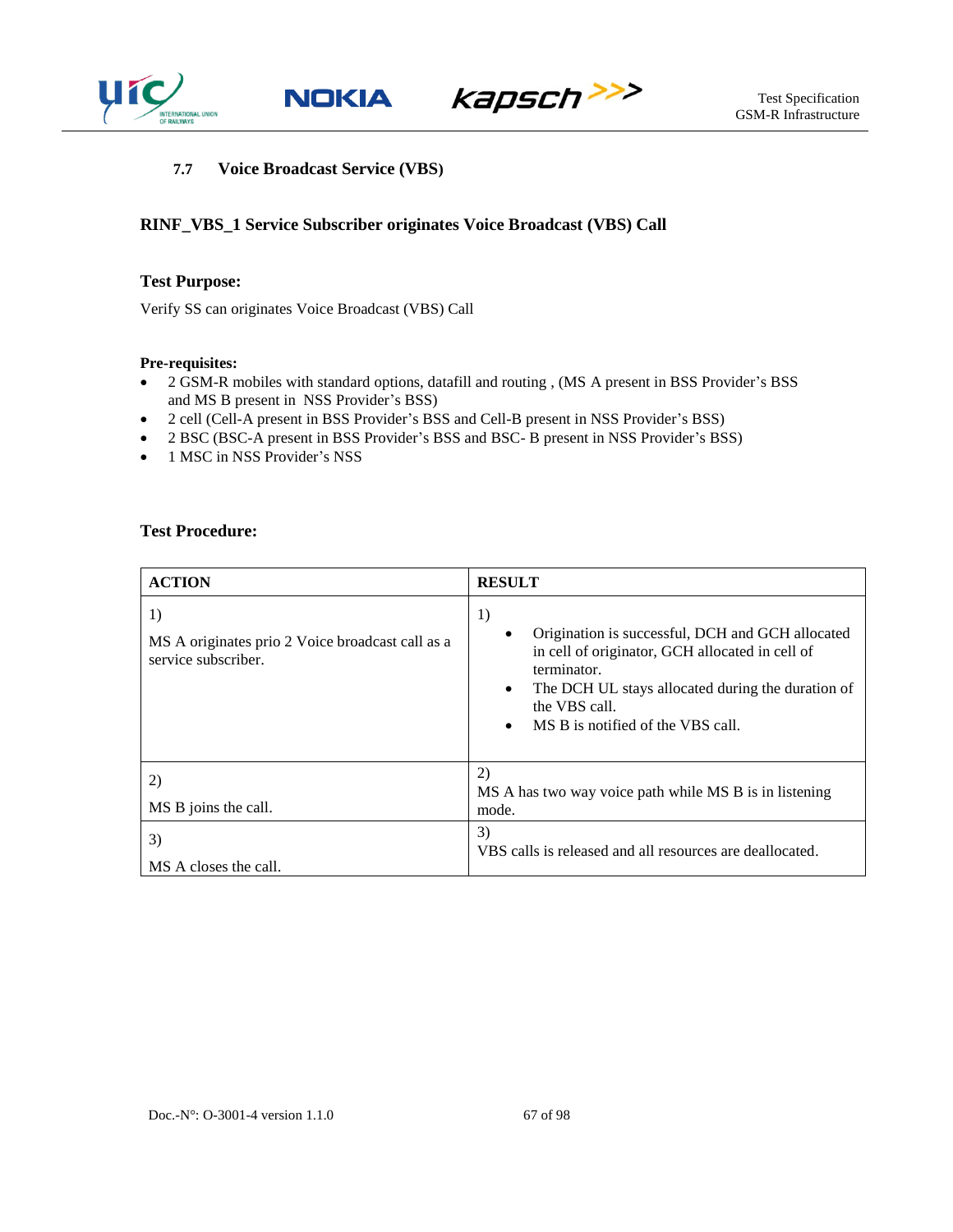



# **RINF\_VBS\_2 SS originates prio0 VBS call**

# **Test Purpose:**

Verify SS can originates prio0 Voice Broadcast (VBS) Call

**NOKIA** 

### **Pre-requisites:**

- 2 GSM-R mobiles with standard options, datafill and routing, (MS-A present in Cell-A and MS-B in Cell-B)
- 2 cell (Cell-A and Cell-B present in BSS Provider's BSS)
- 1 BSC (BSS Provider's BSC)
- 1 MSC in NSS Provider's NSS

| <b>ACTION</b>                                                                | <b>RESULT</b>                                                                                                                                                             |
|------------------------------------------------------------------------------|---------------------------------------------------------------------------------------------------------------------------------------------------------------------------|
| 1)<br>MS A originates prio 0 Voice broadcast call as a<br>service subscriber | 1)<br>Origination is successful, DCH and GCH allocated<br>in cell of originator, GCH allocated in cell of<br>terminator.<br>MS B is notified of the VBS call<br>$\bullet$ |
| 2)<br>MS B joins the call                                                    | $\mathbf{2}$<br>MS A has two way voice path while MS B is in listening<br>mode                                                                                            |
| 3)<br>MS A closes the call                                                   | 3)<br>VBS calls is released and all resources are deallocated                                                                                                             |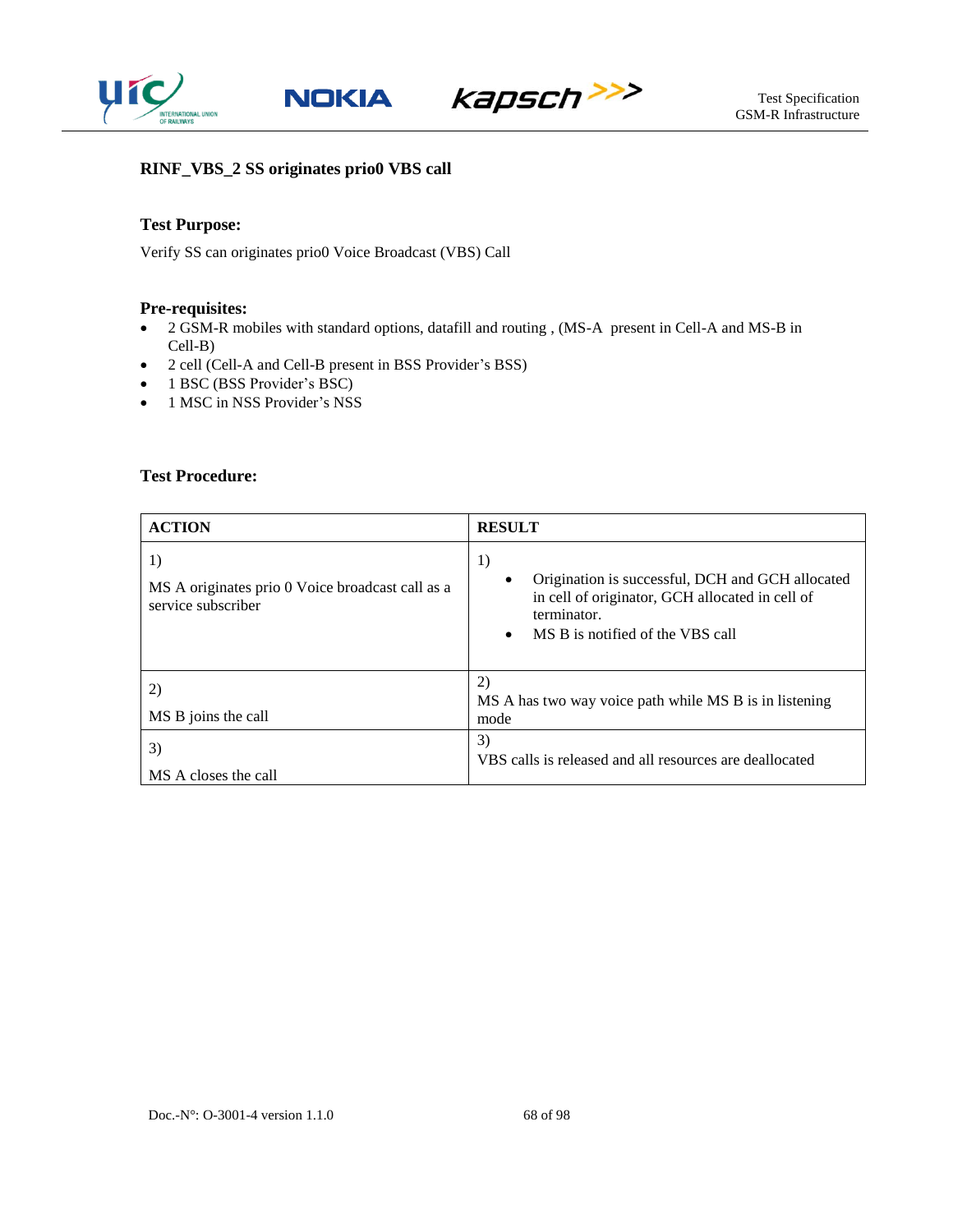



# **RINF\_VBS\_3 MS Dispatcher originates VBS call and takes down the call by disconnecting**

**NOKIA** 

### **Test Purpose:**

Mobile Subscriber as dispatcher can Originates VBS call and terminate the call by disconnecting from the call.

# **Pre-requisites:**

- 2 GSM-R mobiles (MS A present in BSS Provider's BSS and MS B present in NSS Provider's BSS) with standard options, datafill and routing
- 2 cell (Cell-A present in BSS Provider's BSS and Cell-B present in NSS Provider's BSS)
- 2 BSC (BSC-A present in BSS Provider's BSS and BSC B present in NSS Provider's BSS)
- 1 MSC in NSS Provider's NSS

| <b>ACTION</b>                                                                                                                 | <b>RESULT</b>                                                                                                                                                  |
|-------------------------------------------------------------------------------------------------------------------------------|----------------------------------------------------------------------------------------------------------------------------------------------------------------|
| 1) MS A originates voice broadcast call as a<br>dispatcher $(\langle 51 \rangle + \langle GCA \rangle + \langle GID \rangle)$ | 1)<br>Origination is successful, DCH allocated in cell of<br>originator, GCH allocated in cell of terminator.<br>MS B is notified of the VBS call<br>$\bullet$ |
| 2) MS B joins the call                                                                                                        | 2) MS A has two way voice path while MS B is in listening<br>mode                                                                                              |
| 3) MS A closes the call                                                                                                       | 3) VBS calls is released and all resources are deallocated                                                                                                     |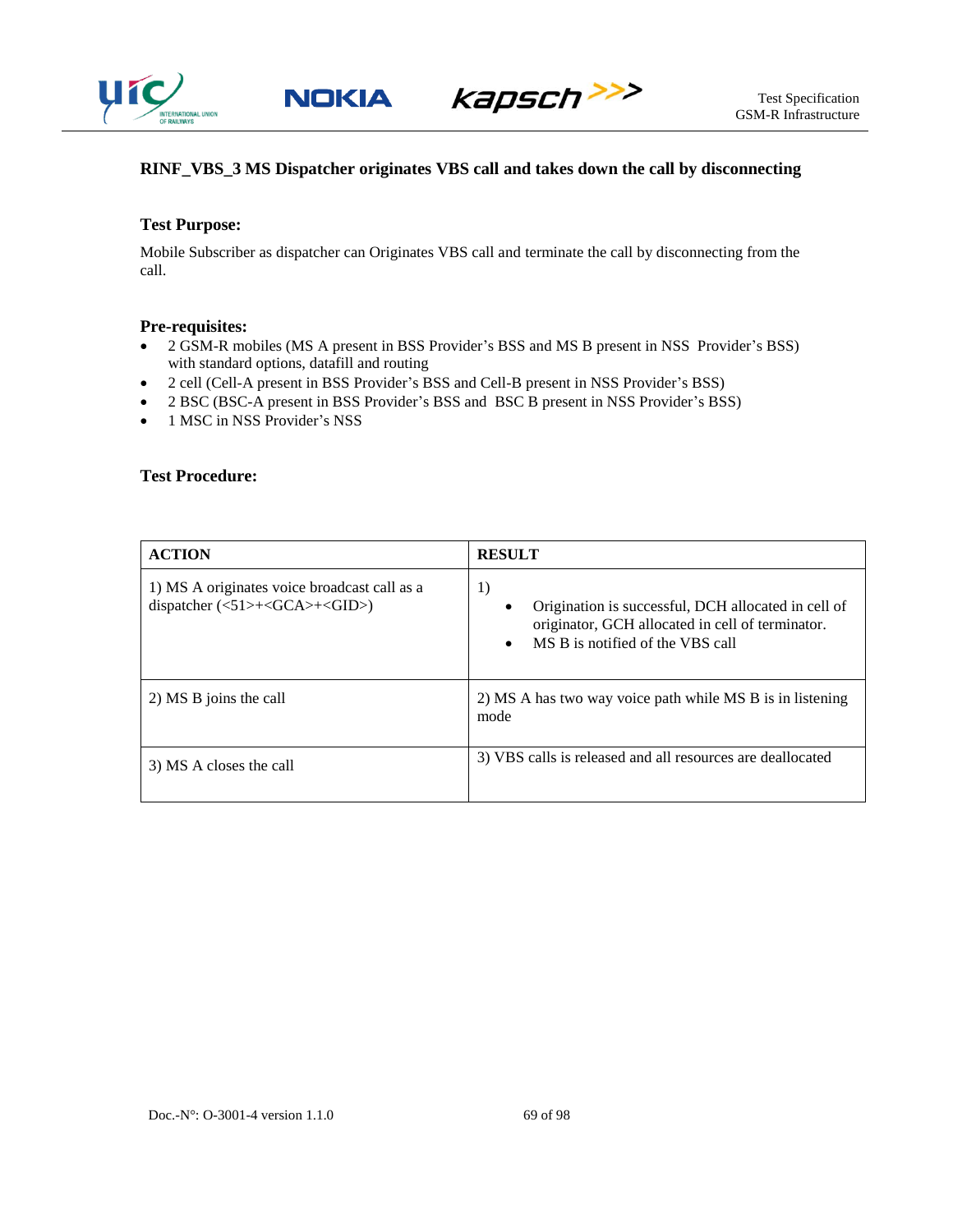



# **RINF\_VBS\_4 MS Dispatcher originates VBS call and takes down call with the kill sequence**

# **Test Purpose:**

Mobile Subscriber as dispatcher can Originates VBS call and terminate the call with the killing Sequence

# **Pre-requisites:**

- 2 GSM-R mobiles (MS A present in BSS Provider's BSS and MS B present in NSS Provider's BSS) with standard options, datafill and routing
- 2 cell (Cell-A present in BSS Provider's BSS and Cell-B present in NSS Provider's BSS)
- 2 BSC (BSC-A present in BSS Provider's BSS and BSC B present in NSS Provider's BSS)
- 1 MSC in NSS Provider's NSS

**NOKIA** 

| <b>ACTION</b>                                              | <b>RESULT</b>                                                                                                                                                  |
|------------------------------------------------------------|----------------------------------------------------------------------------------------------------------------------------------------------------------------|
| 1) MS A originates voice broadcast call as a<br>dispatcher | 1)<br>Origination is successful, DCH allocated in cell of<br>originator, GCH allocated in cell of terminator.<br>MS B is notified of the VBS call<br>$\bullet$ |
| 2) MS B joins the call                                     | 2) MS A has two way voice path while MS B is in listening<br>mode                                                                                              |
| 3) MS A closes the call by sending the kill<br>sequence    | 3) VBS call is released and all resources are deallocated.                                                                                                     |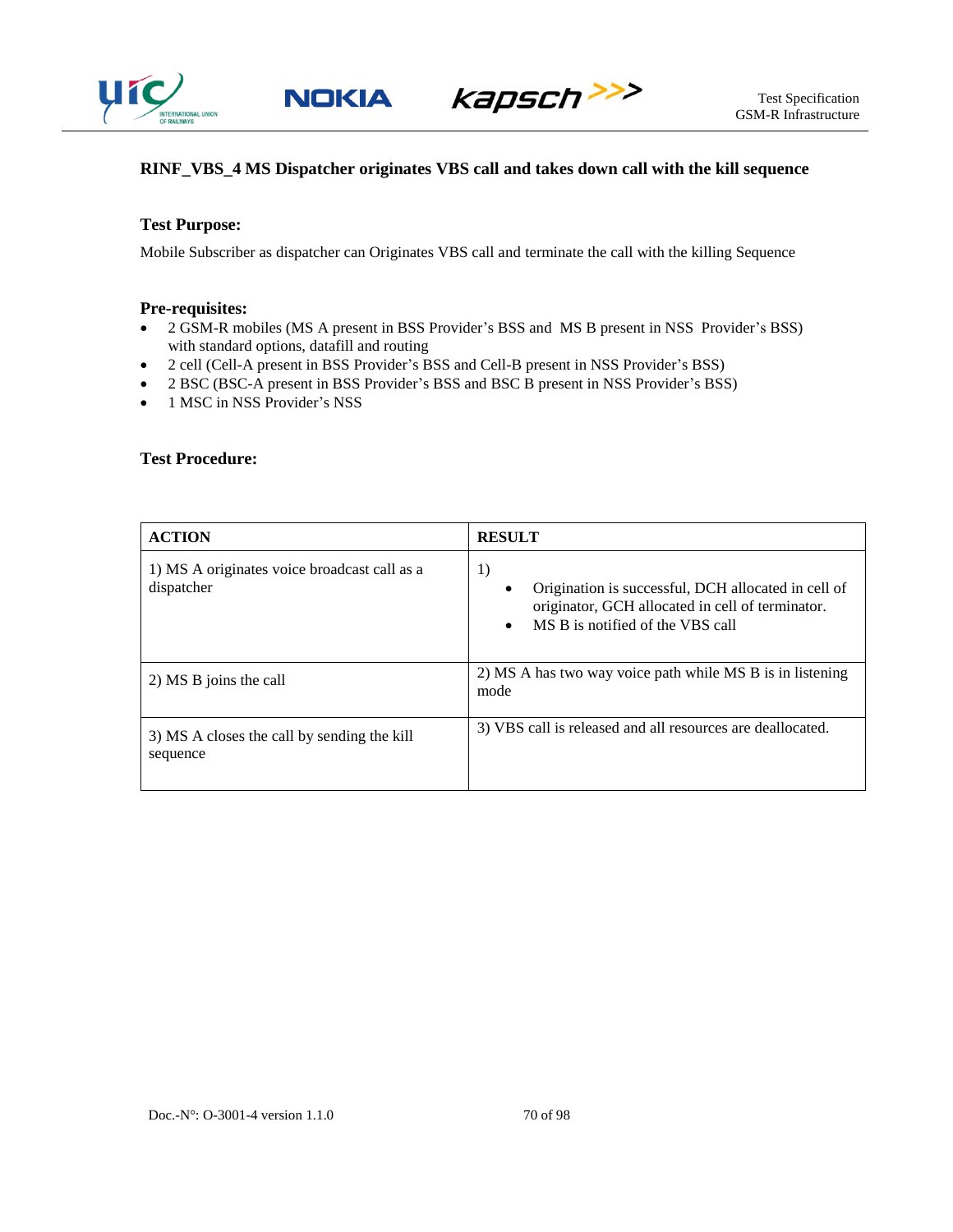



# **RINF\_VBS\_5 MS Dispatcher joins ongoing VBS call**

**NOKIA** 

# **Test Purpose:**

Verify VBS MS Dispatcher can join the ongoing VBS call.

### **Pre-requisites:**

- 2 GSM-R mobiles with standard options, datafill and routing , (MS'A present in BSS Provider's BSS and MS B present in NSS Provider's BSS )
- 1 mobile dispatcher: DISP C (present in BSS Provider's BSS)
- **Mobile Dispatcher is configured as an originating dispatcher for the VBS**
- 2 cell (Cell-A present in BSS Provider's BSS and Cell-B present in NSS Provider's BSS)
- 2 BSC (BSC-A present in BSS Provider's BSS and BSC B present in NSS Provider's BSS)
- 1 MSC in NSS Provider's NSS

| <b>ACTION</b>                                                                    | <b>RESULT</b>                                                                                                                                                             |
|----------------------------------------------------------------------------------|---------------------------------------------------------------------------------------------------------------------------------------------------------------------------|
| 1) MS A originates Voice broadcast call as a<br>service subscriber               | 1)<br>Origination is successful, DCH and GCH allocated<br>in cell of originator, GCH allocated in cell of<br>terminator.<br>MS B is notified of the VBS call<br>$\bullet$ |
| 2) MS B joins the call                                                           | 2) MS A has two way voice path while MS B is in listening<br>mode                                                                                                         |
| 3) MS DISP C joins ongoing VBS call by dialing<br>$51 + < GCA \rightarrow < GID$ | 3) MS DISP C joins ongoing VBS and is in the listening<br>mode                                                                                                            |
| 4) MS A closes the call                                                          | 4) VBS calls is released and all resources are deallocated                                                                                                                |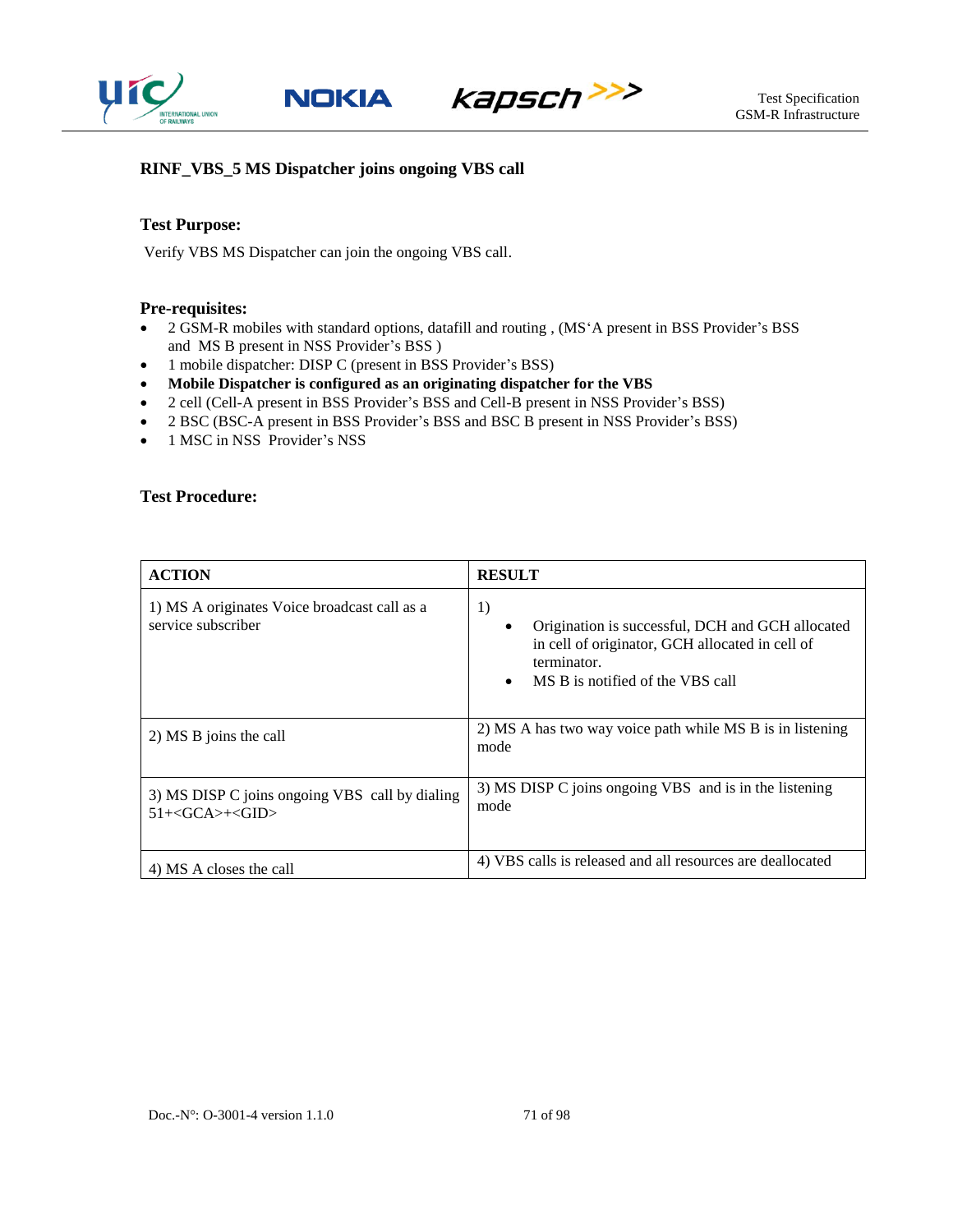



# **RINF\_VBS\_6 SS enters into VBS broadcast area with ongoing VBS call and is notified of it, SS joins the VBS call**

**NOKIA** 

### **Test Purpose:**

Verify Mobile Subscriber is paged/notified about the ongoing VBS call when enters in to the broadcast call area.

### **Pre-requisites:**

- 3 GSM-R mobiles (MS A and MS C present in BSS Provider's BSS and MS B present in NSS Provider's BSS) with standard options, datafill and routing
- 2 cell (Cell-A present in BSS Provider's BSS and Cell-B present in NSS Provider's BSS)
- 2 BSC (BSC A present in BSS Provider's BSS and BSC B present in NSS Provider's BSS)
- 1 MSC in NSS Provider's NSS

| <b>ACTION</b>                                                      | <b>RESULT</b>                                                                                                                                                             |
|--------------------------------------------------------------------|---------------------------------------------------------------------------------------------------------------------------------------------------------------------------|
| 1) MS A originates Voice broadcast call as a<br>service subscriber | 1)<br>Origination is successful, DCH and GCH allocated<br>in cell of originator, GCH allocated in cell of<br>terminator.<br>MS B is notified of the VBS call<br>$\bullet$ |
| 2) Turn on MS C.<br>MS C join ongoing VBS call.                    | 2) MS C perform LOCATION_UPDATE and receive<br>notifications on ongoing VBS calls.<br>VBS call up, MS A is able to talk, MS B and MS C are in<br>listening mode.          |
| 3) MS A close the call                                             | 3) The call gets released properly. VBS resources are free.                                                                                                               |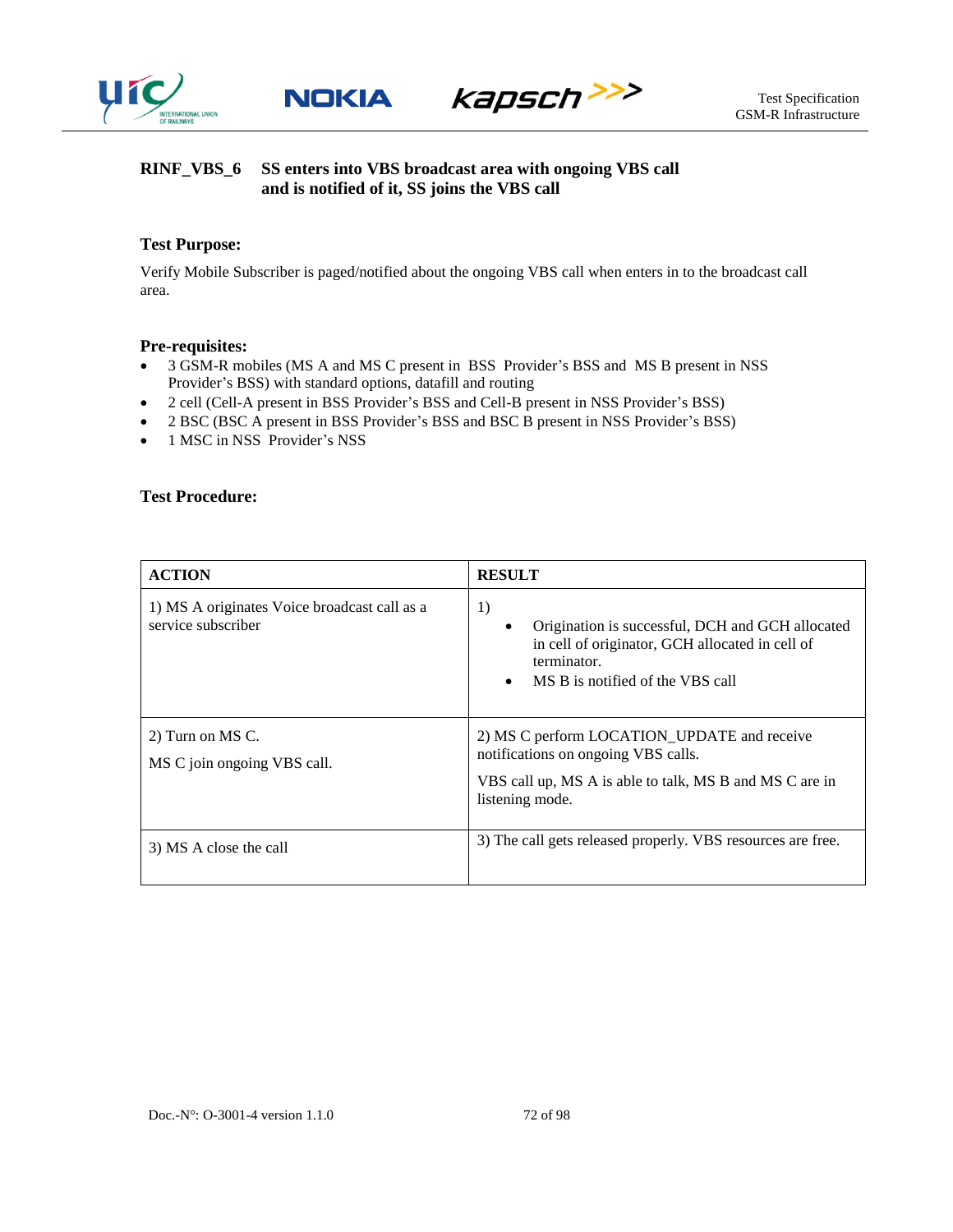



# **7.8 Railway Emergency Call (REC)**

**NOKIA** 

# **RINF\_REC\_1 SS originates a REC**

## **Test Purpose:**

Verify SS can originate Railway Emergency Call.

## **Pre-requisites:**

- 1 cell (BSS Provider's BSS)
- 1 BSC (BSS Provider's BSS)
- 1 MSC in NSS Provider's NSS
- 3 GSM-R mobiles (MS A, MS B and MS C) with standard options, datafill and routing

| <b>ACTION</b>                                                                             | <b>RESULT</b>                                                                                                                                                                                                                                                                                 |
|-------------------------------------------------------------------------------------------|-----------------------------------------------------------------------------------------------------------------------------------------------------------------------------------------------------------------------------------------------------------------------------------------------|
| 1) MS A originates emergency call as service<br>subscriber and releases the UL on the DCH | 1)<br>Origination is successful, DCH and GCH allocated<br>in cell of originator, GCH allocated in cell of<br>terminator.<br>MS B and MS C is notified of the REC call<br>MS B and MS C join the call automatically.<br>MS A has two way voice path until the dedicated<br>channel is released |
| 2) MS A request the uplink on GCH                                                         | 2) MS A has speech path, MS B and MS C are in listening<br>mode.                                                                                                                                                                                                                              |
| 3) MS A release the call                                                                  | 3) The call gets released properly.                                                                                                                                                                                                                                                           |
| 4) Check the signaling msg's.                                                             | 4) Immediate SETUP is used by MS A (configured on the<br>SIM)<br>ISETUP $(=$ Immediate Setup (BCC/GCC) is used by MS A                                                                                                                                                                        |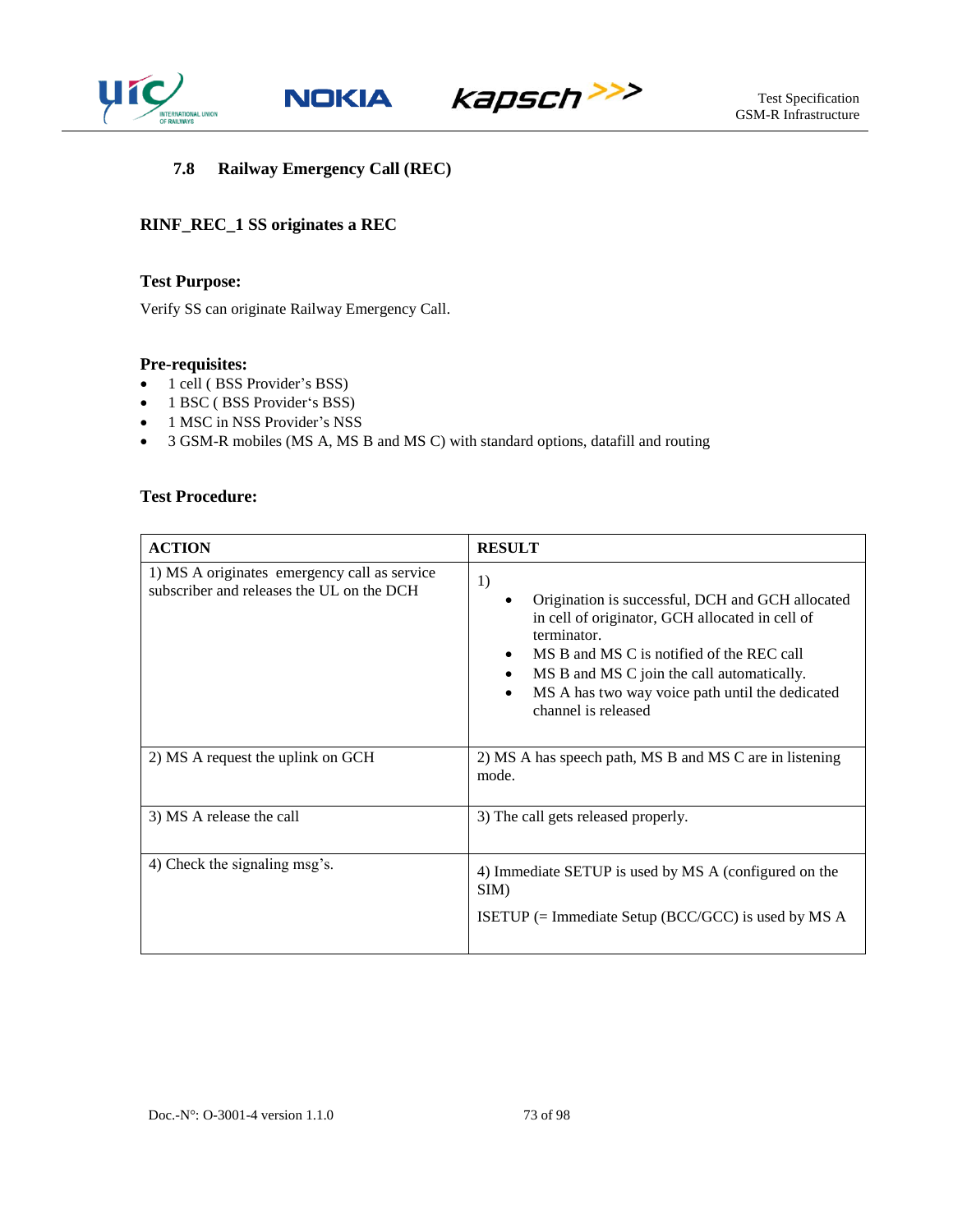



# **RINF\_REC\_2 Subscriber initiated REC (no talker change, normal clear down of call)**

## **Purpose**

MSa #1 initiates a REC, MSa #2, MSb #1, MSb #2 and the Dispatchers A and B join. MSa #1 releases the call.

## **Setup**

| PLMN A       | <b>PLMN B</b> |
|--------------|---------------|
| Anchor       | Relay         |
| Dispatcher A | Dispatcher B  |
| $MSa \#1/2$  |               |
| $MSb$ #1/2   |               |

**NOKIA** 

All subscribers are members of the REC group and are in the correct area.

| <b>ACTION</b>                                          | <b>RESULT</b>                                          |
|--------------------------------------------------------|--------------------------------------------------------|
| MSa #1 initiates a REC                                 | Call is offered to all subscribers. They auto connect. |
| MSa #1 releases the call.                              | The call is cleared down.                              |
| Verify that acknowledgements are send and<br>received. | Records are sent from the Mobiles                      |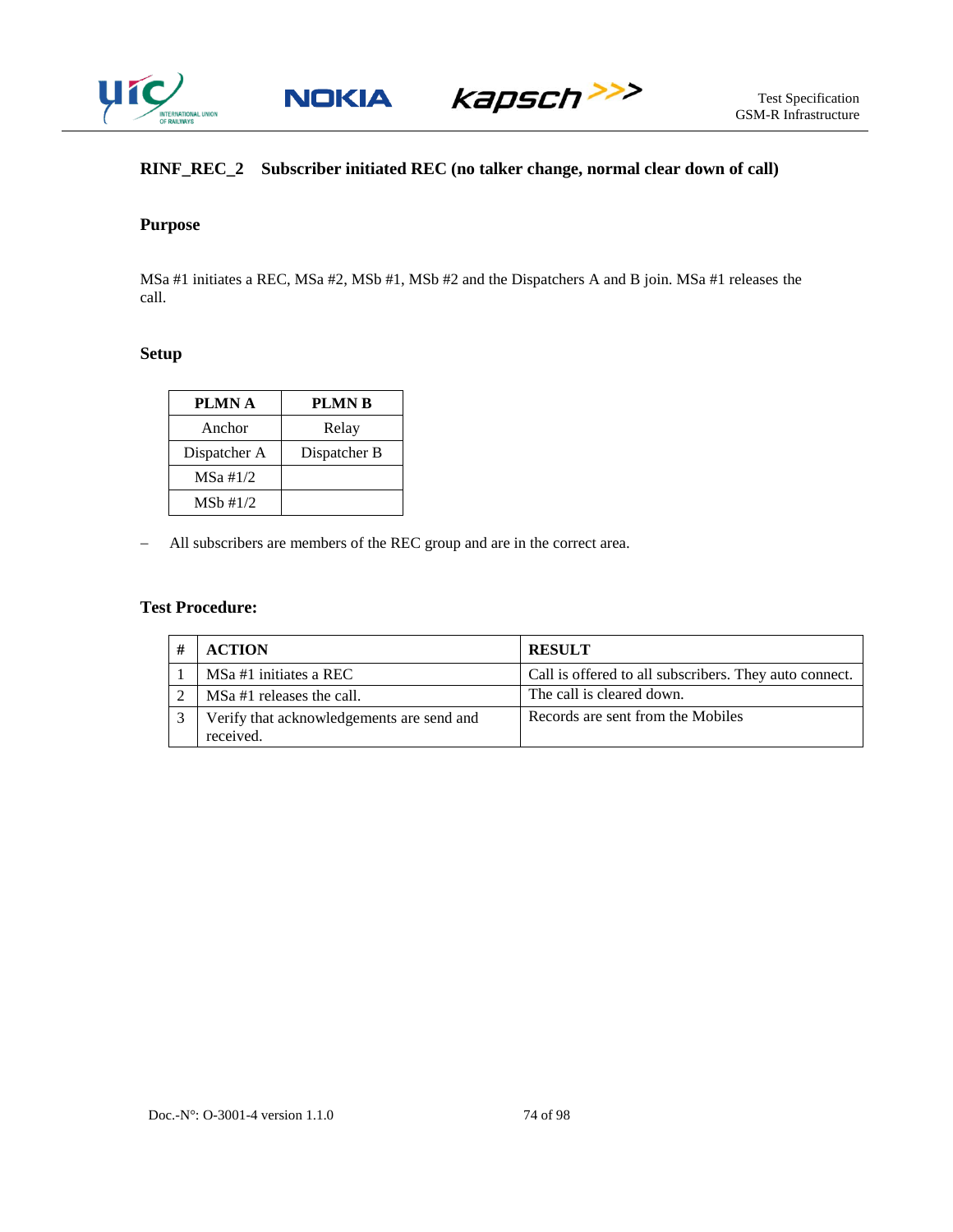



# **RINF\_REC\_3 SS accepts an incoming REC**

**NOKIA** 

## **Test Purpose:**

Verify SS can accept an incoming REC

## **Pre-requisites:**

- 3 GSM-R subscribers (MS A, MS B and MS C) with standard options, data fill and routing
- MS A ,MS B and MS C are SS of the REC call, they are located in the GCA in 2 different cells(MS A in Cell A and MS B ,MS C in Cell-B)
- 2 cells on BSS Provider's BSS, one on each of 2 BSCs Voice Inactivity timer is set long enough in order to execute steps 1-4 before the timer expires.

| <b>ACTION</b>                                                 | <b>RESULT</b>                                                                                                                                                                                                                                                               |
|---------------------------------------------------------------|-----------------------------------------------------------------------------------------------------------------------------------------------------------------------------------------------------------------------------------------------------------------------------|
| 1)<br>MS A originates emergency call as service<br>subscriber | 1)<br>Origination is successful, DCH and GCH allocated<br>in cell of originator, GCH allocated in cell of<br>terminator.<br>MS B is notified of the REC call<br>MS B join the call automatically.<br>MS A has two way voice path until the<br>dedicated channel is released |
| 2) MS C moves into the GCA, where the REC<br>call is ongoing  | 2) MS C is notified of the ongoing REC call                                                                                                                                                                                                                                 |
| 3)<br>MS C joins the REC call                                 | 3)<br>MS C is able to join the VGCS call.<br>MS C is in listening mode                                                                                                                                                                                                      |
| 4) MS C takes the Uplink                                      | 4) MS C has two-way voice path                                                                                                                                                                                                                                              |
| 5) MS C releases the uplink                                   | 5) Uplink is released                                                                                                                                                                                                                                                       |
| 6) MS A closes the REC call                                   | 6) The REC call is released properly and all resources are<br>deallocated correctly                                                                                                                                                                                         |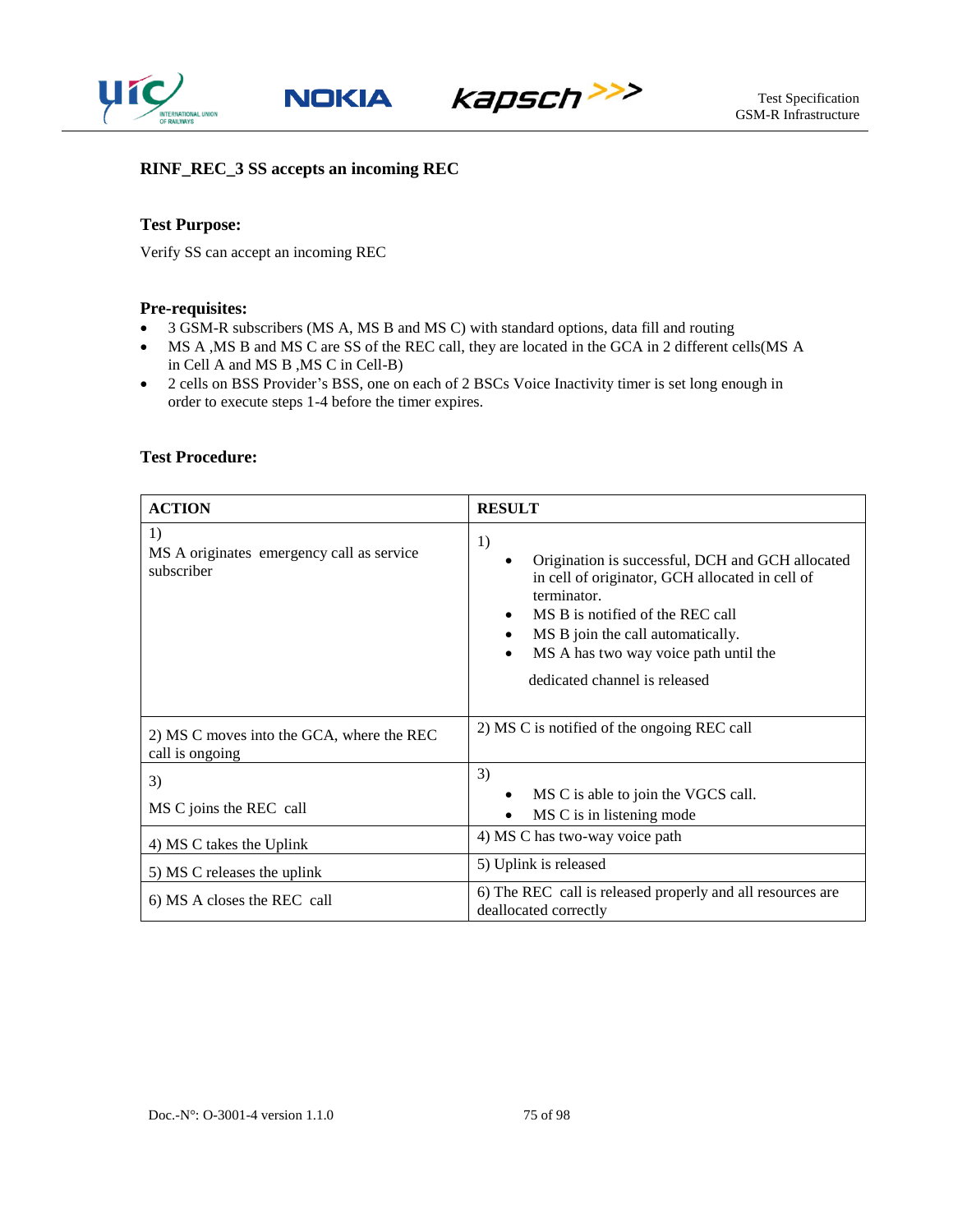



# **RINF\_REC\_4 MS Dispatcher originates a REC**

**NOKIA** 

## **Test Purpose:**

Verify that MS dispatcher can originate the **Railway Emergency Call** and end the call by pressing the kill Sequence.

#### **Pre-requisites:**

- 2 GSM-R subscribers (MS A, MS B) with standard options, data fill and routing
- MS A is a dispatcher that is allowed to originate the VGCS call, MS A is located outside of the GCA. MS B is SS of the VGCS call, MS B is located in the GCA.
- 2 cells on BSS Provider's BSS, one on each of 2 BSCs 1 MSC in NSS Provider's NSS

| <b>ACTION</b>                                                                                   | <b>RESULT</b>                                                                                                                                                                                                                                                                                                            |
|-------------------------------------------------------------------------------------------------|--------------------------------------------------------------------------------------------------------------------------------------------------------------------------------------------------------------------------------------------------------------------------------------------------------------------------|
| 1)<br>MS A originates Voice Group call as a dispatcher<br>by dialing $50 + <$ GCA > + $<$ GID > | 1)<br>Origination is successful, DCH allocated in cell of<br>originator, GCH allocated in cell of terminator. The<br>DCH of the MS Dispatcher stays allocated for the<br>duration of the call.<br>MS A has two way voice path during the whole<br>duration of the call<br>MS B is notified of the Railway Emergency call |
| 2)<br>MS B joins the Railway Emergency Call<br>3)                                               | 2)<br>MS B is able to join the call<br>MS B is in listening mode<br>3)                                                                                                                                                                                                                                                   |
| MS B takes the Uplink                                                                           | MS B has two-way voice path                                                                                                                                                                                                                                                                                              |
| 4)<br>MS A closes the call by entering the killing<br>sequence.                                 | 4)<br>The REC is released properly and all resources are<br>deallocated correctly                                                                                                                                                                                                                                        |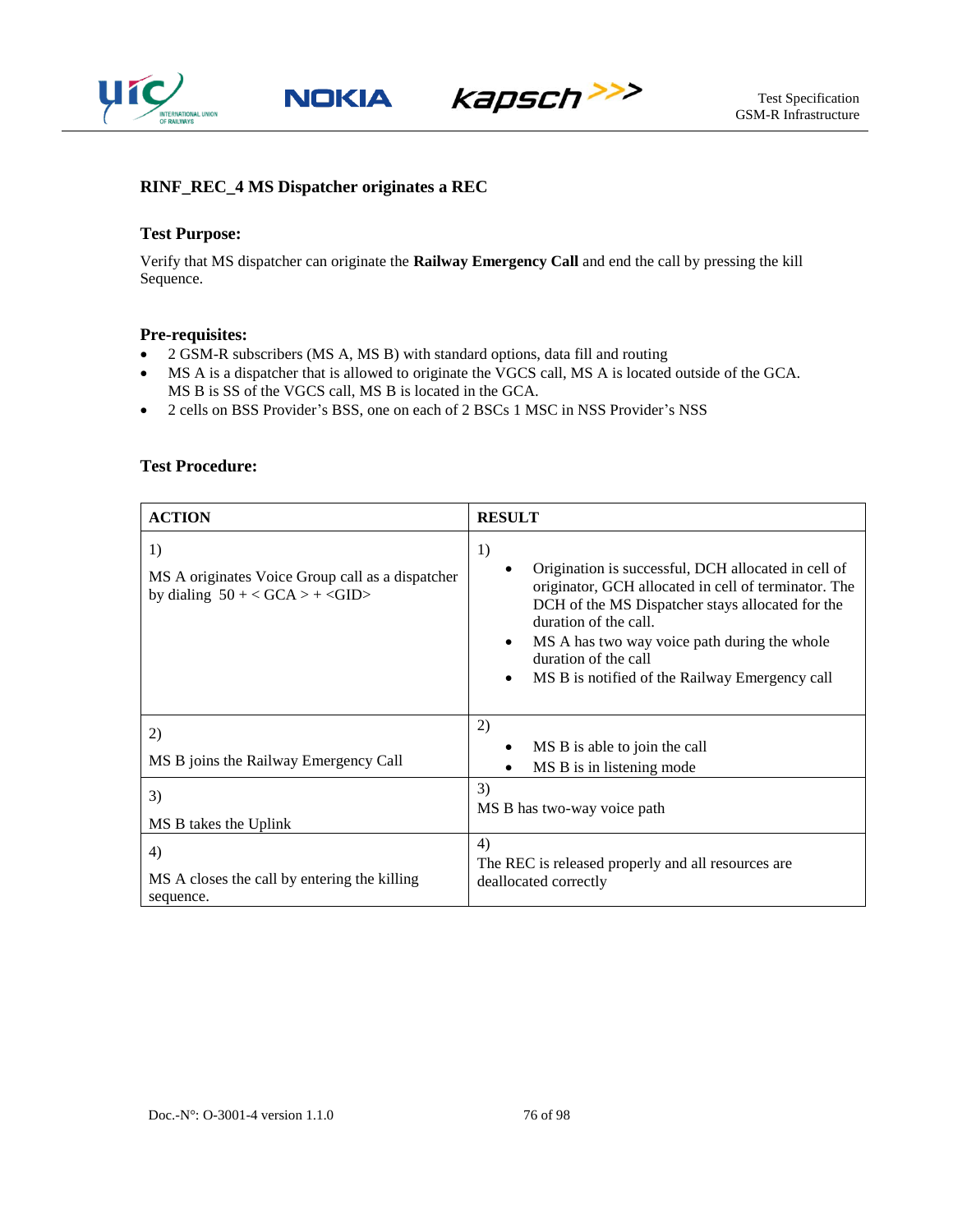



# **RINF\_REC\_5 SS originates Acknowledgement Call**

**NOKIA** 

#### **Test Purpose:**

This test case is to verify if the Acknowledgement Call setup and the release complete message is generated after an emergency call and that the content is correct.

#### **Pre-requisites:**

- 1 cell (BSS Supplier)
- 1 BSC (BSS Supplier)
- 1 MSC in NSS (NSS Supplier)
- 3 service subscribers: MS A, MS B, MS C
- A and A-bis monitoring links set up

| <b>ACTION</b>                                                                             | <b>RESULT</b>                                                                                                                                                                                                                                                                                 |
|-------------------------------------------------------------------------------------------|-----------------------------------------------------------------------------------------------------------------------------------------------------------------------------------------------------------------------------------------------------------------------------------------------|
| 1) MS A originates emergency call as service<br>subscriber                                | 1)<br>Origination is successful, DCH and GCH allocated<br>in cell of originator, GCH allocated in cell of<br>terminator.<br>MS B and MS C is notified of the REC call<br>MS B and MS C join the call automatically.<br>MS A has two way voice path until the dedicated<br>channel is released |
| 2) MS A request the uplink on GCH                                                         | 2) MS A has speech path, MS B and MS C are in listening<br>mode.                                                                                                                                                                                                                              |
| 3) MS A releases the Uplink.<br>MS A release the call                                     | 3) MS A isn't able to talk. The call gets released properly.                                                                                                                                                                                                                                  |
| 4) Acknowledgement calls are automatically<br>initiated by all mobiles                    | 4) Acknowledgement calls are successful                                                                                                                                                                                                                                                       |
| 5) Verify the content of the USS1 information<br>element of the RELEASE COMPLETE message. | 5) Verify User to User info:<br>Protocol discriminator = $00000000$ ; originator tag;<br>listener tag; T_DUR; T_REL; priority level $0 = 01$ ,<br>termination cause = $000$ ; GCRef.                                                                                                          |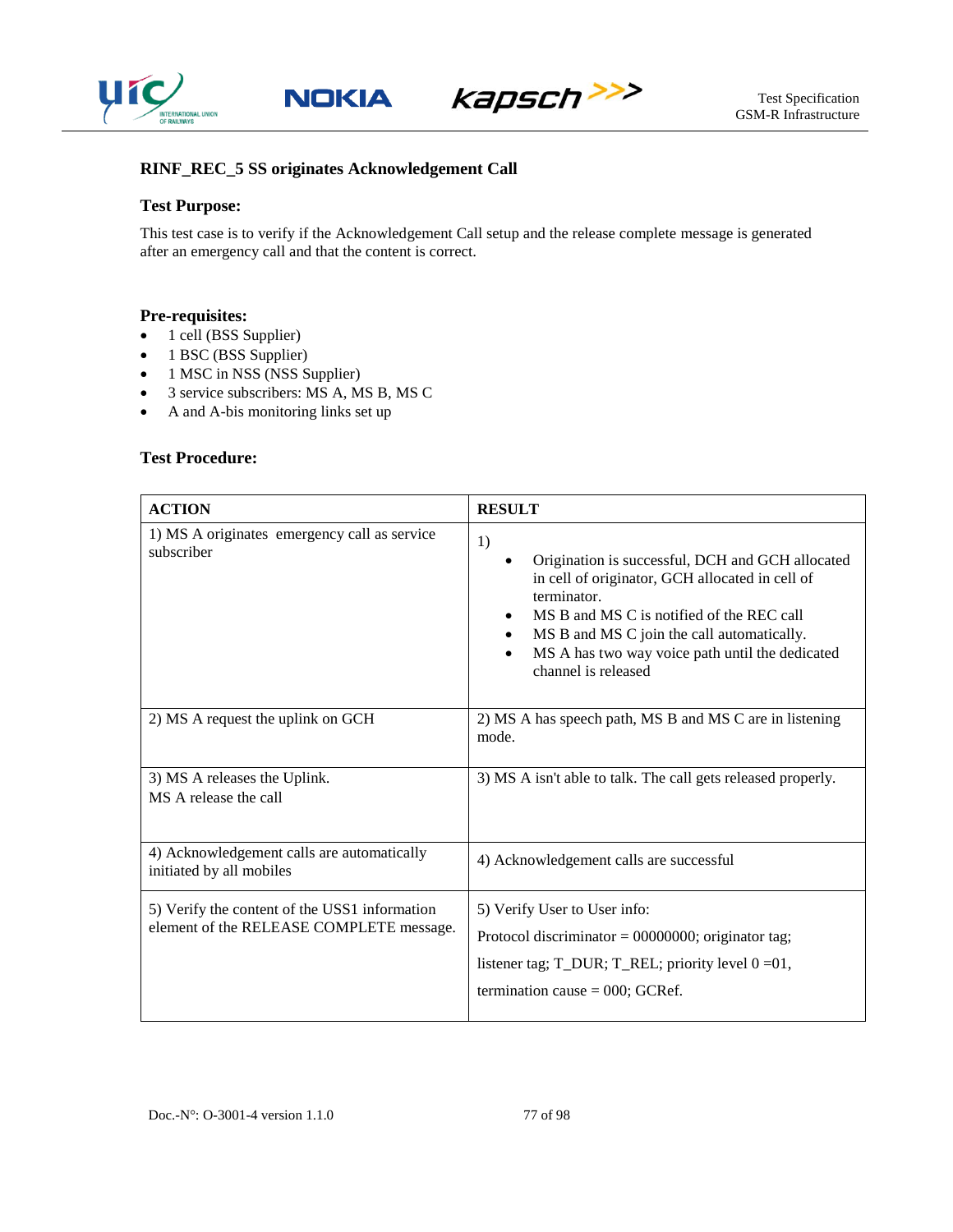



# **RINF\_REC\_6 REC in a GCA with a locked cell**

**NOKIA** 

#### **Test Purpose:**

Verify that a Railway Emergency Call can be established, even if not all cells in the GCA are active. The call should be established after the Timer Txx has expired.

>In case of a dispatcher originated Railway Emergency Call, the call is successful if it was established in any cell.

 $\rightarrow$  In case of a service subscriber originated REC, the call is successful, if it was established at least in the Cell Of Origin

#### **Pre-requisites:**

- 2 NSS Provider's cell
- GCA with all available cells
- 2 SS MSA , MS B and mobile dispatcher DISP A at least in COO
- Second cell locked
- 1 MSC in Provider's NSS

| <b>ACTION</b>                                                       | <b>RESULT</b>                                                                                    |
|---------------------------------------------------------------------|--------------------------------------------------------------------------------------------------|
| 1) Lock a cell                                                      | 1) One of the cells inside of GCA is locked.                                                     |
| 2) DISP A dials $50+<$ GCAREA>+ $<$ Emergency<br>GID                | 2) Call is established to all cells in service                                                   |
| The call is accepted by the participants                            | DISP A has two-way voice path. The remaining participants<br>are in listening mode.              |
|                                                                     | The REC call gets terminated. All resources are idle                                             |
| DISP A release the call by sending the disconnect<br>sequence "***" |                                                                                                  |
| 3) MS A originates a REC call.                                      | 3) Call is established to all cells in service                                                   |
| The call is accepted by the participants                            | The REC call gets terminated. All resources are idle                                             |
| MS A release the VGCS call.                                         | REC establishment is possible, when one or more of the<br>cells belonging to the GCA are locked. |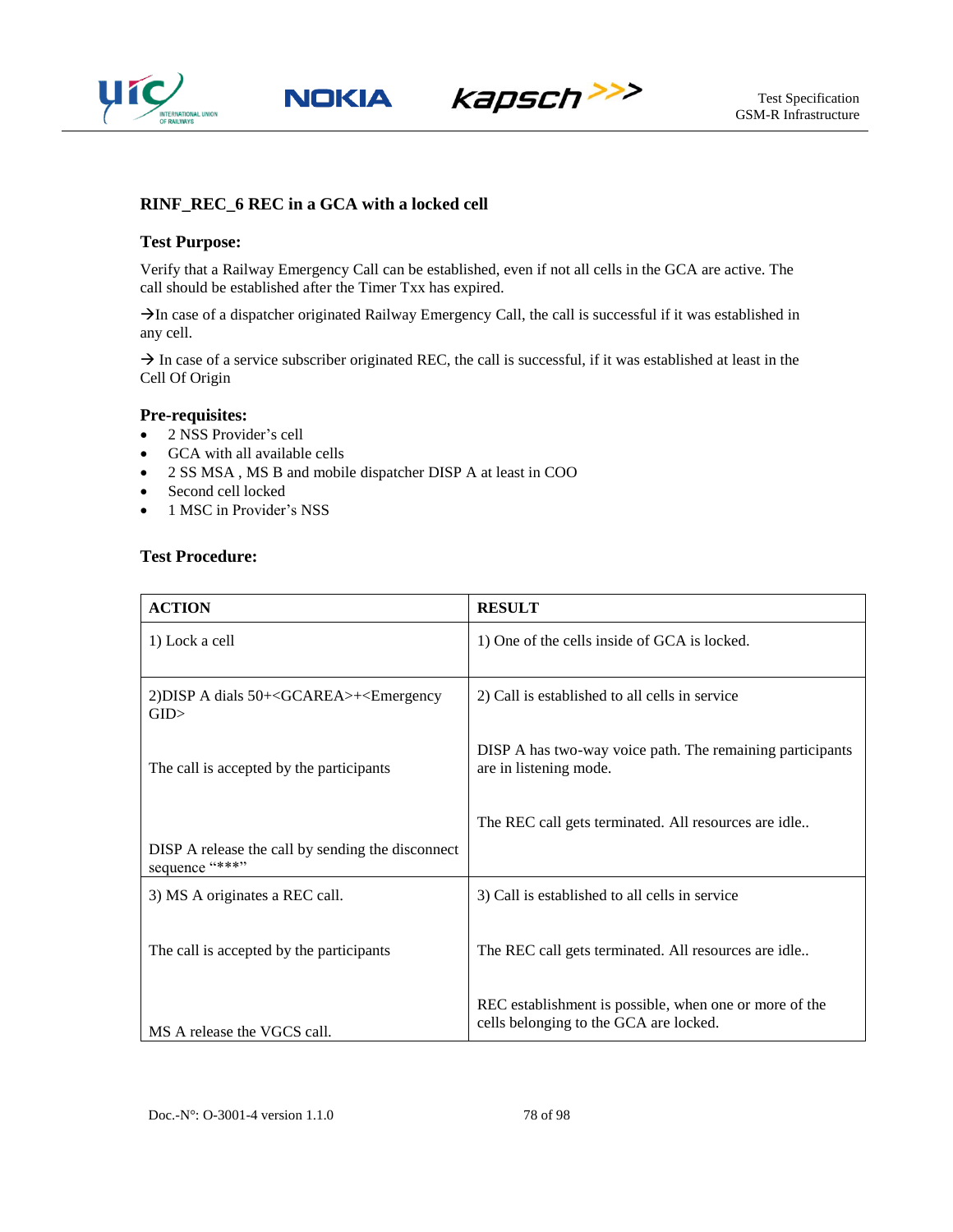



## **7.9 Originator to Dispatcher Information (OTDI)**

**NOKIA** 

## **RINF\_OTDI\_1 SS originates VGCS call, terminating MS dispatcher receives the OTDI**

## **Test Purpose:**

Verify that the terminating dispatcher receives the OTDI from the originating SS

#### **Pre-requisites:**

- 1 cell ( BSS Provider's BSS )
- 1 SS (Registered to a Functional Number)
- 1 MSC in NSS Provider's NSS
- 5 terminating dispatchers of a VGCS call

| <b>RESULT</b>                                                   |
|-----------------------------------------------------------------|
| 1)                                                              |
| VGCS getting established                                        |
| -> dispatcher included in VGCS                                  |
| -> GCC/BCC_SETUP contains OTDI IE                               |
| 2.)                                                             |
| Dispatcher receives the uncompressed OTDI in                    |
| UUS IE of the call setup message                                |
|                                                                 |
| 3.)                                                             |
| VGCS call is taken down, all resources are<br>released properly |
|                                                                 |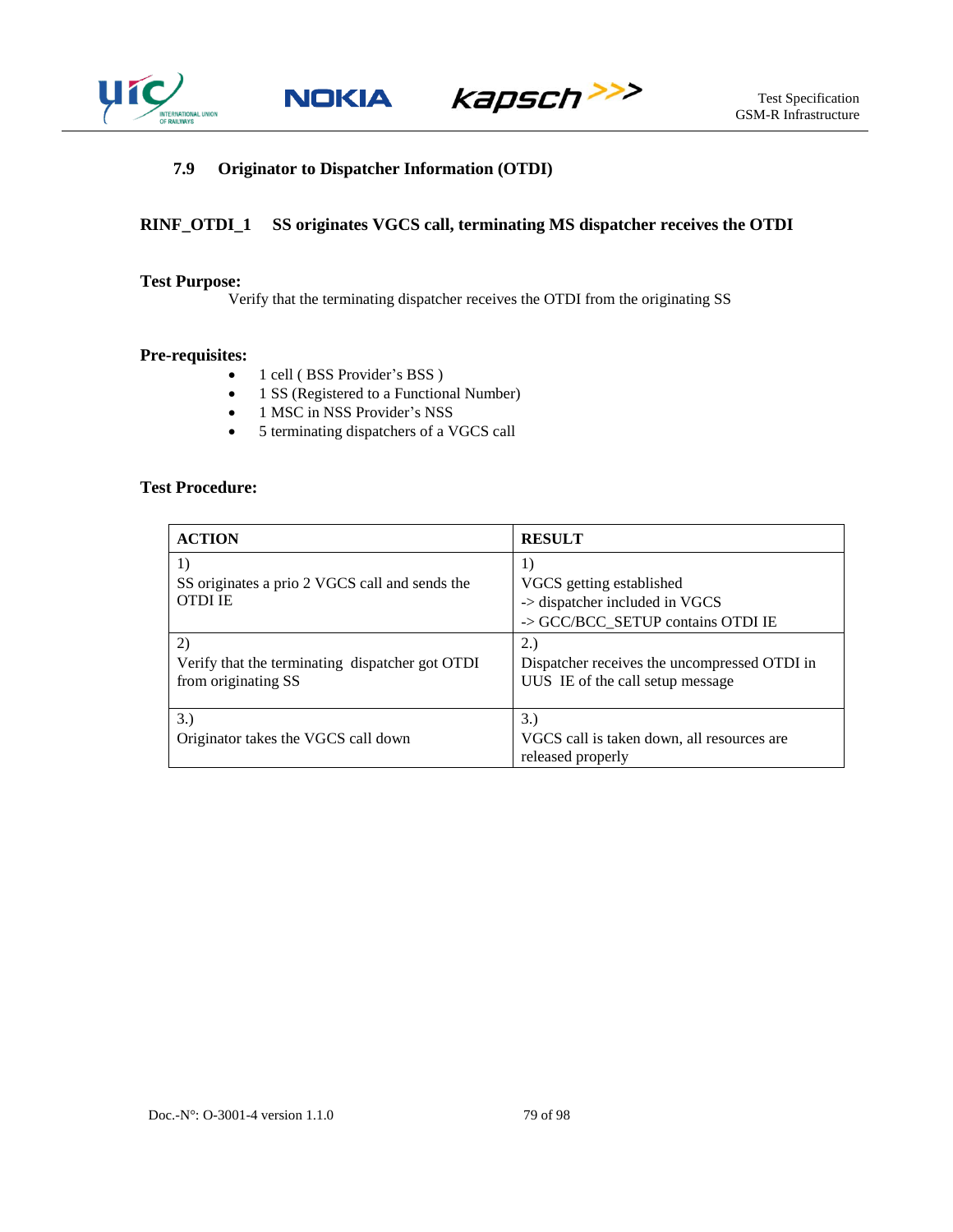



# **RINF\_OTDI\_2 SS originates VGCS Immediate Setup 2 call, MSC uncompresses the OTDI info and terminating MS dispatcher receives the uncompressed OTDI**

## **Test Purpose:**

Verify that the VGCS Immediate Setup 2 message contains the compressed OTDI info and that the terminating dispatcher receives the uncompressed OTDI

#### **Pre-requisites:**

• 1 cell (BSS Provider's BSS)

**NOKIA** 

- 1 SS (Registered to Functional Number)
- 1 MSC in NSS Provider's NSS
- 5 terminating dispatchers of a VGCS call

| <b>ACTION</b>                                                                | <b>RESULT</b>                                                                           |
|------------------------------------------------------------------------------|-----------------------------------------------------------------------------------------|
| 1)                                                                           | $_{1}$ )                                                                                |
| SS originates a prio 0 VGCS call                                             | VGCS getting established<br>-> dispatcher included in GC                                |
|                                                                              | -> GCC/BCC_IMMEDIATE_SETUP 2 contains<br>compressed OTDI IE                             |
| 2)<br>Verify that the terminating dispatcher got OTDI<br>from originating SS | 2.)<br>Dispatcher receives the uncompressed OTDI in<br>UUS IE of the call setup message |
| 3.)<br>Originator takes the VGCS call down                                   | 3.<br>VGCS call is taken down, all resources are<br>released properly                   |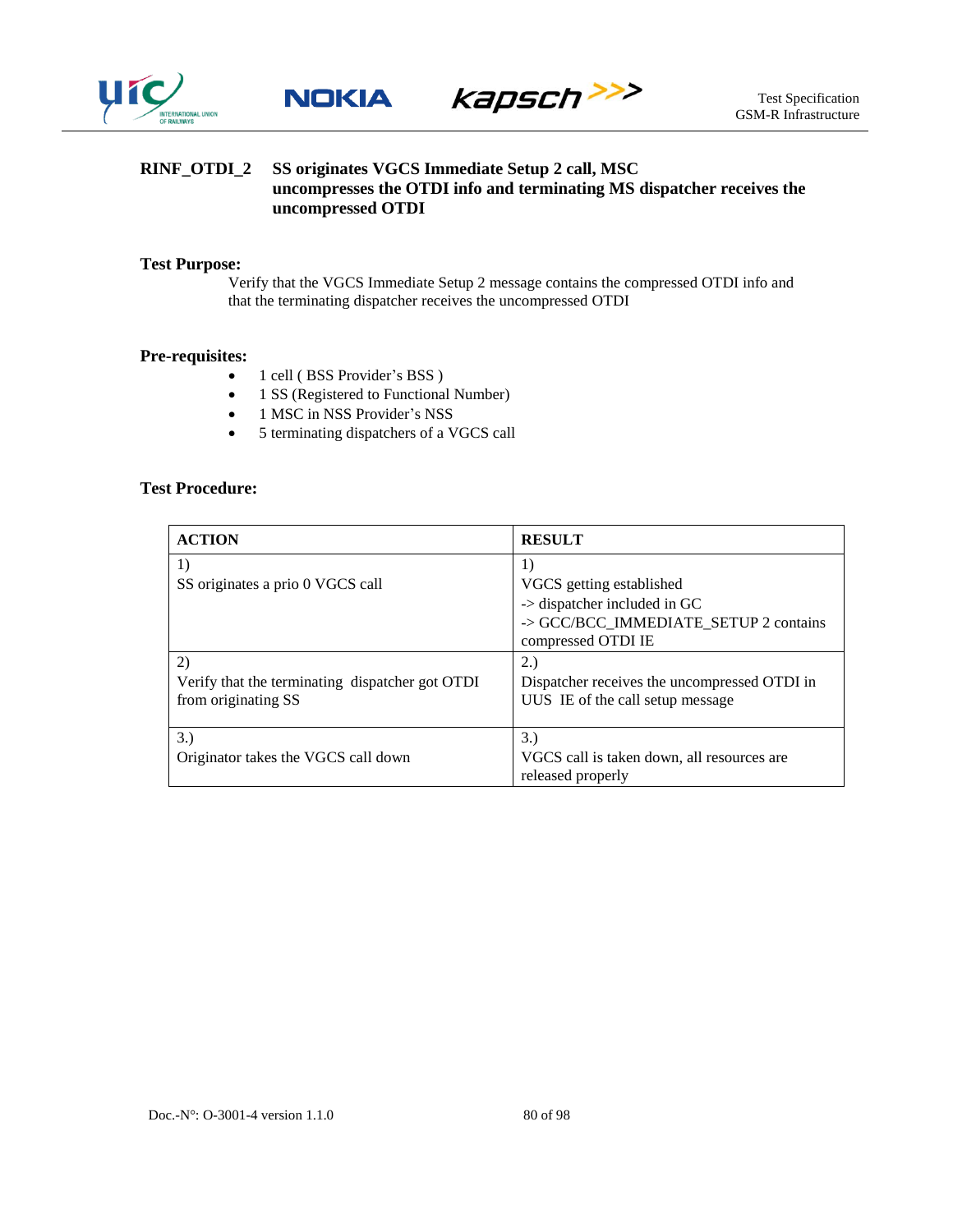



# **7.10 Late Entry**

# **RINF\_LE\_1 SS active in a PtP call move in a cell with ongoing REC call**

**NOKIA** 

## **Purpose:**

Verify that a SS which is active in a PtP call and move in a cell with an ongoing REC call,, getting a notification, that there is an ongoing Railway Emergency call.

#### **Initial conditions:**

2 cell at least

4 Mobiles

3 SS at least

Emergency Threshold (Signalling Point Object)= Priority 0

| <b>ACTION</b>                                                                                                                                                                                                         | <b>RESULT</b>                                                                                                                                          |
|-----------------------------------------------------------------------------------------------------------------------------------------------------------------------------------------------------------------------|--------------------------------------------------------------------------------------------------------------------------------------------------------|
| 1)<br>A Mobile SS which is member of the REC group<br>establishing a PtP call to another Mobile/fixed call<br>in a cell A what is not part of the REC group call<br>area.                                             | 1)<br>PtP call getting established<br>$\rightarrow$ has voice path                                                                                     |
| 2)<br>In the second cell B a SS establishing a REC.                                                                                                                                                                   | 2.)<br>REC call getting established<br>$\rightarrow$ has voice path                                                                                    |
| 3.)<br>Mobile SS which has established PtP call moves<br>from cell $A \rightarrow B$<br>$\rightarrow$ Verify on the Abis Interface that the Mobile SS<br>getting notified with a GCCH Notification Request<br>message | 3.)<br>->Handover successful<br>->Mobile getting Notification of the ongoing REC<br>->PtP (ends) call getting preempted and SS<br>getting the REC call |
| 4.)<br>In the new cell B the SS request the uplink of the<br>REC call.                                                                                                                                                | 4.)<br>SS get the uplink and has voice path                                                                                                            |
| 5.)<br>originating SS takes down the call                                                                                                                                                                             | 5.)<br>The REC call getting properly closed.                                                                                                           |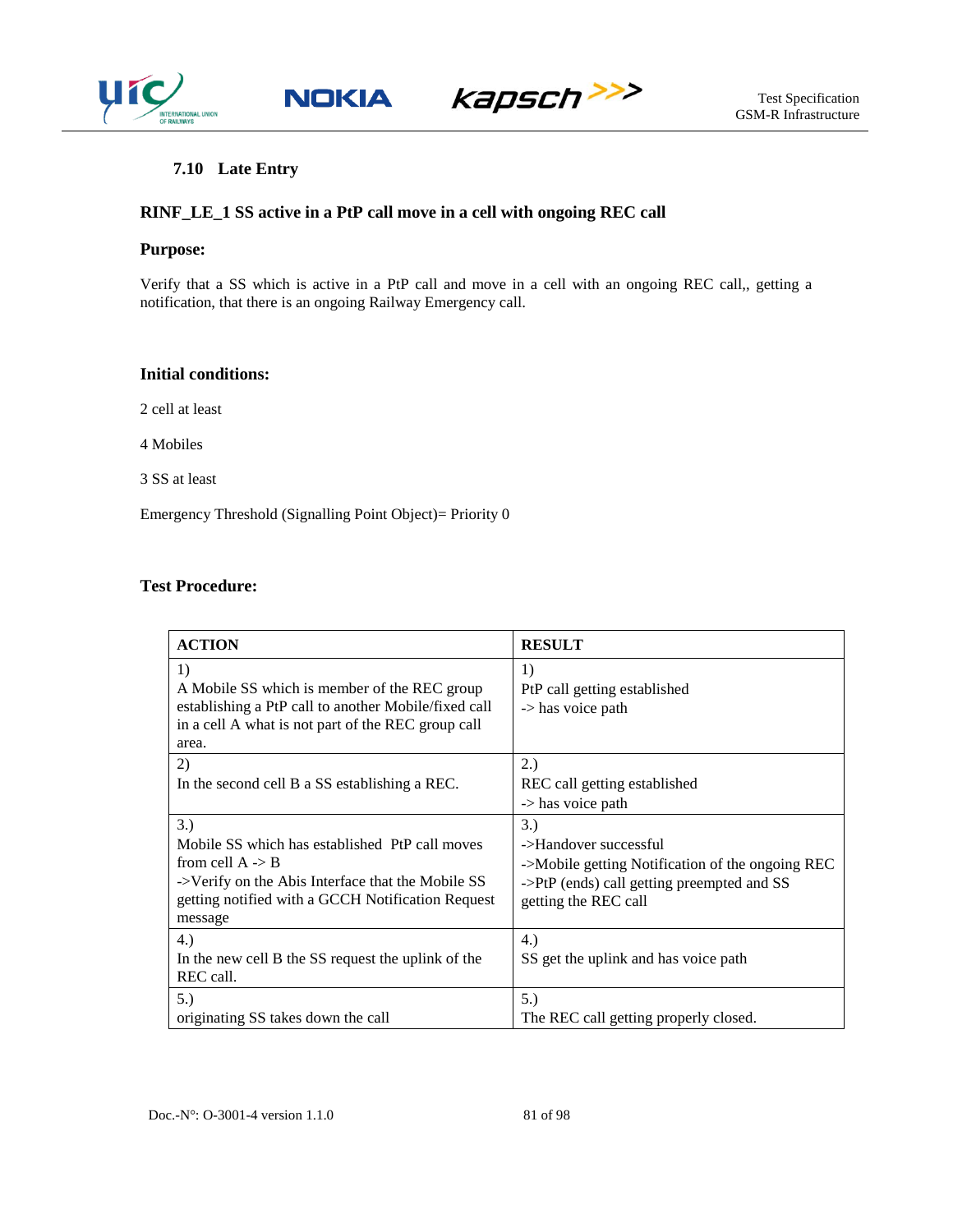



# **RINF\_LE\_2 Orig. SS active in a VBS call move in a cell with ongoing REC call**

## **Purpose:**

Verify that a SS which is active in a VBS call and move in a cell with an ongoing REC call, getting a notification, that there is an ongoing Railway Emergency call.

#### **Initial conditions:**

2 cell at least

4 Mobiles

3 SS at least

Emergency Threshold (Signalling Point Object)= Priority 0

| <b>ACTION</b>                                      | <b>RESULT</b>                                      |
|----------------------------------------------------|----------------------------------------------------|
| 1)                                                 | 1)                                                 |
| A Mobile SS which is member of the REC group       | VBS (P4) call getting established                  |
| establishing a VBS (P4) call in a cell A what is   | $\rightarrow$ has voice path                       |
| not part of the REC group call area.               |                                                    |
| 2)                                                 | 2.)                                                |
| In the second cell B a SS establishing a REC.      | REC call getting established                       |
|                                                    | $\rightarrow$ has voice path                       |
| 3.)                                                | 3.)                                                |
| Mobile SS which has established VBS call moves     | ->Handover successful                              |
| from cell $A \rightarrow B$                        | ->Mobile getting Notification of the ongoing REC   |
| ->Verify on the Abis Interface that the Mobile SS  | ->VBS (ends) call getting preempted and SS getting |
| getting notified with a GCCH Notification          | the REC call                                       |
| Request message                                    |                                                    |
| 4.)                                                | 4.)                                                |
| In the new cell B the SS request the uplink of the | SS get the uplink and has voice path               |
| REC call.                                          |                                                    |
| 5.)                                                | 5.)                                                |
| originating SS takes down the call                 | The REC call getting properly closed.              |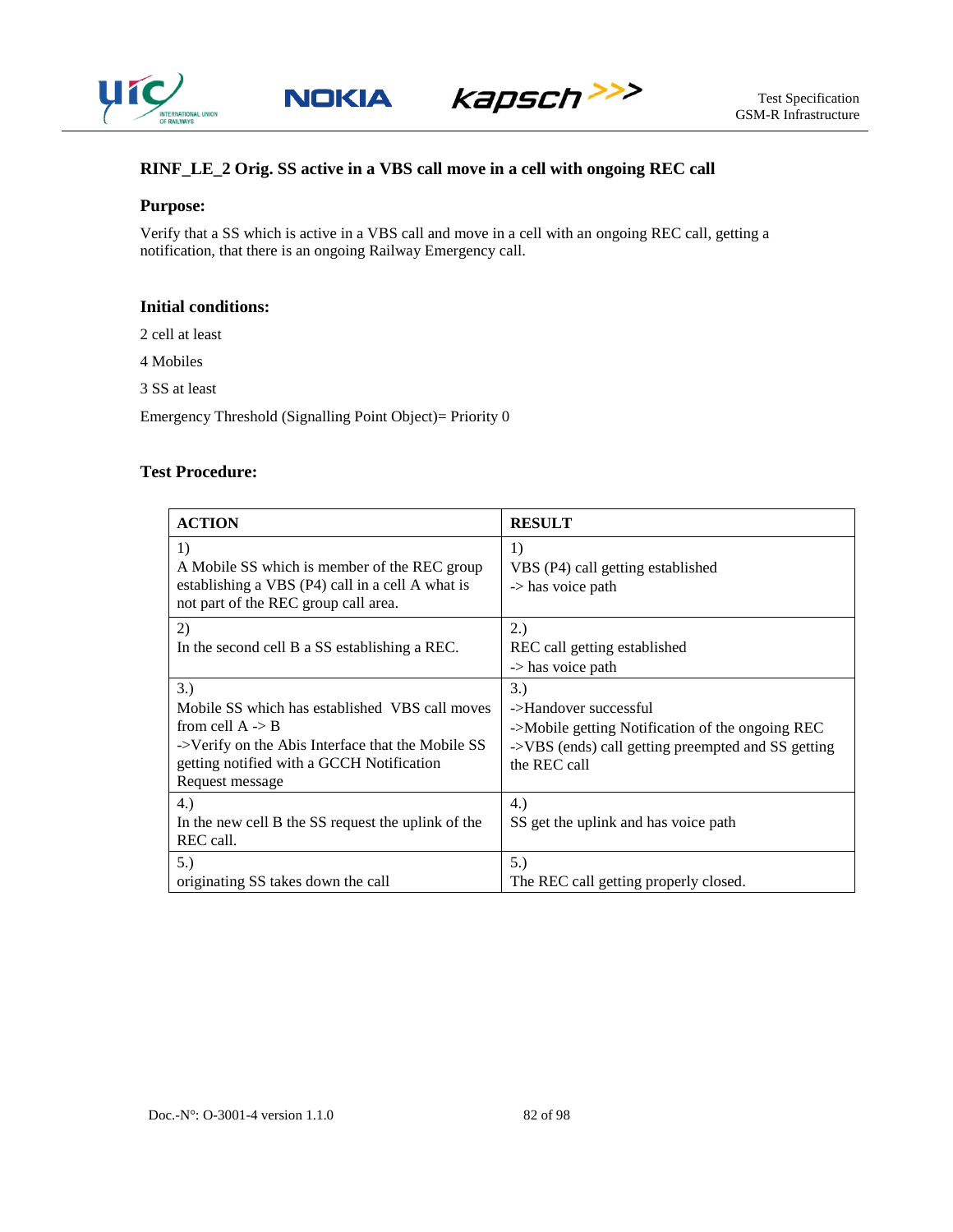



# **RINF\_LE\_3 SS active in a VGCS (GCH) call move in a cell with ongoing REC call**

#### **Purpose:**

Verify that a SS which is active in a VGCS call (GCH) and move in a cell with an ongoing REC call, getting a notification, that there is an ongoing Railway Emergency call.

#### **Initial conditions:**

2 cell at least

4 Mobiles

3 SS at least

Emergency Threshold (Signalling Point Object)= Priority 0

| <b>ACTION</b>                                                                                                                                                                                                               | <b>RESULT</b>                                                                                                                                   |
|-----------------------------------------------------------------------------------------------------------------------------------------------------------------------------------------------------------------------------|-------------------------------------------------------------------------------------------------------------------------------------------------|
| 1)<br>A Mobile SS which is member of the REC group<br>establishing a VGCS call (p4) in a cell A what is<br>not part of the REC group call area and going on a<br><b>GCH</b>                                                 | 1)<br>VGCS call (P4) getting established<br>-> has voice path                                                                                   |
| 2)<br>In the second cell B a SS establishing a REC.                                                                                                                                                                         | 2.)<br>REC call getting established<br>$\rightarrow$ has voice path                                                                             |
| 3.)<br>Mobile SS with pressed Uplink in the VGCS call<br>moves from cell $A \rightarrow B$<br>$\rightarrow$ Verify on the Abis Interface that the Mobile SS<br>getting notified with a GCCH Notification<br>Request message | 3.<br>->Handover successful<br>->Mobile getting Notification of the ongoing REC<br>-> Ongoing VGCS call is left and SS going to the<br>REC call |
| 4.)<br>In the new cell B the SS request the uplink of the<br>REC call.                                                                                                                                                      | 4.)<br>SS get the uplink and has voice path                                                                                                     |
| 5.)<br>originating SS takes down the call                                                                                                                                                                                   | 5.)<br>The REC call getting properly closed.                                                                                                    |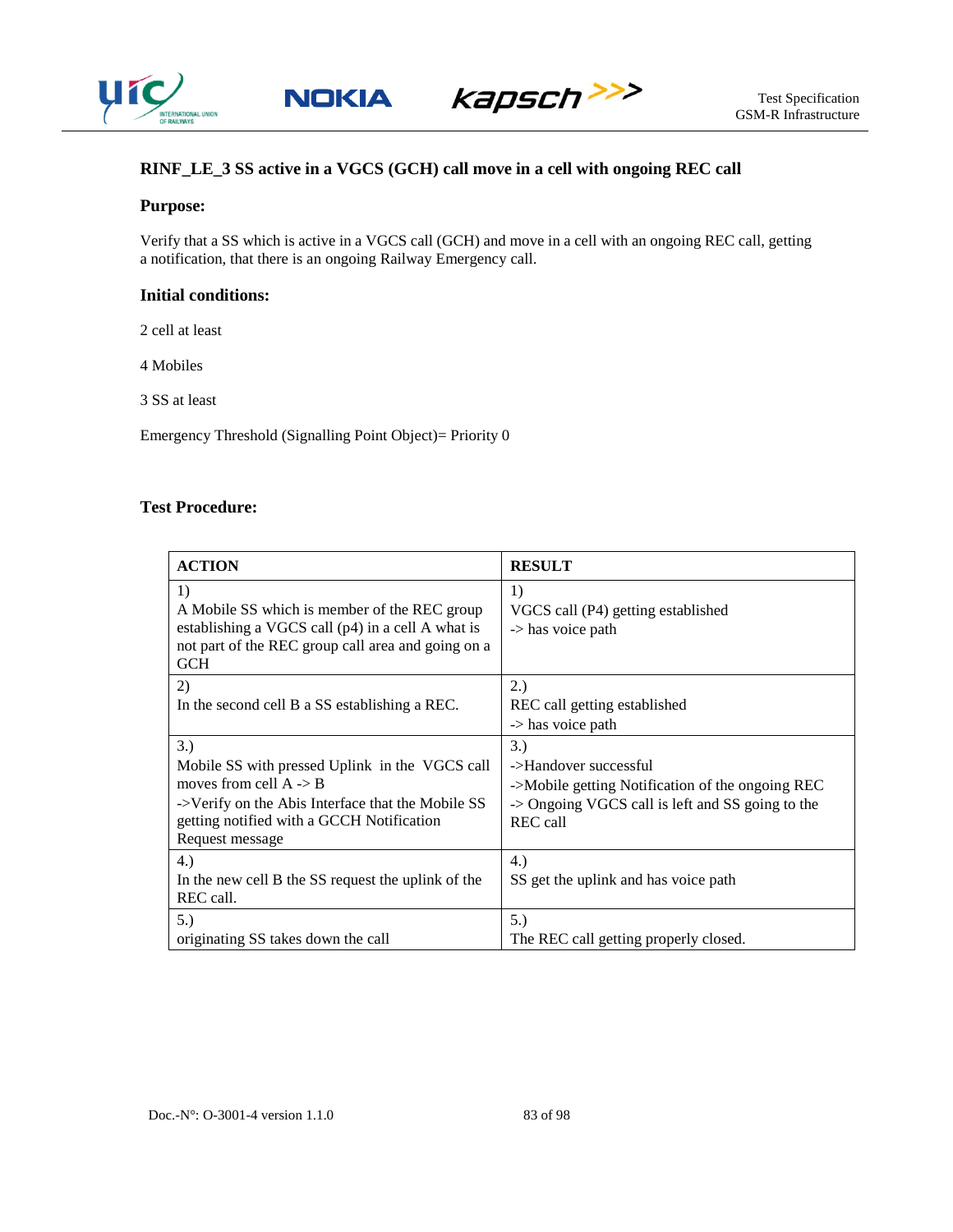



# **7.11 Access Matrix**

## **RINF\_AM\_1 National call - AM allows call**

**NOKIA** 

#### **Purpose**

Verify the Access matrix configuration works.

#### I**nitial conditions:**

Access Matrix AM configured to allow for following:

Case 1: CT2 / FC 01 calls CT7 /FC01.

Case 2: CT2 / FC 02 calls CT7 /FC02.

Case 3: CT2 / FC 01 calls CT2 /FC10.

Case 4: CT2 /FC10 calls CT2 /FC01.

Functional numbers have been registered in PLMN A as follows:

MS\_A1 reg with FN\_1

MS\_A2 reg with FN\_5

MS\_A3 reg with FN\_7

TCT\_A1 (FN\_11)

TCT\_A2 (FN\_13)

(TCT=Train Controller Terminal, also sometimes called Dispatcher Terminal))MS\_A3 has the Follow Me subscription ABCD.

## **Test Procedure:**

## **Case 1: CT2 / FC 01 calls CT7 /FC01.**

| <b>ACTION</b>                                                                       | <b>RESULT</b>                                                                                            |
|-------------------------------------------------------------------------------------|----------------------------------------------------------------------------------------------------------|
| $1) MS_A1$ calls $FN_11$ .                                                          | AM allows the call, the incoming call is<br>1)<br>displayed on TCT_A1                                    |
| 2) MS_A1 accepts the call                                                           | 2.) The PtP call between TCT_A1 and MS_A1 is<br>successfully established                                 |
| 3.) Verify PFN and check the number displayed<br>on both calling- and called party. | 3.) TCT_A1 displays the function of the connected<br>MS_A1 and MS_A1 displays the function of<br>TCT A1. |
| 4.) One of the calling- and called party closes the<br>call                         | 4.) Call is released                                                                                     |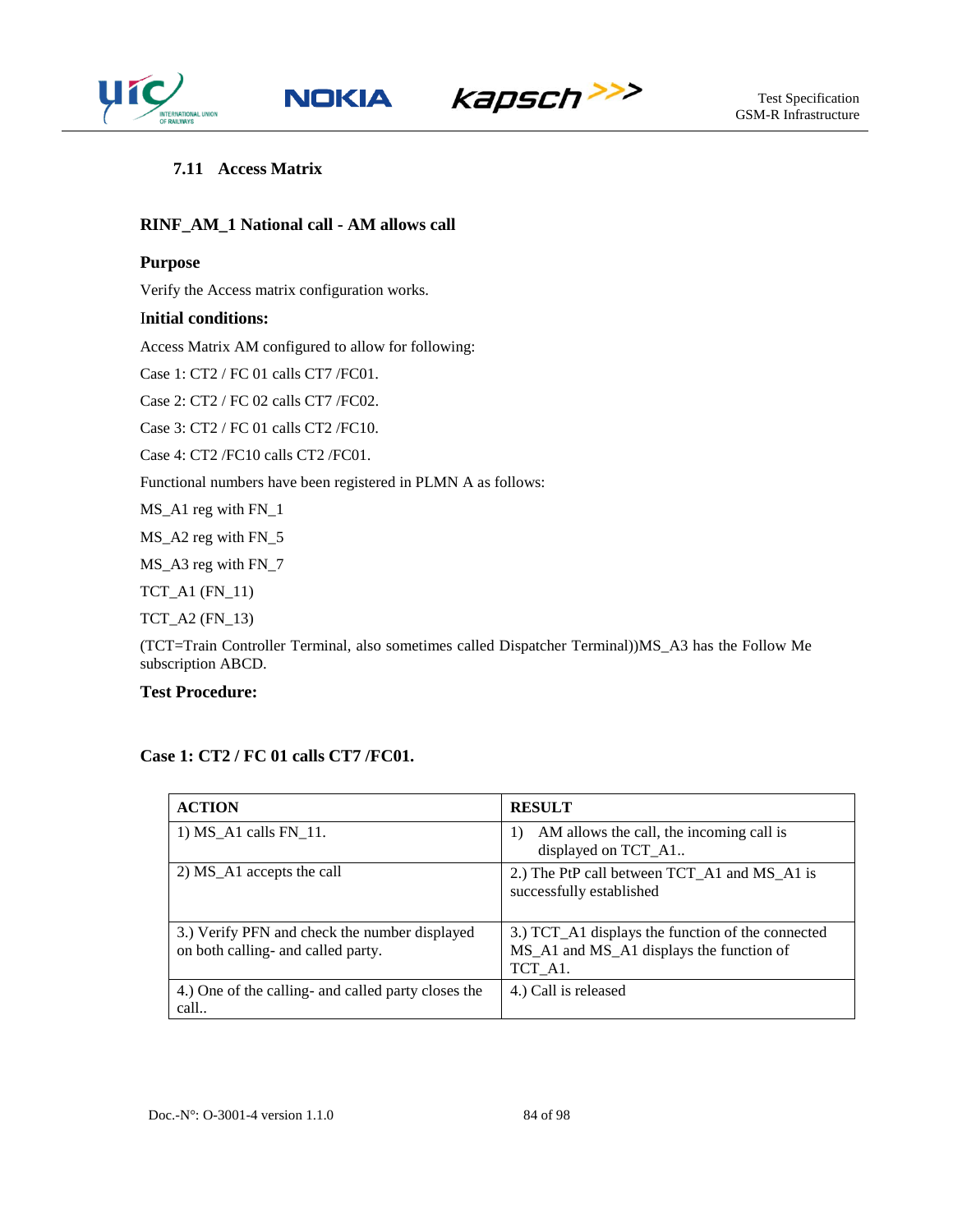



# Case **2**: **CT2 / FC 02 calls CT7 /FC02.**

| <b>ACTION</b>                                       | <b>RESULT</b>                                                            |
|-----------------------------------------------------|--------------------------------------------------------------------------|
| 1) MS_A2 calls FN_13.                               | 1) AM allows the call, the incoming call is displayed<br>on TCT A2.      |
| 2) CT_A2 accepts the call.                          | 2.) The PtP call between TCT_A2 and MS_A2 is<br>successfully established |
| 3 Verify PFN and check the number displayed on      | 3.) TCT_A2 displays the function of the connected                        |
| both calling- and called party.                     | MS_A2 and MS_A2 displays the function of                                 |
|                                                     | TCT A2.                                                                  |
| 4.) One of the calling- and called party closes the | 4.) Call is released                                                     |
| call                                                |                                                                          |

# Case **3: CT2 / FC 01 calls CT2 /FC10.**

| <b>ACTION</b>                                       | <b>RESULT</b>                                                           |
|-----------------------------------------------------|-------------------------------------------------------------------------|
| 1) $MS\_A1$ calls $FN\_7$ .                         | 1) AM allows the call, the incoming call is displayed<br>on MS_A3.      |
| 2) MS_A3 accepts the call.                          | 2.) The PtP call between MS_A3 and MS_A1 is<br>successfully established |
| 3 Verify PFN and check the number displayed on      | 3.) MS_A3 displays the function of the connected                        |
| both calling- and called party.                     | MS_A1 and MS_A1 displays the function of                                |
|                                                     | MS A3                                                                   |
| 4.) One of the calling- and called party closes the | 4.) Call is released                                                    |
| call                                                |                                                                         |

# Case **4: CT2 /FC10 calls CT2 /FC01.**

| <b>ACTION</b>                                                                    | <b>RESULT</b>                                                                                          |
|----------------------------------------------------------------------------------|--------------------------------------------------------------------------------------------------------|
| 1) $MS_A3$ calls $FN_1$ .                                                        | 1) AM allows the call, the incoming call is displayed<br>on $MS_A1$ .                                  |
| 2) MS_A1 accepts the call.                                                       | 2.) The PtP call between MS_A3 and MS_A1 is<br>successfully established                                |
| 3Verify PFN and check the number displayed on<br>both calling- and called party. | 3.) MS_A3 displays the function of the connected<br>MS_A1 and MS_A1 displays the function of<br>MS A3. |
| 4.) One of the calling- and called party closes the<br>call                      | 4.) Call is released                                                                                   |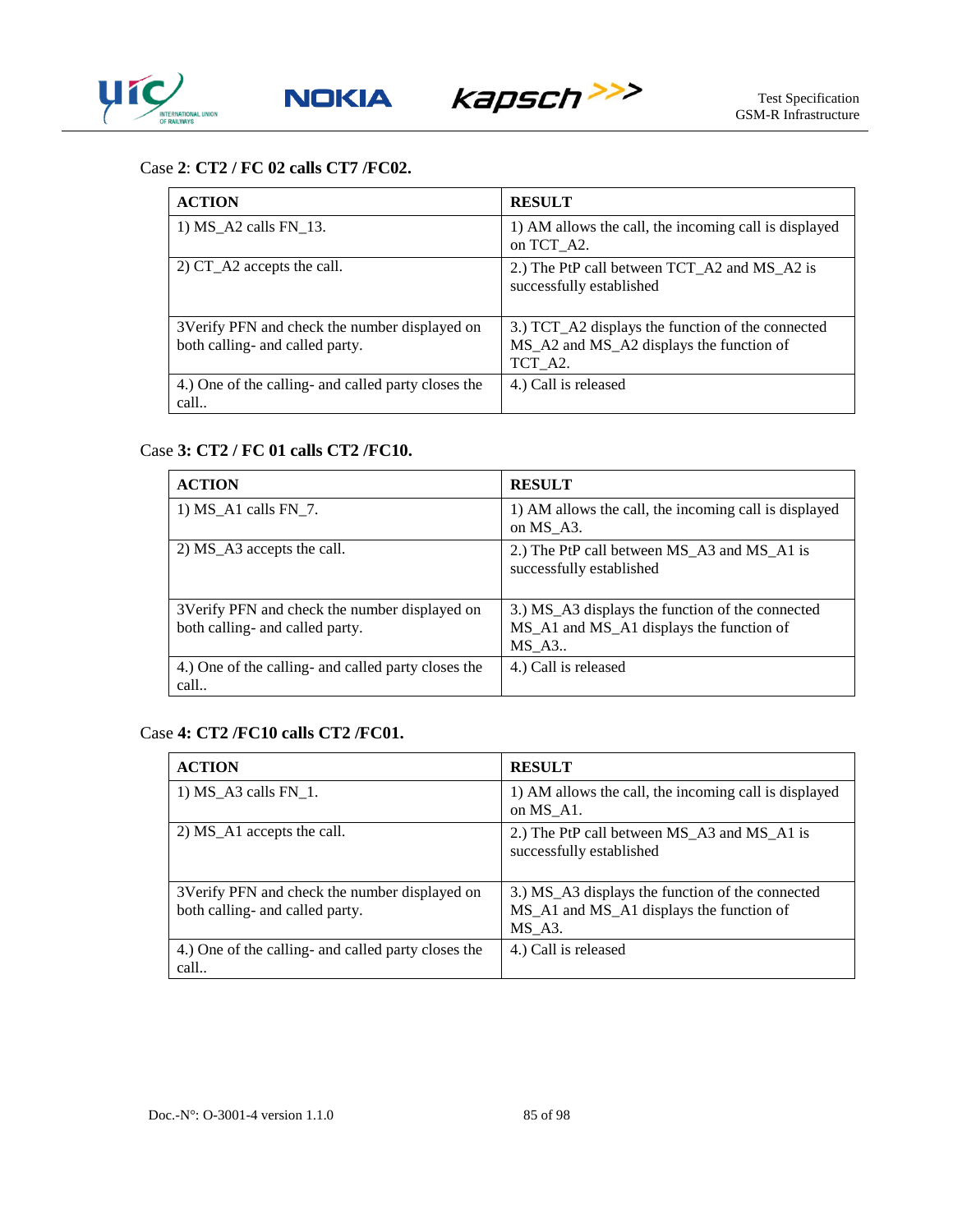



# **RINF\_AM\_2 National call - AM denies call**

**NOKIA** 

# **Purpose**

Verify the Access matrix check on call processing.

#### **Initial conditions**

This test case has been divided into the following subcases:

Case 1: CT7 /FC 01 calls CT2 /FC02.

Case 2: CT7 /FC02 calls CT2 /FC10.

Case 3: CT7 /FC02 calls CT2 /FC08.

Case 4: CT2 /FC10 calls CT7 /FC02.

Access Matrix is enabled and configured with

the cells marked with "Open" in EIRENE set to "No".

Functional numbers have been registered in PLMN A as follows:

MS\_A1 reg with FN\_1

MS\_A2 reg with FN\_5

MS\_A3 reg with FN\_7

TCT\_A1 (FN\_11)

TCT\_A2 (FN\_13)

(TCT=Train Controller Terminal, also sometimes called Dispatcher Terminal)

MS\_A3 has the Follow Me subscription ABCD.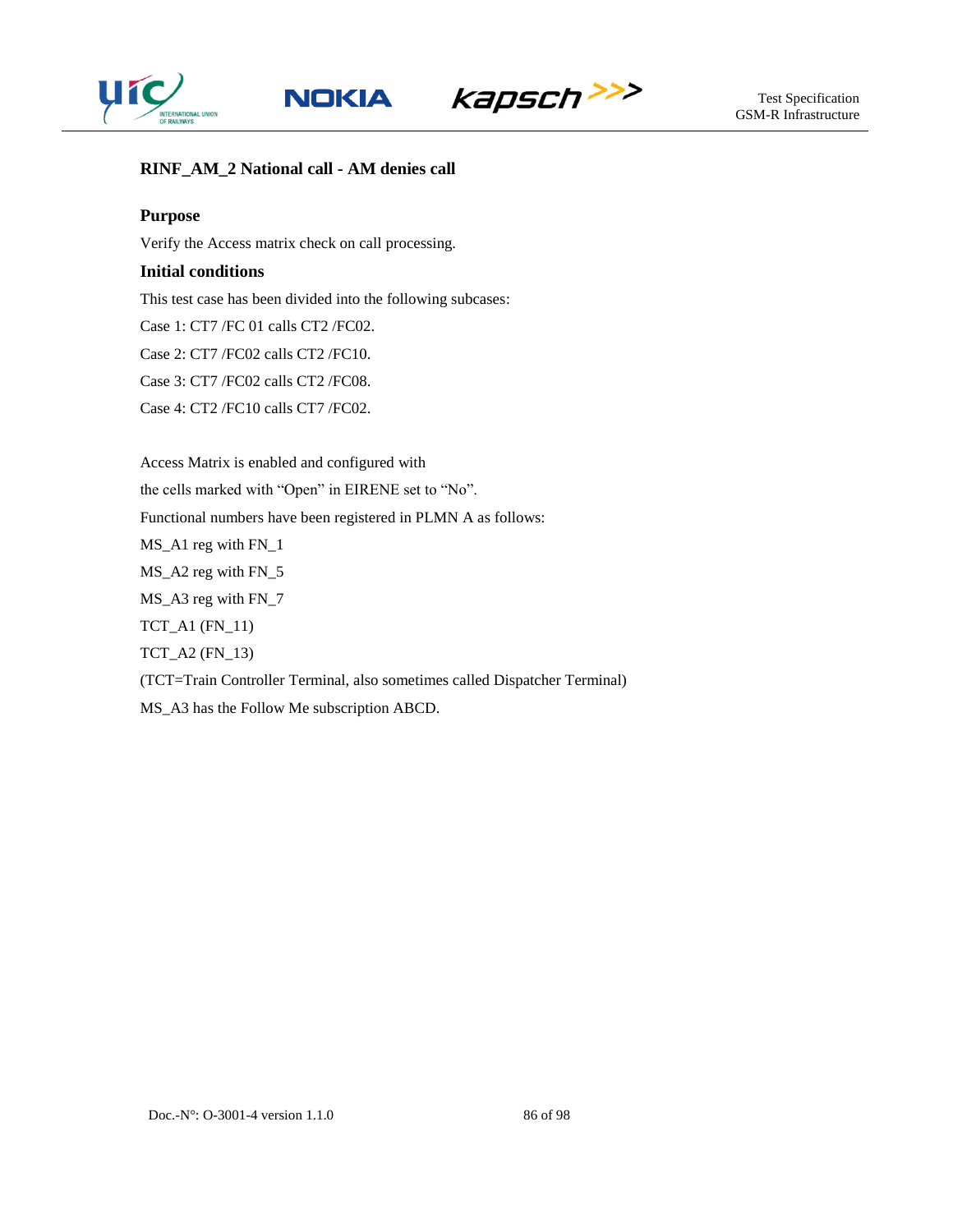





# **Test procedure**

# Case **1: CT7 /FC 01 calls CT2 /FC02.**

| <b>ACTION</b>                                                                     | <b>RESULT</b>                                                                                              |
|-----------------------------------------------------------------------------------|------------------------------------------------------------------------------------------------------------|
| 1) TCT_A1 calls FN_5                                                              | 1) AM does not allow the call.                                                                             |
|                                                                                   | Release cause indicating a disallowed call by AM to<br>be checked.                                         |
| 2) Change the according entry of AM to allow the<br>call ("yes") temporarily.     | 2) The affected call is configured to be allowed.                                                          |
| 3) TCT_A1 calls FN_5.                                                             | 3) AM now allows the call, the incoming call is<br>displayed on MS_A2.                                     |
| 4)                                                                                | 4) The PtP call between MS_A2 and TCT_A1 is<br>successfully established                                    |
| 5) Verify PFN and check the number displayed on<br>both calling- and called party | 5) MS_A2 displays the function of the connected<br>TCT_A1 and TCT_A1 displays the function of<br>$MS_A2$ . |
| 6) One of the calling- and called party closes the<br>call.                       | 6) Call is released.                                                                                       |
| 7) Undo the above temporary change                                                | 7) The affected cell of AM is configured to "No".                                                          |

# Case **2: CT7 /FC02 calls CT2 /FC10.**

| <b>ACTION</b>                                                                      | <b>RESULT</b>                                                                                           |
|------------------------------------------------------------------------------------|---------------------------------------------------------------------------------------------------------|
| 1) $TCT_A2$ calls $FN_7$ .                                                         | 1) AM does not allow the call.                                                                          |
|                                                                                    | Check release cause indicating a disallowed call by<br>AM.                                              |
| 2) Change the according entry of AM to allow the<br>call ("yes") temporarily.      | 2) The affected call is configured to be allowed.                                                       |
| 3) TCT_A2 calls FN_7.                                                              | 3) AM now allows the call, the incoming call is<br>displayed on MS_A3.                                  |
| 4)                                                                                 | 4) The PtP call between MS_A3 and TCT_A2 is<br>successfully established                                 |
| 5) Verify PFN and check the number displayed on<br>both calling- and called party. | 5) MS_A3 displays the function of the connected<br>TCT_A2 and TCT_A2 displays the function of<br>MS A3. |
| 6) One of the calling- and called party closes the<br>call.                        | 6) Call is released.                                                                                    |
| 7) Undo the above temporary change                                                 | 7) The affected cell of AM is configured to "No".                                                       |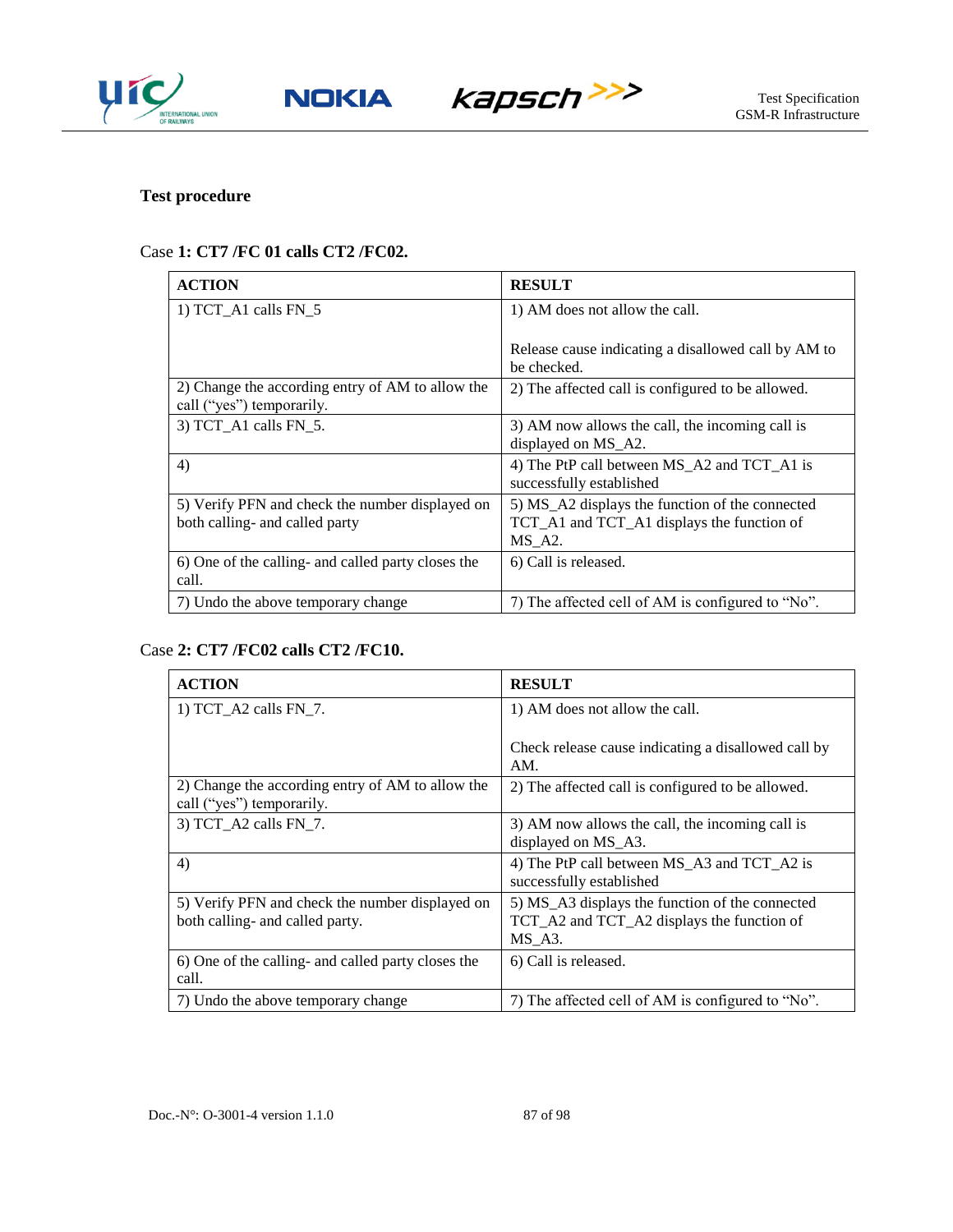



# Case **3: CT7 /FC02 calls CT2 /FC08.**

| <b>ACTION</b>                                                                      | <b>RESULT</b>                                                                                                         |
|------------------------------------------------------------------------------------|-----------------------------------------------------------------------------------------------------------------------|
| 1) MS_A2 registers to IC_A, FN_6.                                                  | 1) The USSD outcome code "01" or corresponding<br>message which means "Follow Me activated" is<br>displayed on MS_A2. |
| 2) $TCT_A2$ calls $FN_6$ .                                                         | 2) AM does not allow the call.<br>Check release cause indicating a disallowed call by                                 |
|                                                                                    | AM                                                                                                                    |
| 3) Change the according entry of AM to allow the<br>call ("yes") temporarily.      | 3) The affected call is configured to be allowed.                                                                     |
| 4) $TCT_A2$ calls $FN_6$ .                                                         | 4) AM now allows the call, the incoming call is<br>displayed on MS_A2.                                                |
| 5)                                                                                 | 5) The PtP call between MS_A2 and TCT_A2 is<br>successfully established                                               |
| 6) Verify PFN and check the number displayed on<br>both calling- and called party. | 6) MS_A2 displays the function of the connected<br>TCT_A2 and TCT_A2 displays the function of<br>$MS_A2$ .            |
| 7) One of the calling- and called party closes the<br>call.                        | 7) Call is released.                                                                                                  |
| 8) Undo the above temporary change.                                                | 8) The affected cell of AM is configured to "No".                                                                     |

# Case **4: CT2 /FC10 calls CT7 /FC02.**

| <b>ACTION</b>                                                                      | <b>RESULT</b>                                                                                              |
|------------------------------------------------------------------------------------|------------------------------------------------------------------------------------------------------------|
| 1) MS_A3 calls FN_13.                                                              | 1) AM does not allow the call.                                                                             |
|                                                                                    | Check release cause indicating a disallowed call by<br>AM.                                                 |
| 2) Change the according entry of AM to allow the<br>call ("yes") temporarily.      | 2) The affected call is configured to be allowed.                                                          |
| 3) MS A3 calls FN 13.                                                              | 3) AM now allows the call, the incoming call is<br>displayed on TCT_A2.                                    |
| 4) TCT A2 accepts the call.                                                        | 4) The PtP call between MS_A3 and TCT_A2 is<br>successfully established.                                   |
| 5) Verify PFN and check the number displayed on<br>both calling- and called party. | 5) MS_A3 displays the function of the connected<br>TCT_A2 and TCT_A2 displays the function of<br>$MS_A3$ . |
| 6) One of the calling- and called party closes the<br>call.                        | 6) Call is released.                                                                                       |
| 7) Undo the above temporary change.                                                | 7) The affected cell of AM is configured to "No".                                                          |
| 8) Undo the subscription change for MS_A3.                                         | 8) MS A3 has no more Follow Me subscription.                                                               |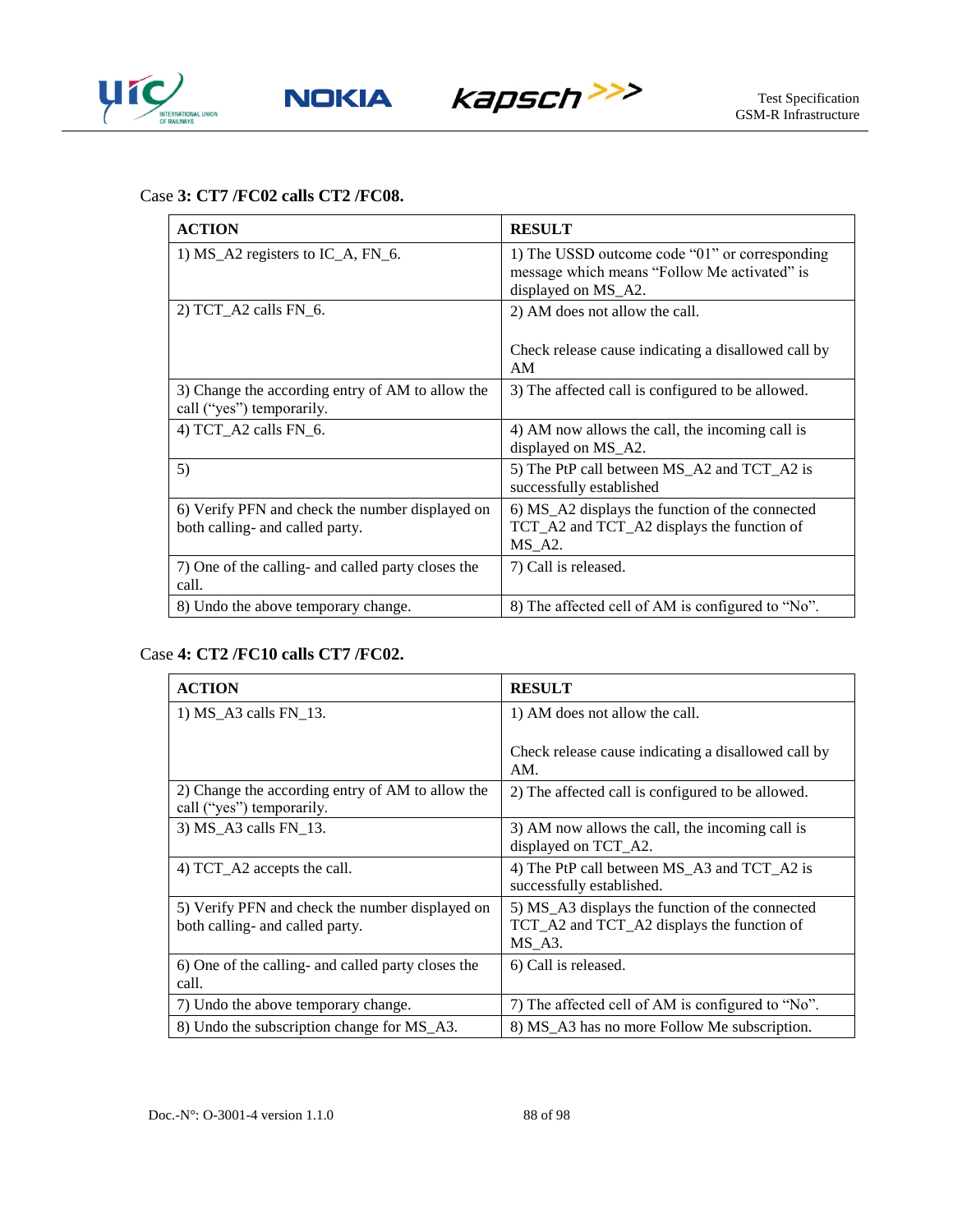



# **7.12 GPRS**

## **RINF\_GPRS\_1 GPRS Connection Setup**

This test case will create and test 3 GPRS service connections:

**NOKIA** 

- 1. Set-up a GPRS session for an ETCS user.
- 2. Set-up a GPRS session for a KMS user (except for countries where included in ETCS)
- 3. Set-up a GPRS session for "other traffic (office, internet, etc…)
- 4. Optional : ATO

#### **Test Purpose:**

- test GPRS connection (and indirectly test the APN naming conventions)
- test data connection
- test IPV4 for ETCS
- test that no cross connections (ETCS mobile cannot access other traffic and vice versa)

#### **Pre-requisites:**

- 1 cell (BSS Provider's BSS)
- 1 PCU (BSS Provider's BSS)
- 1 packet core SGSN-GGSN ( NSS Provider's NSS)
- 2-3 servers (servers in fixed IP network)
- 2-3 GSM-R mobiles (PC + module, supporting GPRS).

#### **Test Procedure:**

| <b>ACTION</b> |                                                                                                                                                                                                                    | <b>RESULT</b>                                                                                                                                                                                 |
|---------------|--------------------------------------------------------------------------------------------------------------------------------------------------------------------------------------------------------------------|-----------------------------------------------------------------------------------------------------------------------------------------------------------------------------------------------|
| 1             | Create APN's for each service<br>ETCS, KMS and background traffic.<br>Country specific: ETCS and KMS might<br>use same APN.                                                                                        | APN for different service should lead to correct<br>server in dedicated IP network with own address<br>space:<br>at least ETCS server (IPV4 network) and<br>Background server (IPV4 allowed). |
| 2.            | Setup data connection and send data over<br>each connection<br>ETCS mobile to ETCS server<br>a <sub>z</sub><br>b. KMS mobile to KMS(ETCS)<br>server<br>Background mobile to background<br>$\mathbf{c}$ .<br>server | Successful data path for each APN                                                                                                                                                             |
| 3.            | Send data from background traffic mobile<br>to ETCS APN                                                                                                                                                            | Background traffic should not have access to data<br>or server of the other services (ETCS, ATO and<br>KMS) and vice versa.                                                                   |

It shall be understood, that APN separation may be implemented in different points in the overall network topology.

Doc.-N°: O-3001-4 version 1.1.0 89 of 98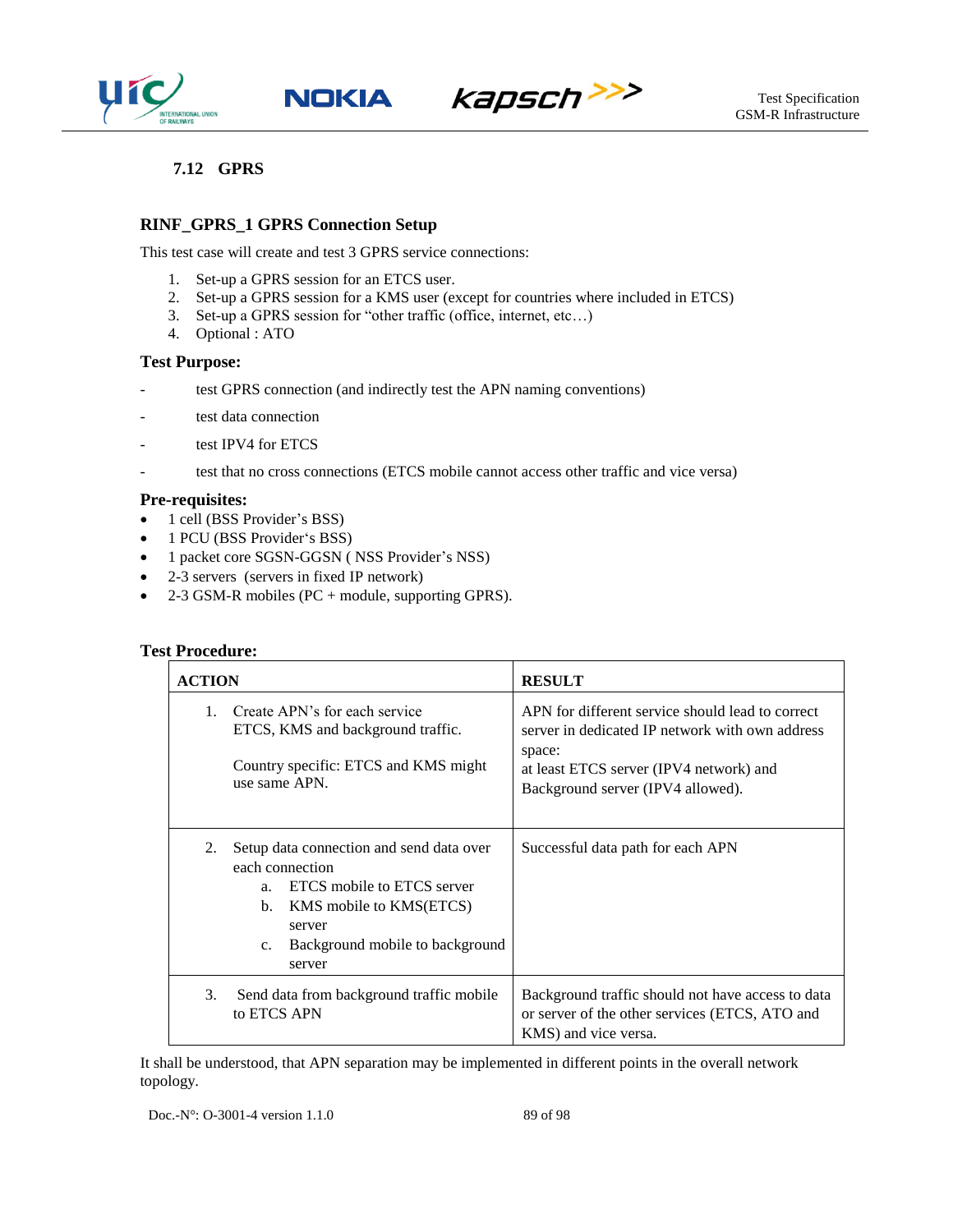



# **RINF\_GPRS\_2 Contact an RBC in the ETCS domain**

**NOKIA** 

# **Test Purpose:**

Contact an RBC using the DNS service (conversion of RBC number into IP address).

## **Pre-requisites:**

- 1 cell (BSS Provider's BSS)
- 1 BSC (BSS Provider's BSS)
- 1 packet core SGSN-GGSN ( NSS Provider's NSS)
- 1 RBC, 1 DNS (servers in fixed IP network) (access/connectivity available to those servers)
- 1 GSM-R mobiles (PC + module, supporting GPRS).

| <b>ACTION</b>                                                                                                                          | <b>RESULT</b>                                                       |
|----------------------------------------------------------------------------------------------------------------------------------------|---------------------------------------------------------------------|
| use ETCS APN of RINF_GPRS_1<br>0.                                                                                                      |                                                                     |
| on DNS server, create Domain name(s)<br>for at least one RBC                                                                           | Domain name should be linked to valid ip address                    |
| Set up data path to an RBC<br>2.<br>Look up IP address using full<br>a.<br>text domain name of RBC<br>Start data transfer to RBC<br>b. | Successful request of IP address,<br>a data transfer can be started |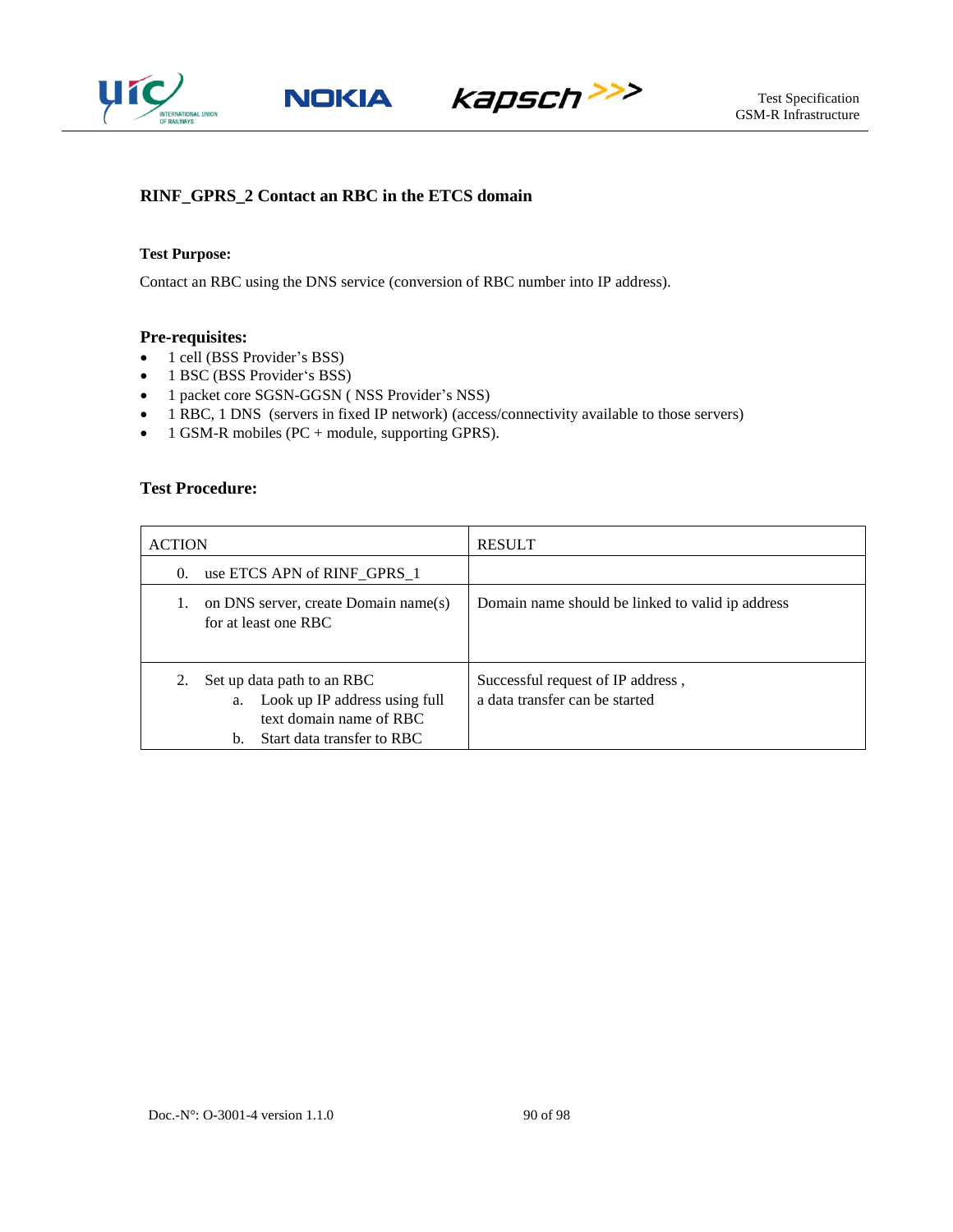



# **RINF\_GPRS\_3 QOS and priority test between ETCS and Background traffic**

**NOKIA** 

## **Purpose:**

Verify that an ETCS user (using the ETCS APN with QOS) can setup session with sufficient bandwidth if other service is running (Background traffic, fully loaded Cell (GPRS timeslots) on radio interface)

# **Pre-requisites:**

Same as RINF\_GPRS\_2

Traffic generation for the Background traffic APN: for example a typical handset can generate traffic for 2 UL 2DL timeslots with a (massive) file upload and download.

| <b>ACTION</b>                                               | <b>RESULT</b>                                                                                                         |
|-------------------------------------------------------------|-----------------------------------------------------------------------------------------------------------------------|
| 1. start GPRS session with back ground traffic              | GPRS times lots should be loaded with traffic                                                                         |
| 2. Set up GPRS session (with ETCS APN) and<br>transmit data | Session should establish without noticeable delay<br>and receive the minimum of 4kbps (corresponding<br>QOS profile). |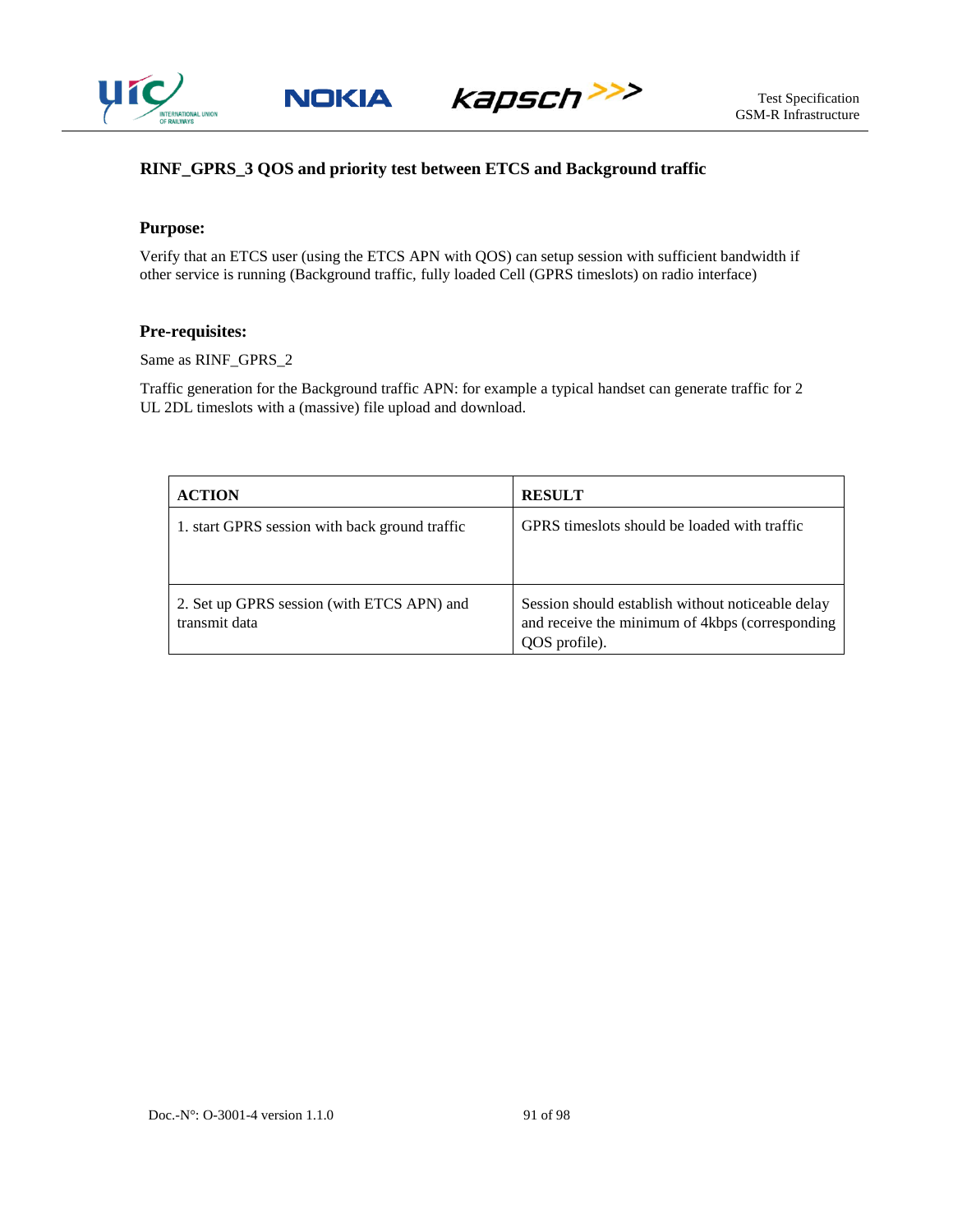

# **8 Test Cases Description for O (Optional) features (testing MI Requirements for O features)**

**8.1 Uplink reply/Notification Response**

# **RINF\_URNR\_1 SS active in a VGCS call moves in empty cell**

#### **Purpose:**

Verify that GCH is allocated in an previously empty cell when a SS which was active in a VGCS call moves in that cell.

## **Initial conditions:**

2 cells (cell\_A, cell\_B) Both cells in the same group call area and have handover relationship to each other Activate the uplink reply timer/notification response on on both cells 3 mobiles (MS\_1, MS\_2, MS\_3) VGCS GID is defined MS\_1 (cell\_A, VGCS GID active) MS\_2 (cell\_A, VGCS GID active) MS\_3 (cell\_B, VGCS GID not active) In cell\_B, no other mobile with activated VGCS GID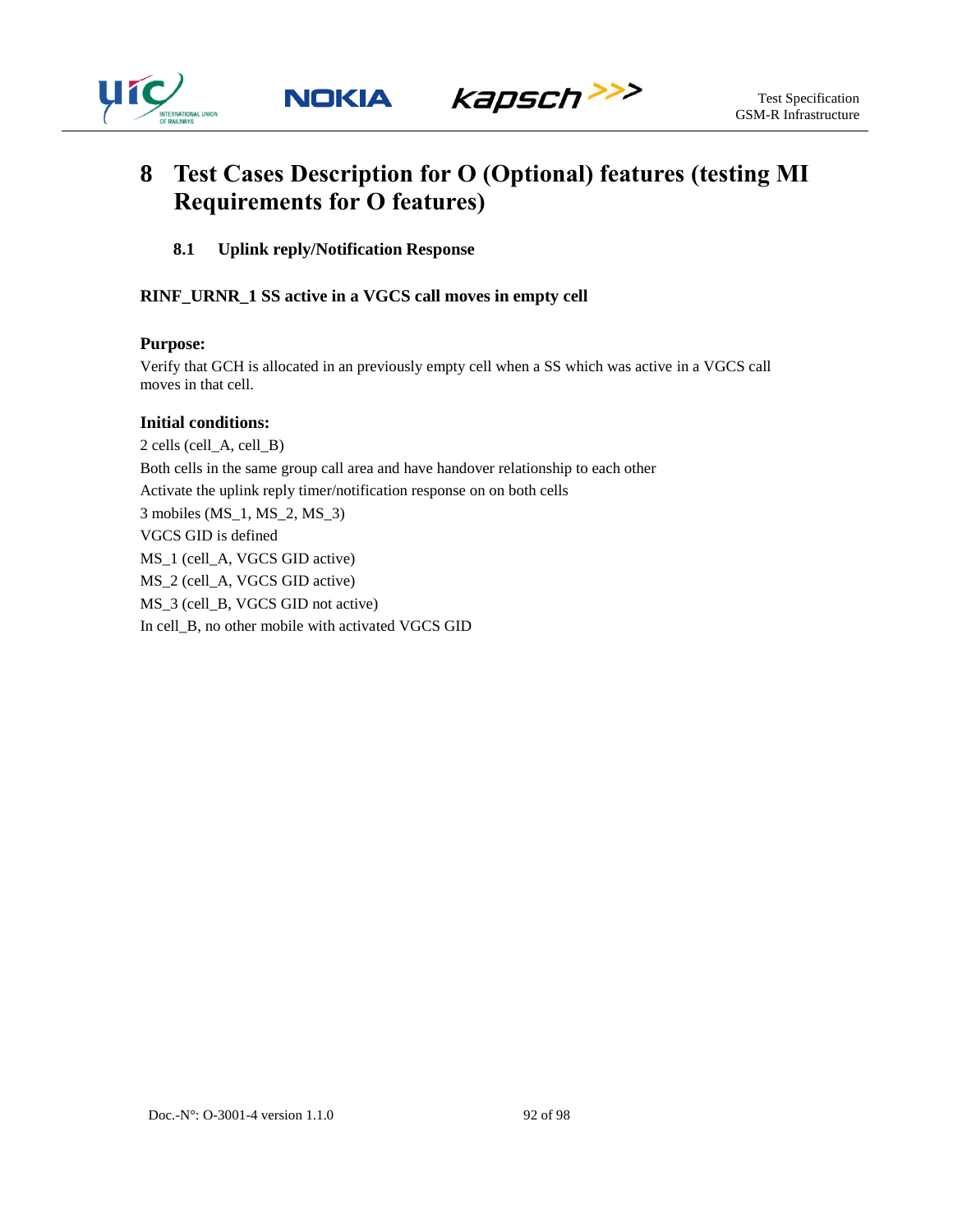

# **Test Procedure:**

# **General: Status of the TCH should be checked by an O&M System**

**NOKIA** 

| <b>ACTION</b>                                                                              | <b>RESULT</b>                                                                                                                                                        |
|--------------------------------------------------------------------------------------------|----------------------------------------------------------------------------------------------------------------------------------------------------------------------|
| 1)<br>MS <sub>1</sub> initiates VGCS call.                                                 | 1)<br>Call established.<br>MS_2 is listener<br>$MS_3$ in cell $B$ is not notified                                                                                    |
| 2)<br>MS_1 takes the GCH for a period greater than<br>uplink timer value configured in BSS | 2.)<br>Due to lack of uplink reply (on air interface)<br>"Uplink access burst - absence of MS with the<br>activated VGCS GID) in cell_B the GCH get de-<br>allocated |
| 3.)<br>MS_2 moves from cell_A to cell_B                                                    | 3.)<br>The GCH in cell_B gets re-allocated because of<br>the new presence of MS_2 having the VGCS GID<br>activated.<br>Re-allocation is based on notication response |
| 4.)<br>MS <sub>1</sub> takes down the call.                                                | 4.)<br>The call is properly released                                                                                                                                 |

## **RINF\_URNR\_2 SS active in a VBS call moves in empty cell**

#### **Purpose:**

Verify that GCH is allocated in an previously empty cell when a SS which was active in a VBS call moves in that cell.

#### **Initial conditions:**

2 cells (cell\_A, cell\_B) Both cells in the same group call area and have handover relationship to each other Both cells: uplinkReplyTimer >= 6s 3 mobiles (MS\_1, MS\_2, MS\_3) VGCS GID is defined MS\_1 (cell\_A, VBS GID active) MS\_2 (cell\_A, VBS GID active) MS\_3 (cell\_B, VBS GID not active)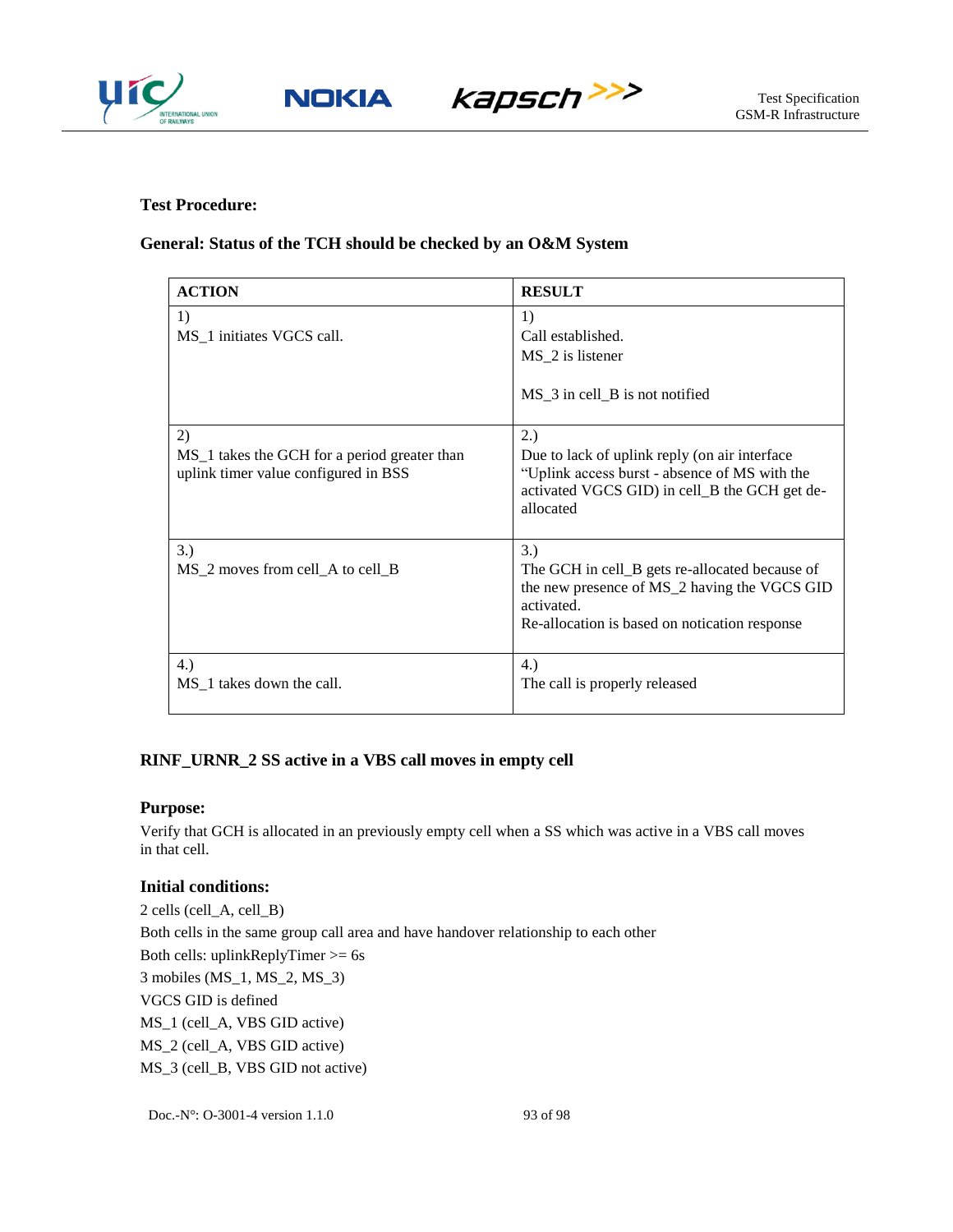



In cell\_B, no other mobile with activated VBS GID

**NOKIA** 

## **Test Procedure:**

# **General: Status of the TCH should be checked by an O&M System**

| <b>ACTION</b>                        | <b>RESULT</b>                                                                                                                                                                                  |
|--------------------------------------|------------------------------------------------------------------------------------------------------------------------------------------------------------------------------------------------|
| 1)                                   | 1)                                                                                                                                                                                             |
| MS <sub>1</sub> initiates VGCS call. | Call established.                                                                                                                                                                              |
|                                      | $MS_2$ is listener                                                                                                                                                                             |
|                                      | MS 3 in cell B is not notified<br>Due to lack of uplink reply (on air interface)<br>"Uplink access burst - absence of MS with the<br>activated VBS GID) in Cell_B the GCH get de-<br>allocated |
| 2)                                   | 2.)                                                                                                                                                                                            |
| MS_2 moves from cell_A to cell_B     | MS_2 makes location update and gets notified of<br>the VBS call as the GCH gets re-allocated<br>because of the new presence of MS_2 having the<br><b>VBS GID activated</b>                     |
| 3.)                                  | 3.)                                                                                                                                                                                            |
| MS <sub>1</sub> takes down the call  | The call is properly released                                                                                                                                                                  |
|                                      |                                                                                                                                                                                                |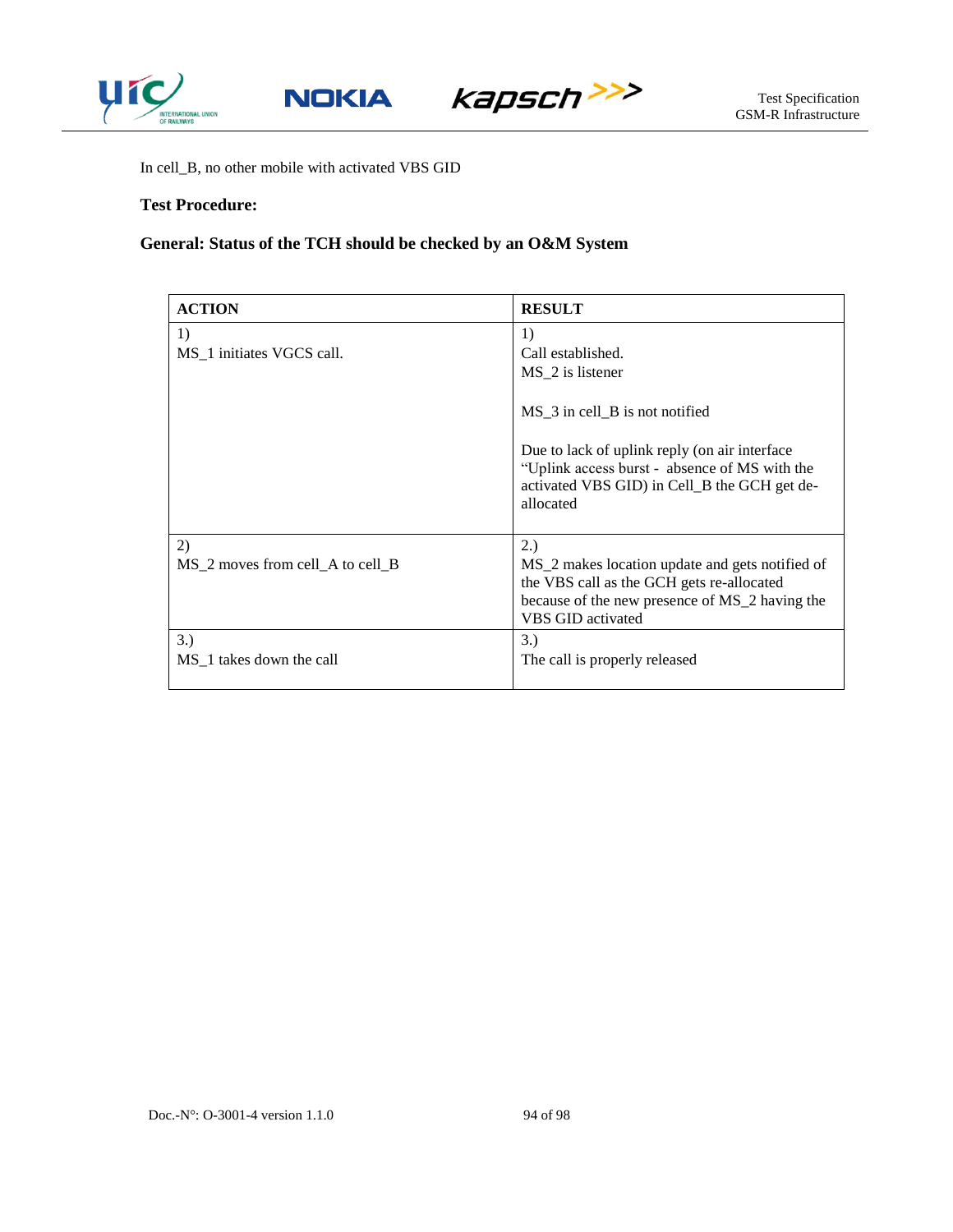



## **RINF\_URNR\_3 SS active in a REC call moves in empty cell**

**NOKIA** 

## **Purpose:**

Verify that TCH is allocated in a cell, no matter if the cell.is empty or not

#### **Initial conditions:**

2 cells (cell\_A, cell\_B) Both cells in the same group call area and have handover relationship to each other Both cells: uplinkReplyTimer >= 6s 2 mobiles (MS\_1, MS\_2)  $MS_1$  (cell $_A)$  $MS_2$  (cell $_A$ ) No mobile in cell\_B REC GID is active on all mobiles

## **Test Procedure:**

# **General: Status of the TCH should be checked by an O&M System**

| <b>ACTION</b>                                                                                            | <b>RESULT</b>                                                            |
|----------------------------------------------------------------------------------------------------------|--------------------------------------------------------------------------|
| 1)                                                                                                       | 1)                                                                       |
| MS <sub>1</sub> initiates REC call.                                                                      | Call established.                                                        |
|                                                                                                          | $MS_2$ is listener                                                       |
|                                                                                                          | A GCH is allocated in cell_B despite the absence<br>of subscribers       |
| 2)<br>MS <sub>1</sub> takes the uplink for a period greater than<br>uplink timer value configured in BSS | A GCH is still allocated in cell B despite the<br>absence of subscribers |
| 3.)                                                                                                      | 3.)                                                                      |
| As listener MS_2 moves from cell_A to cell_B                                                             | MS A2 makes a location update and gets notified<br>of the REC call       |
| 4.)                                                                                                      | 4.)                                                                      |
| MS <sub>1</sub> takes down the call.                                                                     | The call is properly released                                            |
|                                                                                                          |                                                                          |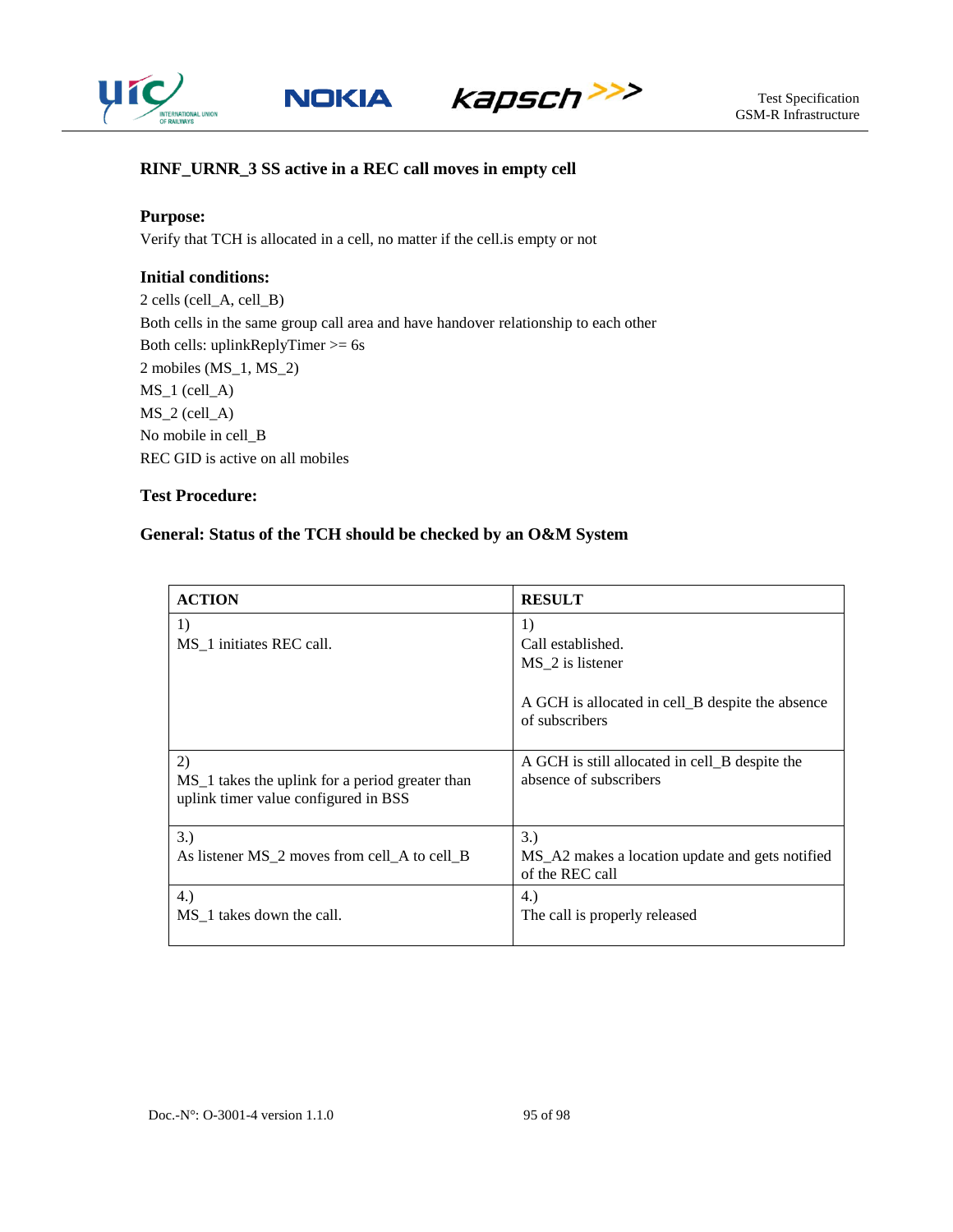



# **8.2 Enhanced Railway Emergency Call (eREC)**

**NOKIA** 

# **RINF\_eREC\_1 eREC call with correct SID – eREC MS with same SID are joining, eREC MS with different SID will not be alerted**

## **Purpose:**

Verify eREC terminals are joining an eREC call if the SID is same and eREC terminals are not joining an eREC call if the registered SID is different.

## **Initial conditions:**

eREC is activated in the network At least 4 eREC devices LAC\_1 and CID\_1 for which eREC is used are defined in the network LAC\_2 and CID\_2 for which eREC is used are defined in the network 2 sectors (SID\_1, SID\_2) are defined eREC GIDs are defined: 299 A dispatcher

| <b>ACTION</b>                                                                                               | <b>RESULT</b>                                                                                                                                        |
|-------------------------------------------------------------------------------------------------------------|------------------------------------------------------------------------------------------------------------------------------------------------------|
| 1)<br>Using 2 eREC devices, perform a registration on the<br>concerned defined LAC and CID with SID_1       | 1)<br>Registration is performed, no error is returned to<br>the eREC device                                                                          |
| 2)<br>Using 2 other eREC devices, perform a registration<br>on the concerned defined LAC and CID with SID_2 | 2)<br>Registration is performed, no error is returned to<br>the eREC device                                                                          |
| 3)<br>Perform an eREC call with an existing SID defined                                                     | 3)<br>All eREC terminals with same SID are alerted<br>and join the eREC call.<br>The terminal registered with a different SID will<br>not be alerted |
| 4)<br>Verify the correct dispatcher is alerted                                                              | 4)<br>Dispatcher number is according to the one<br>defined for this SID.                                                                             |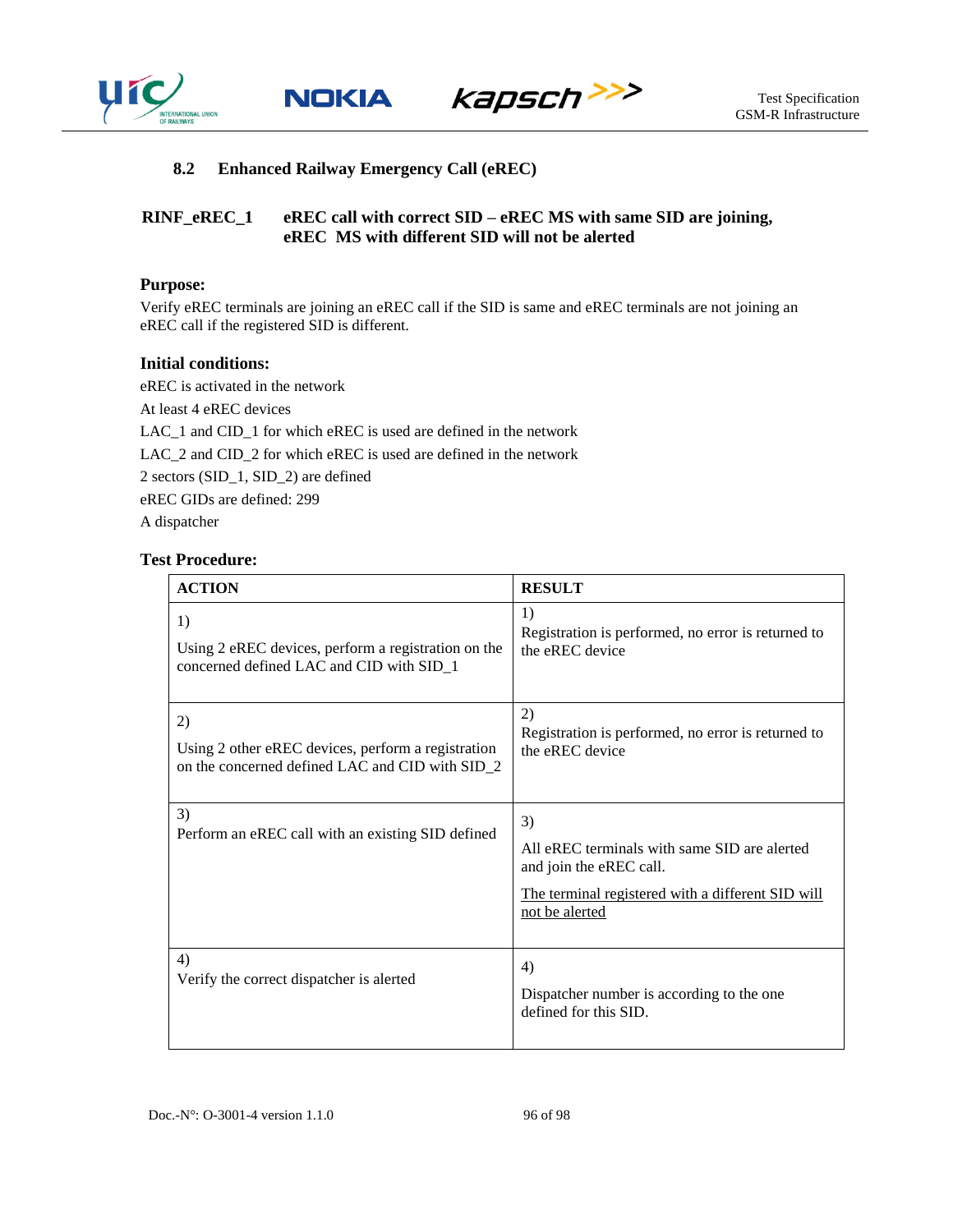



# **RINF\_eREC\_2 eREC call which involve with eREC capable and non eREC capable terminals**

## **Purpose:**

Verify eREC call and REC call are both joined by eREC capable (and registered) and non eREC capable terminals

# **Initial conditions:**

eREC is activated in the network

1 terminal capable and supporting eREC is available (registered to eREC): MS\_1

1 non capable eREC terminal: MS\_2

LAC and CID for which eREC is used are defined in the network

**NOKIA** 

eREC GIDs are defined: 299

Sector ID (SID\_1) is defined

A Dispatcher

| <b>ACTION</b>                                          | <b>RESULT</b>                                                                 |
|--------------------------------------------------------|-------------------------------------------------------------------------------|
| 1)<br>Perform a 299 REC call                           | 1)<br>Call is generated all concerned terminals and<br>dispatcher are alerted |
|                                                        | The eREC terminals are joining                                                |
| 2)<br>Use a eREC terminal which is registered to eREC. | 2)                                                                            |
|                                                        | Registration is performed                                                     |
| 3)<br>Perform a 299 eREC call with SID_1               | 3)                                                                            |
|                                                        | eREC call is established.                                                     |
|                                                        | The eREC terminal are joining.                                                |
|                                                        | The non eREC capable terminal is joining                                      |
| 4)<br>Perform a 299 REC call                           | 4)                                                                            |
|                                                        | Call is generated all concerned terminals and<br>dispatcher are alerted       |
|                                                        | The eREC terminals and the non eREC capable<br>terminals are joining          |